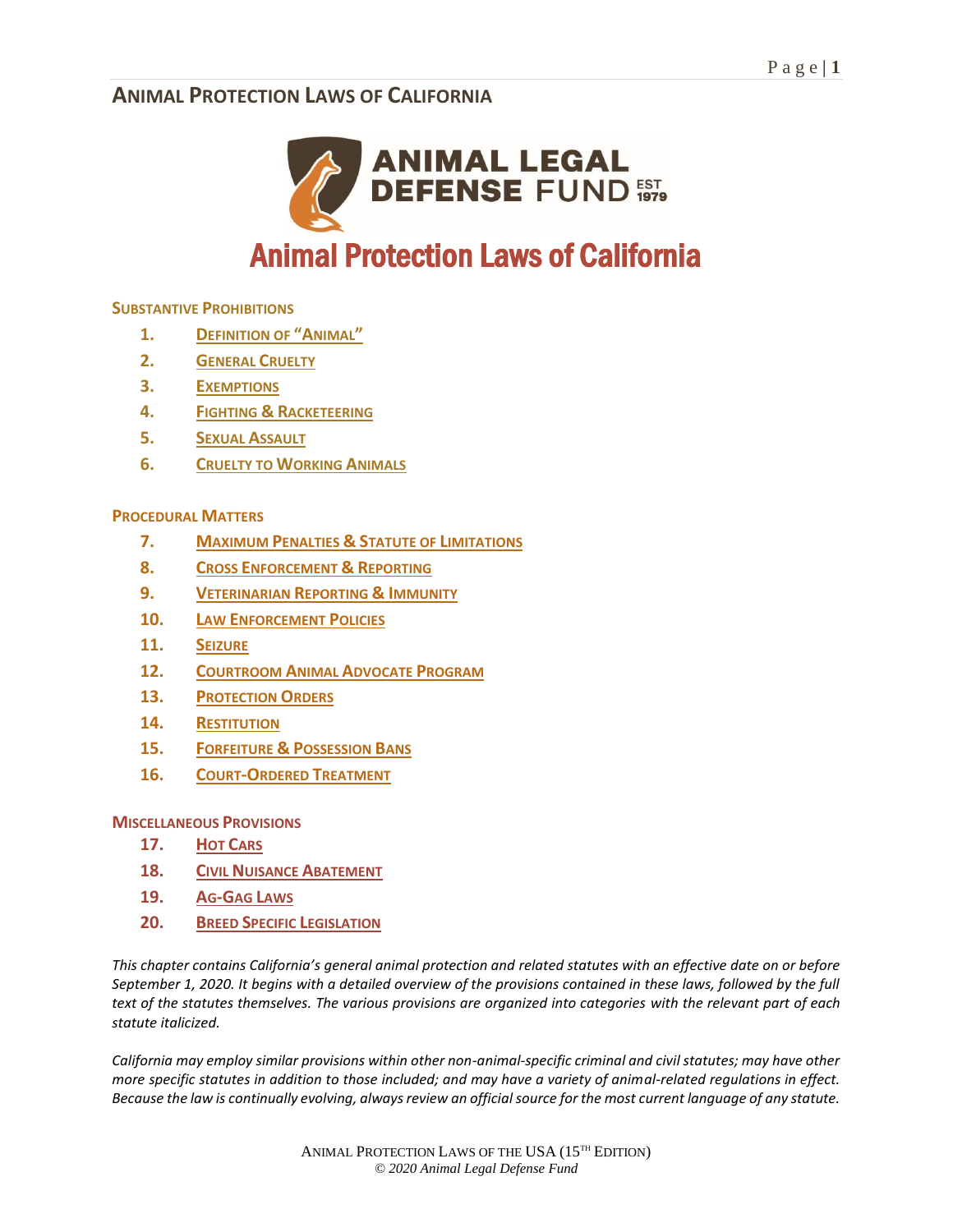| <b>CALIFORNIA</b> |                           |                                                                                                                                                                                                                                                                                                                                                                                                                                                                                                                                                                                                                                                                                                                                                                                                                                                                                                                                                                                                                                                                                                                                                      |
|-------------------|---------------------------|------------------------------------------------------------------------------------------------------------------------------------------------------------------------------------------------------------------------------------------------------------------------------------------------------------------------------------------------------------------------------------------------------------------------------------------------------------------------------------------------------------------------------------------------------------------------------------------------------------------------------------------------------------------------------------------------------------------------------------------------------------------------------------------------------------------------------------------------------------------------------------------------------------------------------------------------------------------------------------------------------------------------------------------------------------------------------------------------------------------------------------------------------|
|                   | 1. DEFINITION OF "ANIMAL" | "[E]very dumb creature"<br>CAL. PENAL CODE § 599b                                                                                                                                                                                                                                                                                                                                                                                                                                                                                                                                                                                                                                                                                                                                                                                                                                                                                                                                                                                                                                                                                                    |
|                   | 2. GENERAL CRUELTY *      | Poisoning animals<br>CAL. PENAL CODE § 596<br>Unclassified misdemeanor<br>Maliciously and intentionally injure or kill an animal<br>CAL. PENAL CODE § 597(a)<br>"Wobbler": Can be charged as a misdemeanor or felony at the<br>prosecutor's discretion<br>Misdemeanor: 1 year county jail and/or \$20,000 fine<br>Felony: 3 years imprisonment and/or \$20,000 fine<br>General cruelty and neglect<br>CAL. PENAL CODE § 597(b)<br>"Wobbler": Can be charged as a misdemeanor or felony at the<br>prosecutor's discretion<br>Misdemeanor: 1 year county jail and/or \$20,000 fine<br>Felony: 3 years imprisonment and/or \$20,000 fine<br>Maliciously and intentionally injure or kill a threatened or endangered<br>animal<br>CAL. PENAL CODE § 597(c)<br>"Wobbler": Can be charged as a misdemeanor or felony at the<br>prosecutor's discretion<br>Misdemeanor: 1 year county jail and/or \$20,000 fine<br>Felony: 3 years imprisonment and/or \$20,000 fine<br>Cruelty to animals being transported<br>CAL. PENAL CODE § 597a<br>Unclassified misdemeanor<br>Impounding domestic animal without sufficient food or water<br>CAL. PENAL CODE § 597e |
|                   |                           | Unclassified misdemeanor                                                                                                                                                                                                                                                                                                                                                                                                                                                                                                                                                                                                                                                                                                                                                                                                                                                                                                                                                                                                                                                                                                                             |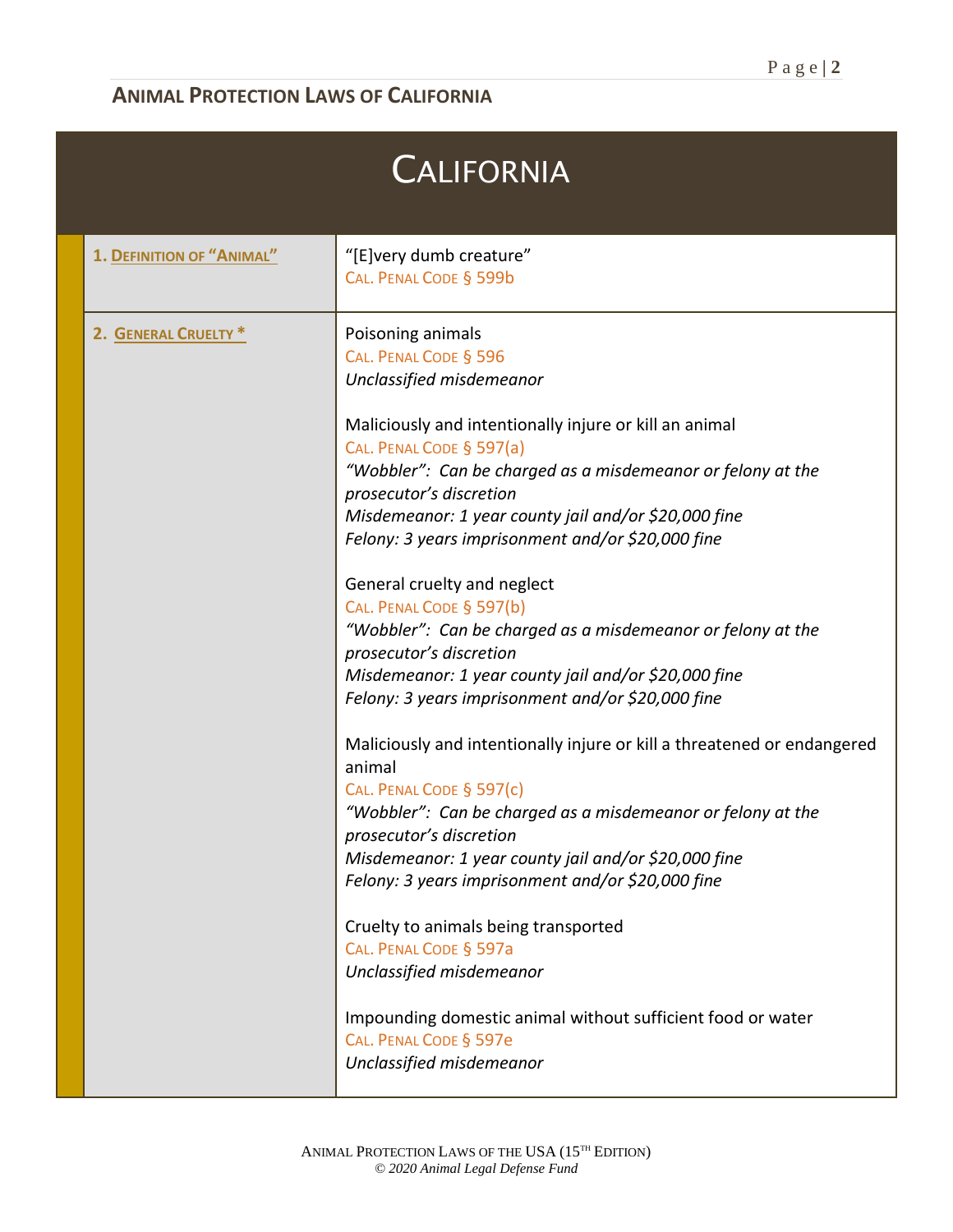|                      | Abandonment or neglect of animals<br>CAL. PENAL CODE § 597f<br>Unclassified misdemeanor                                                                                                  |
|----------------------|------------------------------------------------------------------------------------------------------------------------------------------------------------------------------------------|
|                      | Abandonment of domestic animals<br>CAL. PENAL CODE § 597s<br>Unclassified misdemeanor                                                                                                    |
|                      | Animal confinement<br>CAL. PENAL CODE § 597t<br>Unclassified misdemeanor                                                                                                                 |
|                      | Failure to care for animals<br>CAL. PENAL CODE § 597.1<br>Unclassified misdemeanor                                                                                                       |
|                      | Animal endangerment<br>CAL. PENAL CODE § 597.7<br>If no great bodily injury: \$100 per animal<br>If great bodily injury: misdemeanor, \$500 per animal and/or 6 months<br>in county jail |
|                      | Slaughtering horses for human consumption<br>CAL. PENAL CODE § 598c<br>Felony, 3 years imprisonment                                                                                      |
|                      | Tethering<br>CAL. HEALTH & SAFETY CODE § 122335<br>Infraction or Misdemeanor: 6 months imprisonment and/or \$1,000 fine                                                                  |
|                      | Cruelty to farmed animals prohibitions<br>CAL. HEALTH & SAFETY CODE § 25990<br>Misdemeanor: 180 days and/or county jail \$1,000 fine<br>CAL. HEALTH & SAFETY CODE § 25993                |
|                      | Cruelty to farmed animals definitions<br>CAL. HEALTH & SAFETY CODE § 25991                                                                                                               |
| <b>3. EXEMPTIONS</b> | Standard husbandry practice, veterinary practice, other<br>CAL. PENAL CODE § 286.5                                                                                                       |

ī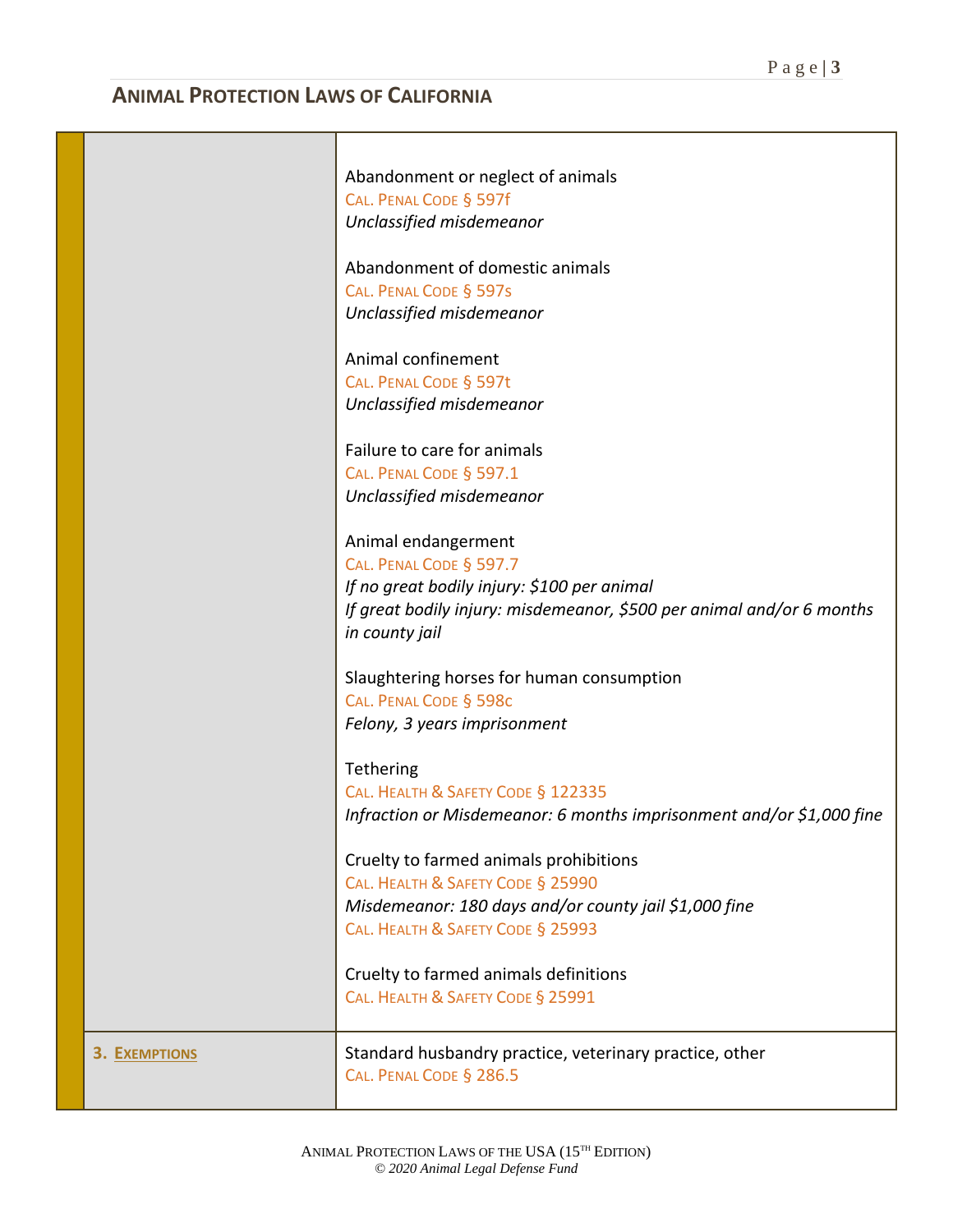|                            | <b>Research Animals</b><br>CAL. PENAL CODE § 597(g)(2)<br>CAL. PENAL CODE § 599c<br>Wildlife<br>CAL. PENAL CODE § 597(e)<br>CAL. PENAL CODE § 599c<br>CAL. PENAL CODE § 597s<br>Slaughter, other<br>CAL. PENAL CODE § 599c<br>CAL. PENAL CODE § 597.7(e)<br>CAL. HEALTH & SAFETY CODE § 25992<br>CAL. HEALTH & SAFETY CODE § 25993.1<br>Standard husbandry practice, other<br>CAL. HEALTH & SAFETY CODE § 122335                                                                                                                                                                                                                                                                                                                                                                                                                        |
|----------------------------|-----------------------------------------------------------------------------------------------------------------------------------------------------------------------------------------------------------------------------------------------------------------------------------------------------------------------------------------------------------------------------------------------------------------------------------------------------------------------------------------------------------------------------------------------------------------------------------------------------------------------------------------------------------------------------------------------------------------------------------------------------------------------------------------------------------------------------------------|
| 4. FIGHTING & RACKETEERING | NOTE: statutes concerning seizure and forfeiture of animals used in<br>fighting are available in those respective sections of this document.<br>A minor under 16 who attends a cockfight or place where one is<br>advertised to occur, and the person who admits the minor<br>CAL. PENAL CODE § 310<br>Misdemeanor: 25 days in county jail and/or \$500 fine<br>Causing animals (not including dogs) to fight<br>CAL. PENAL CODE §§ 597b; 597c<br>Misdemeanor: 1 year in county jail and/or \$10,000 fine<br>Baiting dogs with live animals<br>CAL. PENAL CODE § 597h<br>Misdemeanor: 6 months county jail and/or \$2,500 fine<br>Manufacturing, buying, selling, bartering, exchanging, or having in<br>one's possession cockfighting implements.<br>CAL. PENAL CODE § 597i<br>Misdemeanor: 1 year in county jail and/or \$10,000 fine |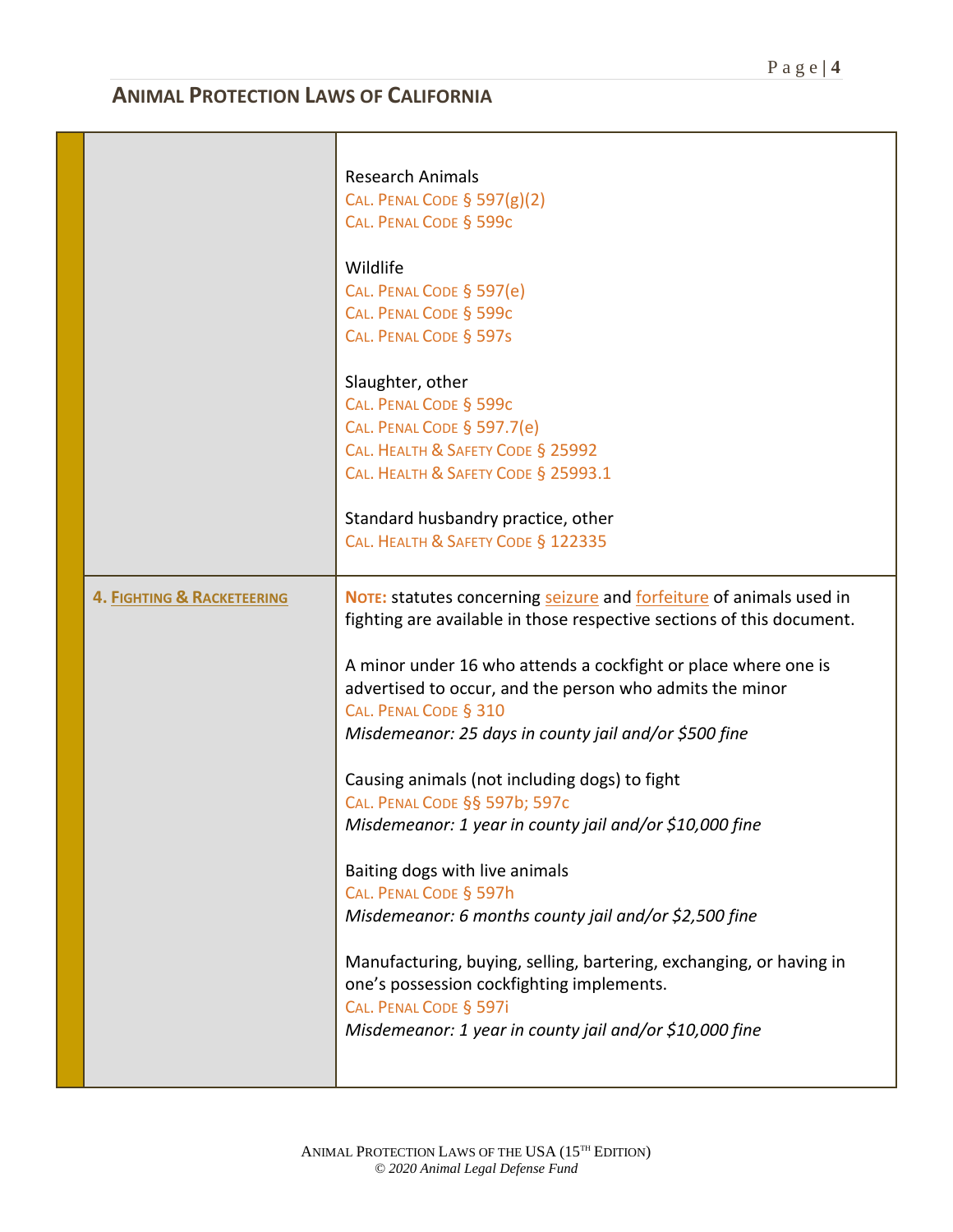|                                      | Possessing/owning/training an animal (other than a dog) with intent to<br>use in animal fighting:<br>CAL. PENAL CODE § 597j<br>Misdemeanor: 1 year county jail and/or \$10,000 fine<br>Bullfights, except bloodless and contests or exhibits held in connection<br>with religious events, are prohibited.<br>CAL. PENAL CODE § 597m<br>Unclassified misdemeanor<br>Various dogfighting activities<br>CAL. PENAL CODE § 597.5<br>Felony: 3 years imprisonment and/or \$50,000 fine<br>Being a spectator at a dogfight<br>CAL. PENAL CODE § 597.5<br>Misdemeanor: 1 year in county jail and/or \$5,000 fine                                                                                 |
|--------------------------------------|-------------------------------------------------------------------------------------------------------------------------------------------------------------------------------------------------------------------------------------------------------------------------------------------------------------------------------------------------------------------------------------------------------------------------------------------------------------------------------------------------------------------------------------------------------------------------------------------------------------------------------------------------------------------------------------------|
| <b>5. SEXUAL ASSAULT</b>             | Sexual contact<br>CAL. PENAL CODE § 286.5<br>Unclassified misdemeanor                                                                                                                                                                                                                                                                                                                                                                                                                                                                                                                                                                                                                     |
| <b>6. CRUELTY TO WORKING ANIMALS</b> | Interfering or harming working dogs or horses<br>CAL. PENAL CODE § 600<br>If no serious injury: misdemeanor, 1 year and/or \$1,000 fine<br>If serious injury: felony, 3 years and/or \$2,000 fine<br>Injury or death to service dog<br>CAL. PENAL CODE § 600.5<br>Misdemeanor: 1 year in county jail and/or \$10,000 fine<br>Inhumane treatment of horses for hire<br>CAL. HEALTH & SAFETY CODE § 25988<br>Civil penalty of \$100 per violation and \$100 each day the violation<br>continues<br>CAL. HEALTH & SAFETY CODE § 25988.5<br><b>Circus Cruelty Prevention Act</b><br>CAL. FISH & GAME CODE §§ 2209-2210<br>Civil penalty of up to \$25,000 each day the person is in violation |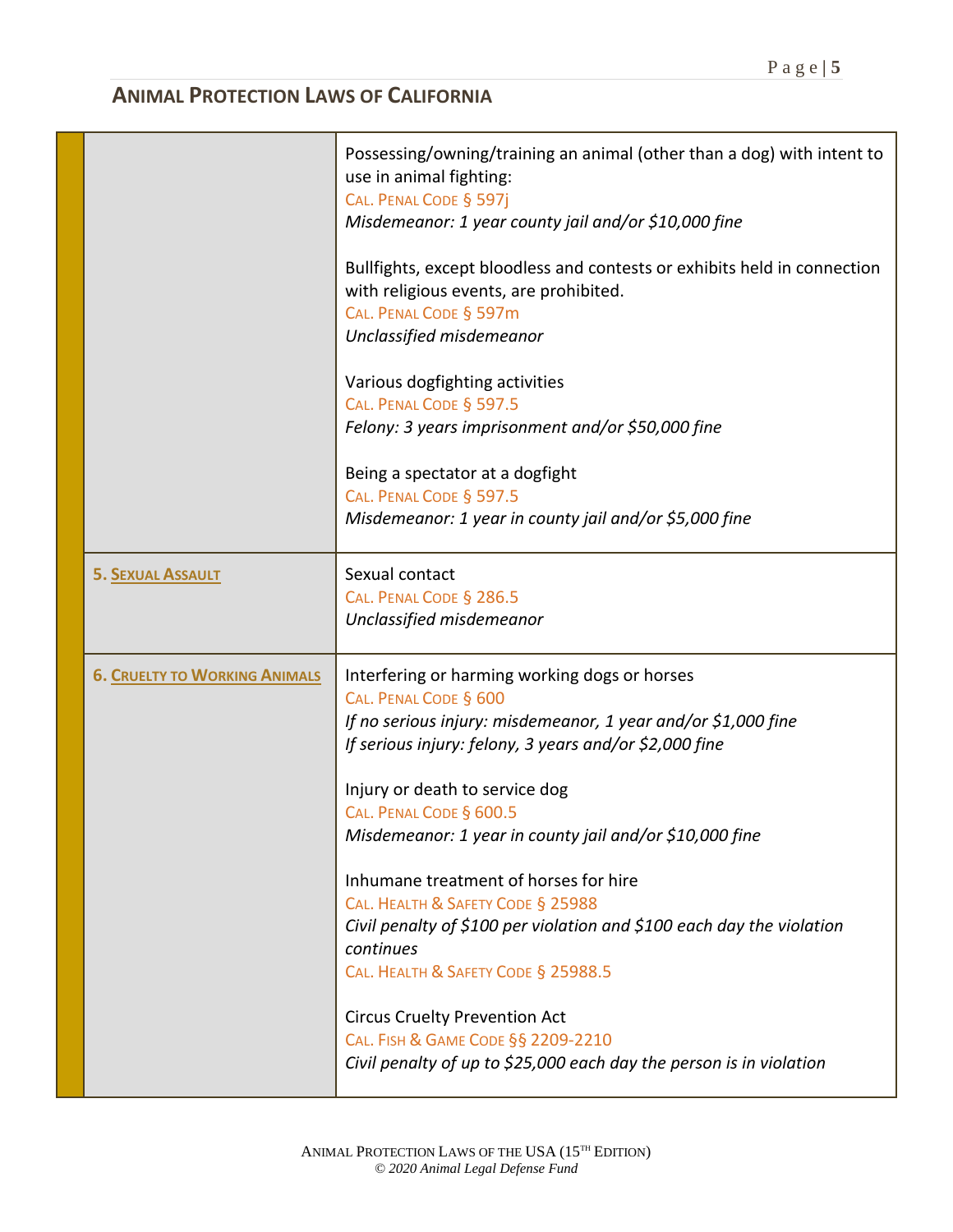| 7. MAXIMUM PENALTIES &<br><b>STATUTE OF LIMITATIONS**</b> | Classification of felonies and misdemeanors<br>CAL. PENAL CODE § 17                                                                                                                                             |
|-----------------------------------------------------------|-----------------------------------------------------------------------------------------------------------------------------------------------------------------------------------------------------------------|
|                                                           | Unclassified misdemeanor<br>6 months county jail and/or \$1,000 fine<br>CAL. PENAL CODE § 19                                                                                                                    |
|                                                           | <b>Statute of Limitations</b><br>Misdemeanor: 1 year<br>CAL. PENAL CODE § 802<br>Felony: 3 years<br>CAL. PENAL CODE § 801                                                                                       |
| 8. CROSS ENFORCEMENT &<br><b>REPORTING</b>                | Mandated reporter<br><b>CAL. PENAL CODE § 11165.7</b>                                                                                                                                                           |
|                                                           | Animal control and humane officers must report suspected or known<br>child abuse.<br>CAL. PENAL CODE § 11166                                                                                                    |
|                                                           | Employees of child or adult protective service agencies may report<br>suspected animal abuse.<br>CAL. PENAL CODE § 11199                                                                                        |
| 9. VETERINARIAN REPORTING &<br><b>IMMUNITY</b>            | Veterinarians are immune from civil or criminal liability for treating<br>injured animals brought to them by peace officers or humane agents.<br>CAL. PENAL CODE § 597f(b)                                      |
|                                                           | Veterinarians are required to report suspected cases of animal fighting<br>and animal cruelty and are immune from any civil liability for so<br>reporting.<br>CAL. BUS. & PROF. CODE §§ 4830.5, 4830.7          |
| <b>10. LAW ENFORCEMENT POLICIES</b>                       | Authorized humane agents may make arrests, serve search warrants,<br>carry firearms, and use reasonable force necessary to prevent the<br>perpetration of cruelty to animals.<br><b>CAL. CORP. CODE § 14502</b> |
| 11. SEIZURE                                               | Authorized officers may seize sexually abused animals to protect their<br>health and safety, and to preserve evidence. Seized animals shall be                                                                  |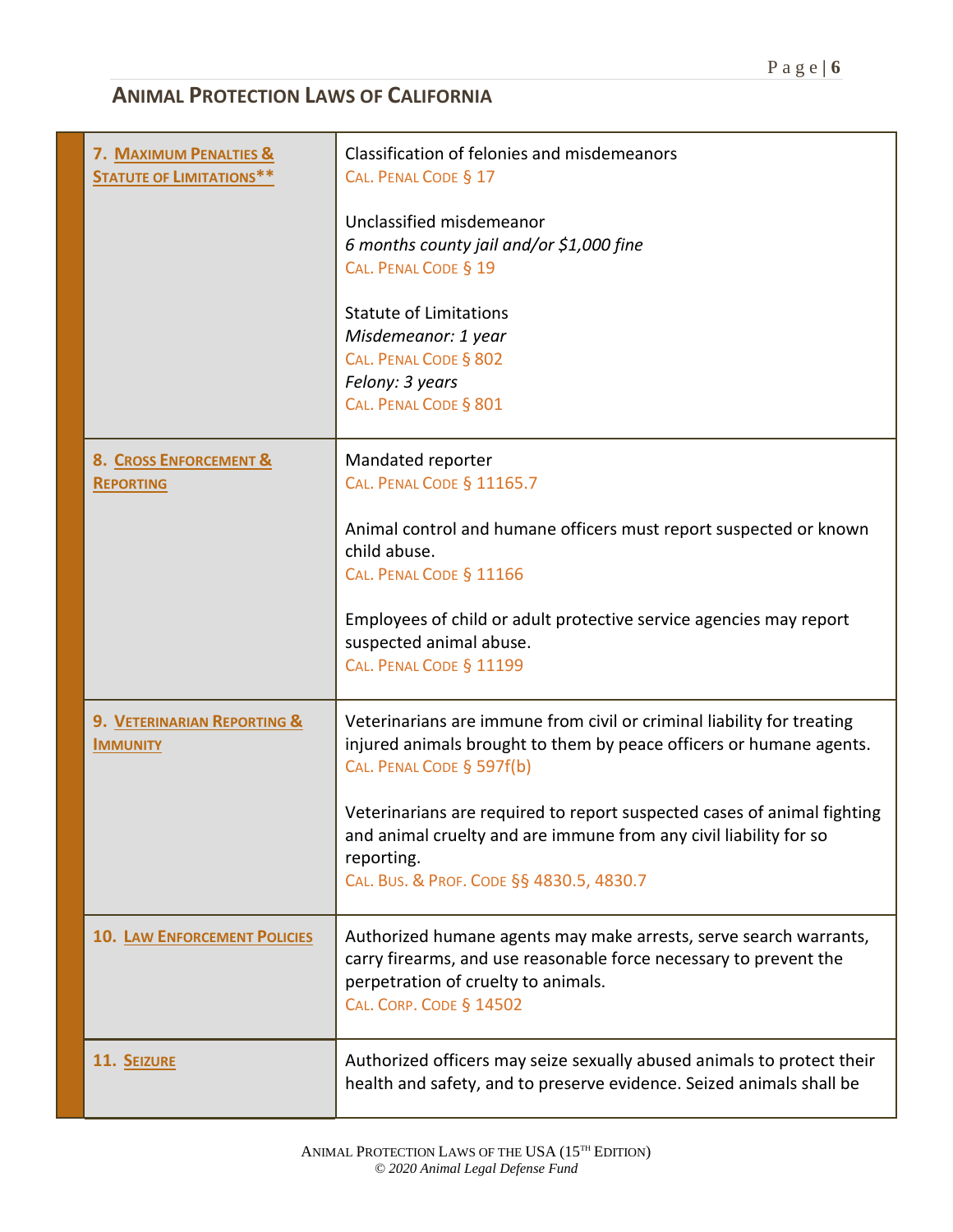|                                                        | promptly taken to a shelter or veterinary clinic to be examined by a<br>veterinarian for evidence of sexual contact<br>CAL. PENAL CODE § 286.5                                                                                                                                                                                                    |
|--------------------------------------------------------|---------------------------------------------------------------------------------------------------------------------------------------------------------------------------------------------------------------------------------------------------------------------------------------------------------------------------------------------------|
|                                                        | Mandatory seizure does not apply to research animals.<br>CAL. PENAL CODE § 597(g)(2)                                                                                                                                                                                                                                                              |
|                                                        | Law enforcement and qualified humane agents may enter an exhibit of<br>fighting animals and arrest all present.<br>CAL. PENAL CODE § 597d                                                                                                                                                                                                         |
|                                                        | Peace officer, humane society officer, or animal control officer shall<br>take possession of stray, sick, lame, neglected or abandoned animals;<br>and any endangered animal in an unattended vehicle.<br>CAL. PENAL CODE §§ 597f(a); 597.1(a)(1),(b); 597.7                                                                                      |
|                                                        | A seizing officer shall provide notice of immediate seizure or, where<br>need for seizure is not immediate, the opportunity for a hearing prior<br>to seizure.<br>CAL. PENAL CODE § 597.1(f),(g)                                                                                                                                                  |
|                                                        | Search warrants shall be issued for reasonable cause.<br>CAL. PENAL CODE § 599a                                                                                                                                                                                                                                                                   |
|                                                        | Seizure and forfeiture provisions for fighting animals and other<br>property used in animal fighting.<br>CAL. PENAL CODE § 599aa                                                                                                                                                                                                                  |
| <b>12. COURTROOM ANIMAL</b><br><b>ADVOCATE PROGRAM</b> |                                                                                                                                                                                                                                                                                                                                                   |
| 13. PROTECTION ORDERST                                 | Court may grant petitioner exclusive care/possession/control of an<br>animal, and prohibit responded from coming near, taking, transferring,<br>concealing, molesting, attacking, striking, threatening, harming or<br>disposing of the animal.<br>CAL. FAM. CODE ANN. § 6320; CAL. CIV. PROC. CODE § 527.6; CAL. WEL. & INST.<br>CODE § 15657.03 |
| 14. RESTITUTION T                                      | Convicted offenders in sexual assault of animals cases are jointly and<br>severally liable for all costs of care                                                                                                                                                                                                                                  |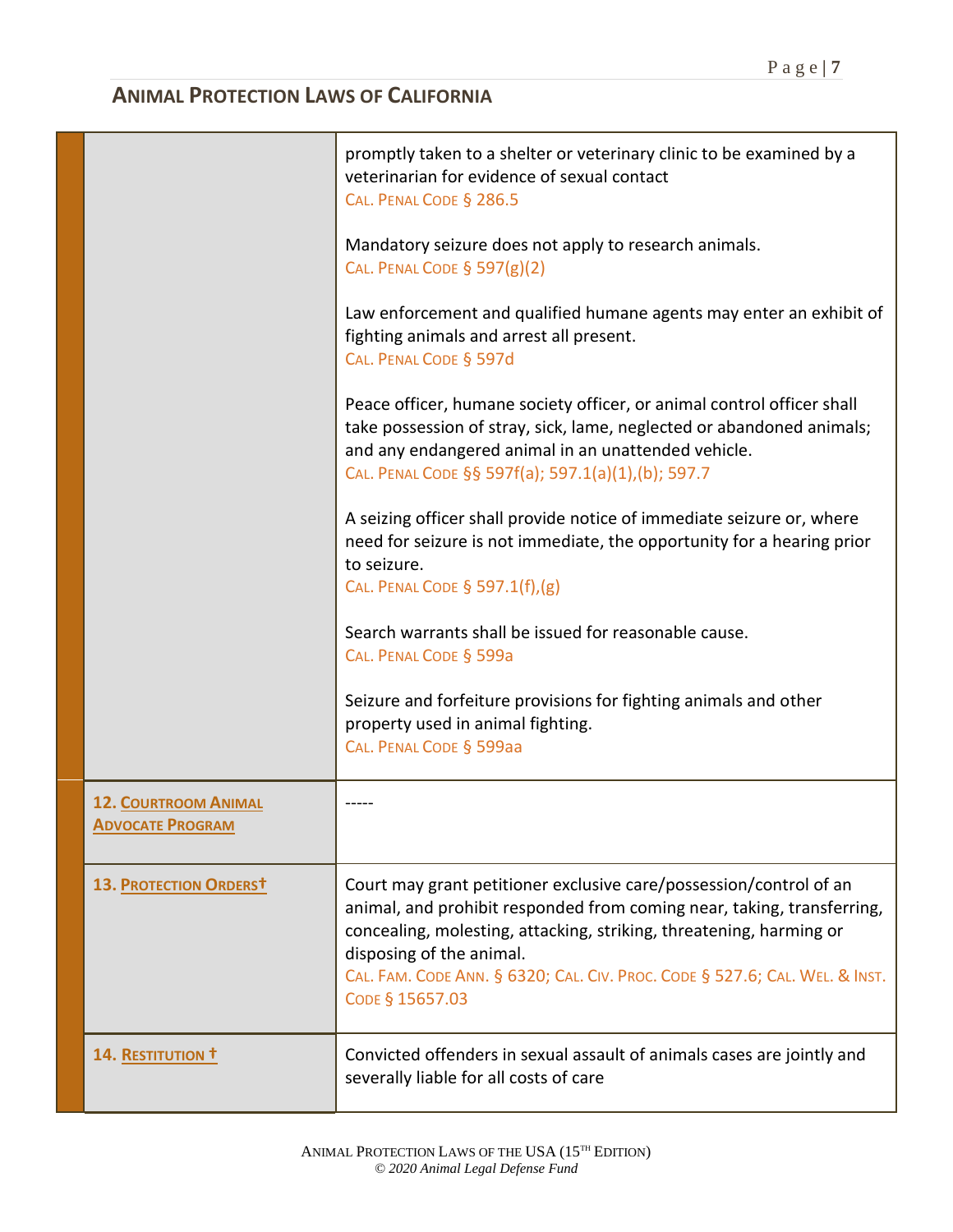|                                                             | CAL. PENAL CODE § 286.5                                                                                                                                                                                                                    |
|-------------------------------------------------------------|--------------------------------------------------------------------------------------------------------------------------------------------------------------------------------------------------------------------------------------------|
|                                                             | Owner is liable for all costs of impoundment.<br>CAL. PENAL CODE §§ 597(g)(1); 597a; 597e;<br>597f(a),(b); 597.1(a)-(c); 597.1(f)(1)(E),(4);<br>597.1(g)(1)(E); 597.1(h)                                                                   |
|                                                             | A lien for costs of care attaches to impounded animals and vehicle<br>used to cruelly transport them.<br>CAL. PENAL CODE § 597a                                                                                                            |
|                                                             | The full cost of caring for an animal seized shall constitute a lien on the<br>animal.<br>CAL. PENAL CODE § 597.1(a)(1),(b),(c)(4),(f)(4)                                                                                                  |
|                                                             | If seizure was justified, owner or keeper shall be personally liable to<br>the seizing agency for the full cost of the seizure and care of the<br>animal.<br>CAL. PENAL CODE § 597.1(f)(4), (h)                                            |
|                                                             | Each person convicted is personally liable to the seizing agency for all<br>costs of impoundment.<br>CAL. PENAL CODE § 597.1(I)(1)                                                                                                         |
|                                                             | Procedure for satisfying lien<br>CAL. CIV. PROC. CODE § 1208.5                                                                                                                                                                             |
| <b>15. FORFEITURE &amp; POSSESSION</b><br>BANS <sub>T</sub> | Animals shall be forfeited upon conviction for sexual assault of animals<br>CAL. PENAL CODE § 286.5                                                                                                                                        |
|                                                             | All animals seized shall be considered forfeited upon conviction.<br>CAL. PENAL CODE §§ 597(f)(1), 597.1(l)                                                                                                                                |
|                                                             | Forfeiture procedures for certain property that was acquired through<br>dogfighting.<br>CAL. PENAL CODE § 598.1                                                                                                                            |
|                                                             | Veterinarians may adopt injured animals that they treat if owner does<br>not redeem animals within a certain period, and may humanely<br>euthanize impounded animals that have incurred severe injuries.<br>CAL. PENAL CODE § 597.1(c),(i) |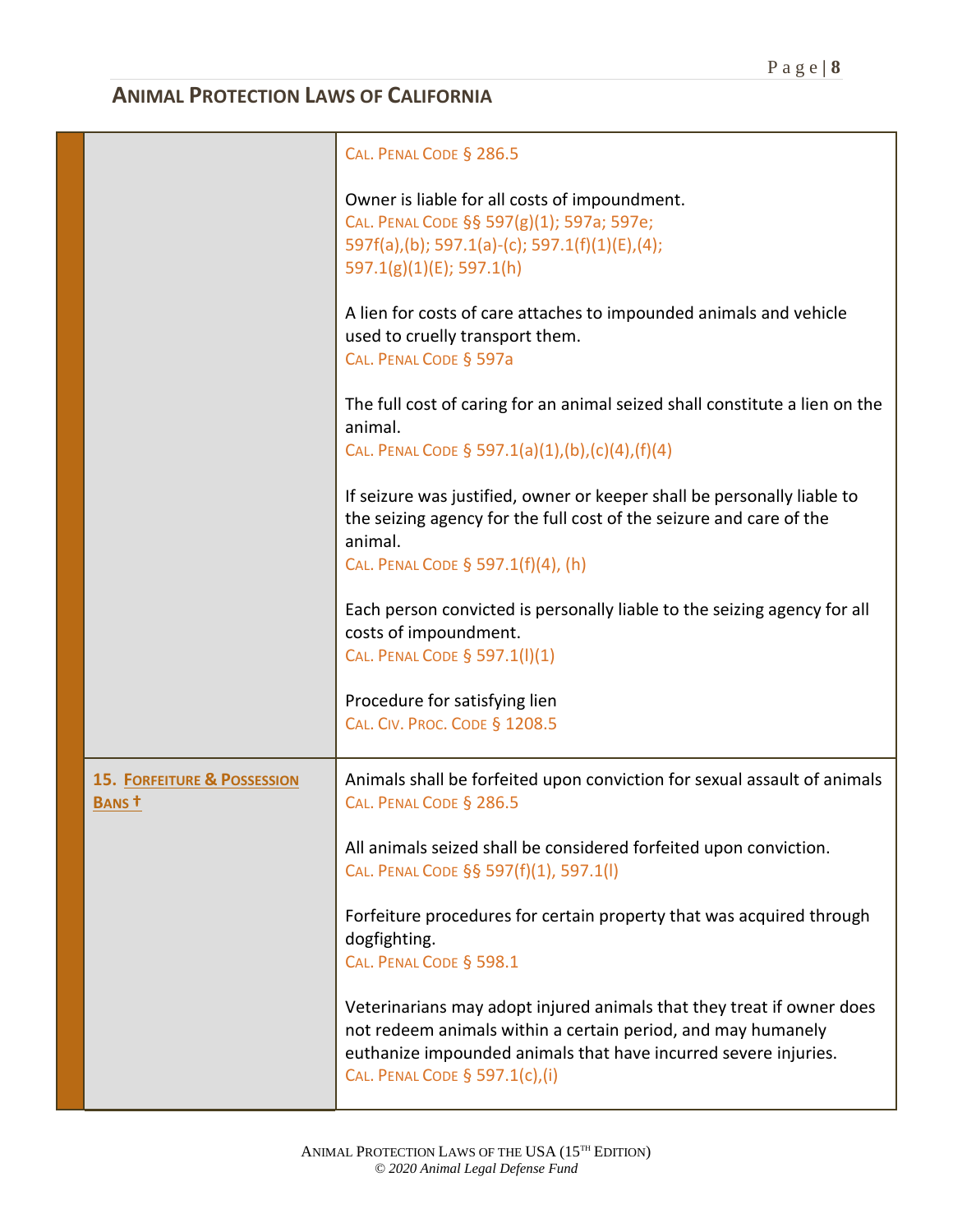|                                                    | Within certain time limits after a proper seizure, impounding officer<br>has authority to permanently dispose of certain seized animals if costs<br>are not paid, or if the humane society or public agency is not assured<br>owner will provide necessary veterinary care.<br>CAL. PENAL CODE § 597.1(h),(i)<br>No animal properly seized shall be returned to its owner until, in the |
|----------------------------------------------------|-----------------------------------------------------------------------------------------------------------------------------------------------------------------------------------------------------------------------------------------------------------------------------------------------------------------------------------------------------------------------------------------|
|                                                    | determination of the seizing agency or hearing officer, the animal is<br>physically fit or the owner can demonstrate to the seizing agency's or<br>hearing officer's satisfaction that the owner can and will provide the<br>necessary care.<br>CAL. PENAL CODE § 597.1(j)                                                                                                              |
|                                                    | Seizing agency or prosecuting attorney may petition for pre-conviction<br>forfeiture of a cat or dog.<br>CAL. PENAL CODE § 597.1(k)                                                                                                                                                                                                                                                     |
|                                                    | Upon conviction, all animals lawfully seized and impounded shall be<br>immediately forfeited.<br>CAL. PENAL CODE § 597.1(I)(1)                                                                                                                                                                                                                                                          |
|                                                    | As a condition of probation, offender may be prohibited from owning,<br>possessing, caring for, or residing with, animals.<br>CAL. PENAL CODE § 597.1(I)(2)                                                                                                                                                                                                                             |
|                                                    | Upon a misdemeanor conviction for certain offenses, a defendant shall<br>be prohibited from owning or possessing any animal for five years; and<br>for 10 years on a felony conviction. Defendant may petition the court<br>to reduce duration of prohibition upon meeting certain requirements.<br>CAL. PENAL CODE § 597.9                                                             |
|                                                    | Seizure and forfeiture provisions for fighting animals and other<br>property used in animal fighting.<br>CAL. PENAL CODE § 599aa                                                                                                                                                                                                                                                        |
| <b>16. COURT-ORDERED</b><br>TREATMENT <sup>†</sup> | Court shall order counseling as a condition of probation.<br>CAL. PENAL CODE § 597(h)                                                                                                                                                                                                                                                                                                   |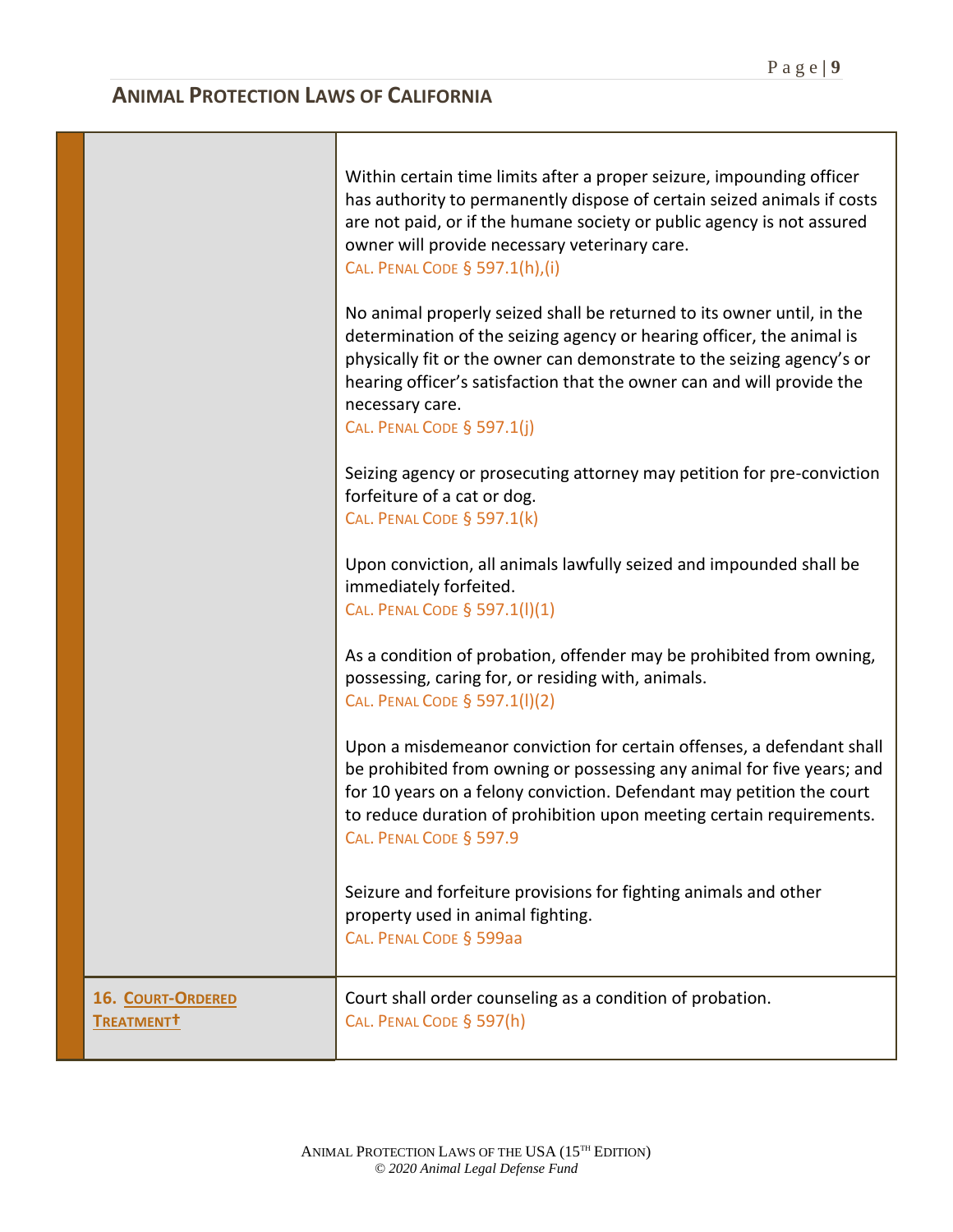| 17. HOT CARS                          | Civil immunity for removing animal from vehicle.<br><b>CAL. CIV. CODE §43.100</b><br>Criminal immunity for removing animal from vehicle.<br>CAL. PENAL CODE § 597.7                                                                                                    |
|---------------------------------------|------------------------------------------------------------------------------------------------------------------------------------------------------------------------------------------------------------------------------------------------------------------------|
| <b>18. CIVIL NUISANCE ABATEMENT</b>   | Property used for dogfighting or cockfighting is a public nuisance.<br>CAL. CIV. CODE § 3482.8                                                                                                                                                                         |
| 19. AG-GAG LAWS                       |                                                                                                                                                                                                                                                                        |
| <b>20. BREED SPECIFIC LEGISLATION</b> | No city or county program regulating any dog shall be specific as to<br>breed.<br>CAL. FOOD & AGR. CODE § 31683<br>Localities may enact breed-specific legislation regarding spaying,<br>neutering, and breeding certain breeds.<br>Cal. Health & Safety Code § 122331 |

\* States may have other more specific statutes in addition to the general animal protection statutes referenced in this table.

- \*\* Despite statutory maximums, states often employ sentencing guidelines that may significantly alter the allowable sentence.
- † This table generally references only those provisions that are within each state's animal protection statutes. States may employ similar provisions within other non-animal-specific criminal and civil statutes, and may also have a variety of animal-related regulations in effect.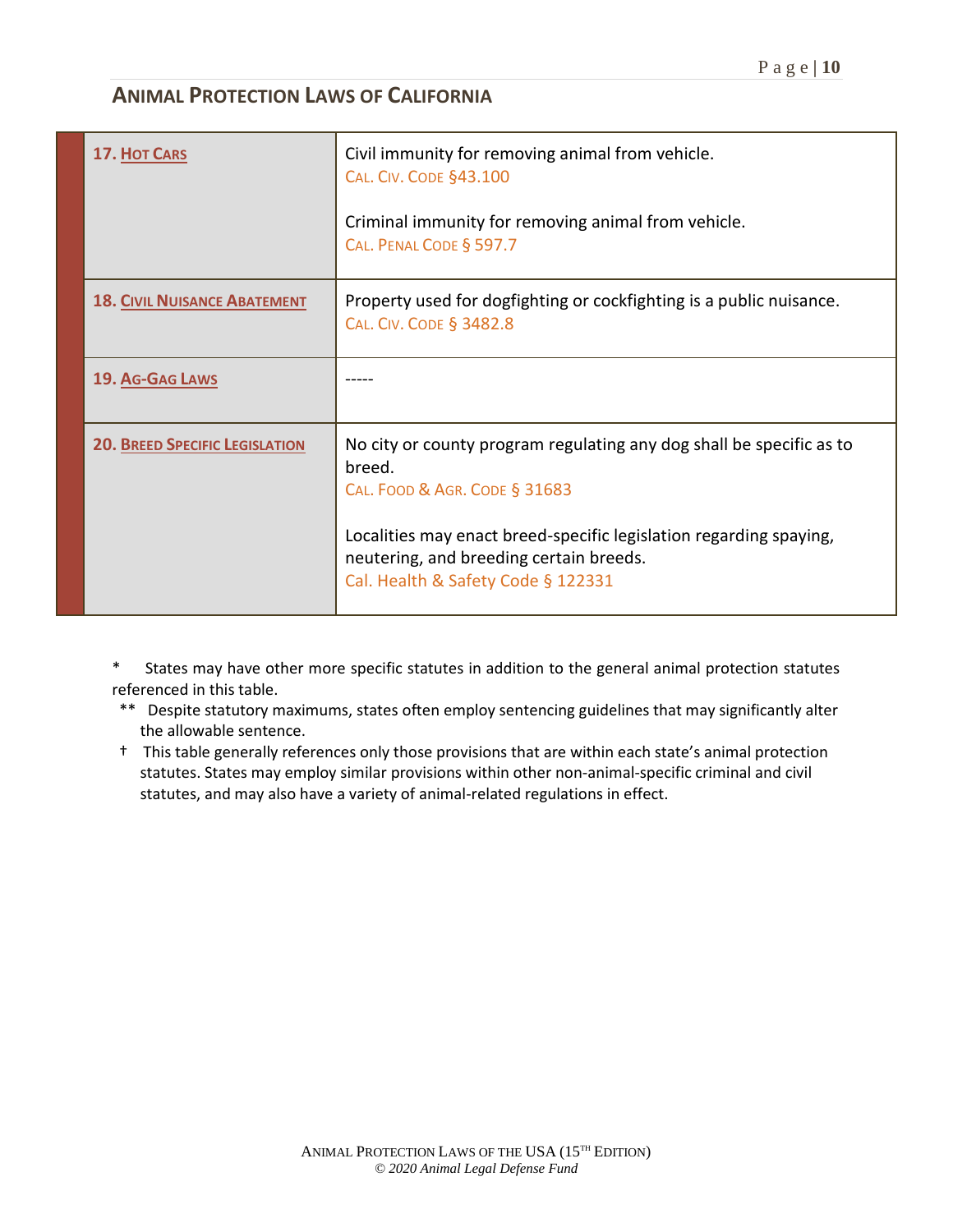## **1. DEFINITION OF "ANIMAL"**

#### **CAL. PENAL CODE § 599b. Words and phrases; imputation of knowledge to corporation.**

*In this title, the word "animal" includes every dumb creature;* the words "torment," "torture," and "cruelty" include every act, omission, or neglect whereby unnecessary or unjustifiable physical pain or suffering is caused or permitted; and the words "owner" and "person" include corporations as well as individuals; and the knowledge and acts of any agent of, or person employed by, a corporation in regard to animals transported, owned, or employed by, or in the custody of, the corporation, must be held to be the act and knowledge of the corporation as well as the agent or employee.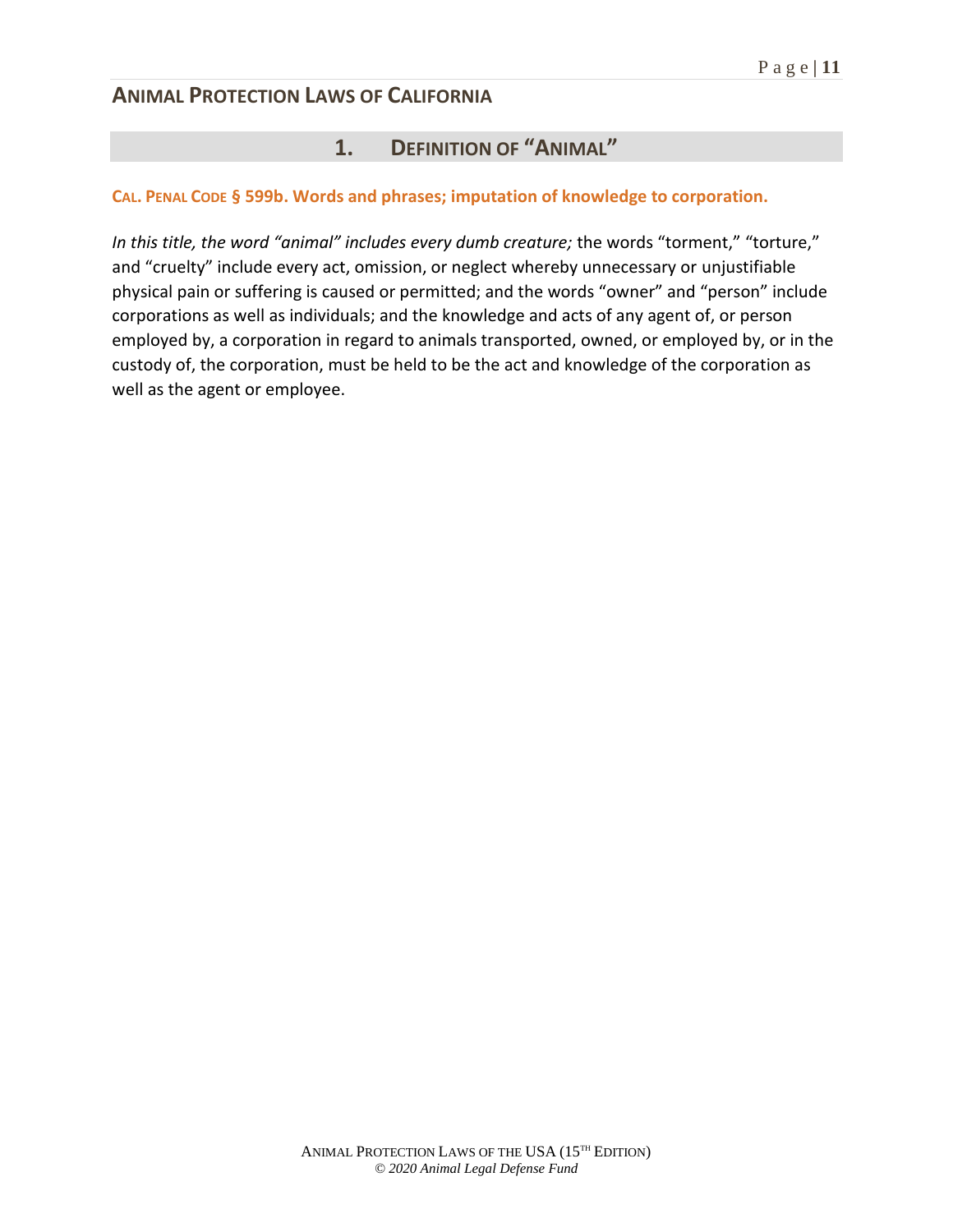## **2. GENERAL CRUELTY**

#### **CAL. PENAL CODE § 596. Poisoning animals; exceptions; posting warning signs.**

*Every person who, without the consent of the owner, willfully administers poison to any animal, the property of another, or exposes any poisonous substance, with the intent that the same shall be taken or swallowed by any such animal, is guilty of a misdemeanor.* However, the provisions of this section shall not apply in the case of a person who exposes poisonous substances upon premises or property owned or controlled by him for the purpose of controlling or destroying predatory animals or livestock-killing dogs and if, prior to or during the placing out of such poisonous substances, he shall have posted upon the property conspicuous signs located at intervals of distance not greater than one-third of a mile apart, and in any case not less than three such signs having words with letters at least one inch high reading "Warning--Poisoned bait placed out on these premises," which signs shall be kept in place until the poisonous substances have been removed. Whenever such signs have been conspicuously located upon the property or premises owned or controlled by him as hereinabove provided, such person shall not be charged with any civil liability to another party in the event that any domestic animal belonging to such party becomes injured or killed by trespassing or partaking of the poisonous substance or substances so placed.

#### **CAL. PENAL CODE § 597. Cruelty to animals.**

- (a) Except as provided in subdivision (c) of this section or Section 599c, every person who maliciously and intentionally maims, mutilates, tortures, or wounds a living animal, or maliciously and intentionally kills an animal, is guilty of a crime punishable pursuant to subdivision (d).
- (b) *Except as otherwise provided in subdivision (a) or (c), every person who overdrives, overloads, drives when overloaded, overworks, tortures, torments, deprives of necessary sustenance, drink, or shelter, cruelly beats, mutilates, or cruelly kills any animal, or causes or procures any animal to be so overdriven, overloaded, driven when overloaded, overworked, tortured, tormented, deprived of necessary sustenance, drink, shelter, or to be cruelly beaten, mutilated, or cruelly killed; and whoever, having the charge or custody of any animal, either as owner or otherwise, subjects any animal to needless suffering, or inflicts unnecessary cruelty upon the animal, or in any manner abuses any animal, or fails to provide the animal with proper food, drink, or shelter or protection from the weather, or who drives, rides, or otherwise uses the animal when unfit for labor, is, for each offense, guilty of a crime* punishable pursuant to subdivision (d).
- (c) *Every person who maliciously and intentionally maims, mutilates, or tortures any mammal, bird, reptile, amphibian, or fish, as described in subdivision (e), is guilty of a crime* punishable pursuant to subdivision (d).
- (d) A violation of subdivision (a), (b), or (c) is punishable as a felony by imprisonment pursuant to subdivision (h) of Section 1170, or by a fine of not more than twenty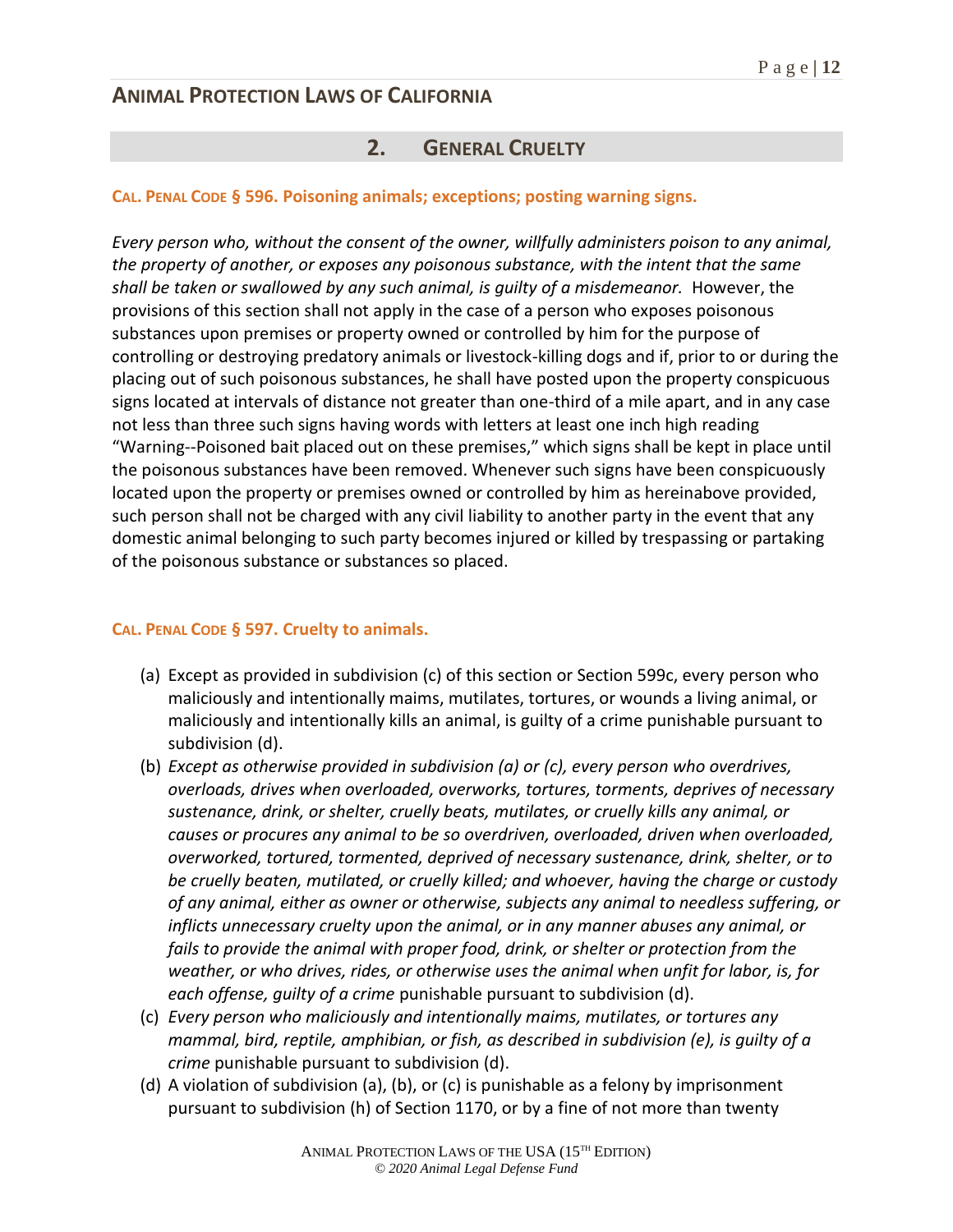thousand dollars (\$20,000), or by both that fine and imprisonment, or alternatively, as a misdemeanor by imprisonment in a county jail for not more than one year, or by a fine of not more than twenty thousand dollars (\$20,000), or by both that fine and imprisonment.

- (e)
- (1) *Subdivision (c) applies to any mammal, bird, reptile, amphibian, or fish which is a creature described as follows:*
	- *(A) Endangered species or threatened species as described in Chapter 1.5 (commencing with Section 2050) of Division 3 of the Fish and Game Code.*
	- *(B) Fully protected birds described in Section 3511 of the Fish and Game Code.*
	- *(C) Fully protected mammals described in Chapter 8 (commencing with Section 4700) of Part 3 of Division 4 of the Fish and Game Code.*
	- *(D) Fully protected reptiles and amphibians described in Chapter 2 (commencing with Section 5050) of Division 5 of the Fish and Game Code.*
	- *(E) Fully protected fish as described in Section 5515 of the Fish and Game Code.*
- (2) This subdivision does not supersede or affect any provisions of law relating to taking of the described species, including, but not limited to, Section 12008 of the Fish and Game Code.
- (f) *For the purposes of subdivision (c), each act of malicious and intentional maiming, mutilating, or torturing a separate specimen of a creature described in subdivision (e) is a separate offense.* If any person is charged with a violation of subdivision (c), the proceedings shall be subject to Section 12157 of the Fish and Game Code.
- (g)
- (1) Upon the conviction of a person charged with a violation of this section by causing or permitting an act of cruelty, as defined in Section 599b, all animals lawfully seized and impounded with respect to the violation by a peace officer, officer of a humane society, or officer of an animal shelter or animal regulation department of a public agency shall be adjudged by the court to be forfeited and shall thereupon be awarded to the impounding officer for proper disposition. A person convicted of a violation of this section by causing or permitting an act of cruelty, as defined in Section 599b, shall be liable to the impounding officer for all costs of impoundment from the time of seizure to the time of proper disposition.
- (2) Mandatory seizure or impoundment shall not apply to animals in properly conducted scientific experiments or investigations performed under the authority of the faculty of a regularly incorporated medical college or university of this state.
- (h) Notwithstanding any other provision of law, if a defendant is granted probation for a conviction under this section, the court shall order the defendant to pay for, and successfully complete, counseling, as determined by the court, designed to evaluate and treat behavior or conduct disorders. If the court finds that the defendant is financially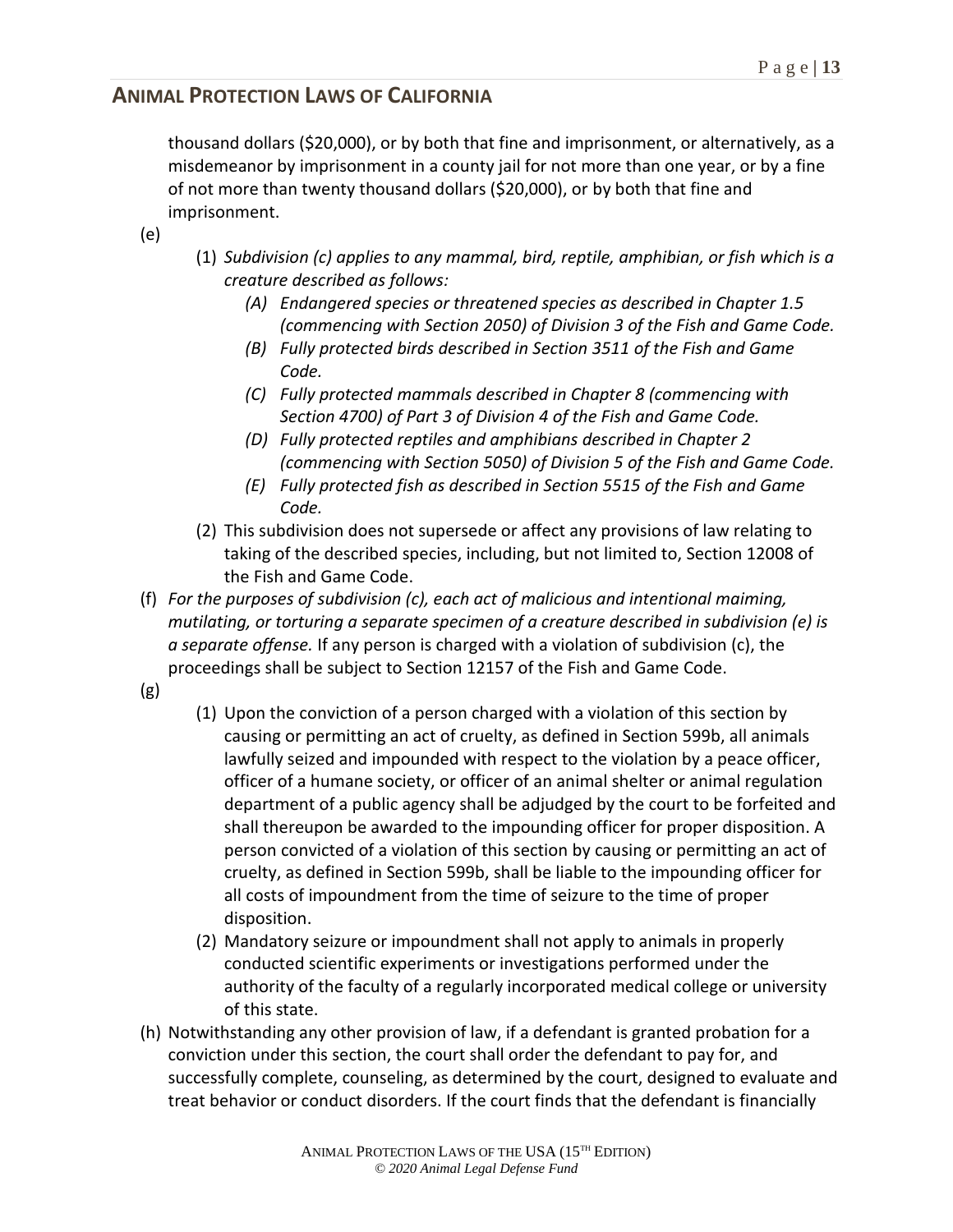unable to pay for that counseling, the court may develop a sliding fee schedule based upon the defendant's ability to pay. An indigent defendant may negotiate a deferred payment schedule, but shall pay a nominal fee if the defendant has the ability to pay the nominal fee. County mental health departments or Medi-Cal shall be responsible for the costs of counseling required by this section only for those persons who meet the medical necessity criteria for mental health managed care pursuant to Section 1830.205 of Title 9 of the California Code of Regulations or the target population criteria specified in Section 5600.3 of the Welfare and Institutions Code. The counseling specified in this subdivision shall be in addition to any other terms and conditions of probation, including any term of imprisonment and any fine. This provision specifies a mandatory additional term of probation and is not to be used as an alternative to imprisonment pursuant to subdivision (h) of Section 1170 or county jail when that sentence is otherwise appropriate. If the court does not order custody as a condition of probation for a conviction under this section, the court shall specify on the court record the reason or reasons for not ordering custody. This subdivision shall not apply to cases involving police dogs or horses as described in Section 600.

#### **CAL. PENAL CODE § 597a. Cruelty to animals; transportation; care of animals by arresting officer; expense.**

*Whoever carries or causes to be carried in or upon any vehicle or otherwise any domestic animal in a cruel or inhuman manner, or knowingly and willfully authorizes or permits it to be subjected to unnecessary torture, suffering, or cruelty of any kind, is guilty of a misdemeanor*; and whenever any such person is taken into custody therefor by any officer, such officer must take charge of such vehicle and its contents, together with the horse or team attached to such vehicle, and deposit the same in some place of custody; and any necessary expense incurred for taking care of and keeping the same, is a lien thereon, to be paid before the same can be lawfully recovered; and if such expense, or any part thereof, remains unpaid, it may be recovered, by the person incurring the same, of the owner of such domestic animal, in an action therefor.

#### **CAL. PENAL CODE § 597e. Domestic animals; impounding without sufficient food or water; supply by third party; collection of cost.**

*Any person who impounds, or causes to be impounded in any animal shelter, any domestic animal, shall supply it during such confinement with a sufficient quantity of good and wholesome food and water, and in default thereof, is guilty of a misdemeanor.* In case any domestic animal is at any time so impounded and continues to be without necessary food and water for more than 12 consecutive hours, it is lawful for any person, from time to time, as may be deemed necessary, to enter into and upon any animal shelter in which the animal is confined, and supply it with necessary food and water so long as it remains so confined. That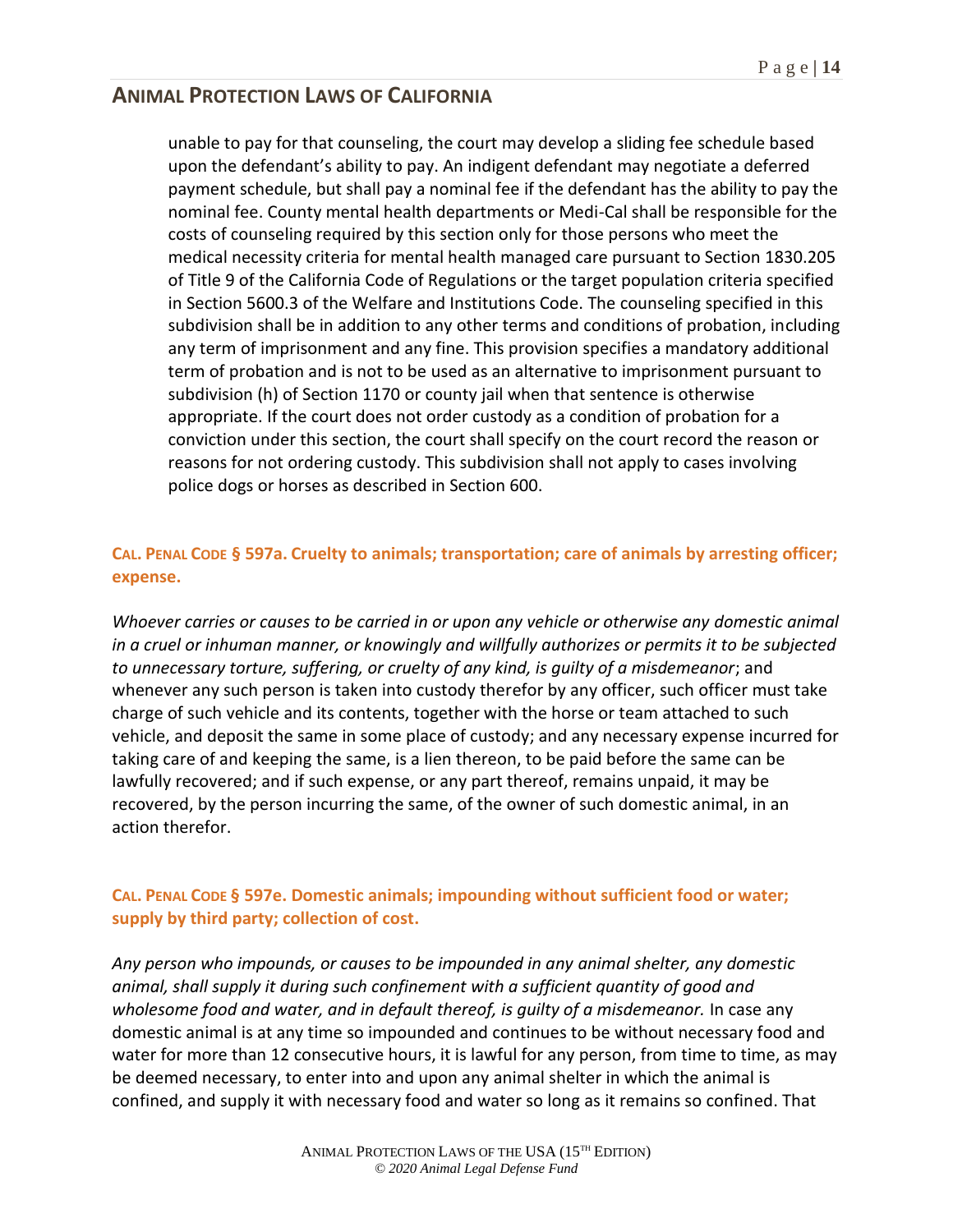person is not liable for the entry and may collect the reasonable cost of the food and water from the owner of the animal, and the animal is subject to enforcement of a money judgment for the reasonable cost of food and water.

#### **CAL. PENAL CODE § 597f. Abandoned or neglected animals; Duties of public authorities; Euthanasia.**

(a) *Every owner, driver, or possessor of any animal, who permits the animal to be in any building, enclosure, lane, street, square, or lot, of any city, city and county, or judicial district, without proper care and attention, shall, on conviction, be deemed guilty of a misdemeanor.* And it shall be the duty of any peace officer, officer of the humane society, or officer of an animal shelter or animal regulation department of a public agency, to take possession of the animal so abandoned or neglected and care for the animal until it is redeemed by the owner or claimant, and the cost of caring for the animal shall be a lien on the animal until the charges are paid. Every sick, disabled, infirm, or crippled animal, except a dog or cat, which shall be abandoned in any city, city and county, or judicial district, may, if after due search no owner can be found therefor, be humanely euthanized by the officer; and it shall be the duty of all peace officers, an officer of that society, or officer of an animal shelter or animal regulation department of a public agency to cause the animal to be humanely euthanized on information of that abandonment. The officer may likewise take charge of any animal, including a dog or cat, that by reason of lameness, sickness, feebleness, or neglect, is unfit for the labor it is performing, or that in any other manner is being cruelly treated; and, if the animal is not then in the custody of its owner, the officer shall give notice thereof to the owner, if known, and may provide suitable care for the animal until it is deemed to be in a suitable condition to be delivered to the owner, and any necessary expenses which may be incurred for taking care of and keeping the animal shall be a lien thereon, to be paid before the animal can be lawfully recovered.

(b)

- (1) It shall be the duty of all officers of pounds or humane societies, and animal regulation departments of public agencies to convey, and for police and sheriff departments, to cause to be conveyed all injured cats and dogs found without their owners in a public place directly to a veterinarian known by the officer or agency to be a veterinarian that ordinarily treats dogs and cats for a determination of whether the animal shall be immediately and humanely destroyed or shall be hospitalized under proper care and given emergency treatment.
- (2) If the owner does not redeem the animal within the locally prescribed waiting period, the veterinarian may personally perform euthanasia on the animal; or, if the animal is treated and recovers from its injuries, the veterinarian may keep the animal for purposes of adoption, provided the responsible animal control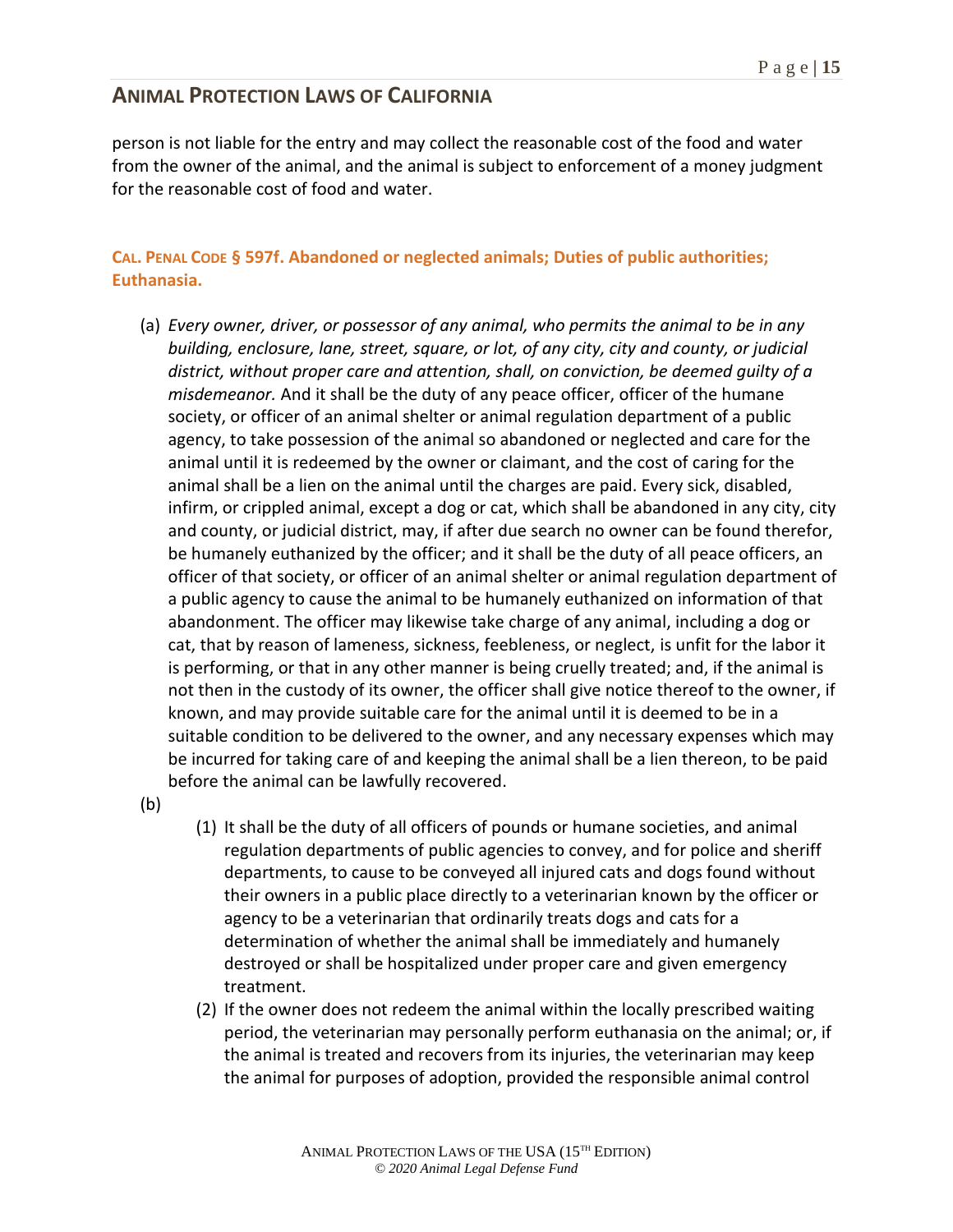agency has first been contacted and has refused to take possession of the animal.

- (3) Whenever any animal is transferred pursuant to this subdivision to a veterinarian in a clinic, such as an emergency clinic which is not in continuous operation, the veterinarian may, in turn, transfer the animal to an appropriate facility.
- (4) If the veterinarian determines that the animal shall be hospitalized under proper care and given emergency treatment, the costs of any services which are provided pending the owner's inquiry to the agency, department, or society shall be paid from the dog license fees, fines, and fees for impounding dogs in the city, county, or city and county in which the animal was licensed or if the animal is unlicensed the jurisdiction in which the animal was found, subject to the provision that this cost be repaid by the animal's owner. No veterinarian shall be criminally or civilly liable for any decision which the veterinarian makes or services which the veterinarian provides pursuant to this section.
- (c) An animal control agency which takes possession of an animal pursuant to subdivision (b), shall keep records of the whereabouts of the animal for a 72- hour period from the time of possession and those records shall be available to inspection by the public upon request.
- (d) Notwithstanding any other provisions of this section, any officer of an animal shelter or animal regulation department or humane society, or any officer of a police or sheriff's department may, with the approval of the officer's immediate superior, humanely euthanize any abandoned animal in the field in any case where the animal is too severely injured to move or where a veterinarian is not available and it would be more humane to euthanize the animal.

#### **Cal. Penal Code § 597s. Abandonment of domestic animals.**

- (a) Every person who willfully abandons any animal is guilty of a misdemeanor.
- (b) This section shall not apply to the release or rehabilitation and release of native California wildlife pursuant to statute or regulations of the California Department of Fish and Game.

#### **CAL. PENAL CODE § 597t. Confined animals.**

*Every person who keeps an animal confined in an enclosed area shall provide it with an adequate exercise area. If the animal is restricted by a leash, rope, or chain, the leash, rope, or chain shall be affixed in such a manner that it will prevent the animal from becoming entangled or injured and permit the animal's access to adequate shelter, food, and water. Violation of this section constitutes a misdemeanor.*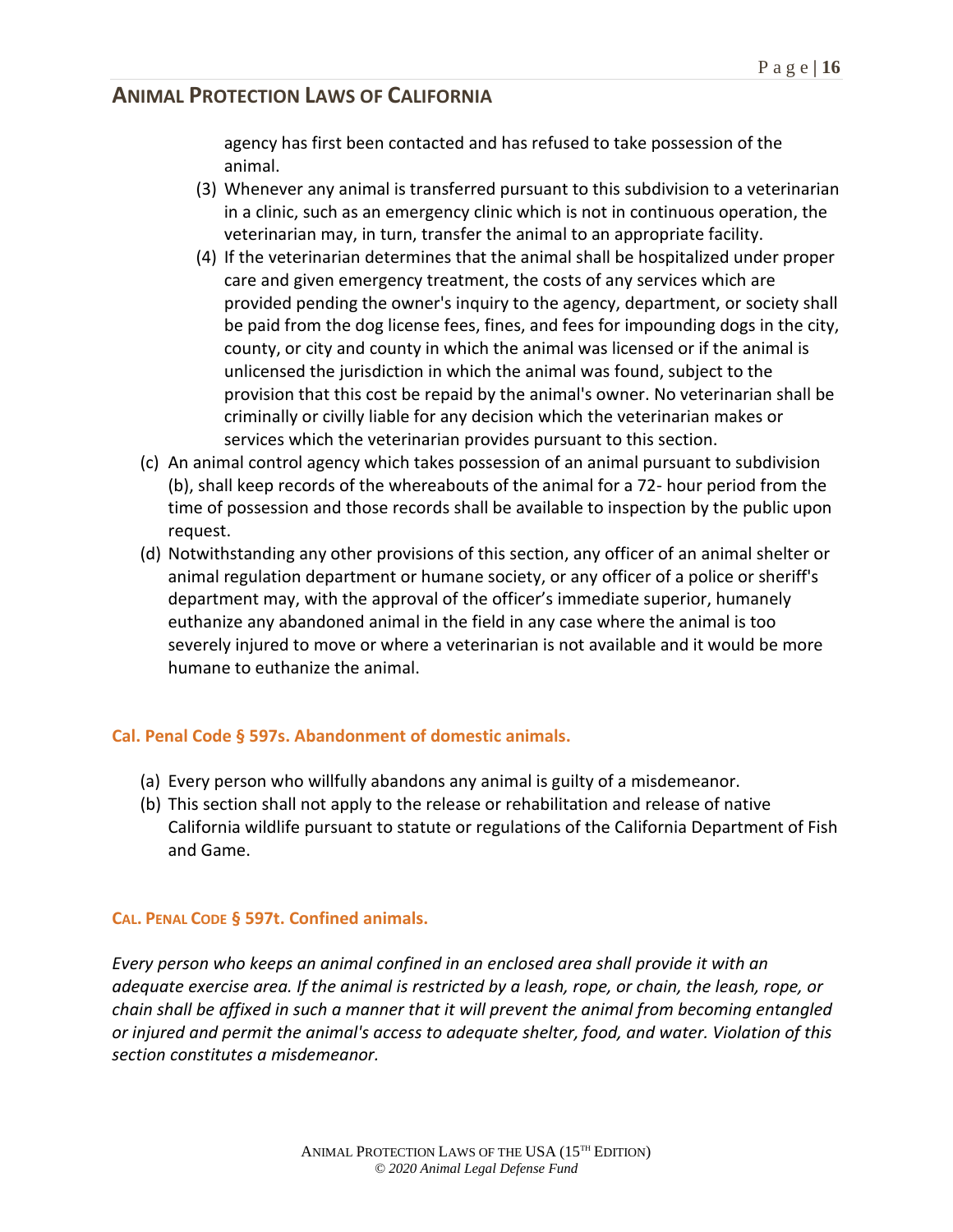This section shall not apply to an animal which is in transit, in a vehicle, or in the immediate control of a person.

#### **CAL. PENAL CODE § 597.1. Failure to care for animals; misdemeanor; powers and duties of local officers and veterinarians; hearings; liability for costs; forfeiture.**

- (a)
- (1) *Every owner, driver, or keeper of any animal who permits the animal to be in any building, enclosure, lane, street, square, or lot of any city, county, city and county, or judicial district without proper care and attention is guilty of a misdemeanor*. Any peace officer, humane society officer, or animal control officer shall take possession of the stray or abandoned animal and shall provide care and treatment for the animal until the animal is deemed to be in suitable condition to be returned to the owner. When the officer has reasonable grounds to believe that very prompt action is required to protect the health or safety of the animal or the health or safety of others, the officer shall immediately seize the animal and comply with subdivision (f). In all other cases, the officer shall comply with the provisions of subdivision (g). The full cost of caring for and treating any animal properly seized under this subdivision or pursuant to a search warrant shall constitute a lien on the animal and the animal shall not be returned to its owner until the charges are paid, if the seizure is upheld pursuant to this section.
- (2) Notwithstanding any other law, if an animal control officer or humane officer, when necessary to protect the health and safety of a wild, stray, or abandoned animal or the health and safety of others, seeks to administer a tranquilizer that contains a controlled substance, as defined in Division 10 (commencing with Section 11000) of the Health and Safety Code, to gain control of that animal, the officer may possess and administer that tranquilizer with direct or indirect supervision as determined by a licensed veterinarian, provided that the officer has met each of the following requirements:
	- (A) Has received training in the administration of tranquilizers from a licensed veterinarian. The training shall be approved by the California Veterinary Medical Board.
	- (B) Has successfully completed the firearms component of a course relating to the exercise of police powers, as set forth in Section 832.
	- (C) Is authorized by the officer's agency or organization to possess and administer the tranquilizer in accordance with a policy established by the agency or organization and approved by the veterinarian who obtained the controlled substance.
	- (D) Has successfully completed the euthanasia training set forth in Section 2039 of Title 16 of the California Code of Regulations.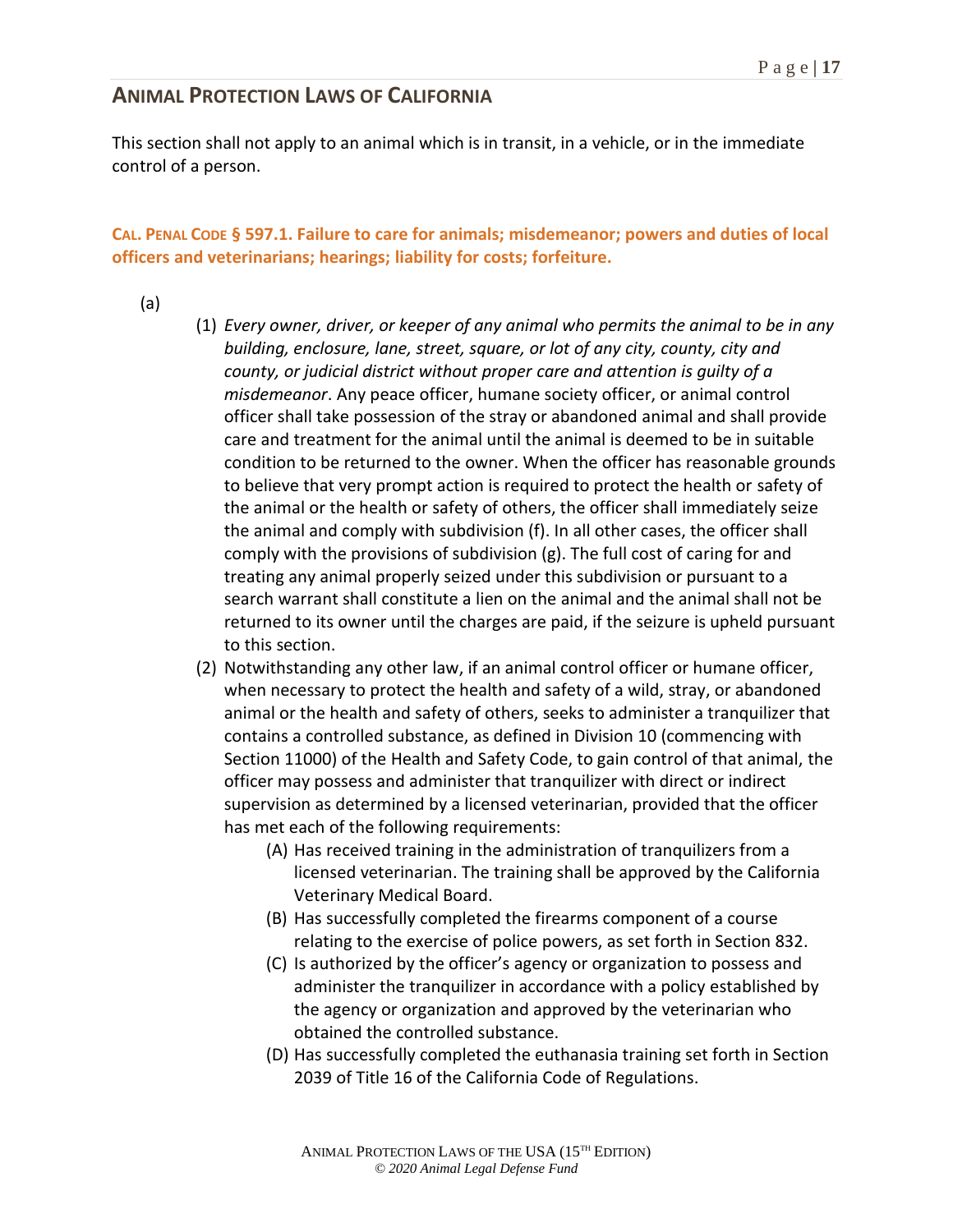- (E) Has completed a state and federal fingerprinting background check and does not have any drug- or alcohol-related convictions.
- (b) Every sick, disabled, infirm, or crippled animal, except a dog or cat, that is abandoned in any city, county, city and county, or judicial district may be humanely euthanized by the officer if, after a reasonable search, no owner of the animal can be found. It shall be the duty of all peace officers, humane society officers, and animal control officers to cause the animal to be humanely euthanized or rehabilitated and placed in a suitable home on information that the animal is stray or abandoned. The officer may likewise take charge of any animal, including a dog or cat, that by reason of lameness, sickness, feebleness, or neglect, is unfit for the labor it is performing, or that in any other manner is being cruelly treated, and provide care and treatment for the animal until it is deemed to be in a suitable condition to be returned to the owner. When the officer has reasonable grounds to believe that very prompt action is required to protect the health or safety of an animal or the health or safety of others, the officer shall immediately seize the animal and comply with subdivision (f). In all other cases, the officer shall comply with subdivision (g). The full cost of caring for and treating any animal properly seized under this subdivision or pursuant to a search warrant shall constitute a lien on the animal and the animal shall not be returned to its owner until the charges are paid.
- (c)
- (1) Any peace officer, humane society officer, or animal control officer shall convey all injured cats and dogs found without their owners in a public place directly to a veterinarian known by the officer to be a veterinarian who ordinarily treats dogs and cats for a determination of whether the animal shall be immediately and humanely euthanized or shall be hospitalized under proper care and given emergency treatment.
- (2) If the owner does not redeem the animal within the locally prescribed waiting period, the veterinarian may personally perform euthanasia on the animal. If the animal is treated and recovers from its injuries, the veterinarian may keep the animal for purposes of adoption, provided the responsible animal control agency has first been contacted and has refused to take possession of the animal.
- (3) Whenever any animal is transferred to a veterinarian in a clinic, such as an emergency clinic that is not in continuous operation, the veterinarian may, in turn, transfer the animal to an appropriate facility.
- (4) If the veterinarian determines that the animal shall be hospitalized under proper care and given emergency treatment, the costs of any services that are provided pending the owner's inquiry to the responsible agency, department, or society shall be paid from the dog license fees, fines, and fees for impounding dogs in the city, county, or city and county in which the animal was licensed or, if the animal is unlicensed, shall be paid by the jurisdiction in which the animal was found, subject to the provision that this cost be repaid by the animal's owner. The full cost of caring for and treating any animal seized under this subdivision shall constitute a lien on the animal and the animal shall not be returned to the owner until the charges are paid. No veterinarian shall be criminally or civilly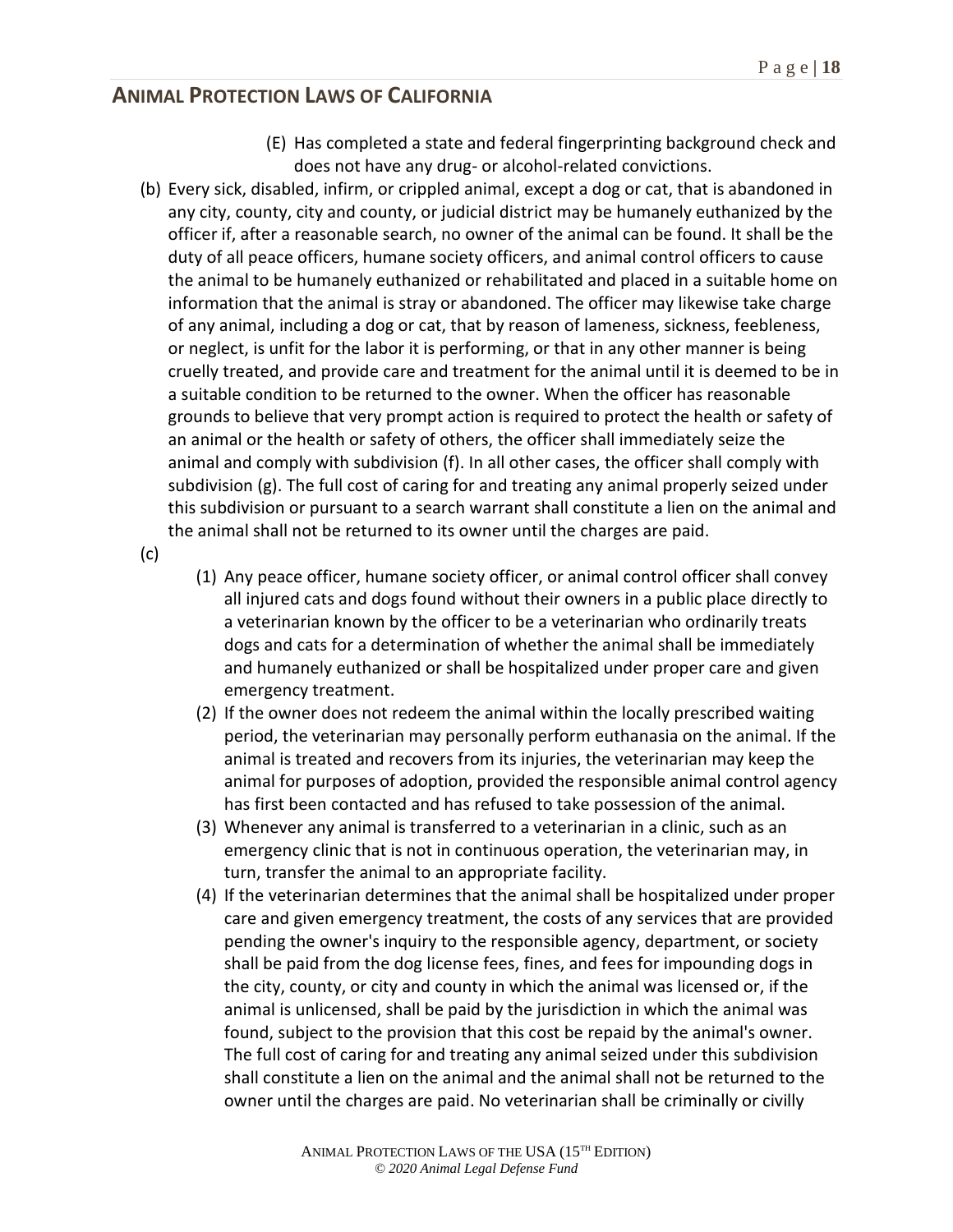liable for any decision that the veterinarian makes or for services that the veterinarian provides pursuant to this subdivision.

- (d) An animal control agency that takes possession of an animal pursuant to subdivision (c) shall keep records of the whereabouts of the animal from the time of possession to the end of the animal's impoundment, and those records shall be available for inspection by the public upon request for three years after the date the animal's impoundment ended.
- (e) Notwithstanding any other provision of this section, any peace officer, humane society officer, or any animal control officer may, with the approval of the officer's immediate superior, humanely euthanize any stray or abandoned animal in the field in any case where the animal is too severely injured to move or where a veterinarian is not available and it would be more humane to euthanize the animal.
- (f) Whenever an officer authorized under this section seizes or impounds an animal based on a reasonable belief that prompt action is required to protect the health or safety of the animal or the health or safety of others, the officer shall, before the commencement of any criminal proceedings authorized by this section, provide the owner or keeper of the animal, if known or ascertainable after reasonable investigation, with the opportunity for a postseizure hearing to determine the validity of the seizure or impoundment, or both.
	- (1) The agency shall cause a notice to be affixed to a conspicuous place where the animal was situated or personally deliver a notice of the seizure or impoundment, or both, to the owner or keeper within 48 hours, excluding weekends and holidays. The notice shall include all of the following:
		- (A) The name, business address, and telephone number of the officer providing the notice.
		- (B) A description of the animal seized, including any identification upon the animal.
		- (C) The authority and purpose for the seizure or impoundment, including the time, place, and circumstances under which the animal was seized.
		- (D) A statement that, in order to receive a postseizure hearing, the owner or person authorized to keep the animal, or their agent, shall request the hearing by signing and returning an enclosed declaration of ownership or right to keep the animal to the agency providing the notice within 10 days, including weekends and holidays, of the date of the notice. The declaration may be returned by personal delivery or mail.
		- (E) A statement that the full cost of caring for and treating any animal properly seized under this section is a lien on the animal and that the animal shall not be returned to the owner until the charges are paid, and that failure to request or to attend a scheduled hearing shall result in liability for this cost.
	- (2) The postseizure hearing shall be conducted within 48 hours of the request, excluding weekends and holidays. The seizing agency may authorize its own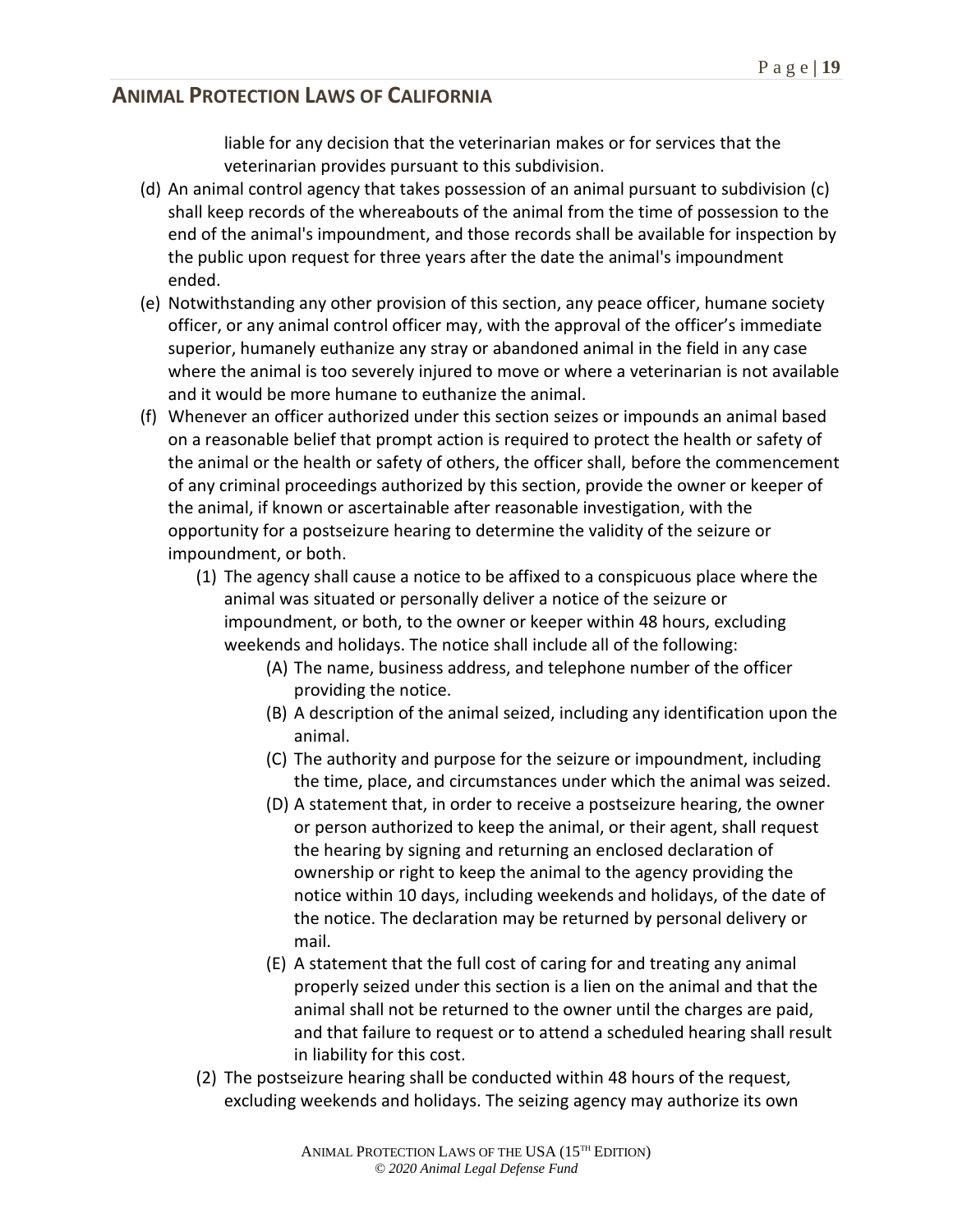officer or employee to conduct the hearing if the hearing officer is not the same person who directed the seizure or impoundment of the animal and is not junior in rank to that person. The agency may utilize the services of a hearing officer from outside the agency for the purposes of complying with this section.

- (3) Failure of the owner or keeper, or of their agent, to request or to attend a scheduled hearing shall result in a forfeiture of any right to a postseizure hearing or right to challenge their liability for costs incurred.
- (4) The agency, department, or society employing the person who directed the seizure shall be responsible for the costs incurred for caring and treating the animal, if it is determined in the postseizure hearing that the seizing officer did not have reasonable grounds to believe very prompt action, including seizure of the animal, was required to protect the health or safety of the animal or the health or safety of others. If it is determined the seizure was justified, the owner or keeper shall be personally liable to the seizing agency for the full cost of the seizure and care of the animal. The charges for the seizure and care of the animal shall be a lien on the animal. The animal shall not be returned to its owner until the charges are paid and the owner demonstrates to the satisfaction of the seizing agency or the hearing officer that the owner can and will provide the necessary care for the animal.
- (g) Where the need for immediate seizure is not present and before the commencement of any criminal proceedings authorized by this section, the agency shall provide the owner or keeper of the animal, if known or ascertainable after reasonable investigation, with the opportunity for a hearing before any seizure or impoundment of the animal. The owner shall produce the animal at the time of the hearing unless, before the hearing, the owner has made arrangements with the agency to view the animal upon request of the agency, or unless the owner can provide verification that the animal was humanely euthanized. Any person who willfully fails to produce the animal or provide the verification is guilty of an infraction, punishable by a fine of not less than two hundred fifty dollars (\$250) nor more than one thousand dollars (\$1,000).
	- (1) The agency shall cause a notice to be affixed to a conspicuous place where the animal was situated or personally deliver a notice stating the grounds for believing the animal should be seized under subdivision (a) or (b). The notice shall include all of the following:
		- (A) The name, business address, and telephone number of the officer providing the notice.
		- (B) A description of the animal to be seized, including any identification upon the animal.
		- (C) The authority and purpose for the possible seizure or impoundment.
		- (D) A statement that, in order to receive a hearing before any seizure, the owner or person authorized to keep the animal, or their agent, shall request the hearing by signing and returning the enclosed declaration of ownership or right to keep the animal to the officer providing the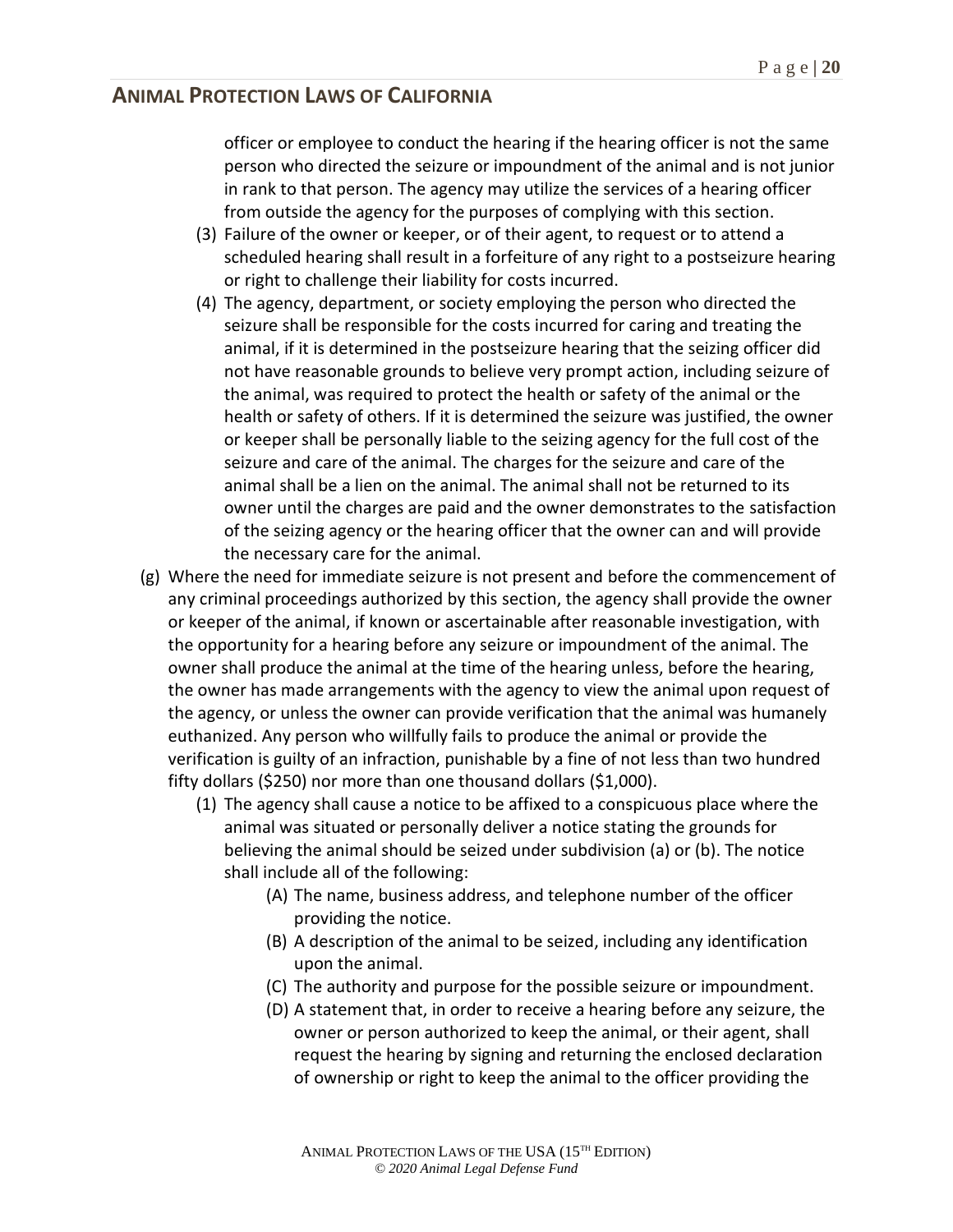notice within two days, excluding weekends and holidays, of the date of the notice.

- (E) A statement that the cost of caring for and treating any animal properly seized under this section is a lien on the animal, that any animal seized shall not be returned to the owner until the charges are paid, and that failure to request or to attend a scheduled hearing shall result in a conclusive determination that the animal may properly be seized and that the owner shall be liable for the charges.
- (2) The preseizure hearing shall be conducted within 48 hours, excluding weekends and holidays, after receipt of the request. The seizing agency may authorize its own officer or employee to conduct the hearing if the hearing officer is not the same person who requests the seizure or impoundment of the animal and is not junior in rank to that person. The agency may use the services of a hearing officer from outside the agency for the purposes of complying with this section.
- (3) Failure of the owner or keeper, or their agent, to request or to attend a scheduled hearing shall result in a forfeiture of any right to a preseizure hearing or right to challenge their liability for costs incurred pursuant to this section.
- (4) The hearing officer, after the hearing, may affirm or deny the owner's or keeper's right to custody of the animal and, if reasonable grounds are established, may order the seizure or impoundment of the animal for care and treatment.
- (h) If any animal is properly seized under this section or pursuant to a search warrant, the owner or keeper shall be personally liable to the seizing agency for the cost of the seizure and care of the animal. Further, if the charges for the seizure or impoundment and any other charges permitted under this section are not paid within 14 days of the seizure, or if the owner, within 14 days of notice of availability of the animal to be returned, fails to pay charges permitted under this section and take possession of the animal, the animal shall be deemed to have been abandoned and may be humanely euthanized or otherwise properly disposed of by the seizing agency.
- (i) If the animal requires veterinary care and the humane society or public agency is not assured, within 14 days of the seizure of the animal, that the owner will provide the necessary care, the animal shall not be returned to its owner and shall be deemed to have been abandoned and may be humanely euthanized or otherwise properly disposed of by the seizing agency. A veterinarian may humanely euthanize an impounded animal without regard to the prescribed holding period when it has been determined that the animal has incurred severe injuries or is incurably crippled. A veterinarian also may immediately humanely euthanize an impounded animal afflicted with a serious contagious disease unless the owner or the owner's agent immediately authorizes treatment of the animal by a veterinarian at the expense of the owner or agent.
- (j) No animal properly seized under this section or pursuant to a search warrant shall be returned to its owner until the owner can demonstrate to the satisfaction of the seizing agency or hearing officer that the owner can and will provide the necessary care for the animal.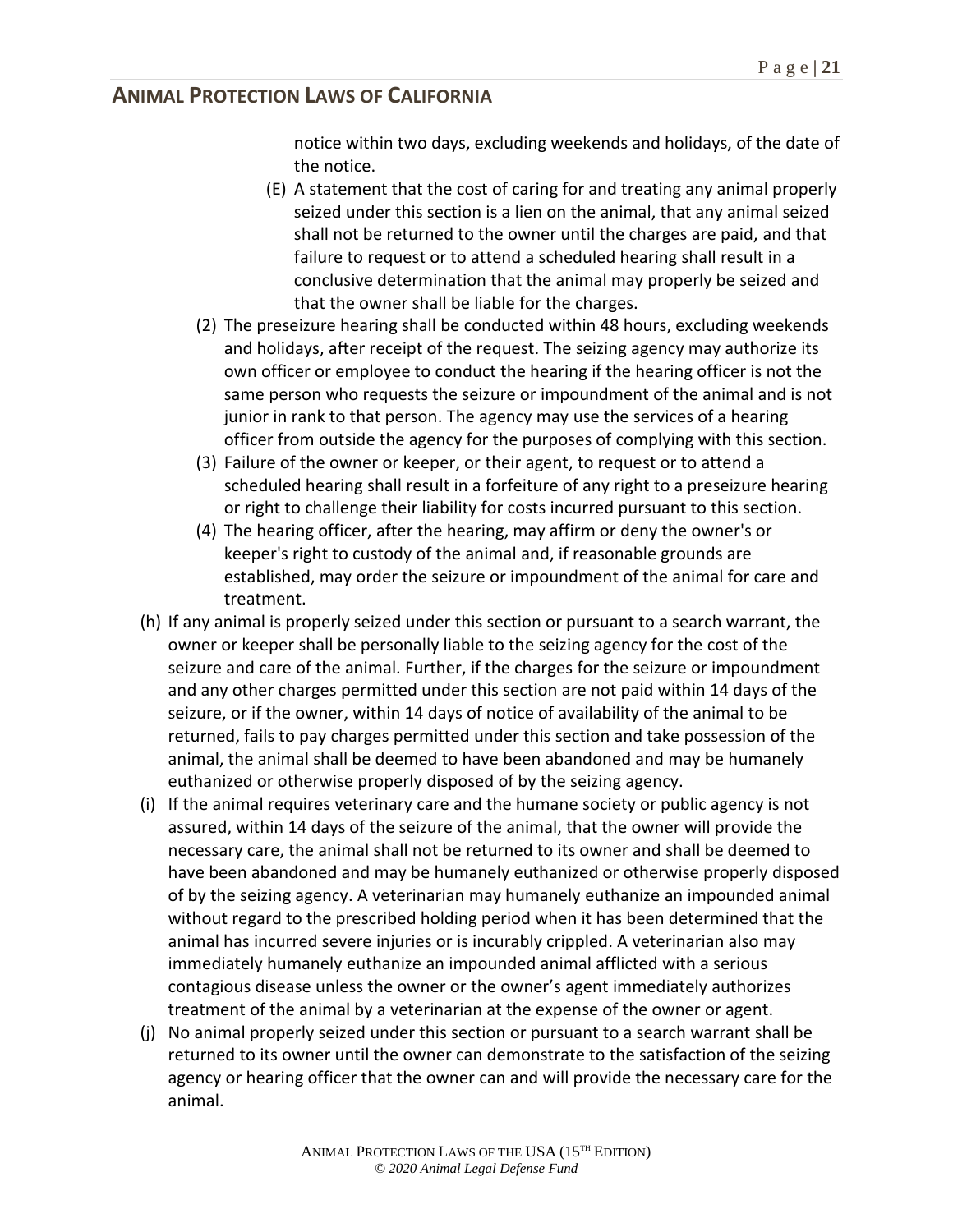- (k)
- (1) In the case of cats and dogs, before the final disposition of any criminal charges, the seizing agency or prosecuting attorney may file a petition in a criminal action requesting that, before that final disposition, the court issue an order forfeiting the animal to the city, county, or seizing agency. The petitioner shall serve a true copy of the petition upon the defendant and the prosecuting attorney.
- (2) Upon receipt of the petition, the court shall set a hearing on the petition. The hearing shall be conducted within 14 days after the filing of the petition, or as soon as practicable.
- (3) The petitioner shall have the burden of establishing beyond a reasonable doubt that, even in the event of an acquittal of the criminal charges, the owner will not legally be permitted to retain the animal in question. If the court finds that the petitioner has met its burden, the court shall order the immediate forfeiture of the animal as sought by the petition.
- (4) Nothing in this subdivision is intended to authorize a seizing agency or prosecuting attorney to file a petition to determine an owner's ability to legally retain an animal pursuant to paragraph (3) of subdivision (*l*) if a petition has previously been filed pursuant to this subdivision.
- (l)
- (1) Upon the conviction of a person charged with a violation of this section, or Section 597 or 597a, all animals lawfully seized and impounded with respect to the violation shall be adjudged by the court to be forfeited and shall thereupon be transferred to the impounding officer or appropriate public entity for proper adoption or other disposition. A person convicted of a violation of this section shall be personally liable to the seizing agency for all costs of impoundment from the time of seizure to the time of proper disposition. Upon conviction, the court shall order the convicted person to make payment to the appropriate public entity for the costs incurred in the housing, care, feeding, and treatment of the seized or impounded animals. Each person convicted in connection with a particular animal may be held jointly and severally liable for restitution for that particular animal. The payment shall be in addition to any other fine or sentence ordered by the court.
- (2) The court may also order, as a condition of probation, that the convicted person be prohibited from owning, possessing, caring for, or residing with, animals of any kind, and require the convicted person to immediately deliver all animals in the convicted person's possession to a designated public entity for adoption or other lawful disposition or provide proof to the court that the person no longer has possession, care, or control of any animals. In the event of the acquittal or final discharge without conviction of the person charged, if the animal is still impounded, the animal has not been previously deemed abandoned pursuant to subdivision (h), the court has not ordered that the animal be forfeited pursuant to subdivision (k), the court shall, on demand, direct the release of seized or impounded animals to the defendant upon a showing of proof of ownership.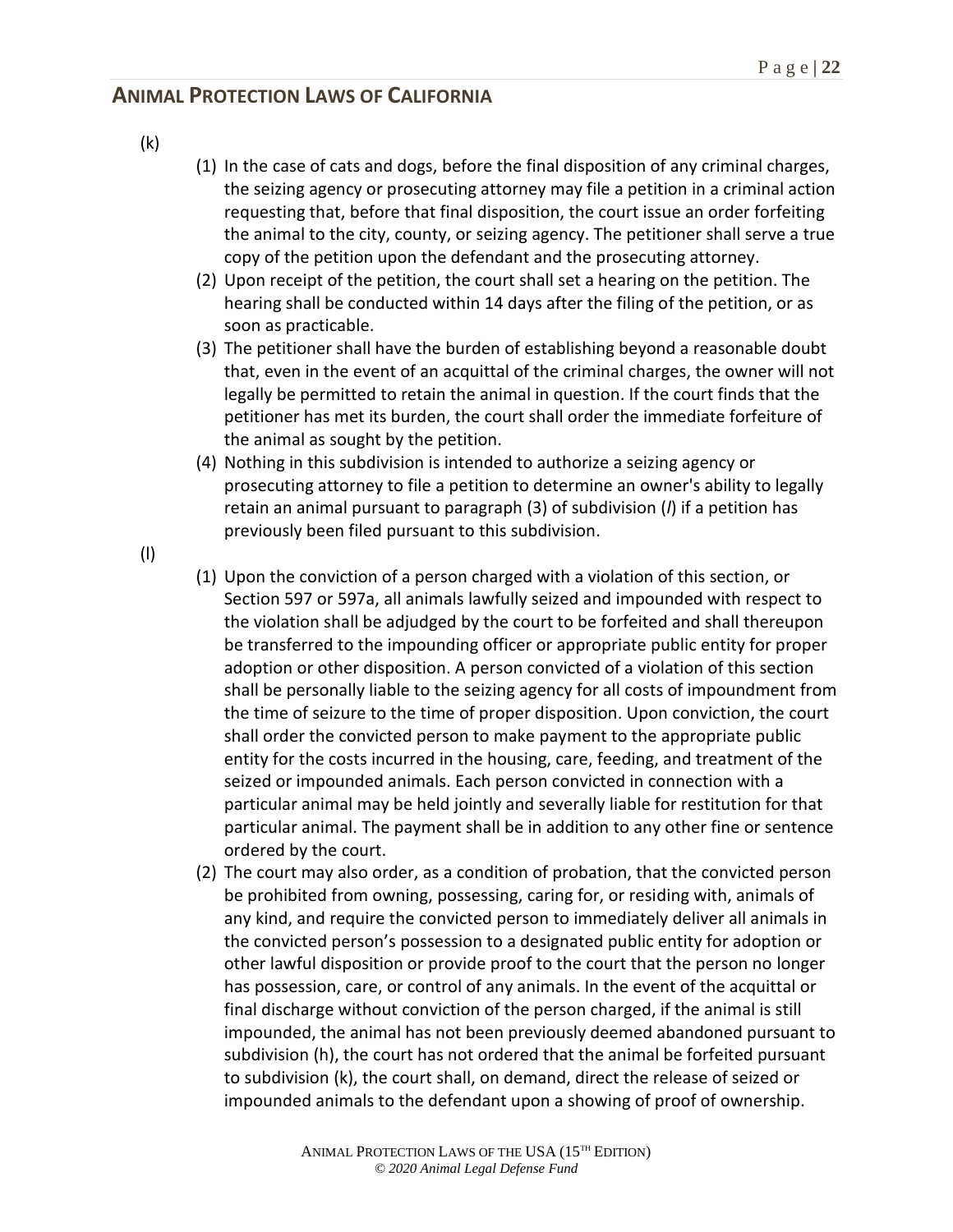- (3) Any questions regarding ownership shall be determined in a separate hearing by the court where the criminal case was finally adjudicated and the court shall hear testimony from any persons who may assist the court in determining ownership of the animal. If the owner is determined to be unknown or the owner is prohibited or unable to retain possession of the animals for any reason, the court shall order the animals to be released to the appropriate public entity for adoption or other lawful disposition. This section is not intended to cause the release of any animal, bird, reptile, amphibian, or fish seized or impounded pursuant to any other statute, ordinance, or municipal regulation. This section shall not prohibit the seizure or impoundment of animals as evidence as provided for under any other provision of law.
- (m)It shall be the duty of all peace officers, humane society officers, and animal control officers to use all currently acceptable methods of identification, both electronic and otherwise, to determine the lawful owner or caretaker of any seized or impounded animal. It shall also be their duty to make reasonable efforts to notify the owner or caretaker of the whereabouts of the animal and any procedures available for the lawful recovery of the animal and, upon the owner's and caretaker's initiation of recovery procedures, retain custody of the animal for a reasonable period of time to allow for completion of the recovery process. Efforts to locate or contact the owner or caretaker and communications with persons claiming to be the owner or caretaker shall be recorded and maintained and be made available for public inspection.

#### **CAL. PENAL CODE § 597.7. Animal endangerment; confinement in unattended motor vehicle; violations and penalties.**

- (a) *A person shall not leave or confine an animal in any unattended motor vehicle under conditions that endanger the health or well-being of an animal due to heat, cold, lack of adequate ventilation, or lack of food or water, or other circumstances that could reasonably be expected to cause suffering, disability, or death to the animal*.
- (b)
- (1) This section does not prevent a person from taking reasonable steps that are necessary to remove an animal from a motor vehicle if the person holds a reasonable belief that the animal's safety is in immediate danger from heat, cold, lack of adequate ventilation, lack of food or water, or other circumstances that could reasonably be expected to cause suffering, disability, or death to the animal.
- (2) A person who removes an animal from a vehicle in accordance with paragraph (1) is not criminally liable for actions taken reasonably and in good faith if the person does all of the following:
	- (A) Determines the vehicle is locked or there is otherwise no reasonable manner for the animal to be removed from the vehicle.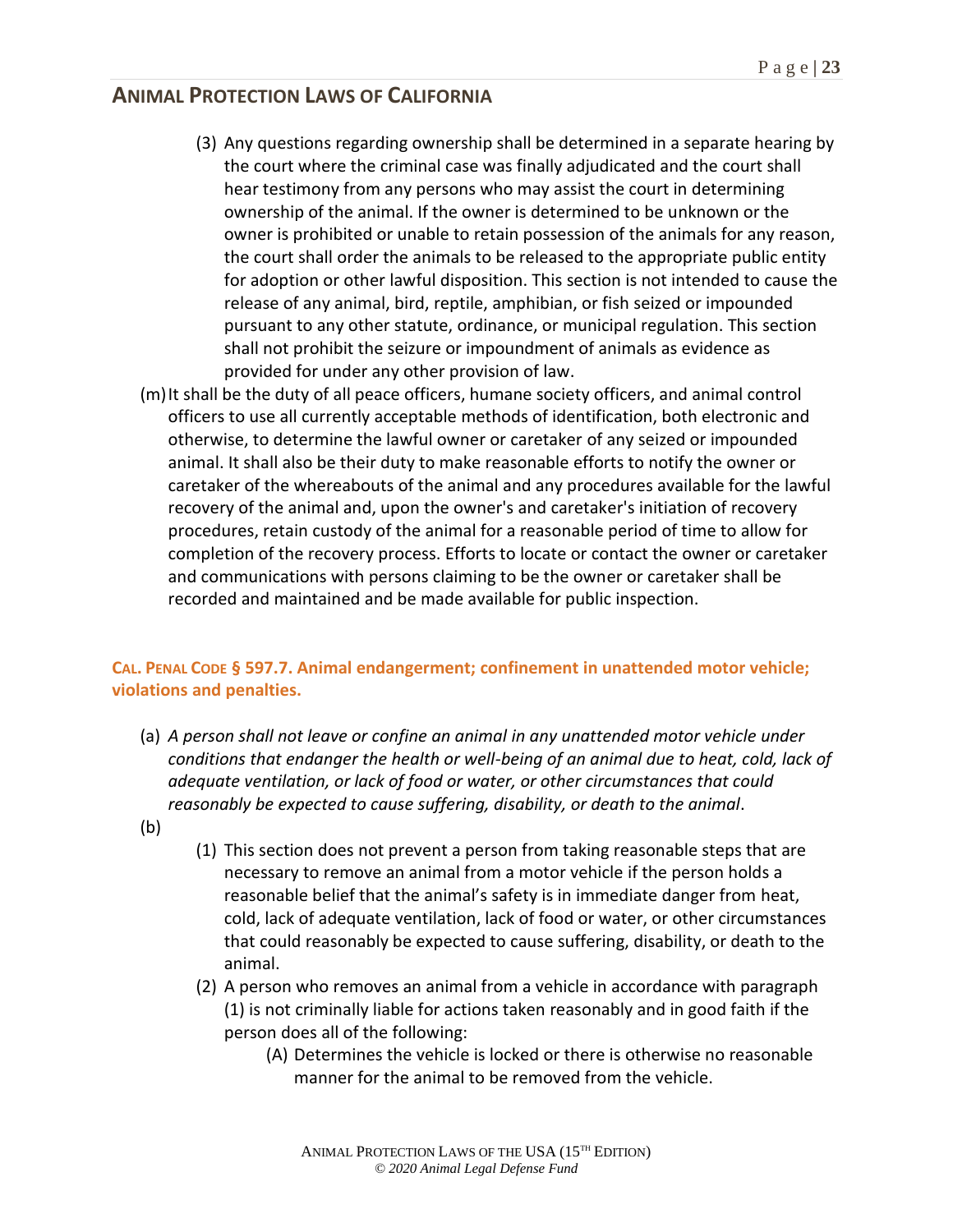- (B) Has a good faith belief that forcible entry into the vehicle is necessary because the animal is in imminent danger of suffering harm if it is not immediately removed from the vehicle, and, based upon the circumstances known to the person at the time, the belief is a reasonable one.
- (C) Has contacted a local law enforcement agency, the fire department, animal control, or the "911" emergency service prior to forcibly entering the vehicle.
- (D) Remains with the animal in a safe location, out of the elements but reasonably close to the vehicle, until a peace officer, humane officer, animal control officer, or another emergency responder arrives.
- (E) Used no more force to enter the vehicle and remove the animal from the vehicle than was necessary under the circumstances.
- (F) Immediately turns the animal over to a representative from law enforcement, animal control, or another emergency responder who responds to the scene.
- (c) Unless the animal suffers great bodily injury, a first conviction for violation of this section is punishable by a fine not exceeding one hundred dollars (\$100) per animal. If the animal suffers great bodily injury, a violation of this section is punishable by a fine not exceeding five hundred dollars (\$500), imprisonment in a county jail not exceeding six months, or by both a fine and imprisonment. Any subsequent violation of this section, regardless of injury to the animal, is also punishable by a fine not exceeding five hundred dollars (\$500), imprisonment in a county jail not exceeding six months, or by both a fine and imprisonment.
- (d)
- (1) This section does not prevent a peace officer, firefighter, humane officer, animal control officer, or other emergency responder from removing an animal from a motor vehicle if the animal's safety appears to be in immediate danger from heat, cold, lack of adequate ventilation, lack of food or water, or other circumstances that could reasonably be expected to cause suffering, disability, or death to the animal.
- (2) A peace officer, firefighter, humane officer, animal control officer, or other emergency responder who removes an animal from a motor vehicle, or who takes possession of an animal that has been removed from a motor vehicle, shall take it to an animal shelter or other place of safekeeping or, if the officer deems necessary, to a veterinary hospital for treatment. The owner of the animal removed from the vehicle may be required to pay for charges that have accrued for the maintenance, care, medical treatment, or impoundment of the animal.
- (3) A peace officer, firefighter, humane officer, animal control officer, or other emergency responder is authorized to take all steps that are reasonably necessary for the removal of an animal from a motor vehicle, including, but not limited to, breaking into the motor vehicle, after a reasonable effort to locate the owner or other person responsible.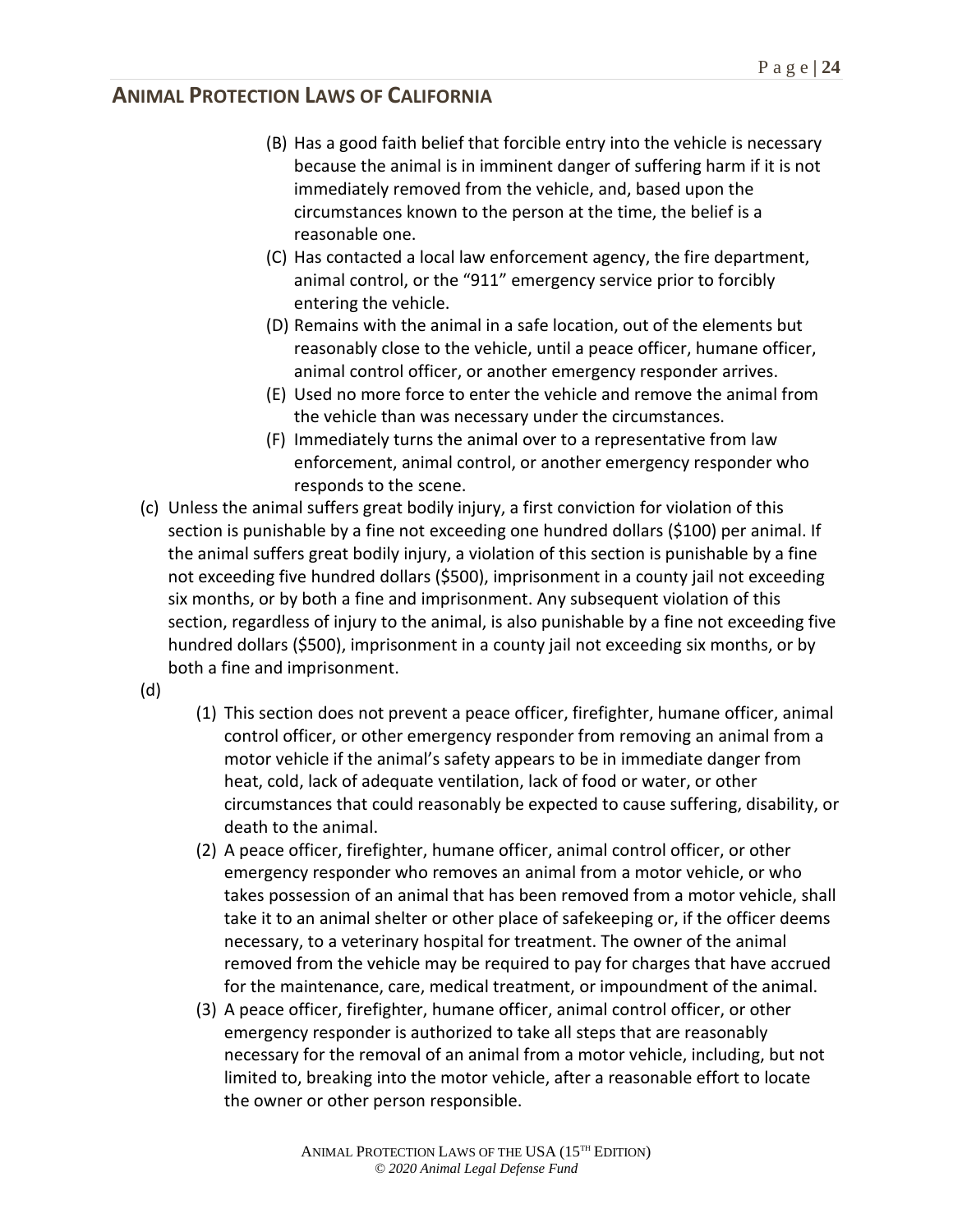- (4) A peace officer, firefighter, humane officer, animal control officer, or other emergency responder who removes an animal from a motor vehicle or who receives an animal rescued from a vehicle from another person shall, in a secure and conspicuous location on or within the motor vehicle, leave written notice bearing his or her name and office, and the address of the location where the animal can be claimed. The animal may be claimed by the owner only after payment of all charges that have accrued for the maintenance, care, medical treatment, or impoundment of the animal.
- (5) Except as provided in subdivision (b), this section does not affect in any way existing liabilities or immunities in current law, or create any new immunities or liabilities.
- (e) Nothing in this section shall preclude prosecution under both this section and Section 597 or any other provision of law, including city or county ordinances.
- (f) Nothing in this section shall be deemed to prohibit the transportation of horses, cattle, pigs, sheep, poultry, or other agricultural animals in motor vehicles designed to transport such animals for agricultural purposes*.*

#### **CAL. PENAL CODE § 598c. Horse slaughter for human consumption.**

- a) Notwithstanding any other provision of law, it is unlawful for any person to possess, to import into or export from the state, or to sell, buy, give away, hold, or accept any horse with the intent of killing, or having another kill, that horse, if that person knows or should have known that any part of that horse will be used for human consumption.
- b) For purposes of this section, "horse" means any equine, including any horse, pony, burro, or mule.
- c) *Violation of this section is a felony punishable by imprisonment in the state prison for 16 months, or two or three years.*
- d) It is not the intent of this section to affect any commonly accepted commercial, noncommercial, recreational, or sporting activity that relates to horses.
- e) It is not the intent of this section to affect any existing law that relates to horse taxation or zoning.

**CAL. HEALTH & SAFETY CODE § 122335. "Animal control", "agricultural operation", "person", and "reasonable period" defined; prohibition against tethering dog to stationary object; exceptions; penalty.**

- (a) For purposes of this chapter, the following terms shall have the following definitions:
	- (1) "Animal control" means the municipal or county animal control agency or any other entity responsible for enforcing animal-related laws.
	- (2) "Agricultural operation" means an activity that is necessary for the commercial growing and harvesting of crops or the raising of livestock or poultry.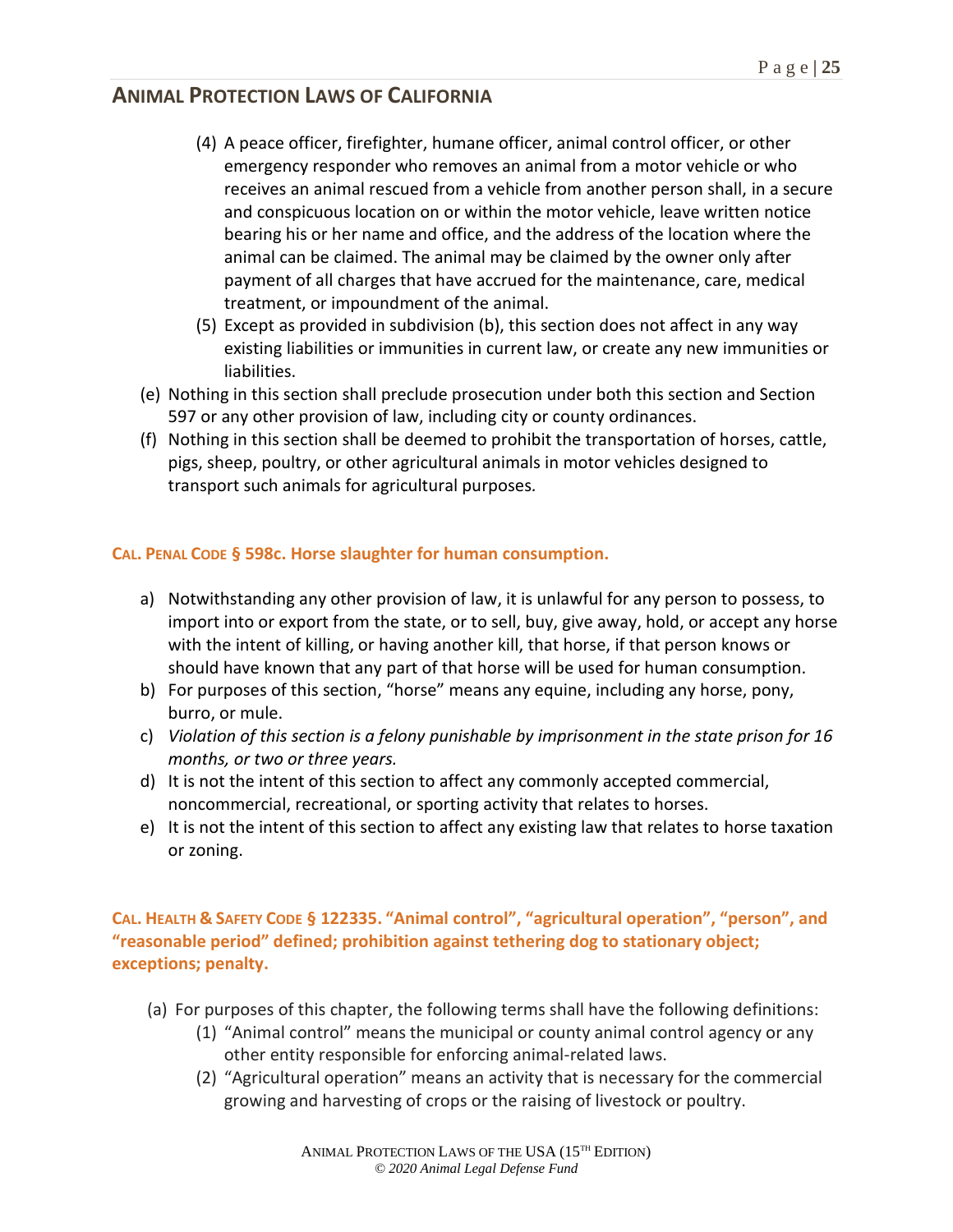- (3) "Person" means any individual, partnership, corporation, organization, trade or professional association, firm, limited liability company, joint venture, association, trust, estate, or any other legal entity, and any officer, member, shareholder, director, employee, agent, or representative thereof.
- *(4)* "*Reasonable period" means a period of time not to exceed three hours in a 24 hour period, or a time that is otherwise approved by animal control.*
- *(b) No person shall tether, fasten, chain, tie, or restrain a dog, or cause a dog to be tethered, fastened, chained, tied, or restrained, to a dog house, tree, fence, or any other stationary object.*
- (c) Notwithstanding subdivision (b), a person may do any of the following in accordance with Section 597t of the Penal Code:
	- (1) Attach a dog to a running line, pulley, or trolley system. A dog shall not be tethered to the running line, pulley, or trolley system by means of a choke collar or pinch collar.
	- (2) Tether, fasten, chain, tie, or otherwise restrain a dog pursuant to the requirements of a camping or recreational area.
	- (3) Tether, fasten, chain, or tie a dog no longer than is necessary for the person to complete a temporary task that requires the dog to be restrained for a reasonable period.
	- (4) Tether, fasten, chain, or tie a dog while engaged in, or actively training for, an activity that is conducted pursuant to a valid license issued by the State of California if the activity for which the license is issued is associated with the use or presence of a dog. Nothing in this paragraph shall be construed to prohibit a person from restraining a dog while participating in activities or using accommodations that are reasonably associated with the licensed activity.
	- (5) Tether, fasten, chain, or tie a dog while actively engaged in any of the following:
		- (A) Conduct that is directly related to the business of shepherding or herding cattle or livestock.
		- (B) Conduct that is directly related to the business of cultivating agricultural products, if the restraint is reasonably necessary for the safety of the dog.
- *(d) A person who violates this chapter is guilty of an infraction or a misdemeanor.*
	- *(1) An infraction under this chapter is punishable upon conviction by a fine of up to two hundred fifty dollars (\$250) as to each dog with respect to which a violation occurs.*
	- *(2) A misdemeanor under this chapter is punishable upon conviction by a fine of up to one thousand dollars (\$1,000) as to each dog with respect to which a violation occurs, or imprisonment in a county jail for not more than six months, or both.*
	- (3) Notwithstanding subdivision (d), animal control may issue a correction warning to a person who violates this chapter, requiring the owner to correct the violation, in lieu of an infraction or misdemeanor, unless the violation endangers the health or safety of the animal, the animal has been wounded as a result of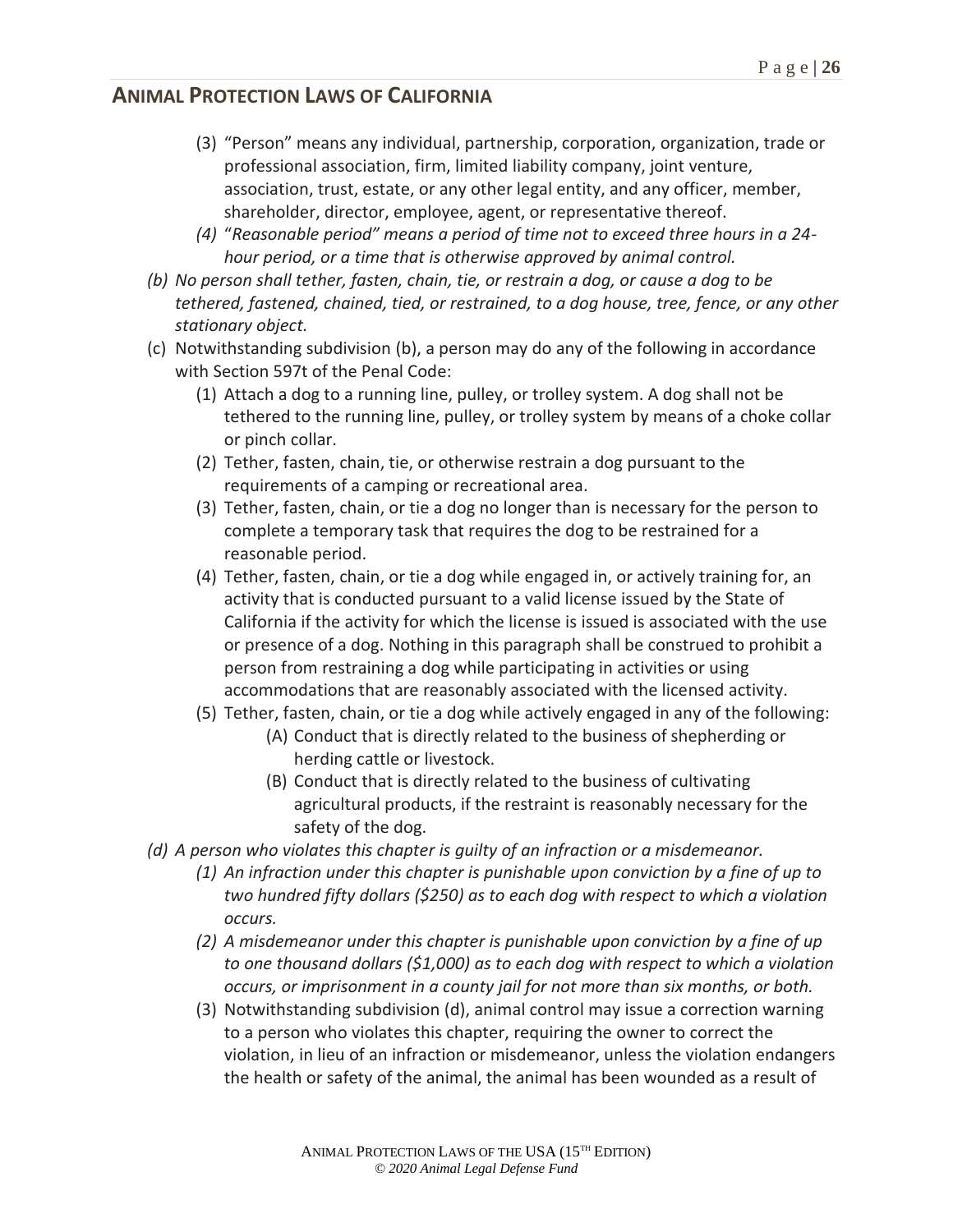the violation, or a correction warning has previously been issued to the individual.

(e) Nothing in this chapter shall be construed to prohibit a person from walking a dog with a hand-held leash.

#### **CAL. HEALTH & SAFETY CODE § 25990. Prohibitions.**

*In addition to other applicable provisions of law:*

- *(a) A farm owner or operator within the state shall not knowingly cause any covered animal to be confined in a cruel manner.*
- *(b) A business owner or operator shall not knowingly engage in the sale within the state of any of the following:*
	- *(1) Whole veal meat that the business owner or operator knows or should know is the meat of a covered animal who was confined in a cruel manner.*
	- *(2) Whole pork meat that the business owner or operator knows or should know is the meat of a covered animal who was confined in a cruel manner, or is the meat of immediate offspring of a covered animal who was confined in a cruel manner.*
	- *(3) Shell egg that the business owner or operator knows or should know is the product of a covered animal who was confined in a cruel manner.*
	- *(4) Liquid eggs that the business owner or operator knows or should know are the product of a covered animal who was confined in a cruel manner.*

#### **CAL. HEALTH AND SAFETY CODE § 25991. Definitions.**

*For the purposes of this chapter, the following terms have the following meanings:*

- *(a)* "Breeding pig" means any female pig of the porcine species kept for the purpose of *commercial breeding who is six months or older or pregnant.*
- *(b) "Business owner or operator" means any person who owns or controls the operations of a business.*
- *(c) "Cage-free housing system" means an indoor or outdoor controlled environment for egglaying hens within which hens are free to roam unrestricted; are provided enrichments that allow them to exhibit natural behaviors, including, at a minimum, scratch areas, perches, nest boxes, and dust bathing areas; and within which farm employees can provide care while standing within the hens' usable floorspace. Cage-free housing systems include, to the extent they comply with the requirements of this subdivision, the following:*
	- *(1) Multitiered aviaries, in which hens have access to multiple elevated platforms that provide hens with usable floorspace both on top of and underneath the platforms.*
	- *(2) Partially slatted systems, in which hens have access to elevated flat platforms under which manure drops through the flooring to a pit or litter removal belt below.*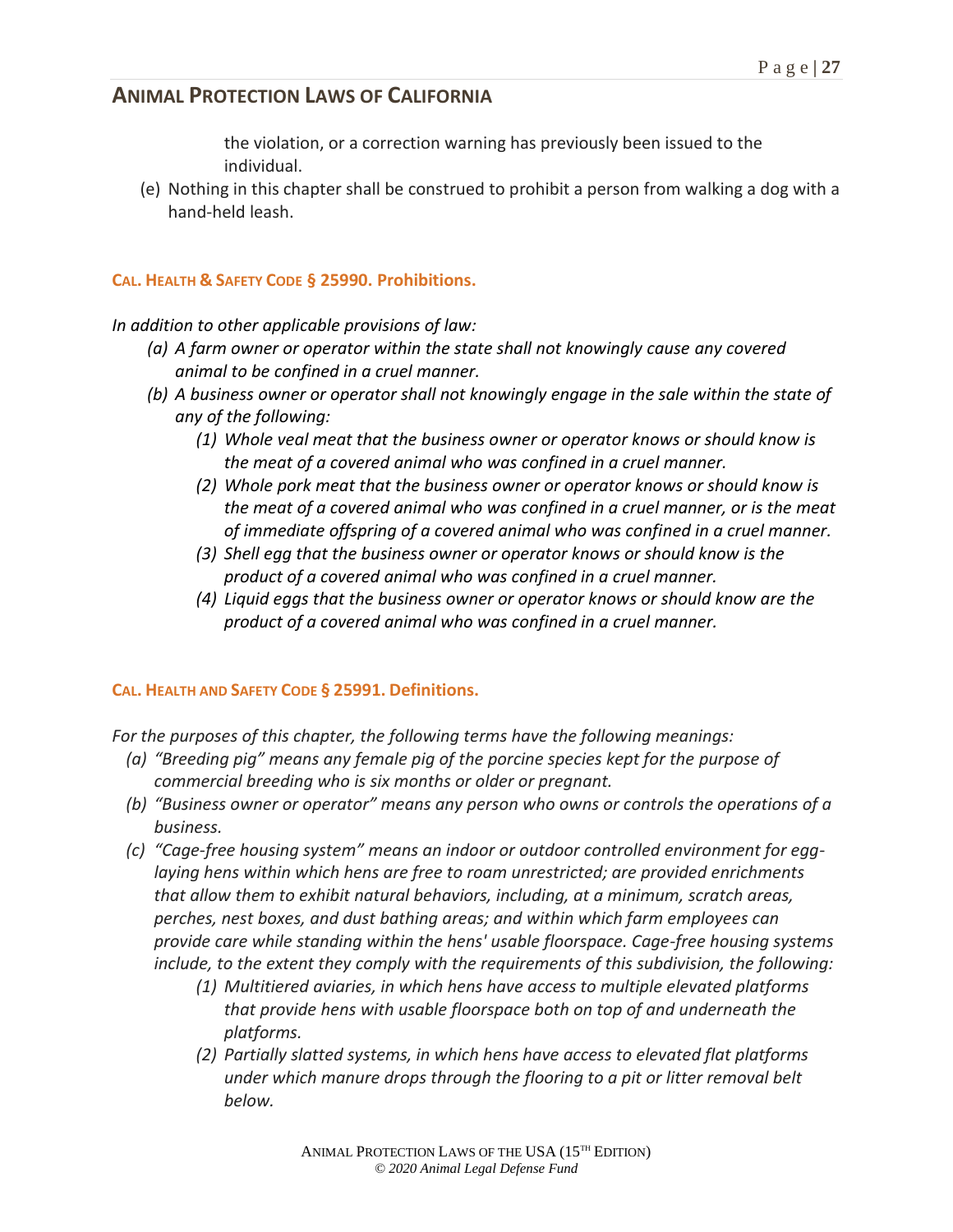- *(3) Single-level all-litter floor systems bedded with litter, in which hens have limited or no access to elevated flat platforms.*
- *(4) Any future systems that comply with the requirements of this subdivision.*
- *(d) "Calf raised for veal" means any calf of the bovine species kept for the purpose of producing the food product described as veal.*
- *(e) "Confined in a cruel manner" means any one of the following acts:*
	- *(1) Confining a covered animal in a manner that prevents the animal from lying down, standing up, fully extending the animal's limbs, or turning around freely.*
	- *(2) After December 31, 2019, confining a calf raised for veal with less than 43 square feet of usable floorspace per calf.*
	- *(3) After December 31, 2021, confining a breeding pig with less than 24 square feet of usable floorspace per pig.*
	- *(4) After December 31, 2019, confining an egg-laying hen with less than 144 square inches of usable floorspace per hen.*
	- *(5) After December 31, 2021, confining an egg-laying hen with less than the amount of usable floorspace per hen required by the 2017 edition of the United Egg Producers' Animal Husbandry Guidelines for U.S. Egg-Laying Flocks: Guidelines for Cage-Free Housing or in an enclosure other than a cage-free housing system.*
	- (f) *"Covered animal" means any calf raised for veal, breeding pig, or egg-laying hen who is kept on a farm.*
	- (g) *"Egg-laying hen" means any female domesticated chicken, turkey, duck, goose, or guineafowl kept for the purpose of egg production.*
	- (h) *"Enclosure" means a structure used to confine a covered animal or animals.*
	- (i) *"Farm" means the land, building, support facilities, and other equipment that are wholly or partially used for the commercial production of animals or animal products used for food or fiber; and does not include live animal markets, establishments at which mandatory inspection is provided under the Federal Meat Inspection Act (21 U.S.C. Sec. 601 et seq.), or official plants at which mandatory inspection is maintained under the federal Egg Products Inspection Act (21 U.S.C. Sec. 1031 et seq.).*
	- (j) *"Farm owner or operator" means any person who owns or controls the operations of a farm.*
	- (k) *"Fully extending the animal's limbs" means fully extending all limbs without touching the side of an enclosure, or another animal.*
	- (l) *"Liquid eggs" means eggs of an egg-laying hen broken from the shells, intended for human food, with the yolks and whites in their natural proportions, or with the yolks and whites separated, mixed, or mixed and strained. Liquid eggs do not include combination food products, including pancake mixes, cake mixes, cookies, pizzas, cookie dough, ice cream, or similar processed or prepared food products, that are comprised of more than liquid eggs, sugar, salt, water, seasoning, coloring, flavoring, preservatives, stabilizers, and similar food additives.*
	- (m)*"Person" means any individual, firm, partnership, joint venture, association, limited liability company, corporation, estate, trust, receiver, or syndicate.*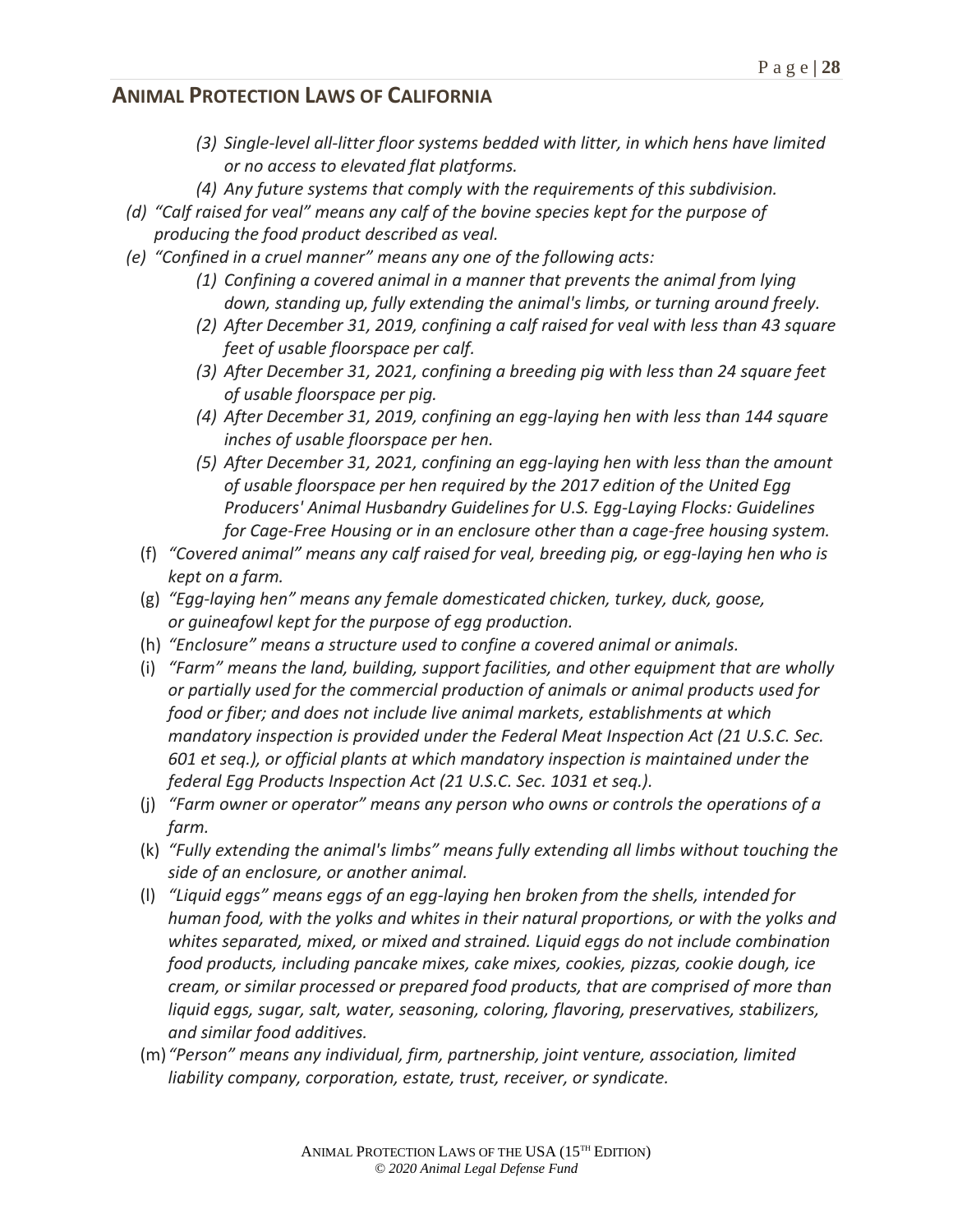- (n) *"Pork meat" means meat, as defined in Section 900 of Title 3 of the California Code of Regulations as of August 2017, of a pig of the porcine species, intended for use as human food.*
- (o) *"Sale" means a commercial sale by a business that sells any item covered by this chapter, but does not include any sale undertaken at an establishment at which mandatory inspection is provided under the Federal Meat Inspection Act (21 U.S.C. Sec. 601 et seq.), or any sale undertaken at an official plant at which mandatory inspection is maintained under the federal Egg Products Inspection Act (21 U.S.C. Sec. 1031 et seq.). For purposes of this section, a sale shall be deemed to occur at the location where the buyer takes physical possession of an item covered by Section 25990.*
- (p) *"Shell egg" means a whole egg of an egg-laying hen in its shell form, intended for use as human food.*
- (q) *"Turning around freely" means turning in a complete circle without any impediment, including a tether, and without touching the side of an enclosure or another animal.*
- (r) *"Uncooked" means requiring cooking prior to human consumption.*
- (s) *"Usable floorspace" means the total square footage of floorspace provided to each covered animal, as calculated by dividing the total square footage of floorspace provided to the animals in an enclosure by the number of animals in that enclosure. In the case of egg-laying hens, usable floorspace shall include both groundspace and elevated level flat platforms upon which hens can roost, but shall not include perches or ramps.*
- (t) *"Veal meat" means meat, as defined in Section 900 of Title 3 of the California Code of Regulations as of August 2017, of a calf raised for veal intended for use as human food.*
- (u) *"Whole pork meat" means any uncooked cut of pork, including bacon, ham, chop, ribs, riblet, loin, shank, leg, roast, brisket, steak, sirloin, or cutlet, that is comprised entirely of pork meat, except for seasoning, curing agents, coloring, flavoring, preservatives, and similar meat additives. Whole pork meat does not include combination food products, including soups, sandwiches, pizzas, hotdogs, or similar processed or prepared food products, that are comprised of more than pork meat, seasoning, curing agents, coloring, flavoring, preservatives, and similar meat additives.*
- (v) *"Whole veal meat" means any uncooked cut of veal, including chop, ribs, riblet, loin, shank, leg, roast, brisket, steak, sirloin, or cutlet, that is comprised entirely of veal meat, except for seasoning, curing agents, coloring, flavoring, preservatives, and similar meat additives. Whole veal meat does not include combination food products, including soups, sandwiches, pizzas, hotdogs, or similar processed or prepared food products, that are comprised of more than veal meat, seasoning, curing agents, coloring, flavoring, preservatives, and similar meat additives.*

#### **CAL. HEALTH & SAFETY CODE § 25993. Enforcement.**

(a) The Department of Food and Agriculture and the State Department of Public Health shall jointly promulgate rules and regulations for the implementation of this act by September 1, 2019.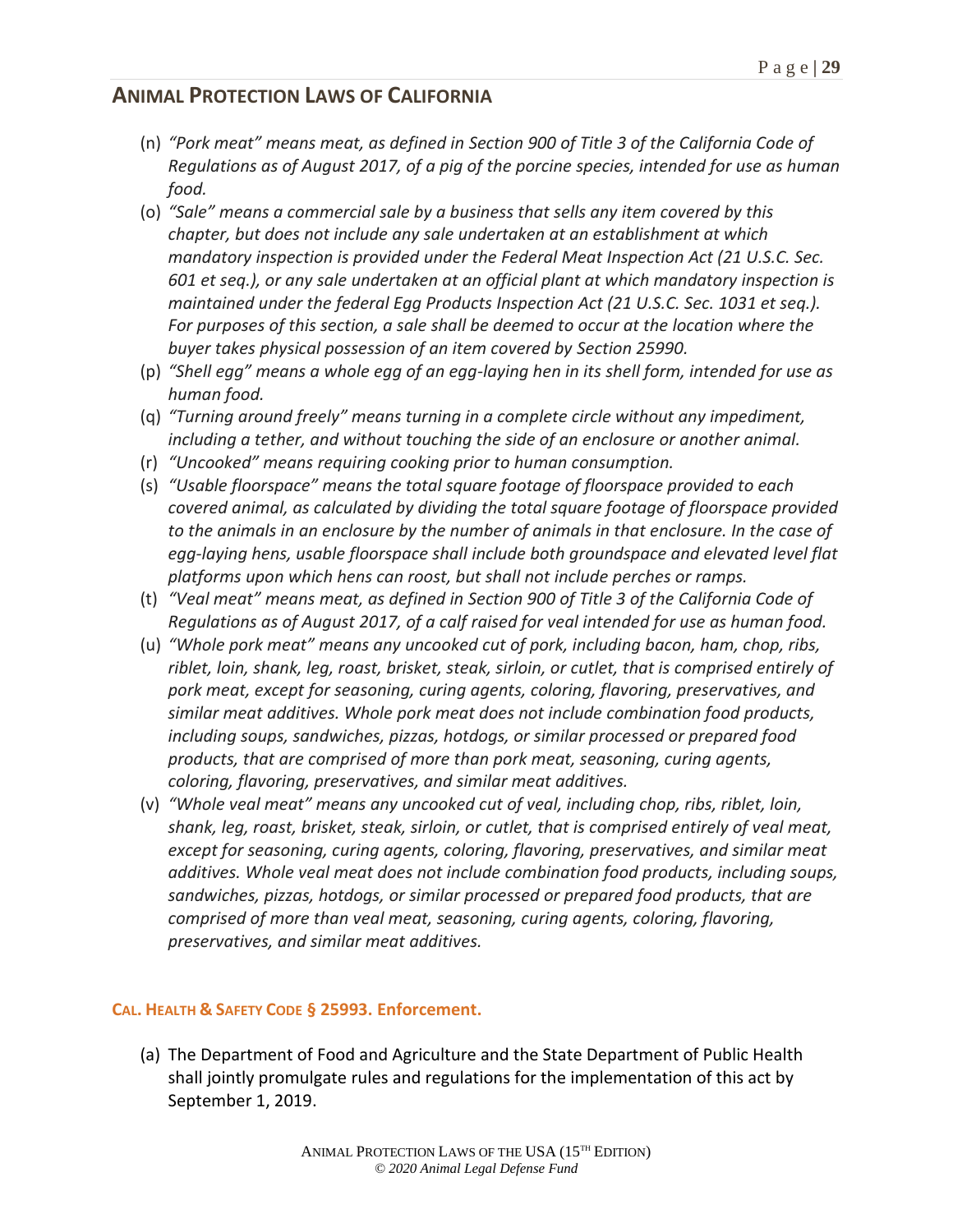- (b) *Any person who violates any of the provisions of this chapter is guilty of a misdemeanor, and upon conviction thereof shall be punished by a fine not to exceed one thousand dollars (\$1,000) or by imprisonment in the county jail for a period not to exceed 180 days or by both such fine and imprisonment.* In addition, a violation of subdivision (b) of Section 25990 constitutes unfair competition, as defined in Section 17200 of the Business and Professions Code, and is punishable as prescribed in Chapter 5 (commencing with Section 17200) of Part 2 of Division 7 of the Business and Professions Code.
- (c) The provisions of this chapter relating to cruel confinement of covered animals and sale of products shall supersede any conflicting regulations, including conflicting regulations in Chapter 6 (commencing with Section 40601) of Subdivision 6 of Division 2 of Title 22 of the California Code of Regulations.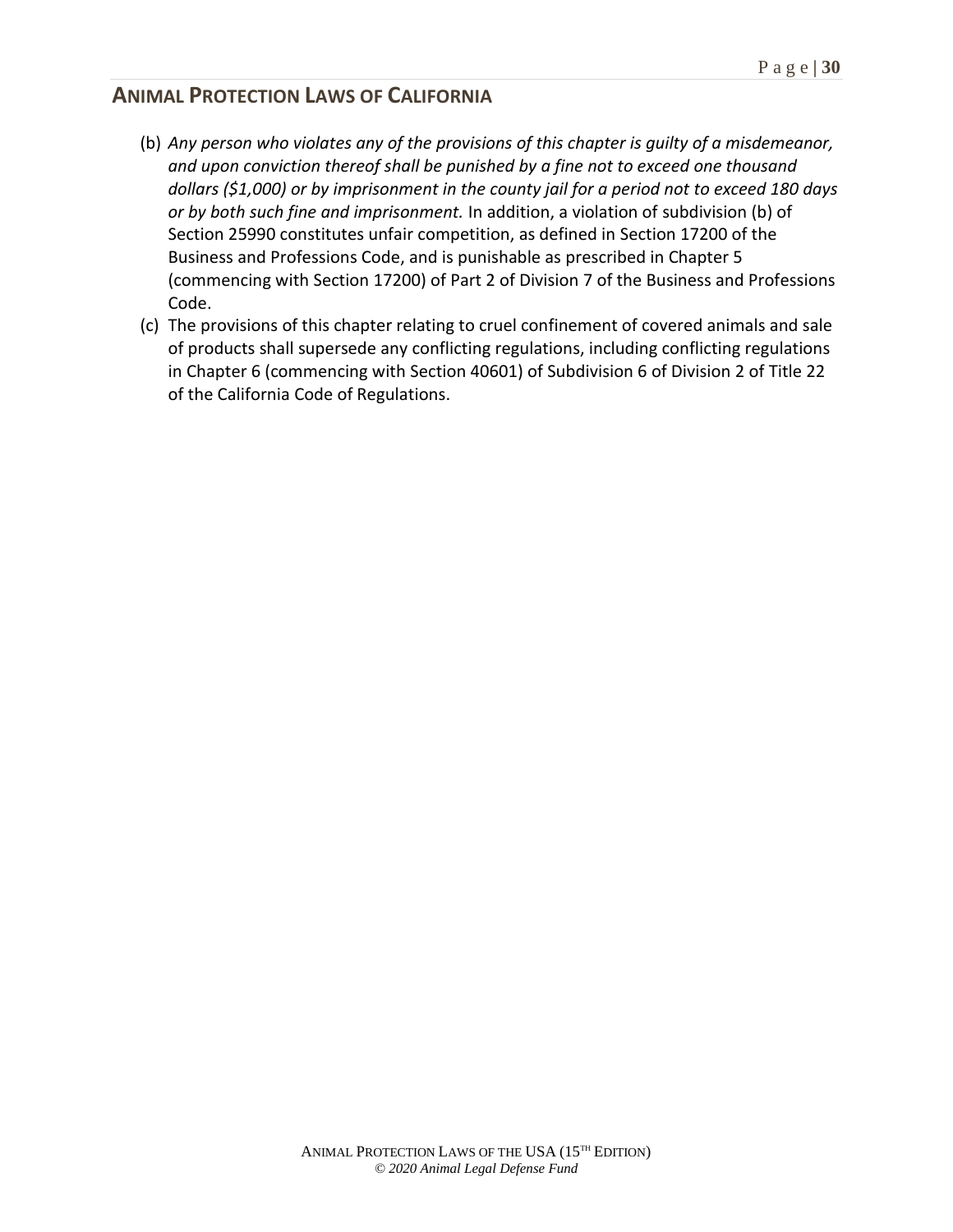## **3. EXEMPTIONS**

#### **CAL. PENAL CODE § 286.5. Sexually assaulting animal; misdemeanor.**

- (a) Every person who has sexual contact with an animal is guilty of a misdemeanor.
- *(b) This section does not apply to any lawful and accepted practice related to veterinary medicine performed by a licensed veterinarian or a certified veterinary technician under the guidance of a licensed veterinarian, any artificial insemination of animals for reproductive purposes, any accepted animal husbandry practices such as raising, breeding, or assisting with the birthing process of animals or any other practice that provides care for an animal, or to any generally accepted practices related to the judging of breed conformation.*
- (c) As used in this section, the following terms have the following meanings:
	- (1) "Animal" means any nonhuman creature, whether alive or dead.
	- (2) "Sexual contact" means any act, committed for the purpose of sexual arousal or gratification, abuse, or financial gain, between a person and an animal involving contact between the sex organs or anus of one and the mouth, sex organs, or anus of the other, or, *without a bona fide veterinary or animal husbandry purpose,* the insertion, however slight, of any part of the body of a person or any object into the vaginal or anal opening of an animal, or the insertion of any part of the body of an animal into the vaginal or anal opening of a person.
- (d)
- (1) Any authorized officer investigating a violation of this section may seize an animal that has been used in the commission of an offense to protect the health or safety of the animal or the health or safety of others, and to obtain evidence of the offense.
- (2) Any animal seized pursuant to this subdivision shall be promptly taken to a shelter facility or veterinary clinic to be examined by a veterinarian for evidence of sexual contact.
- (3) Upon the conviction of a person charged with a violation of this section, all animals lawfully seized and impounded with respect to the violation shall be adjudged by the court to be forfeited and shall thereupon be transferred to the impounding officer or appropriate public entity for proper adoption or other disposition. A person convicted of a violation of this section shall be personally liable to the seizing agency for all costs of impoundment from the time of seizure to the time of proper disposition. Upon conviction, the court shall order the convicted person to make payment to the appropriate public entity for the costs incurred in the housing, care, feeding, and treatment of the seized or impounded animals. Each person convicted in connection with a particular animal may be held jointly and severally liable for restitution for that particular animal. The payment shall be in addition to any other fine or sentence ordered by the court.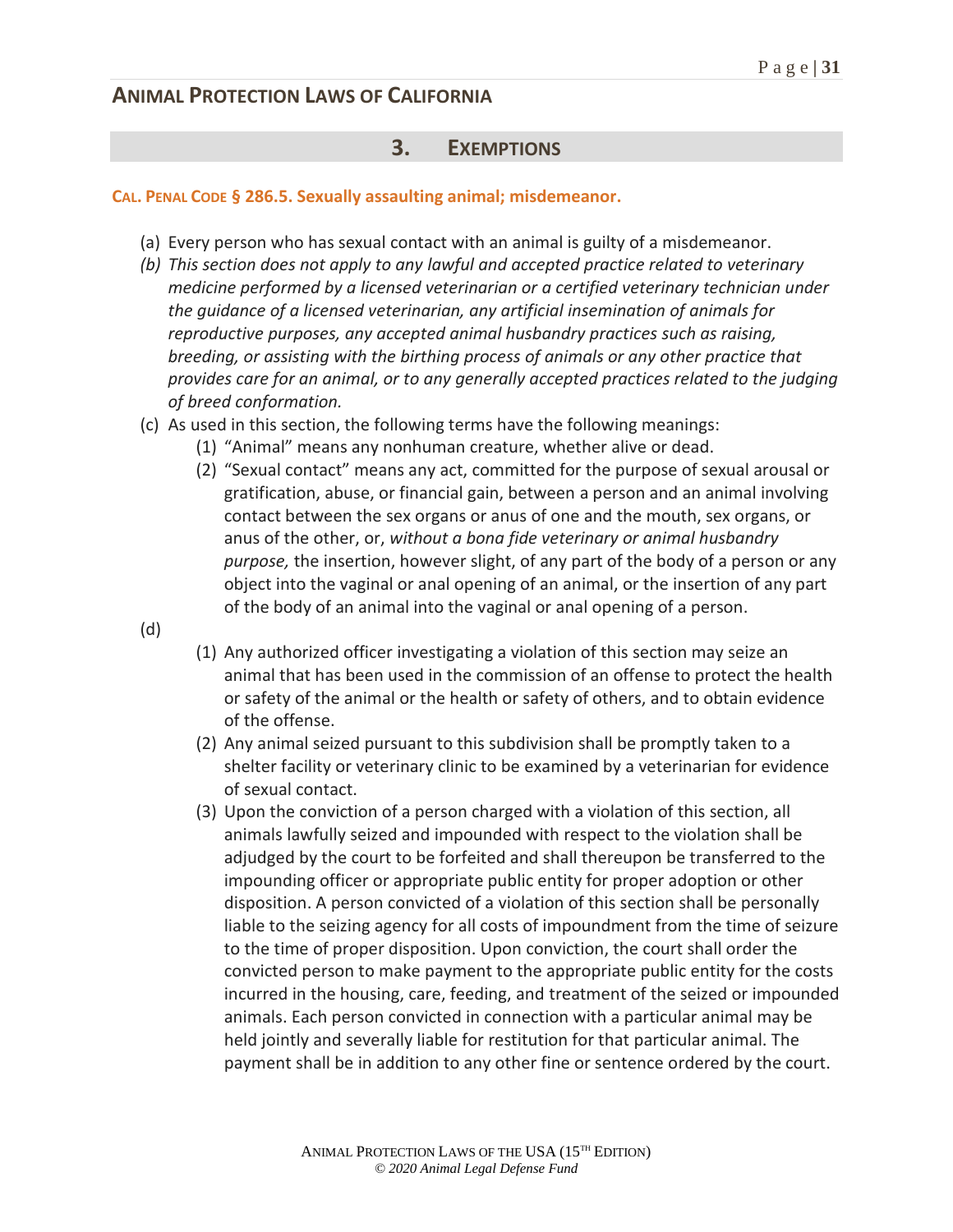(4) Except as otherwise specified in this section, if an animal is seized pursuant to paragraph (1), the disposition, care, or the responsibility for the financial cost of animals seized shall be in accordance with the provisions of Section 597.1.

#### **CAL. PENAL CODE § 597. Cruelty to animals.**

- (a) Except as provided in subdivision (c) of this section or Section 599c, every person who maliciously and intentionally maims, mutilates, tortures, or wounds a living animal, or maliciously and intentionally kills an animal, is guilty of a crime punishable pursuant to subdivision (d).
- (b) Except as otherwise provided in subdivision (a) or (c), every person who overdrives, overloads, drives when overloaded, overworks, tortures, torments, deprives of necessary sustenance, drink, or shelter, cruelly beats, mutilates, or cruelly kills any animal, or causes or procures any animal to be so overdriven, overloaded, driven when overloaded, overworked, tortured, tormented, deprived of necessary sustenance, drink, shelter, or to be cruelly beaten, mutilated, or cruelly killed; and whoever, having the charge or custody of any animal, either as owner or otherwise, subjects any animal to needless suffering, or inflicts unnecessary cruelty upon the animal, or in any manner abuses any animal, or fails to provide the animal with proper food, drink, or shelter or protection from the weather, or who drives, rides, or otherwise uses the animal when unfit for labor, is, for each offense, guilty of a crime punishable pursuant to subdivision (d).
- (c) Every person who maliciously and intentionally maims, mutilates, or tortures any mammal, bird, reptile, amphibian, or fish, as described in subdivision (e), is guilty of a crime punishable pursuant to subdivision (d).
- (d) A violation of subdivision (a), (b), or (c) is punishable as a felony by imprisonment pursuant to subdivision (h) of Section 1170, or by a fine of not more than twenty thousand dollars (\$20,000), or by both that fine and imprisonment, or alternatively, as a misdemeanor by imprisonment in a county jail for not more than one year, or by a fine of not more than twenty thousand dollars (\$20,000), or by both that fine and imprisonment.
- (e)
- (1) Subdivision (c) applies to any mammal, bird, reptile, amphibian, or fish which is a creature described as follows:
	- (A) Endangered species or threatened species as described in Chapter 1.5 (commencing with Section 2050) of Division 3 of the Fish and Game Code.
	- (B) Fully protected birds described in Section 3511 of the Fish and Game Code.
	- (C) Fully protected mammals described in Chapter 8 (commencing with Section 4700) of Part 3 of Division 4 of the Fish and Game Code.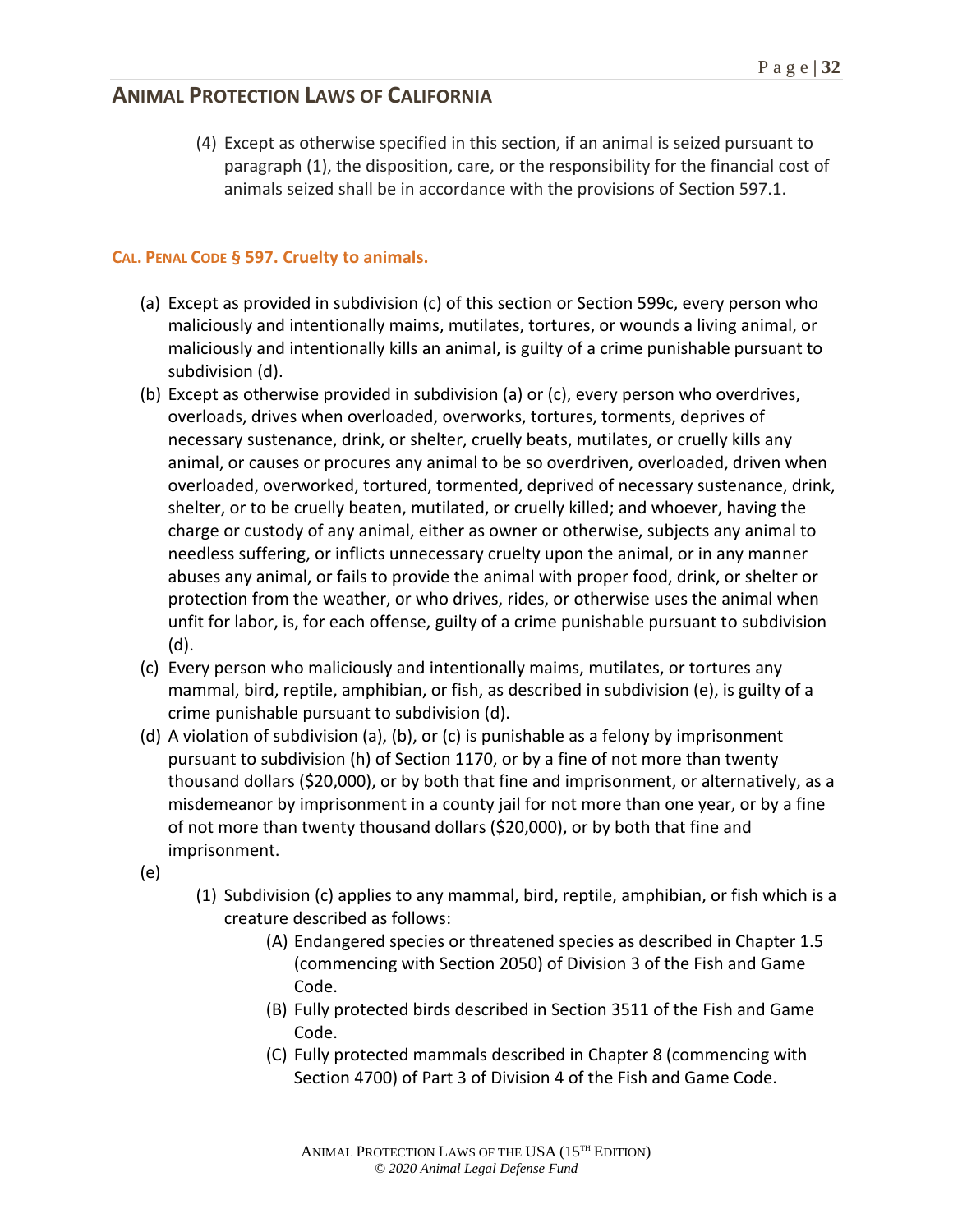- (D) Fully protected reptiles and amphibians described in Chapter 2 (commencing with Section 5050) of Division 5 of the Fish and Game Code.
- (E) Fully protected fish as described in Section 5515 of the Fish and Game Code.
- (2) *This subdivision does not supersede or affect any provisions of law relating to taking of the described species, including, but not limited to, Section 12008 of the Fish and Game Code.*
- (f) For the purposes of subdivision (c), each act of malicious and intentional maiming, mutilating, or torturing a separate specimen of a creature described in subdivision (e) is a separate offense. If any person is charged with a violation of subdivision (c), the proceedings shall be subject to Section 12157 of the Fish and Game Code.
- (g)
- (1) Upon the conviction of a person charged with a violation of this section by causing or permitting an act of cruelty, as defined in Section 599b, all animals lawfully seized and impounded with respect to the violation by a peace officer, officer of a humane society, or officer of an animal shelter or animal regulation department of a public agency shall be adjudged by the court to be forfeited and shall thereupon be awarded to the impounding officer for proper disposition. A person convicted of a violation of this section by causing or permitting an act of cruelty, as defined in Section 599b, shall be liable to the impounding officer for all costs of impoundment from the time of seizure to the time of proper disposition.
- (2) *Mandatory seizure or impoundment shall not apply to animals in properly conducted scientific experiments or investigations performed under the authority of the faculty of a regularly incorporated medical college or university of this state.*
- (h) Notwithstanding any other provision of law, if a defendant is granted probation for a conviction under this section, the court shall order the defendant to pay for, and successfully complete, counseling, as determined by the court, designed to evaluate and treat behavior or conduct disorders. If the court finds that the defendant is financially unable to pay for that counseling, the court may develop a sliding fee schedule based upon the defendant's ability to pay. An indigent defendant may negotiate a deferred payment schedule, but shall pay a nominal fee if the defendant has the ability to pay the nominal fee. County mental health departments or Medi-Cal shall be responsible for the costs of counseling required by this section only for those persons who meet the medical necessity criteria for mental health managed care pursuant to Section 1830.205 of Title 9 of the California Code of Regulations or the target population criteria specified in Section 5600.3 of the Welfare and Institutions Code. The counseling specified in this subdivision shall be in addition to any other terms and conditions of probation, including any term of imprisonment and any fine. This provision specifies a mandatory additional term of probation and is not to be used as an alternative to imprisonment pursuant to subdivision (h) of Section 1170 or county jail when that sentence is otherwise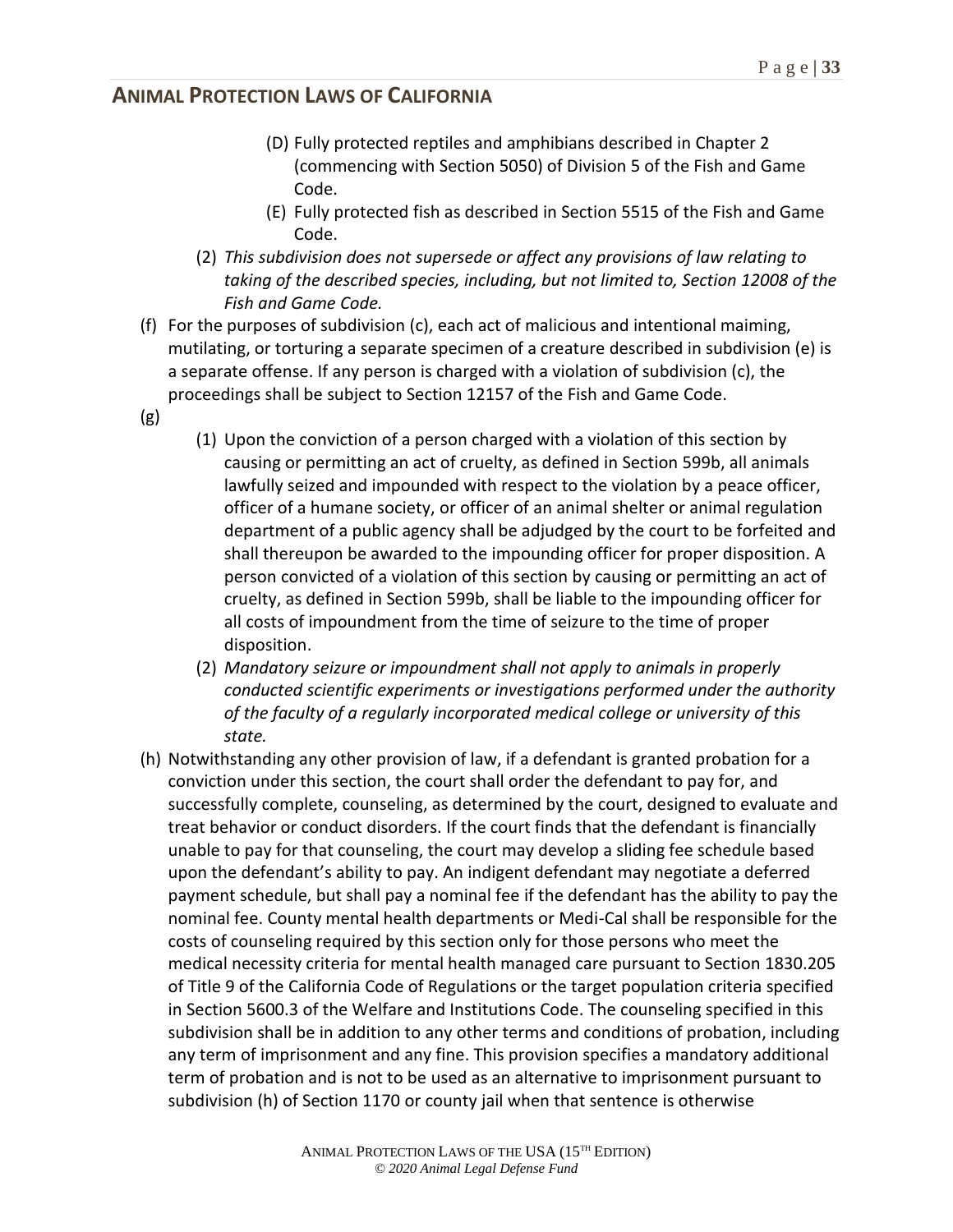appropriate. If the court does not order custody as a condition of probation for a conviction under this section, the court shall specify on the court record the reason or reasons for not ordering custody. This subdivision shall not apply to cases involving police dogs or horses as described in Section 600.

#### **CAL. PENAL CODE § 597s. Abandonment of domestic animals.**

- (a) Every person who willfully abandons any animal is guilty of a misdemeanor.
- (b) *This section shall not apply to the release or rehabilitation and release of native California wildlife pursuant to statute or regulations of the California Department of Fish and Game*.

#### **CAL. PENAL CODE § 597.7. Animal endangerment; confinement in unattended motor vehicle; violations and penalties.**

- (a) A person shall not leave or confine an animal in any unattended motor vehicle under conditions that endanger the health or well-being of an animal due to heat, cold, lack of adequate ventilation, or lack of food or water, or other circumstances that could reasonably be expected to cause suffering, disability, or death to the animal.
- (b)
- (1) This section does not prevent a person from taking reasonable steps that are necessary to remove an animal from a motor vehicle if the person holds a reasonable belief that the animal's safety is in immediate danger from heat, cold, lack of adequate ventilation, lack of food or water, or other circumstances that could reasonably be expected to cause suffering, disability, or death to the animal.
- (2) A person who removes an animal from a vehicle in accordance with paragraph (1) is not criminally liable for actions taken reasonably and in good faith if the person does all of the following:
	- (A) Determines the vehicle is locked or there is otherwise no reasonable manner for the animal to be removed from the vehicle.
	- (B) Has a good faith belief that forcible entry into the vehicle is necessary because the animal is in imminent danger of suffering harm if it is not immediately removed from the vehicle, and, based upon the circumstances known to the person at the time, the belief is a reasonable one.
	- (C) Has contacted a local law enforcement agency, the fire department, animal control, or the "911" emergency service prior to forcibly entering the vehicle.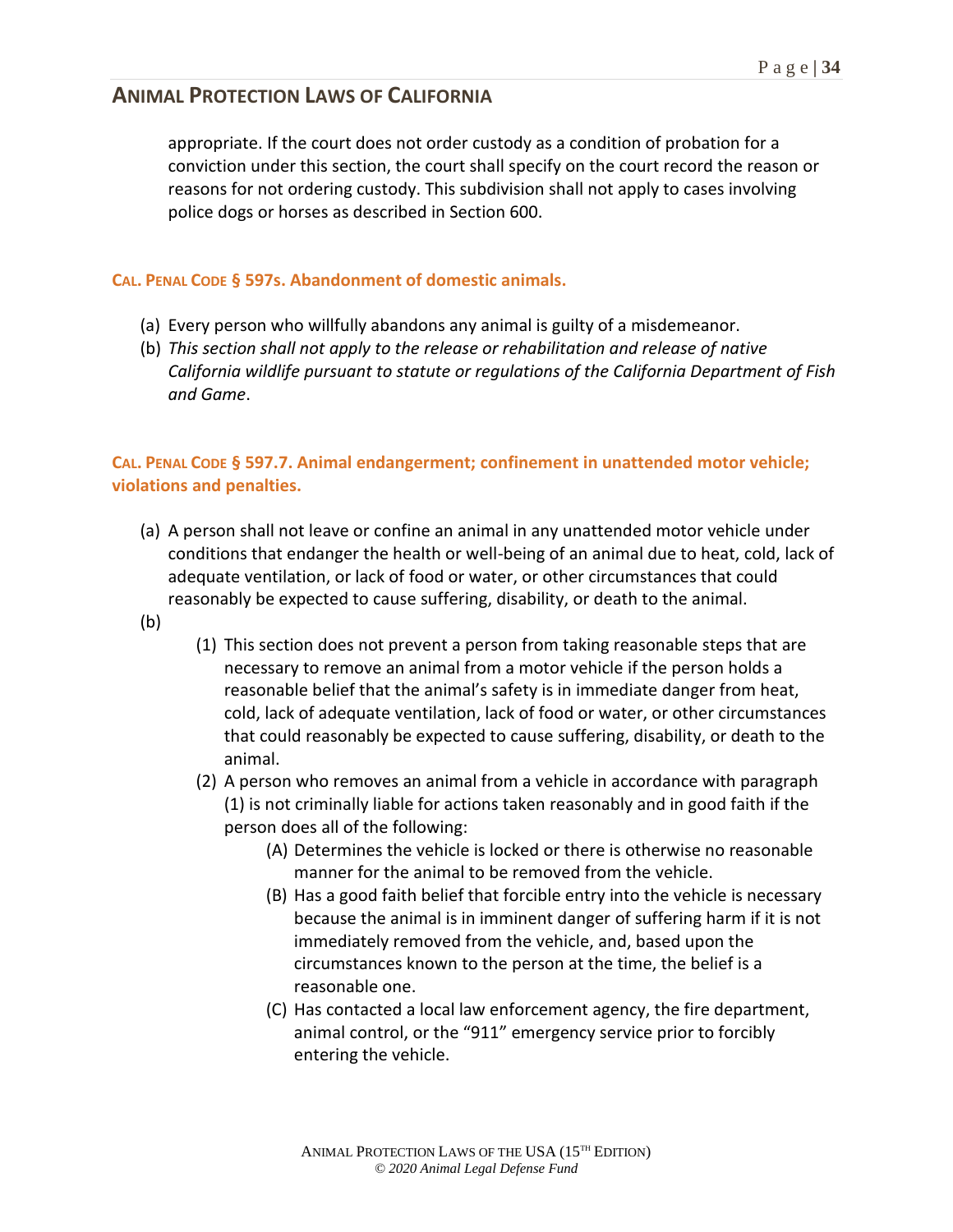- (D) Remains with the animal in a safe location, out of the elements but reasonably close to the vehicle, until a peace officer, humane officer, animal control officer, or another emergency responder arrives.
- (E) Used no more force to enter the vehicle and remove the animal from the vehicle than was necessary under the circumstances.
- (F) Immediately turns the animal over to a representative from law enforcement, animal control, or another emergency responder who responds to the scene.
- (c) Unless the animal suffers great bodily injury, a first conviction for violation of this section is punishable by a fine not exceeding one hundred dollars (\$100) per animal. If the animal suffers great bodily injury, a violation of this section is punishable by a fine not exceeding five hundred dollars (\$500), imprisonment in a county jail not exceeding six months, or by both a fine and imprisonment. Any subsequent violation of this section, regardless of injury to the animal, is also punishable by a fine not exceeding five hundred dollars (\$500), imprisonment in a county jail not exceeding six months, or by both a fine and imprisonment.
- (d)
- (1) This section does not prevent a peace officer, firefighter, humane officer, animal control officer, or other emergency responder from removing an animal from a motor vehicle if the animal's safety appears to be in immediate danger from heat, cold, lack of adequate ventilation, lack of food or water, or other circumstances that could reasonably be expected to cause suffering, disability, or death to the animal.
- (2) A peace officer, firefighter, humane officer, animal control officer, or other emergency responder who removes an animal from a motor vehicle, or who takes possession of an animal that has been removed from a motor vehicle, shall take it to an animal shelter or other place of safekeeping or, if the officer deems necessary, to a veterinary hospital for treatment. The owner of the animal removed from the vehicle may be required to pay for charges that have accrued for the maintenance, care, medical treatment, or impoundment of the animal.
- (3) A peace officer, firefighter, humane officer, animal control officer, or other emergency responder is authorized to take all steps that are reasonably necessary for the removal of an animal from a motor vehicle, including, but not limited to, breaking into the motor vehicle, after a reasonable effort to locate the owner or other person responsible.
- (4) A peace officer, firefighter, humane officer, animal control officer, or other emergency responder who removes an animal from a motor vehicle or who receives an animal rescued from a vehicle from another person shall, in a secure and conspicuous location on or within the motor vehicle, leave written notice bearing his or her name and office, and the address of the location where the animal can be claimed. The animal may be claimed by the owner only after payment of all charges that have accrued for the maintenance, care, medical treatment, or impoundment of the animal.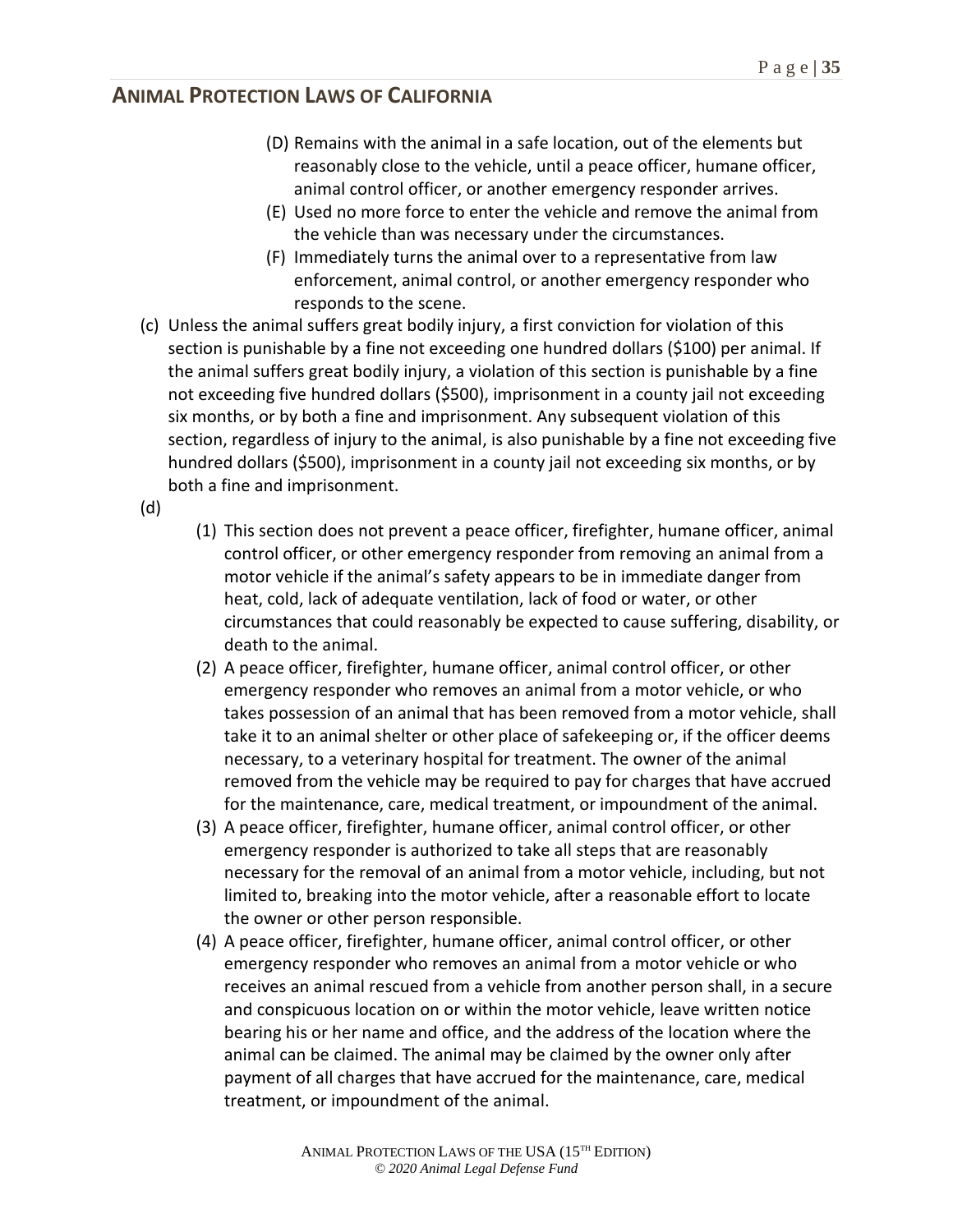- (5) Except as provided in subdivision (b), this section does not affect in any way existing liabilities or immunities in current law, or create any new immunities or liabilities.
- (e) Nothing in this section shall preclude prosecution under both this section and Section 597 or any other provision of law, including city or county ordinances.
- (f) *Nothing in this section shall be deemed to prohibit the transportation of horses, cattle, pigs, sheep, poultry, or other agricultural animals in motor vehicles designed to transport such animals for agricultural purposes*

#### **CAL. PENAL CODE § 599c. Construction of title; game laws; destruction of dangerous animals or reptiles; killing for food; authorized scientific experiments or investigations.**

*No part of this title shall be construed as interfering with any of the laws of this state known as the "game laws," or any laws for or against the destruction of certain birds, nor must this title be construed as interfering with the right to destroy any venomous reptile, or any animal known as dangerous to life, limb, or property, or to interfere with the right to kill all animals used for food, or with properly conducted scientific experiments or investigations performed under the authority of the faculty of a regularly incorporated medical college or university of this state.*

#### CAL. HEALTH & SAFETY CODE § 122335. "ANIMAL CONTROL", "AGRICULTURAL OPERATION", "PERSON", AND **"REASONABLE PERIOD" DEFINED; PROHIBITION AGAINST TETHERING DOG TO STATIONARY OBJECT; EXCEPTIONS; PENALTY.**

- (a) For purposes of this chapter, the following terms shall have the following definitions:
	- (1) "Animal control" means the municipal or county animal control agency or any other entity responsible for enforcing animal-related laws.
	- (2) "Agricultural operation" means an activity that is necessary for the commercial growing and harvesting of crops or the raising of livestock or poultry.
	- (3) "Person" means any individual, partnership, corporation, organization, trade or professional association, firm, limited liability company, joint venture, association, trust, estate, or any other legal entity, and any officer, member, shareholder, director, employee, agent, or representative thereof.
	- (4) "Reasonable period" means a period of time not to exceed three hours in a 24 hour period, or a time that is otherwise approved by animal control.
- (b) No person shall tether, fasten, chain, tie, or restrain a dog, or cause a dog to be tethered, fastened, chained, tied, or restrained, to a dog house, tree, fence, or any other stationary object.
- *(c) Notwithstanding subdivision (b), a person may do any of the following in accordance with Section 597t of the Penal Code:*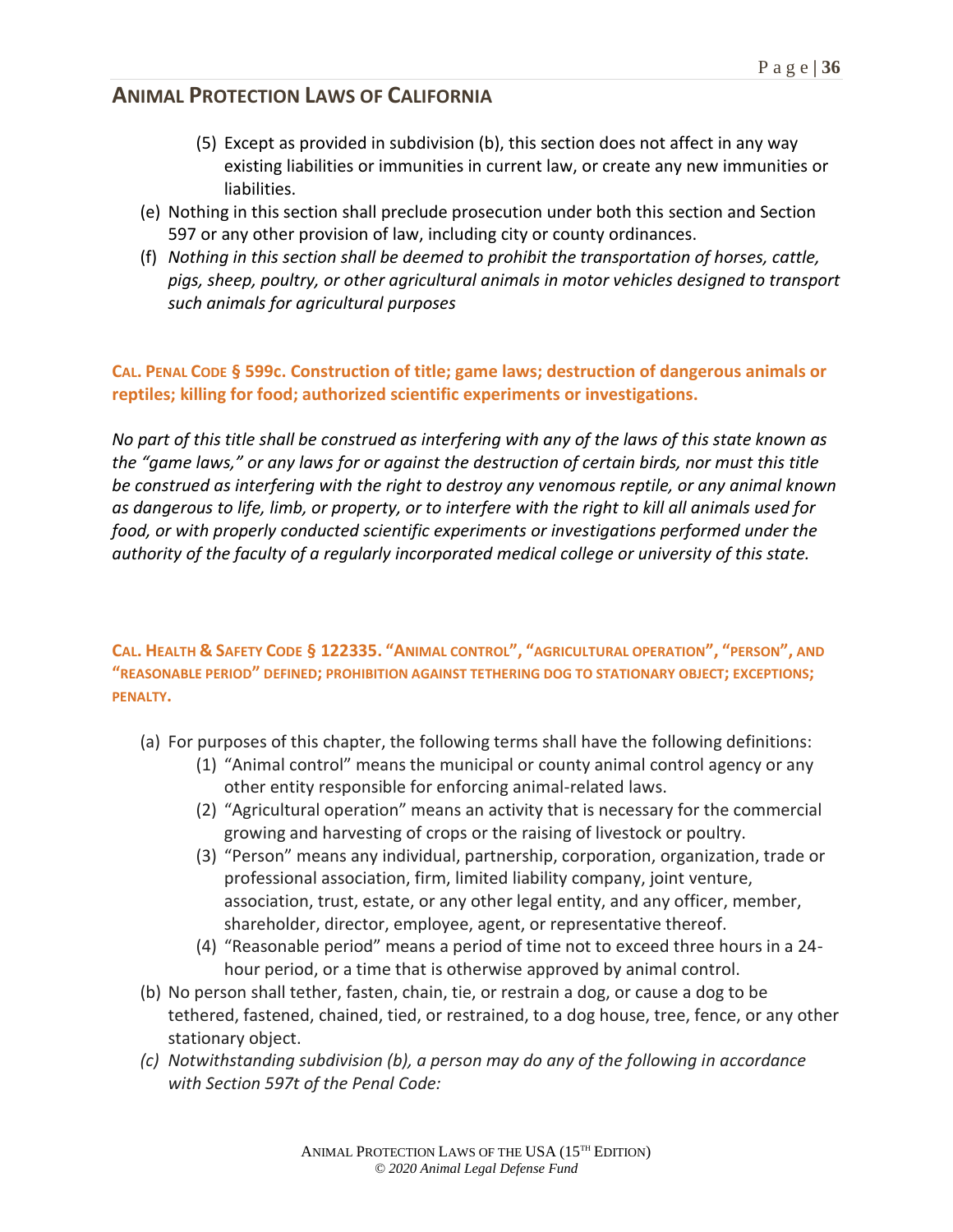- *(6) Attach a dog to a running line, pulley, or trolley system. A dog shall not be tethered to the running line, pulley, or trolley system by means of a choke collar or pinch collar.*
- *(7) Tether, fasten, chain, tie, or otherwise restrain a dog pursuant to the requirements of a camping or recreational area.*
- *(8) Tether, fasten, chain, or tie a dog no longer than is necessary for the person to complete a temporary task that requires the dog to be restrained for a reasonable period.*
- *(9) Tether, fasten, chain, or tie a dog while engaged in, or actively training for, an activity that is conducted pursuant to a valid license issued by the State of California if the activity for which the license is issued is associated with the use or presence of a dog. Nothing in this paragraph shall be construed to prohibit a person from restraining a dog while participating in activities or using accommodations that are reasonably associated with the licensed activity.*
- *(10) Tether, fasten, chain, or tie a dog while actively engaged in any of the following:*
	- *(A) Conduct that is directly related to the business of shepherding or herding cattle or livestock.*
	- *(B) Conduct that is directly related to the business of cultivating agricultural products, if the restraint is reasonably necessary for the safety of the dog.*
- (d) A person who violates this chapter is guilty of an infraction or a misdemeanor.
	- (1) An infraction under this chapter is punishable upon conviction by a fine of up to two hundred fifty dollars (\$250) as to each dog with respect to which a violation occurs.
	- (2) A misdemeanor under this chapter is punishable upon conviction by a fine of up to one thousand dollars (\$1,000) as to each dog with respect to which a violation occurs, or imprisonment in a county jail for not more than six months, or both.
	- (3) Notwithstanding subdivision (d), animal control may issue a correction warning to a person who violates this chapter, requiring the owner to correct the violation, in lieu of an infraction or misdemeanor, unless the violation endangers the health or safety of the animal, the animal has been wounded as a result of the violation, or a correction warning has previously been issued to the individual.
- (f) *Nothing in this chapter shall be construed to prohibit a person from walking a dog with a hand-held leash.*

#### **CAL. HEALTH & SAFETY CODE § 25992. Exceptions.**

This chapter shall not apply:

- *(a) During medical research.*
- *(b) During examination, testing, individual treatment, or operation for veterinary purposes.*
- *(c) During transportation.*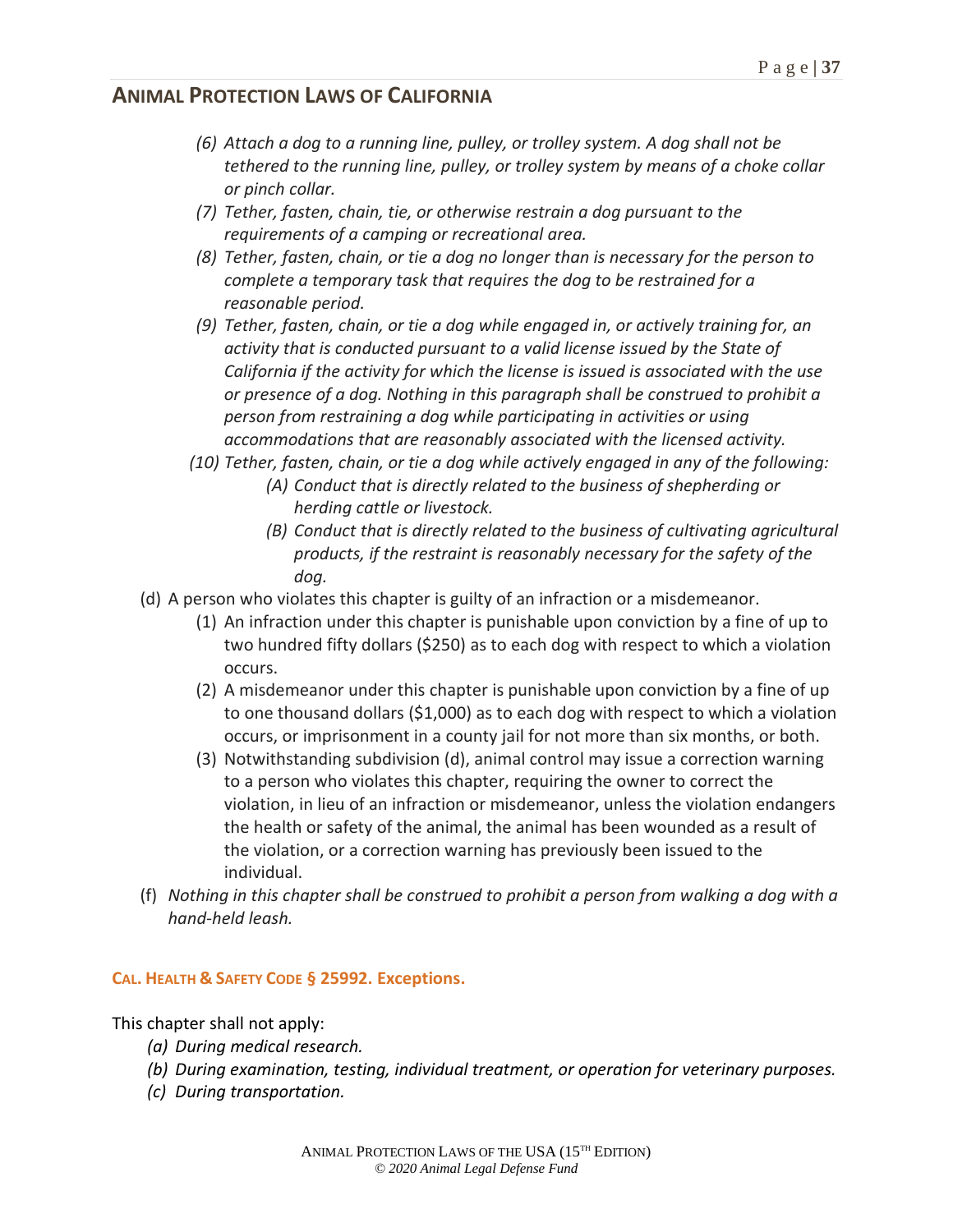- *(d) During rodeo exhibitions, state or county fair exhibitions, 4-H programs, and similar exhibitions.*
- *(e) During the slaughter of a covered animal in accordance with the provisions of Chapter 6 (commencing with Section 19501) of Part 3 of Division 9 of the Food and Agricultural Code, relating to humane methods of slaughter, and other applicable law and regulations.*
- *(f) To a breeding pig during the five-day period prior to the breeding pig's expected date of giving birth, and any day that the breeding pig is nursing piglets.*
- *(g) During temporary periods for animal husbandry purposes for no more than six hours in any 24-hour period, and no more than 24 hours total in any 30-day period.*

### **CAL. HEALTH & SAFETY CODE § 25993.1. Good faith defense**

*It shall be a defense to any action to enforce subdivision (b) of Section 25990 that a business owner or operator relied in good faith upon a written certification by the supplier that the whole veal meat, whole pork meat, shell egg, or liquid eggs at issue was not derived from a covered animal who was confined in a cruel manner, or from the immediate offspring of a breeding pig who was confined in a cruel manner.*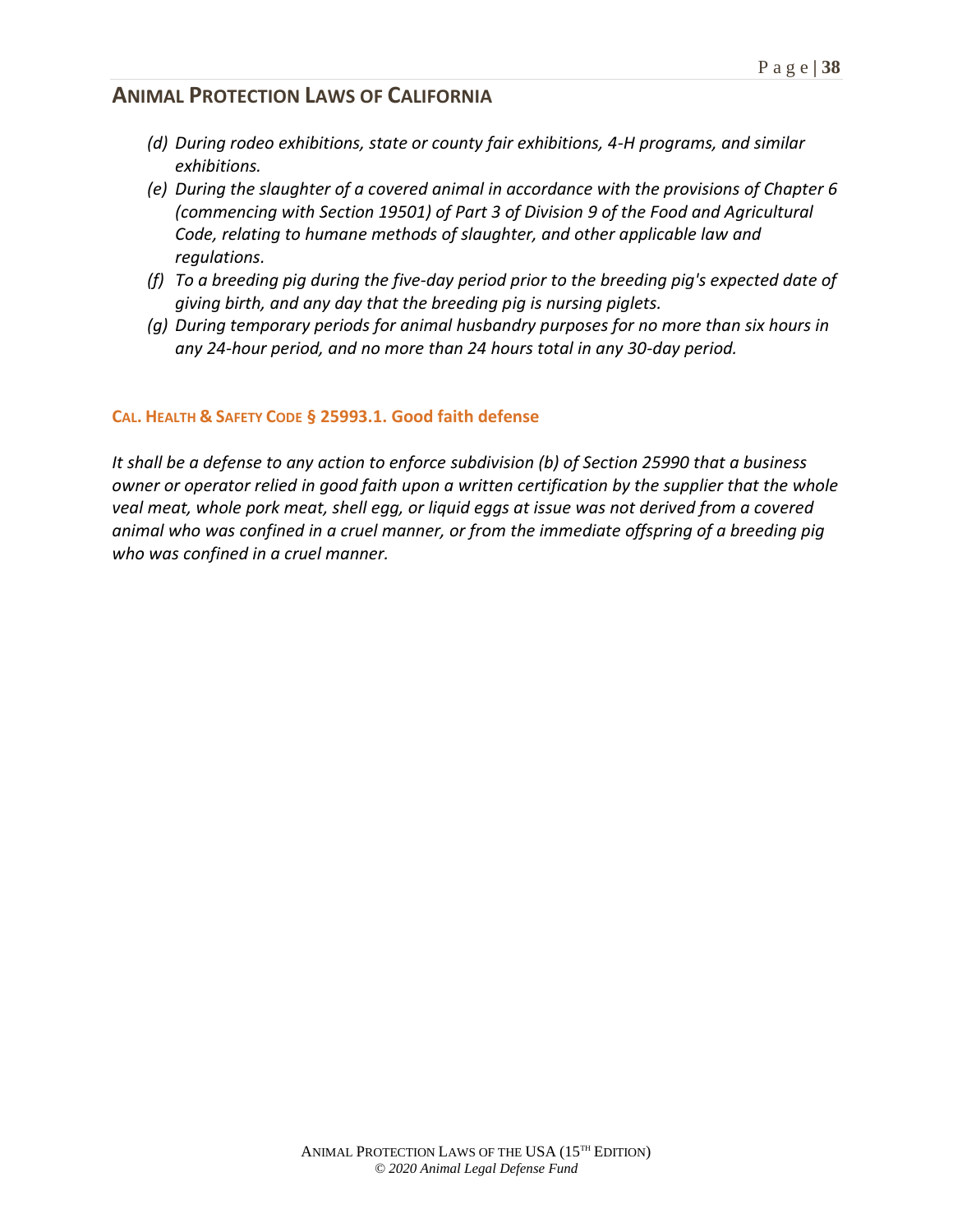# **4. FIGHTING AND RACKETEERING**

**NOTE:** statutes concerning seizure and forfeiture of animals used in fighting are available in those respective sections of this document.

#### **CAL. PENAL CODE § 310. Exclusion of minors from prizefights and cockfights.**

- (a) Any minor under 16 years of age who visits or attends any prizefight or place where any prizefight is advertised to take place, and any owner, lessee, or proprietor, or the agent of any owner, lessee, or proprietor of any place where any prizefight is advertised or represented to take place who admits any minor to a place where any prizefight is advertised or represented to take place or who admits, sells, or gives to any minor a ticket or other paper by which that minor may be admitted to a place where a prizefight is advertised to take place, is guilty of a misdemeanor, and is punishable by a fine not exceeding one hundred dollars (\$100) or by imprisonment in the county jail for not more than 25 days.
- (b) *Any minor under 16 years of age who visits or attends any cockfight or place where any cockfight is advertised to take place, and any owner, lessee, or proprietor, or the agent of any owner, lessee, or proprietor of any place where any cockfight is advertised or represented to take place who admits any minor to a place where any cockfight is advertised or represented to take place or who admits, sells, or gives to any minor a ticket or other paper by which that minor may be admitted to a place where a cockfight is advertised to take place, is guilty of a misdemeanor, and is punishable by a fine not exceeding five hundred dollars (\$500) or by imprisonment in the county jail for not more than 25 days.*

## **CAL. PENAL CODE § 597b. Fighting animals or cockfighting; prohibition; penalties; aiding and abetting.**

- (a) *Except as provided in subdivisions (b) and (c), any person who, for amusement or gain, causes any bull, bear, or other animal, not including any dog, to fight with like kind of animal or creature, or causes any animal, including any dog, to fight with a different kind of animal or creature, or with any human being, or who, for amusement or gain, worries or injures any bull, bear, dog, or other animal, or causes any bull, bear, or other animal, not including any dog, to worry or injure each other, or any person who permits the same to be done on any premises under his or her charge or control, or any person who aids or abets the fighting or worrying of an animal or creature, is guilty of a misdemeanor punishable by imprisonment in a county jail for a period not to exceed one year, by a fine not to exceed ten thousand dollars (\$10,000), or by both that imprisonment and fine.*
- (b) *Any person who, for amusement or gain, causes any cock to fight with another cock or with a different kind of animal or creature or with any human being; or who, for*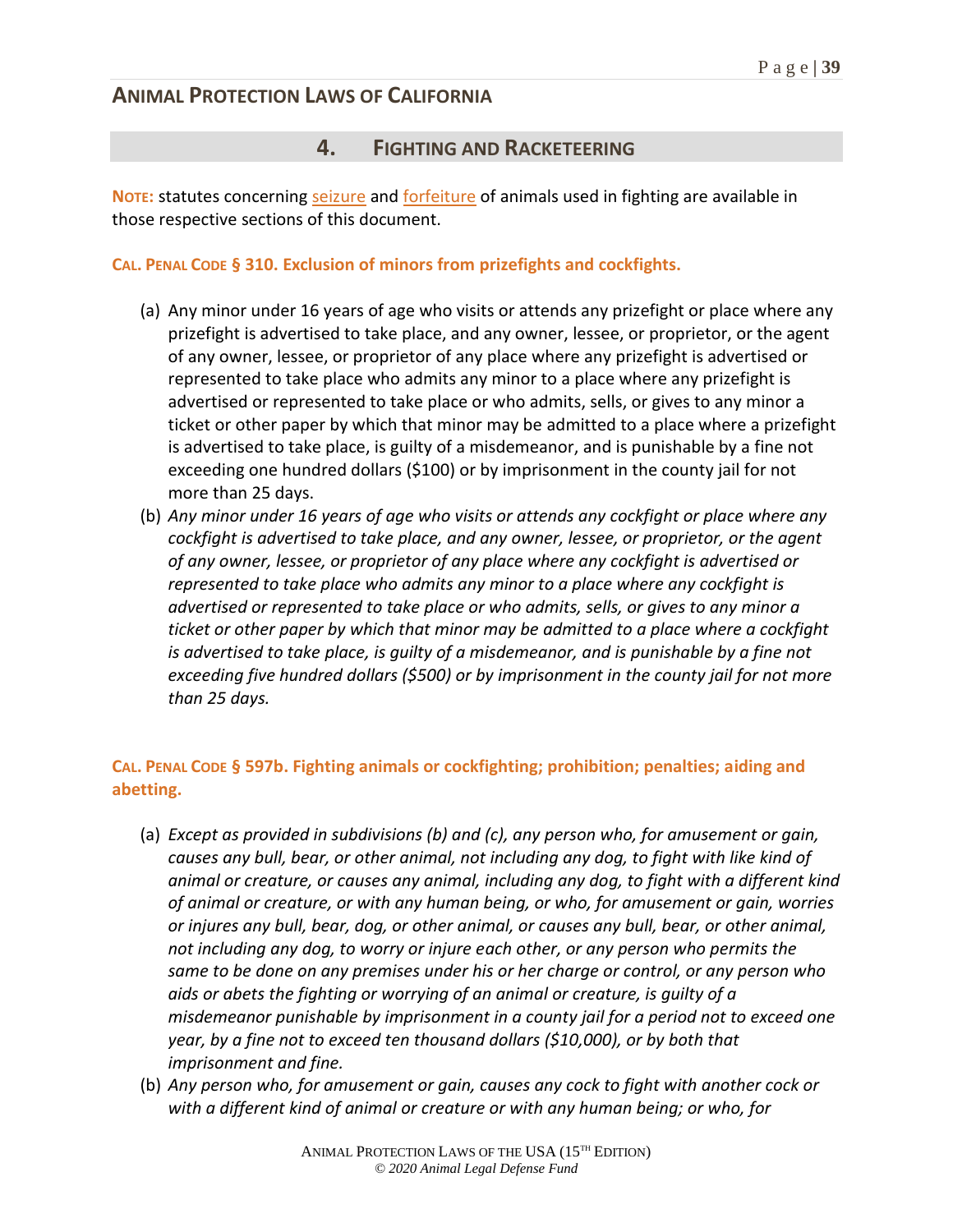*amusement or gain, worries or injures any cock, or causes any cock to worry or injure another animal; and any person who permits the same to be done on any premises under his or her charge or control, and any person who aids or abets the fighting or worrying of any cock is guilty of a misdemeanor punishable by imprisonment in a county jail for a period not to exceed one year, or by a fine not to exceed ten thousand dollars (\$10,000), or by both that imprisonment and fine.*

- (c) *A second or subsequent conviction of this section is a misdemeanor or a felony punishable by imprisonment in a county jail for a period not to exceed one year or the state prison for 16 months, two, or three years, by a fine not to exceed twenty-five thousand dollars (\$25,000), or by both that imprisonment and fine, except in unusual circumstances in which the interests of justice would be better served by the imposition of a lesser sentence.*
- (d) *For the purposes of this section, aiding and abetting a violation of this section shall consist of something more than merely being present or a spectator at a place where a violation is occurring.*

### **CAL. PENAL CODE § 597c. Animal fighting exhibitions; spectators; penalty.**

*Any person who is knowingly present as a spectator at any place, building, or tenement for an exhibition of animal fighting, or who is knowingly present at that exhibition or is knowingly present where preparations are being made for the acts described in subdivision (a) or (b) of Section 597b, is guilty of a misdemeanor punishable by imprisonment in a county jail for a period not to exceed six months, or by a fine of five thousand dollars (\$5,000), or by both that imprisonment and fine.*

### **CAL. PENAL CODE § 597h. Attaching live animal to device to be pursued by dogs.**

- *(a) It shall be unlawful for any person to tie or attach or fasten any live animal to any machine or device propelled by any power for the purpose of causing that animal to be pursued by a dog or dogs.*
- *(b) Any person violating any of the provisions of this section shall be guilty of a misdemeanor punishable by a fine of two thousand five hundred dollars (\$2,500) or by imprisonment in a county jail not exceeding six months, or by both that imprisonment and fine.*

### **CAL. PENAL CODE § 597i. Cockfighting implements; prohibitions; penalties.**

(a) *It shall be unlawful for anyone to manufacture, buy, sell, barter, exchange, or have in his or her possession any of the implements commonly known as gaffs or slashers, or any*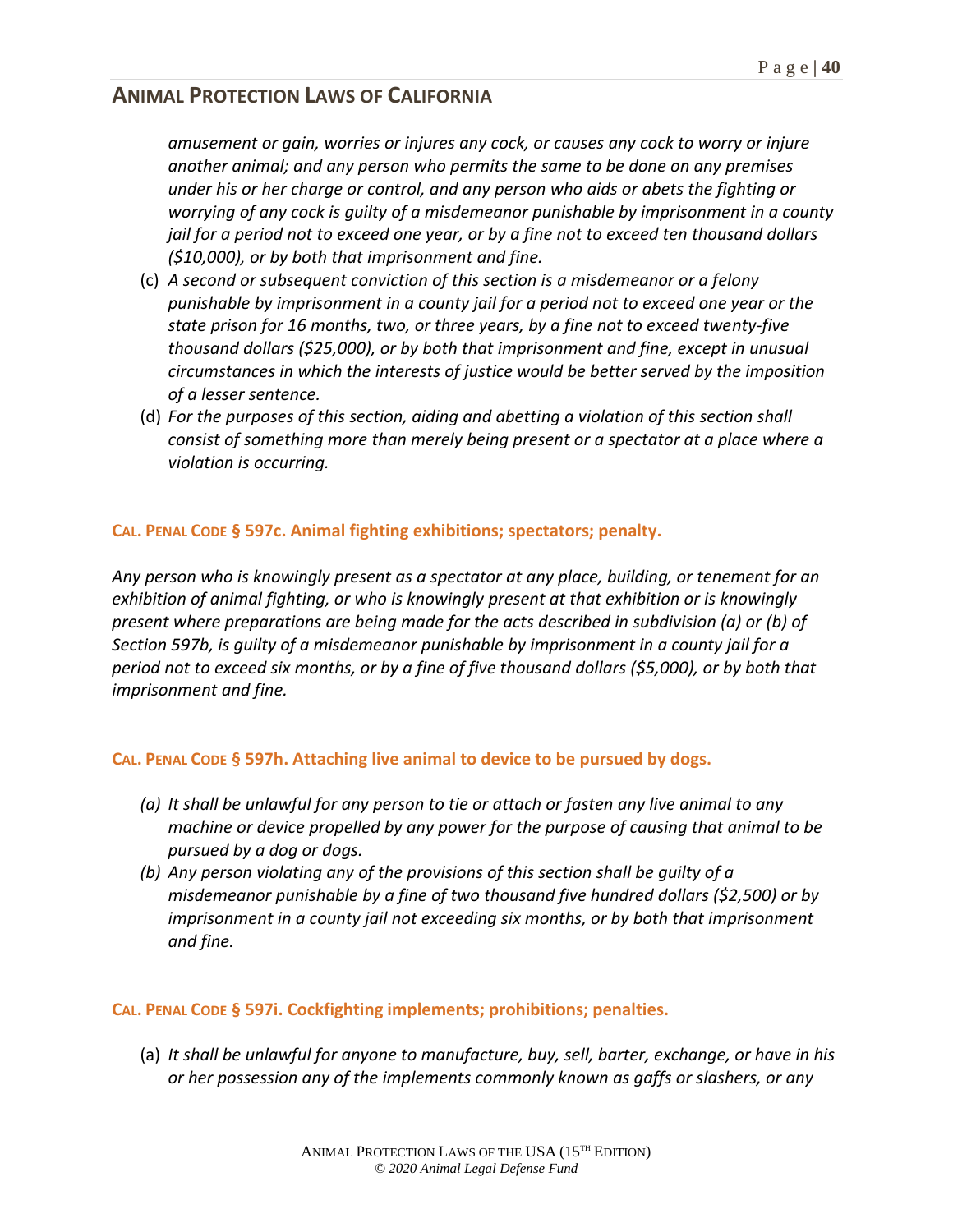*other sharp implement designed to be attached in place of the natural spur of a gamecock or other fighting bird.*

(b) *Any person who violates any of the provisions of this section is guilty of a misdemeanor punishable by imprisonment in a county jail for a period not to exceed one year, by a fine not to exceed ten thousand dollars (\$10,000), or by both that imprisonment and fine and upon conviction thereof shall, in addition to any judgment or sentence imposed by the court, forfeit possession or ownership of those implements.*

**CAL. PENAL CODE § 597j. Persons who own, possess or keep or train any bird or other animal with intent that it be used or engaged in fighting exhibition; penalties.**

- (a) *Any person who owns, possesses, keeps, or trains any bird or other animal with the intent that it be used or engaged by himself or herself, by his or her vendee, or by any other person in an exhibition of fighting as described in Section 597b is guilty of a misdemeanor punishable by imprisonment in a county jail for a period not to exceed one year, by a fine not to exceed ten thousand dollars (\$10,000), or by both that imprisonment and fine.*
- (b) *This section shall not apply to an exhibition of fighting of a dog with another dog.*
- (c) *A second or subsequent conviction of this section is a misdemeanor punishable by imprisonment in a county jail for a period not to exceed one year or by a fine not to exceed twenty-five thousand dollars (\$25,000), or by both that imprisonment and fine, except in unusual circumstances in which the interests of justice would be better served by the imposition of a lesser sentence.*

#### **CAL. PENAL CODE § 597m. Bullfights prohibited; exceptions; penalty.**

*It shall be unlawful for any person to promote, advertise, stage, hold, manage, conduct, participate in, engage in, or carry on any bullfight exhibition, any bloodless bullfight contest or exhibition, or any similar contest or exhibition, whether for amusement or gain or otherwise; provided, that nothing herein shall be construed to prohibit rodeos or to prohibit measures necessary to the safety of participants at rodeos.*

*This section shall not, however, be construed as prohibiting bloodless bullfights, contests, or exhibitions held in connection with religious celebrations or religious festivals.*

*Any person violating the provisions of this section is guilty of a misdemeanor.*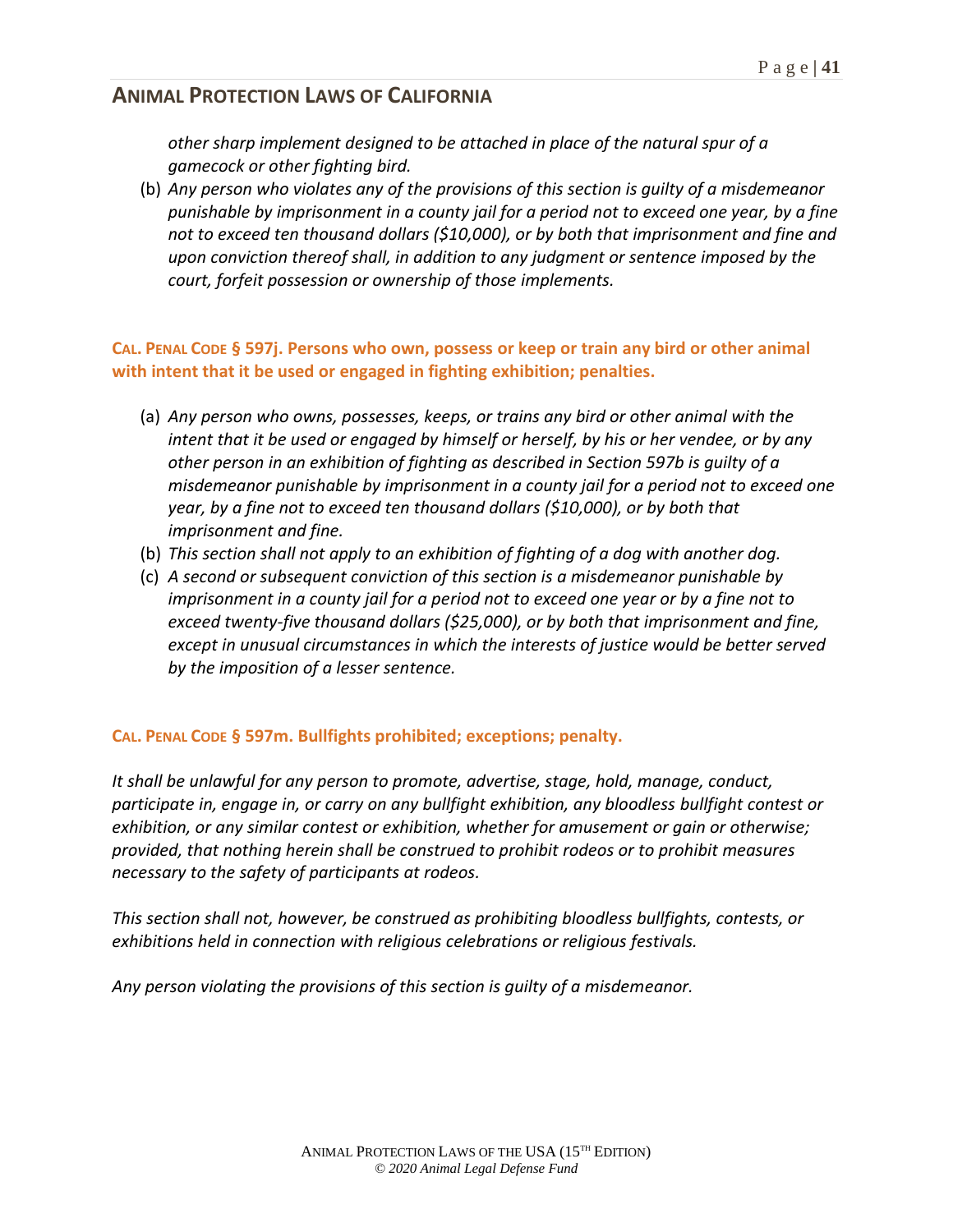### **CAL. PENAL CODE § 597.5. Fighting dogs; felony; punishment; spectators; misdemeanor; exceptions.**

- (a) *Any person who does any of the following is guilty of a felony and is punishable by imprisonment pursuant to subdivision (h) of Section 1170 for 16 months, or two or three years, or by a fine not to exceed fifty thousand dollars (\$50,000), or by both that fine and imprisonment:*
	- (1) *Owns, possesses, keeps, or trains any dog, with the intent that the dog shall be engaged in an exhibition of fighting with another dog.*
	- (2) *For amusement or gain, causes any dog to fight with another dog, or causes any dogs to injure each other.*
	- (3) *Permits any act in violation of paragraph (1) or (2) to be done on any premises under his or her charge or control, or aids or abets that act.*
- (b) *Any person who is knowingly present, as a spectator, at any place, building, or tenement where preparations are being made for an exhibition of the fighting of dogs, with the intent to be present at those preparations, or is knowingly present at that exhibition or at any other fighting or injuring as described in paragraph (2) of subdivision (a), with the intent to be present at that exhibition, fighting, or injuring, is guilty of an offense punishable by imprisonment in a county jail not to exceed one year, or by a fine not to exceed five thousand dollars (\$5,000), or by both that imprisonment and fine.*
- (c) *Nothing in this section shall prohibit any of the following:*
	- *(1) The use of dogs in the management of livestock, as defined by Section 14205 of the Food and Agricultural Code, by the owner of the livestock or his or her employees or agents or other persons in lawful custody thereof.*
	- *(2) The use of dogs in hunting as permitted by the Fish and Game Code, including, but not limited to, Sections 4002 and 4756, and by the rules and regulations of the Fish and Game Commission.*
	- *(3) The training of dogs or the use of equipment in the training of dogs for any purpose not prohibited by law.*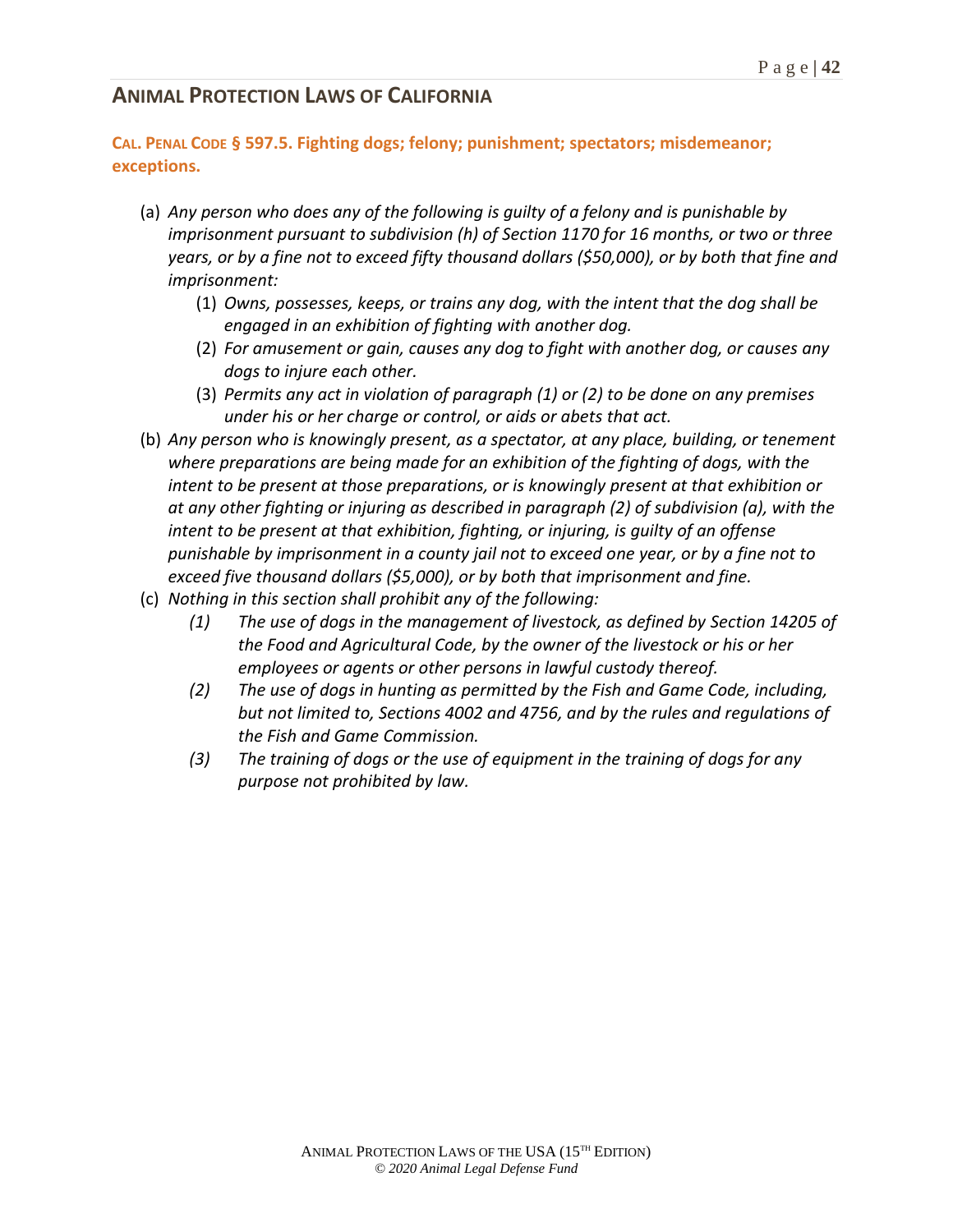# **5. SEXUAL ASSAULT**

#### **CAL. PENAL CODE § 286.5. Sexually assaulting animal; misdemeanor.**

- *(a) Every person who has sexual contact with an animal is guilty of a misdemeanor.*
- (b) This section does not apply to any lawful and accepted practice related to veterinary medicine performed by a licensed veterinarian or a certified veterinary technician under the guidance of a licensed veterinarian, any artificial insemination of animals for reproductive purposes, any accepted animal husbandry practices such as raising, breeding, or assisting with the birthing process of animals or any other practice that provides care for an animal, or to any generally accepted practices related to the judging of breed conformation.
- (c) As used in this section, the following terms have the following meanings:
	- (1) "Animal" means any nonhuman creature, whether alive or dead.
	- *(2) "Sexual contact" means any act, committed for the purpose of sexual arousal or gratification, abuse, or financial gain, between a person and an animal involving contact between the sex organs or anus of one and the mouth, sex organs, or anus of the other, or, without a bona fide veterinary or animal husbandry purpose, the insertion, however slight, of any part of the body of a person or any object into the vaginal or anal opening of an animal, or the insertion of any part of the body of an animal into the vaginal or anal opening of a person.*
- (d)
- (1) Any authorized officer investigating a violation of this section may seize an animal that has been used in the commission of an offense to protect the health or safety of the animal or the health or safety of others, and to obtain evidence of the offense.
- (2) Any animal seized pursuant to this subdivision shall be promptly taken to a shelter facility or veterinary clinic to be examined by a veterinarian for evidence of sexual contact.
- (3) Upon the conviction of a person charged with a violation of this section, all animals lawfully seized and impounded with respect to the violation shall be adjudged by the court to be forfeited and shall thereupon be transferred to the impounding officer or appropriate public entity for proper adoption or other disposition. A person convicted of a violation of this section shall be personally liable to the seizing agency for all costs of impoundment from the time of seizure to the time of proper disposition. Upon conviction, the court shall order the convicted person to make payment to the appropriate public entity for the costs incurred in the housing, care, feeding, and treatment of the seized or impounded animals. Each person convicted in connection with a particular animal may be held jointly and severally liable for restitution for that particular animal. The payment shall be in addition to any other fine or sentence ordered by the court.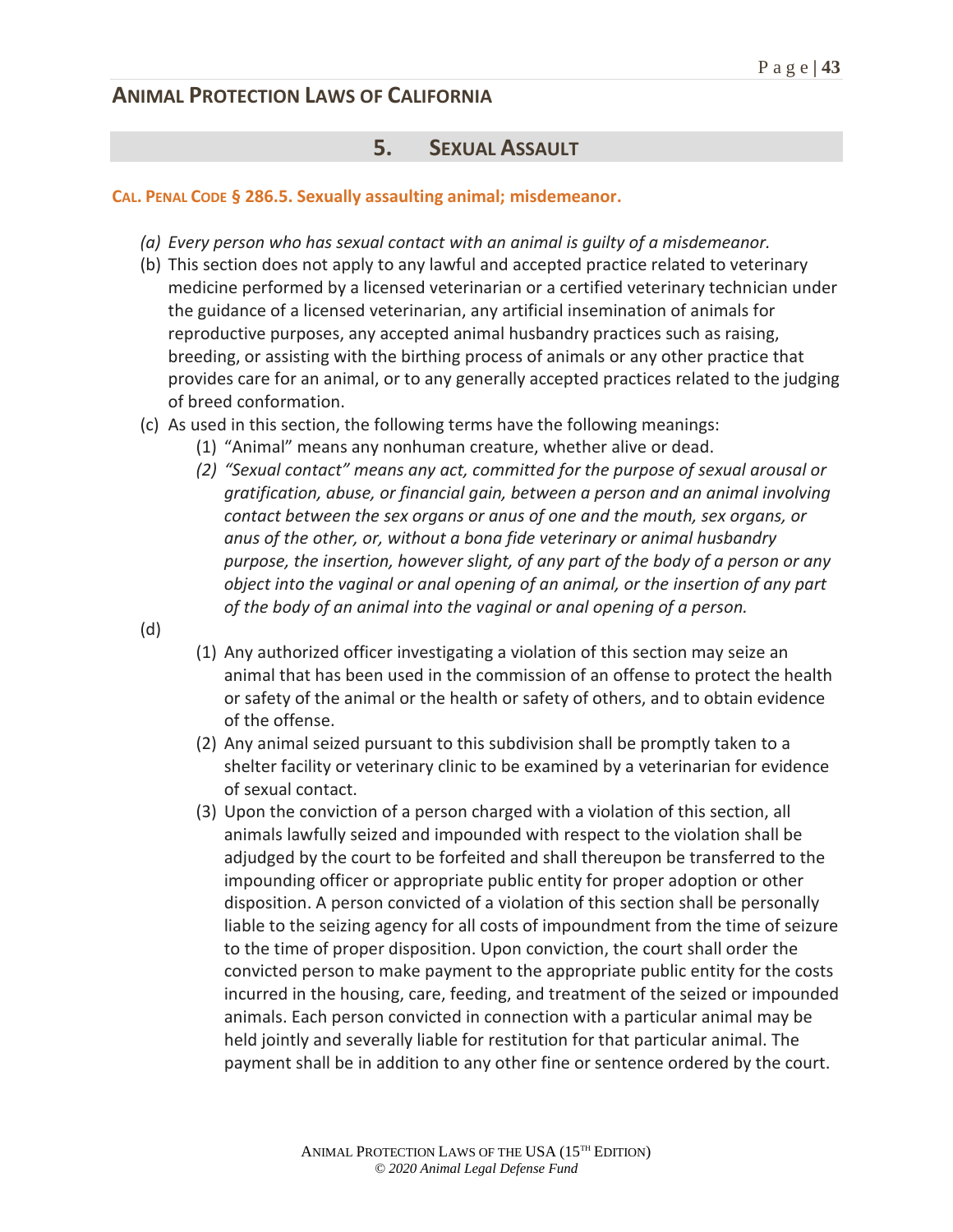(4) Except as otherwise specified in this section, if an animal is seized pursuant to paragraph (1), the disposition, care, or the responsibility for the financial cost of animals seized shall be in accordance with the provisions of Section 597.1.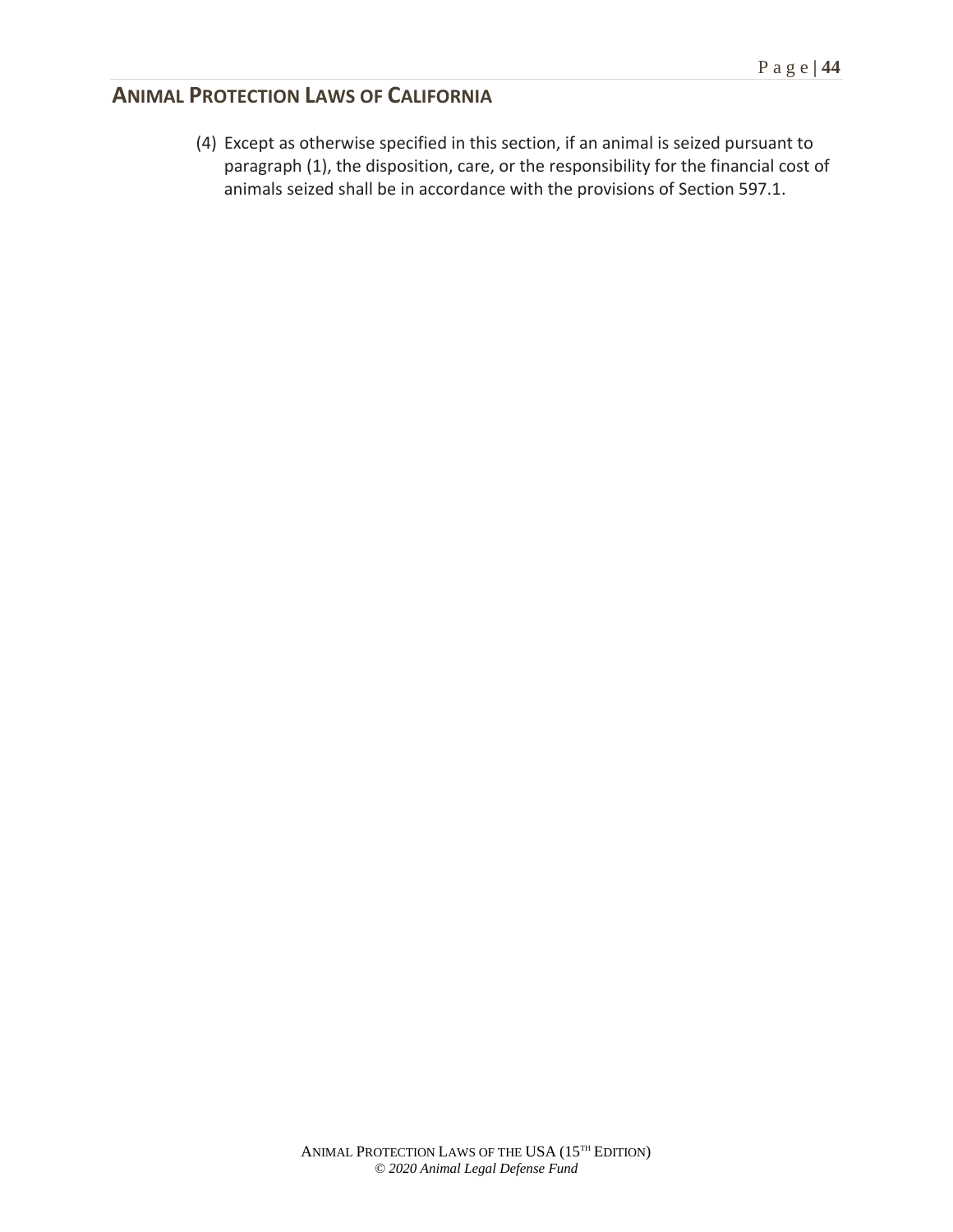## **6. CRUELTY TO WORKING ANIMALS**

**CAL. PENAL CODE § 600. Horses or dogs used by peace offices or volunteers; willful and malicious harm or interference; punishment; restitution.**

- *(a) Any person who willfully and maliciously and with no legal justification strikes, beats, kicks, cuts, stabs, shoots with a firearm, administers any poison or other harmful or stupefying substance to, or throws, hurls, or projects at, or places any rock, object, or other substance which is used in such a manner as to be capable of producing injury and likely to produce injury, on or in the path of, a horse being used by, or a dog under the supervision of, a peace officer in the discharge or attempted discharge of his or her duties, or a volunteer who is acting under the direct supervision of a peace officer in the discharge or attempted discharge of his or her assigned volunteer duties, is guilty of a public offense. If the injury inflicted is a serious injury, as described in subdivision (c), the person shall be punished by imprisonment pursuant to subdivision (h) of Section 1170 for 16 months, two or three years, or in a county jail for not exceeding one year, or by a fine not exceeding two thousand dollars (\$2,000), or by both a fine and imprisonment. If the injury inflicted is not a serious injury, the person shall be punished by imprisonment in the county jail for not exceeding one year, or by a fine not exceeding one thousand dollars (\$1,000), or by both a fine and imprisonment.*
- *(b) Any person who willfully and maliciously and with no legal justification interferes with or obstructs a horse or dog being used by a peace officer in the discharge or attempted discharge of his or her duties, or a volunteer who is acting under the direct supervision of a peace officer in the discharge or attempted discharge of his or her assigned volunteer duties, by frightening, teasing, agitating, harassing, or hindering the horse or dog shall be punished by imprisonment in a county jail for not exceeding one year, or by a fine not exceeding one thousand dollars (\$1,000), or by both a fine and imprisonment.*
- *(c) Any person who, in violation of this section, and with intent to inflict that injury or death, personally causes the death, destruction, or serious physical injury including bone fracture, loss or impairment of function of any bodily member, wounds requiring extensive suturing, or serious crippling, of a horse or dog, shall, upon conviction of a felony under this section, in addition and consecutive to the punishment prescribed for the felony, be punished by an additional term of imprisonment pursuant to subdivision (h) of Section 1170 for one year.*
- *(d) Any person who, in violation of this section, and with the intent to inflict that injury, personally causes great bodily injury, as defined in Section 12022.7, to any person not an accomplice, shall, upon conviction of a felony under this section, in addition and consecutive to the punishment prescribed for the felony, be punished by an additional term of imprisonment in the state prison for two years unless the conduct described in this subdivision is an element of any other offense of which the person is convicted or receives an enhancement under Section 12022.7.*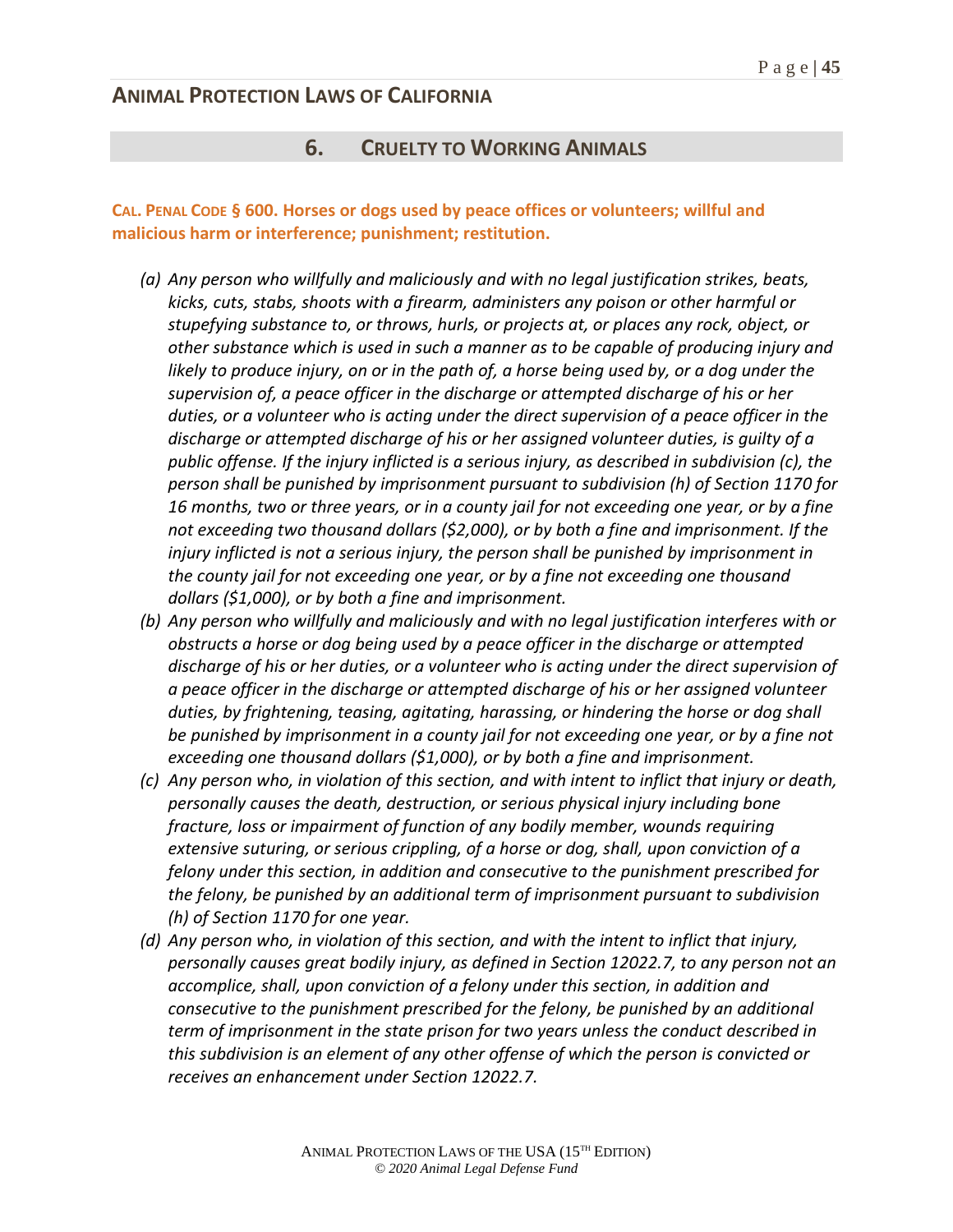(e) A defendant convicted of a violation of this section shall be ordered to make restitution to the agency owning the animal and employing the peace officer, to a volunteer who is acting under the direct supervision of a peace officer who is using his or her horse or supervising his or her dog in the performance of his or her assigned duties, or to the agency that provides, or the individual who provides, veterinary health care coverage or veterinary care for a horse or dog being used by, or under the supervision of, a volunteer who is acting under the direct supervision of a peace officer for any veterinary bills, replacement costs of the animal if it is disabled or killed, and, if applicable, the salary of the peace officer for the period of time his or her services are lost to the agency.

### **CAL. PENAL CODE § 600.5. Intentional Injury, or death of, guide, signal or service dog; penalty; restitution.**

- *a) A person who intentionally causes injury to, or the death of a guide, signal, or service dog, as defined by Section 54.1 of the Civil Code, while the dog is in discharge of its duties, is guilty of a misdemeanor, punishable by imprisonment in a county jail not exceeding one year, or by a fine not exceeding ten thousand dollars (\$10,000), or by both that fine and imprisonment. The court shall consider the costs ordered pursuant to subdivision (b) when determining the amount of any fines.*
- b) A defendant who is convicted of a violation of this section, the defendant shall be ordered to make restitution to the person with a disability who has custody or ownership of the dog for any veterinary bills, replacement costs of the dog if it is disabled or killed, medical or medical-related expenses of the person with a disability, loss of wages or income of the person with a disability, or other reasonable costs deemed appropriate by the court. The costs ordered pursuant to this subdivision shall be paid prior to any fines. The person with the disability may apply for compensation by the California Victim Compensation Board pursuant to Chapter 5 (commencing with Section 13950) of Part 4 of Division 3 of Title 2 of the Government Code, in an amount not to exceed ten thousand dollars (\$10,000).
- c) For the purposes of this section, the following definitions apply:
	- (1) "Guide, signal, or service dog" means a guide dog, signal dog, or service dog, as defined in Section 54.1 of the Civil Code. "Guide, signal, or service dog" also includes a dog enrolled in a training school or program, located in this state, for guide, signal, or service dogs.
	- (2) "Located in this state" includes the training of a guide, signal, or service dog that occurs in this state, even if the training school or program is located in another state.
	- (3) "Loss of wages or income" means wages or income that are lost by the person with a disability as a direct result of a violation of this section.
	- (4) "Replacement costs" means all costs that are incurred in the replacement of the guide, signal, or service dog, including, but not limited to, the training costs for a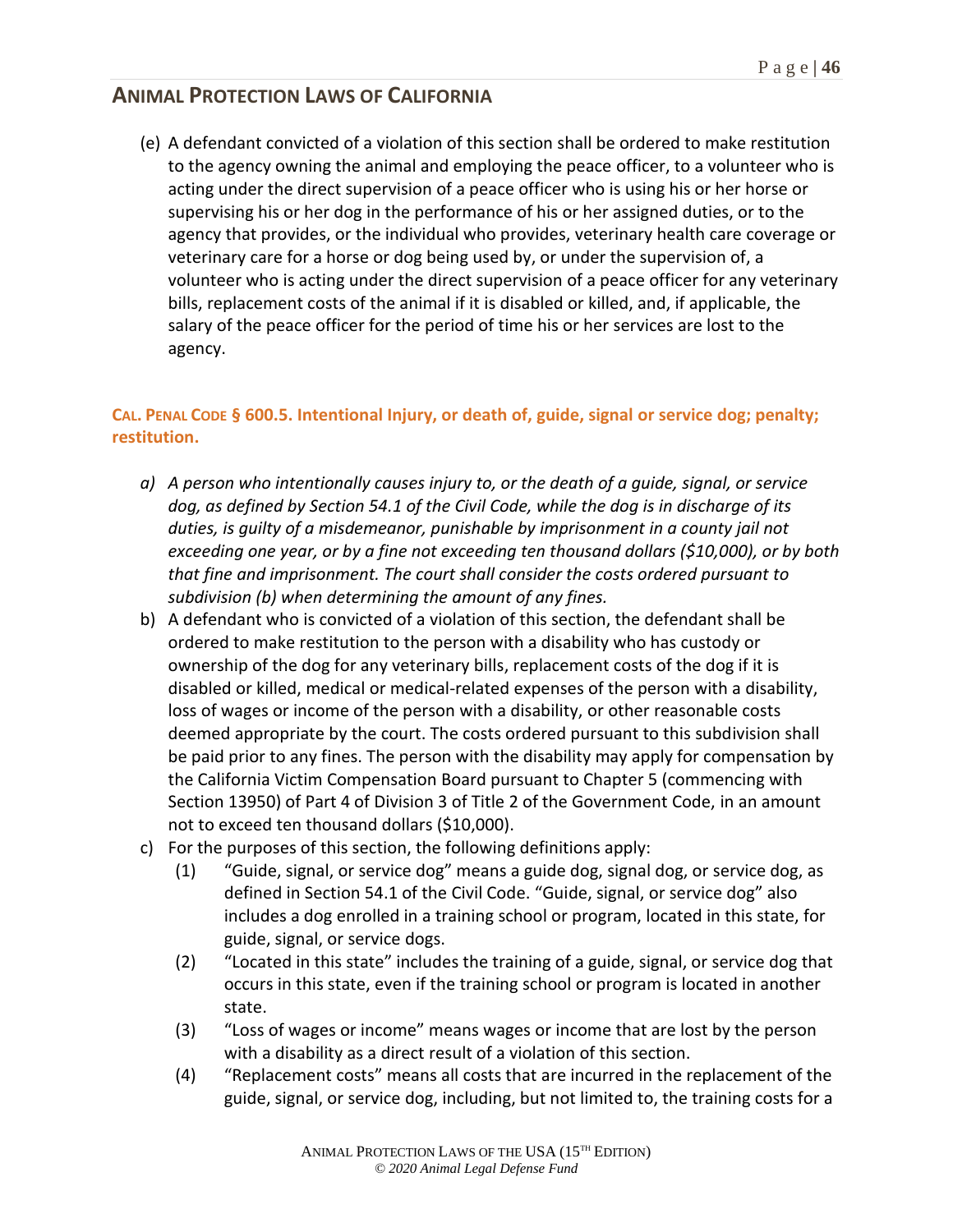new dog, if needed, the cost of keeping the now-disabled dog in a kennel while the handler travels to receive the new dog, and, if needed, the cost of the travel required for the handler to receive the new dog.

#### **CAL. HEALTH & SAFETY CODE § 25988. Citation for inhumane treatment.**

*A peace officer, officer of a humane society as qualified under Section 14502 or 14503 of the Corporations Code, or officer of an animal control or animal regulation department of a public agency, as qualified under Section 830.9 of the Penal Code, may issue a citation as prescribed in Section 25988.5, to a person or entity keeping horses or other equine animals for hire, if the person or entity fails to meet any of the following standards of humane treatment regarding the keeping of horses or other equine animals:*

- *(a) Any enclosure where an equine is primarily kept shall be of sufficient size to enable the equine to comfortably stand up, turn around, and lie down, and shall be kept free of excessive urine and waste matter.*
- *(b) Paddocks and corrals shall be of adequate size for the equine to move about freely.*
- *(c) Buildings, premises, and conveyances used in conjunction with equines shall be kept free of sharp objects, protrusions, or other materials that are likely to cause injury.*
- *(d) Equines shall be supplied with nutritionally adequate feed and clean water, in accordance with standards in "A Guide: Minimum Standards of Horse Care in the State of California" published by the Center for Equine Health of the School of Veterinary Medicine of the University of California, Davis.*
- *(f) Tack and equipment shall be appropriate and fit properly.*
- *(g) After use, the equine shall be cooled out to a normal condition at rest.*
- *(h) When not being ridden, a saddled equine shall have available adequate shelter from the elements and have loosened saddle straps and girths.*
- *(i) An equine shall not be available for hire or use if the equine has any conditions that violate subdivision (b) of Section 597 or Section 597.1 of the Penal Code or any of the following conditions:*
	- *(1) Sores or abrasions caused or likely to be irritated by the surfaces of saddles, girths, harnesses, or bridles.*
	- *(2) Blindness in both eyes.*
	- *(3) Improperly or inadequately trimmed and shod feet contrary to the standards regarding hoof care included in "A Guide: Minimum Standards of Horse Care in the State of California" published by the Center for Equine Health of the School of Veterinary Medicine of the University of California, Davis.*
- *(j) Each equine shall be individually identified through the use of humane methods, such as a detailed description, including, but not limited to, name, breed, color, markings, size, age, sex, and photograph.*
- *(k) Farrier and veterinary receipts shall be kept, and shall identify each equine treated.*
- *(l) Veterinary, farrier, and feed records shall be made available during normal business hours to the law enforcement officer. Upon failure to provide these records, the equine*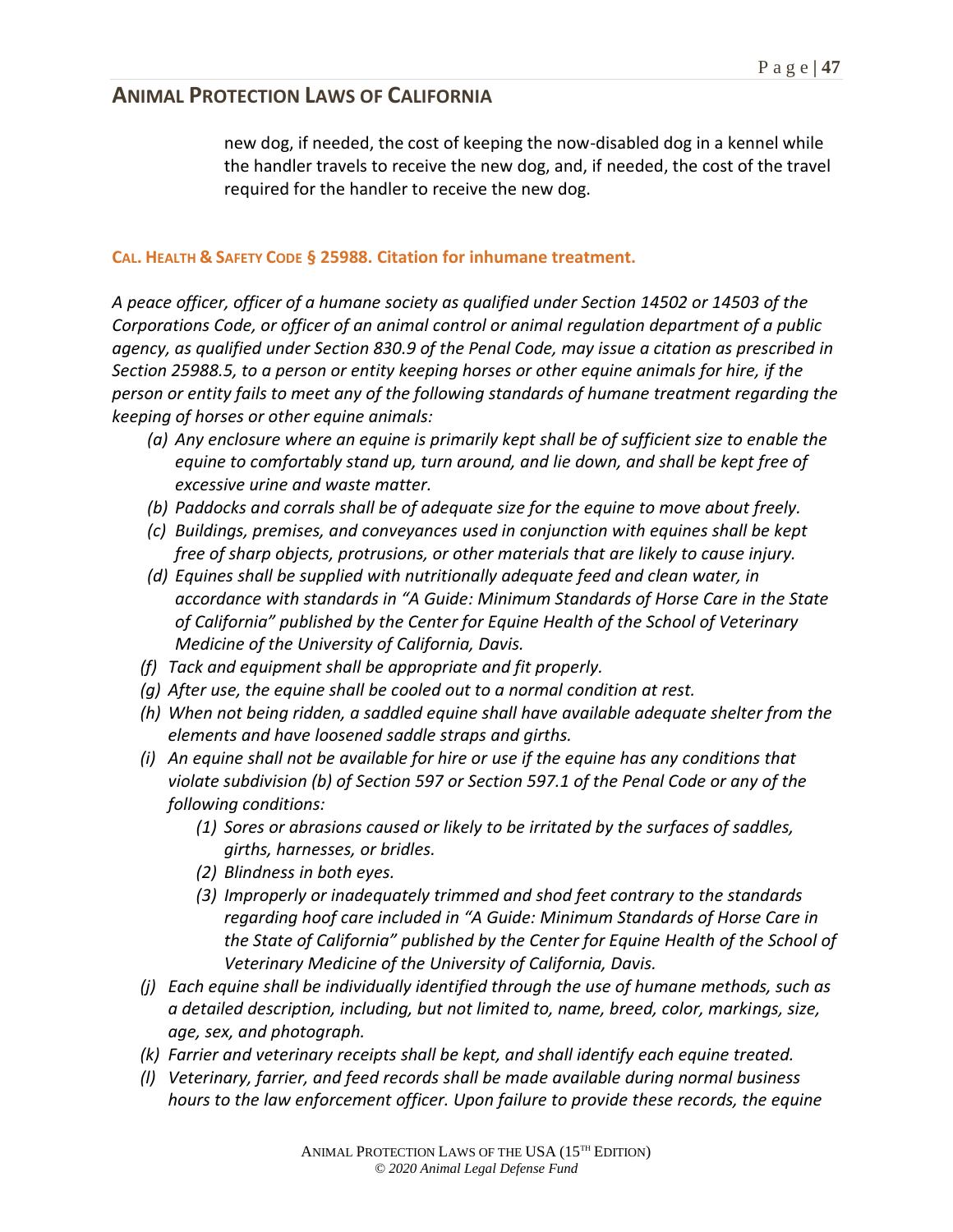*or equines in question may not be used for hire until the records are produced or an equine veterinarian certifies that the equine or equines are fit for labor.*

#### **CAL. HEALTH & SAFETY CODE § 25988.5. Penalties; prosecution.**

- *(a) Citations issued pursuant to Section 25988 shall require the person cited to pay a civil penalty in the amount of one hundred dollars (\$100) for each violation, and one hundred dollars (\$100) for each day the violation continues.*
- (b) Any person who violates Section 25988 may be prosecuted by the district attorney of the county in which the violation occurred or the city attorney of the city in which the violation occurred.

#### **CAL. FISH & GAME CODE § 2209. Animals allowed to be used or exhibited in a circus.**

- *(a) Notwithstanding any other law, a person shall not sponsor, conduct, or operate a circus in this state that uses any animal other than a domestic dog, domestic cat, or domesticated horse.*
- *(b) Notwithstanding any other law, a person shall not exhibit or use any animal other than a domestic dog, domestic cat, or domesticated horse in a circus in this state.*

### **CAL. FISH & GAME CODE § 2210. Civil penalty; allocation of penalty funds; Circus Cruelty Prevention Account.**

- *(a) In addition to any other penalty provided by law, a person who violates this article, or any rule or regulation adopted pursuant to this article, shall be liable for a civil penalty of no more than twenty-five thousand dollars (\$25,000) for each day the person is in violation.*
- (b) An action against a person who violates this article, or any rule or regulation adopted pursuant to this article, may be brought by the Attorney General, the department, the Department of Food and Agriculture, a district attorney, a city attorney, or a city prosecutor in a city or city and county that has a full-time city prosecutor.
- (c) Civil penalties collected pursuant to this section shall be deposited according to the following:
	- (1)
- (A) Subject to subparagraph (B), moneys collected by the Attorney General shall be deposited in the General Fund.
- (B) If the department, as the investigating agency, refers the matter to the Attorney General for prosecution, 50 percent of the moneys collected shall be deposited in the Fish and Game Preservation Fund and 50 percent shall be deposited in the General Fund.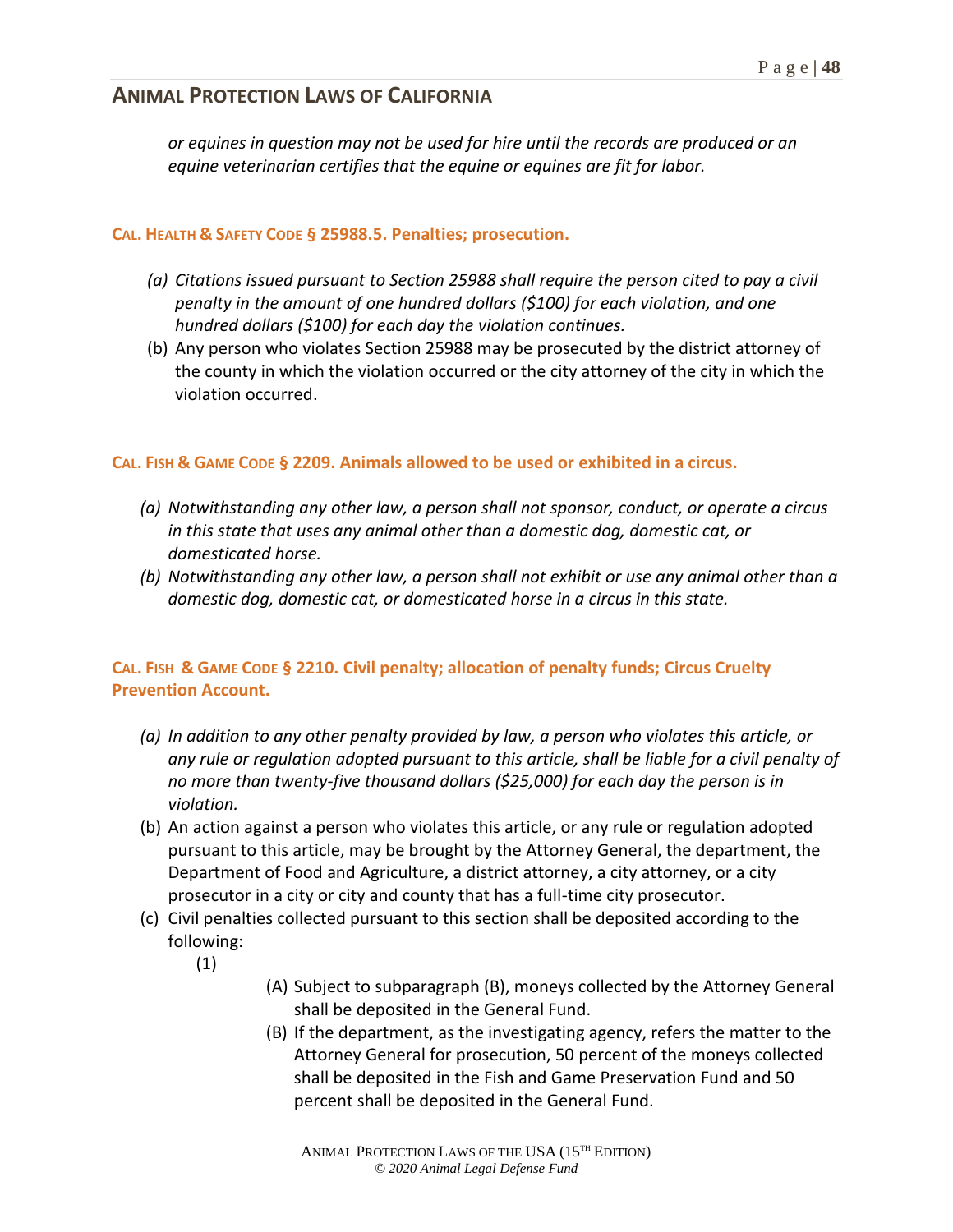- (2) Moneys collected by the department shall be deposited in the Fish and Game Preservation Fund. The moneys collected pursuant to this section shall be allocated, upon appropriation by the Legislature, to the department for law enforcement purposes.
- (3) Moneys collected by the Department of Food and Agriculture shall be deposited in the Circus Cruelty Prevention Account, which is hereby created in the Department of Food and Agriculture Fund, created pursuant to Section 221 of the Food and Agricultural Code. Moneys in the Circus Cruelty Prevention Account shall be available, upon appropriation by the Legislature, to the Department of Food and Agriculture for the purposes of enforcing this chapter.
- (4)
- (A) Subject to subparagraph (B), moneys collected by a district attorney, a city attorney, or a city prosecutor in a city or city and county that has a full-time city prosecutor shall be deposited in that city's, county's, or city and county's general fund.
- (B) If the department, as the investigating agency, refers the matter to the office of a prosecutor described in subparagraph (A), 50 percent of the moneys collected shall be deposited in the Fish and Game Preservation Fund and 50 percent shall be deposited in the city's, county's, or city and county's general fund.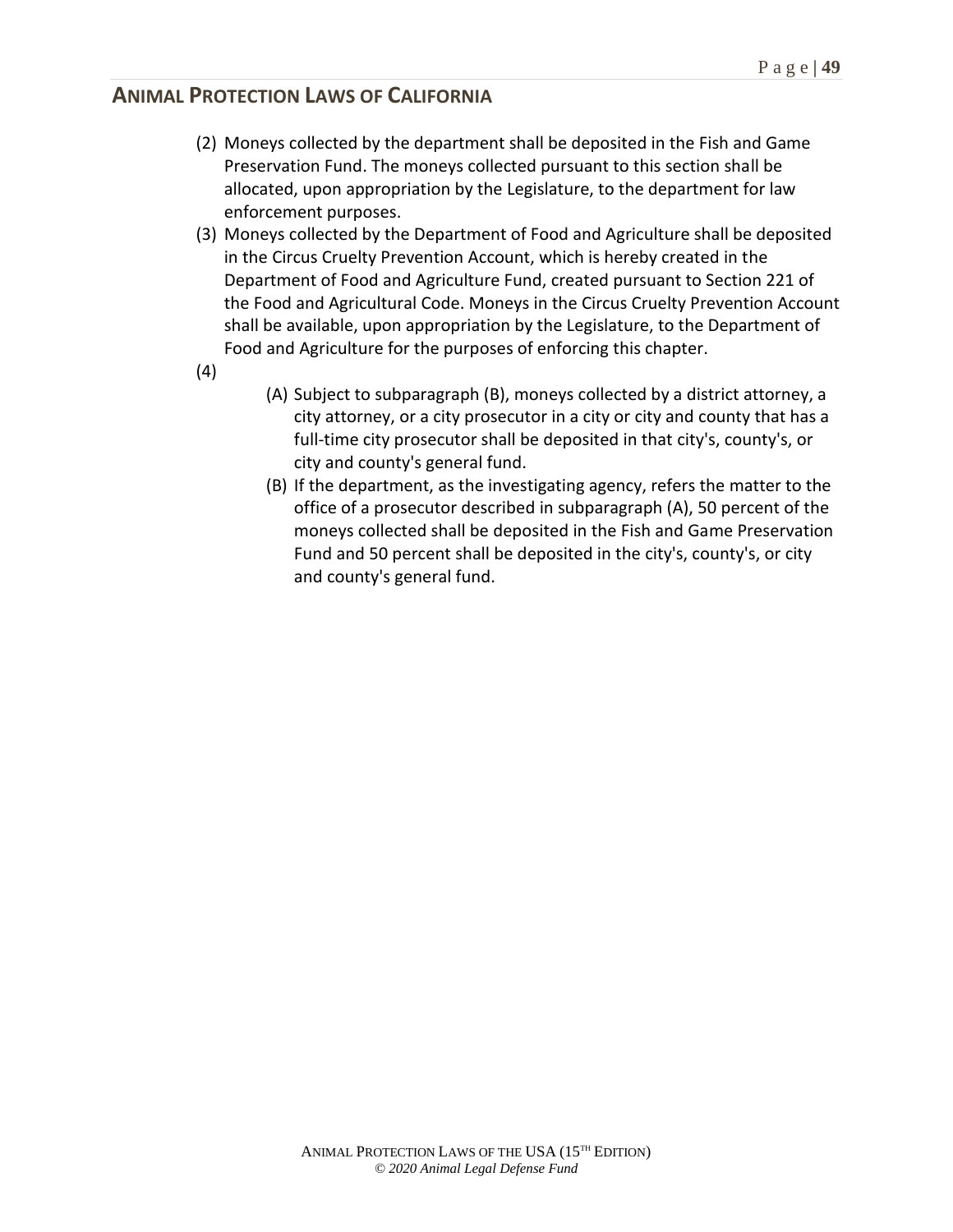# **7. MAXIMUM PENALTIES & STATUTES OF LIMITATIONS**

**NOTE**: some penalties defined in substantive statutes, available in the General Cruelty section of this document.

#### **CAL. PENAL CODE § 17. Felony; misdemeanor; infraction; classification of offenses.**

- (a) *A felony is a crime that is punishable with death, by imprisonment in the state prison, or notwithstanding any other provision of law, by imprisonment in a county jail under the provisions of subdivision (h) of Section 1170. Every other crime or public offense is a misdemeanor except those offenses that are classified as infractions.*
- (b) *When a crime is punishable, in the discretion of the court, either by imprisonment in the state prison or imprisonment in a county jail under the provisions of subdivision (h) of Section 1170, or by fine or imprisonment in the county jail, it is a misdemeanor for all purposes under the following circumstances:*
	- (1) *After a judgment imposing a punishment other than imprisonment in the state prison or imprisonment in a county jail under the provisions of subdivision (h) of Section 1170.*
	- (2) *When the court, upon committing the defendant to the Division of Juvenile Justice, designates the offense to be a misdemeanor.*
	- (3) *When the court grants probation to a defendant and at the time of granting probation, or on application of the defendant or probation officer thereafter, the court declares the offense to be a misdemeanor.*
	- (4) *When the prosecuting attorney files in a court having jurisdiction over misdemeanor offenses a complaint specifying that the offense is a misdemeanor, unless the defendant at the time of his or her arraignment or plea objects to the offense being made a misdemeanor, in which event the complaint shall be amended to charge the felony and the case shall proceed on the felony complaint.*
	- (5) *When, at or before the preliminary examination or prior to filing an order pursuant to Section 872, the magistrate determines that the offense is a misdemeanor, in which event the case shall proceed as if the defendant had been arraigned on a misdemeanor complaint.*
- (c) *When a defendant is committed to the Division of Juvenile Justice for a crime punishable, in the discretion of the court, either by imprisonment in the state prison or imprisonment in a county jail under the provisions of subdivision (h) of Section 1170, or by fine or imprisonment in the county jail not exceeding one year, the offense shall, upon the discharge of the defendant from the Division of Juvenile Justice, thereafter be deemed a misdemeanor for all purposes.*
- (d) A violation of any code section listed in Section 19.8 is an infraction subject to the procedures described in Sections 19.6 and 19.7 when: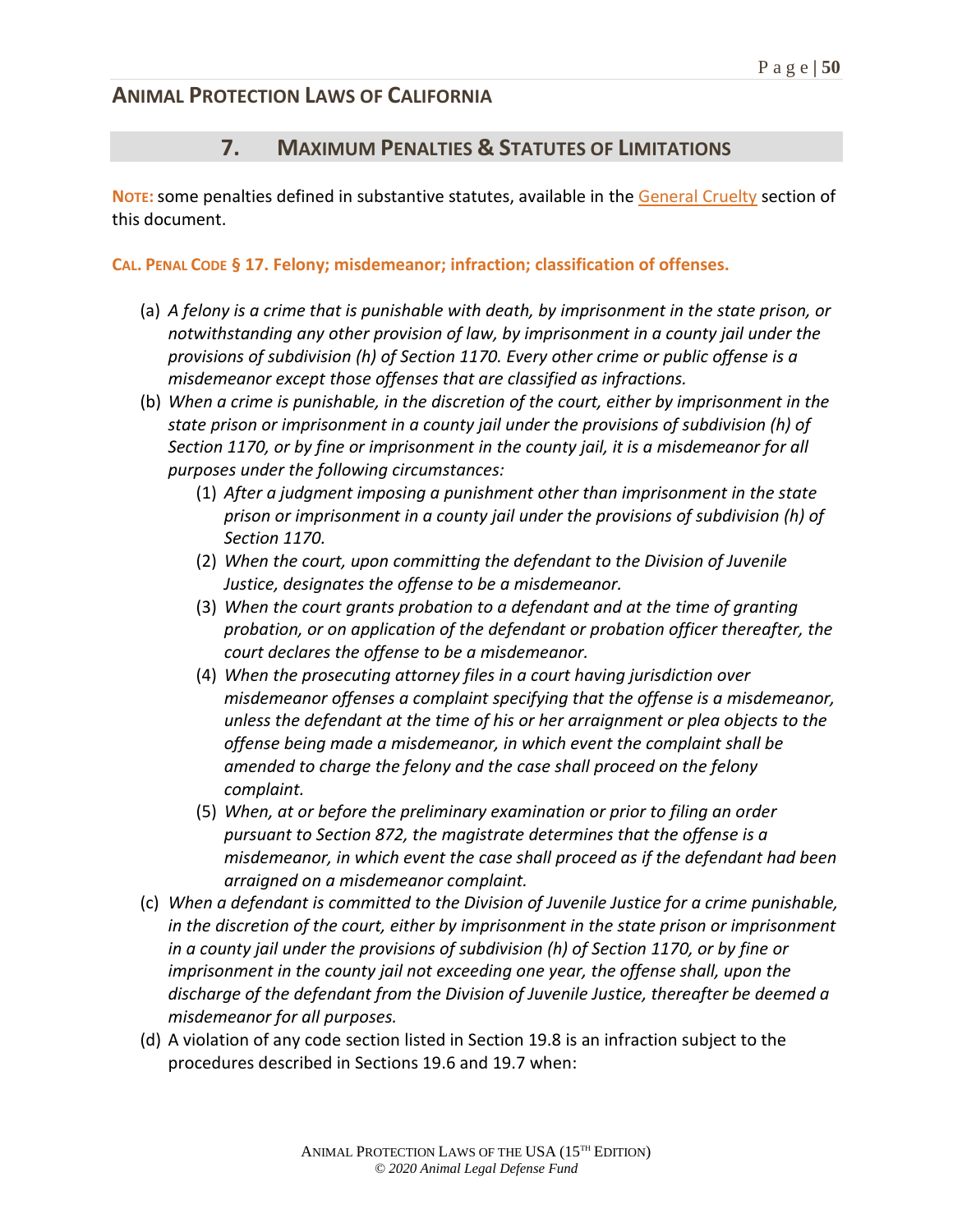- (1) The prosecutor files a complaint charging the offense as an infraction unless the defendant, at the time he or she is arraigned, after being informed of his or her rights, elects to have the case proceed as a misdemeanor, or;
- (2) The court, with the consent of the defendant, determines that the offense is an infraction in which event the case shall proceed as if the defendant had been arraigned on an infraction complaint.
- (e) Nothing in this section authorizes a judge to relieve a defendant of the duty to register as a sex offender pursuant to Section 290 if the defendant is charged with an offense for which registration as a sex offender is required pursuant to Section 290, and for which the trier of fact has found the defendant guilty.

### **CAL. PENAL CODE § 19. Punishment for misdemeanor.**

*Except in cases where a different punishment is prescribed by any law of this state, every offense declared to be a misdemeanor is punishable by imprisonment in the county jail not exceeding six months, or by fine not exceeding one thousand dollars (\$ 1,000), or by both.* 

### **CAL. PENAL CODE § 801. Time of Commencing Criminal Actions.**

*Except as provided in Sections 799 and 800, prosecution for an offense punishable by imprisonment in the state prison or pursuant to subdivision (h) of Section 1170 shall be commenced within three years after commission of the offense.*

### **CAL. PENAL CODE § 802. Prosecution for offenses not punishable by death or imprisonment and other enumerated misdemeanor violations; commencement of action.**

- (a) Except as provided in subdivision (b),  $(c)$ ,  $(d)$ , or  $(e)$ , prosecution for an offense not punishable by death or imprisonment in the state prison or pursuant to subdivision (h) of Section 1170 shall be commenced within one year after commission of the offense.
- (b) Prosecution for a misdemeanor violation of Section 647.6 or former Section 647a committed with or upon a minor under the age of 14 years shall be commenced within three years after commission of the offense.
- (c) Prosecution of a misdemeanor violation of Section 729 of the Business and Professions Code shall be commenced within two years after commission of the offense.
- (d) Prosecution of a misdemeanor violation of Chapter 9 (commencing with Section 7000) of Division 3 of the Business and Professions Code shall be commenced as follows:
	- (4) With respect to Sections 7028.17, 7068.5, and 7068.7 of the Business and Professions Code, within one year of the commission of the offense.
	- (5) With respect to Sections 7027.1, 7028.1, 7028.15, 7118.4, 7118.5, 7118.6, 7126, 7153, 7156, 7157, 7158, 7159.5 (licensee only), 7159.14 (licensee only), 7161,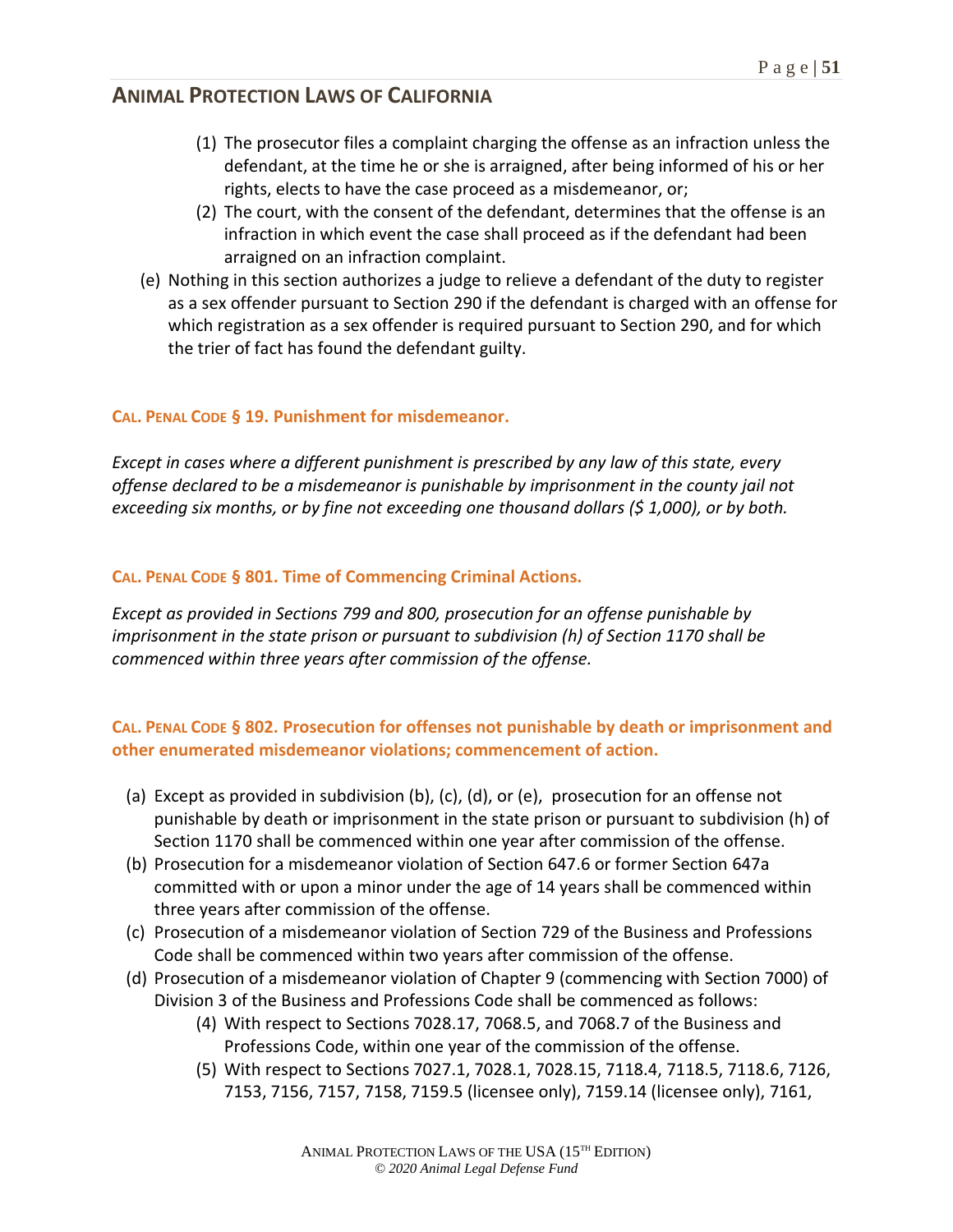and 7189 of the Business and Professions Code, within two years of the commission of the offense.

- (6) With respect to Sections 7027.3 and 7028.16 of the Business and Professions Code, within three years of the commission of the offense.
- (7) With respect to Sections 7028, 7159.5 (nonlicensee only), and 7159.14 (nonlicensee only) of the Business and Professions Code, within four years of the commission of the offense.
- (e) Prosecution for a misdemeanor violation of Section 6126, 10085.6, 10139, or 10147.6 of the Business and Professions Code or Section 2944.6 or 2944.7 of the Civil Code shall be commenced within three years after discovery of the commission of the offense, or within three years after completion of the offense, whichever is later.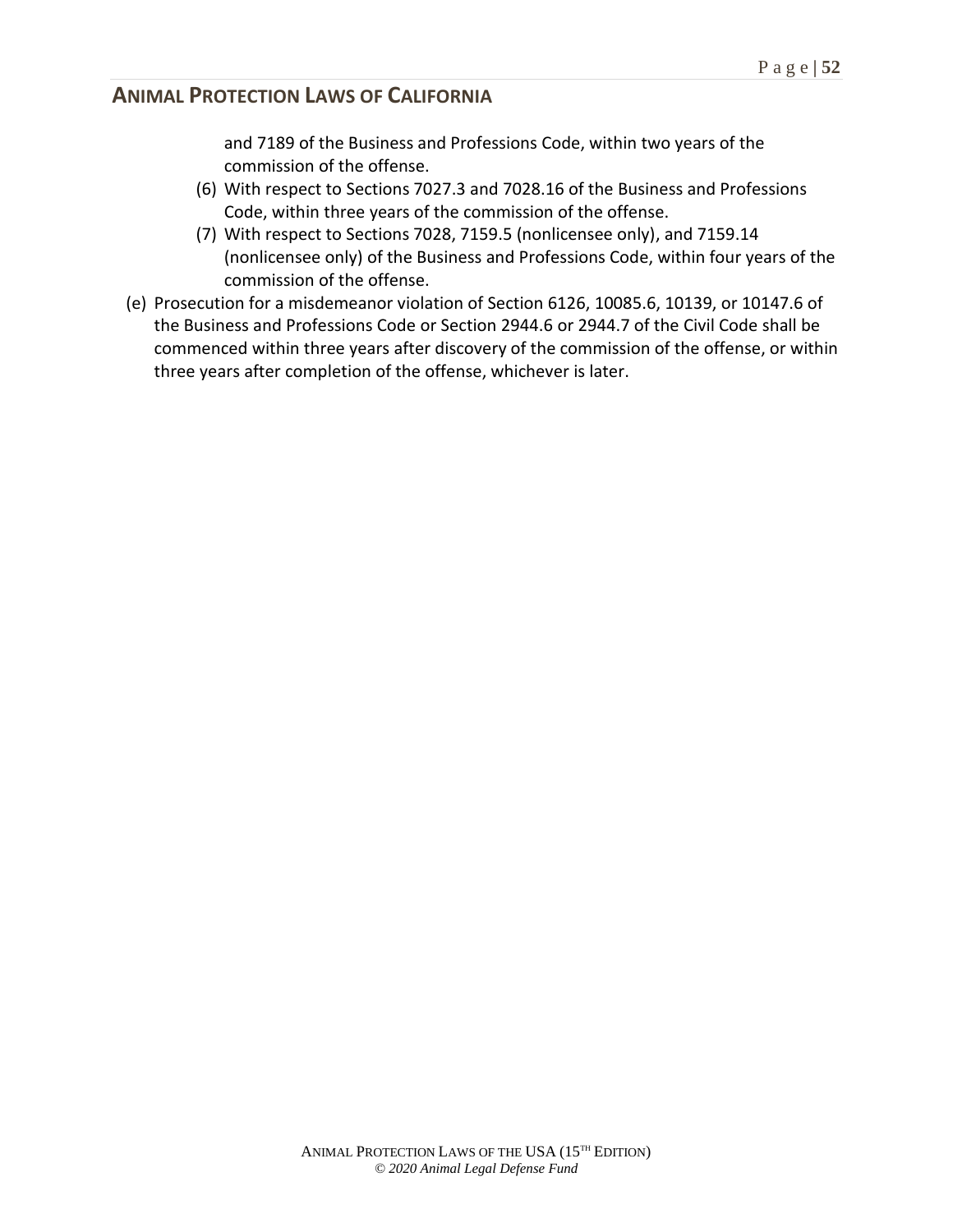## **8. CROSS ENFORCEMENT & REPORTING**

#### **CAL. PENAL CODE § 11165.7. Mandated reporter.**

- (a) As used in this article, "mandated reporter" is defined as any of the following:
	- (1) A teacher.
	- (2) An instructional aide.
	- (3) A teacher's aide or teacher's assistant employed by a public or private school.
	- (4) A classified employee of a public school.
	- (5) An administrative officer or supervisor of child welfare and attendance, or a certificated pupil personnel employee of a public or private school.
	- (6) An administrator of a public or private day camp.
	- (7) An administrator or employee of a public or private youth center, youth recreation program, or youth organization.
	- (8) An administrator or employee of a public or private organization whose duties require direct contact and supervision of children, including a foster family agency.
	- (9) An employee of a county office of education or the California Department of Education whose duties bring the employee into contact with children on a regular basis.
	- (10) A licensee, an administrator, or an employee of a licensed community care or child daycare facility.
	- (11) A Head Start program teacher.
	- (12) A licensing worker or licensing evaluator employed by a licensing agency, as defined in Section 11165.11.
	- (13) A public assistance worker.
	- (14) An employee of a childcare institution, including, but not limited to, foster parents, group home personnel, and personnel of residential care facilities.
	- (15) A social worker, probation officer, or parole officer.
	- (16) An employee of a school district police or security department.
	- (17) A person who is an administrator or presenter of, or a counselor in, a child abuse prevention program in a public or private school.
	- (18) A district attorney investigator, inspector, or local child support agency caseworker, unless the investigator, inspector, or caseworker is working with an attorney appointed pursuant to Section 317 of the Welfare and Institutions Code to represent a minor.
	- (19) A peace officer, as defined in Chapter 4.5 (commencing with Section 830) of Title 3 of Part 2, who is not otherwise described in this section.
	- (20) A firefighter, except for volunteer firefighters.
	- (21) A physician, surgeon, psychiatrist, psychologist, dentist, resident, intern, podiatrist, chiropractor, licensed nurse, dental hygienist, optometrist, marriage and family and child therapist, clinical social worker, professional clinical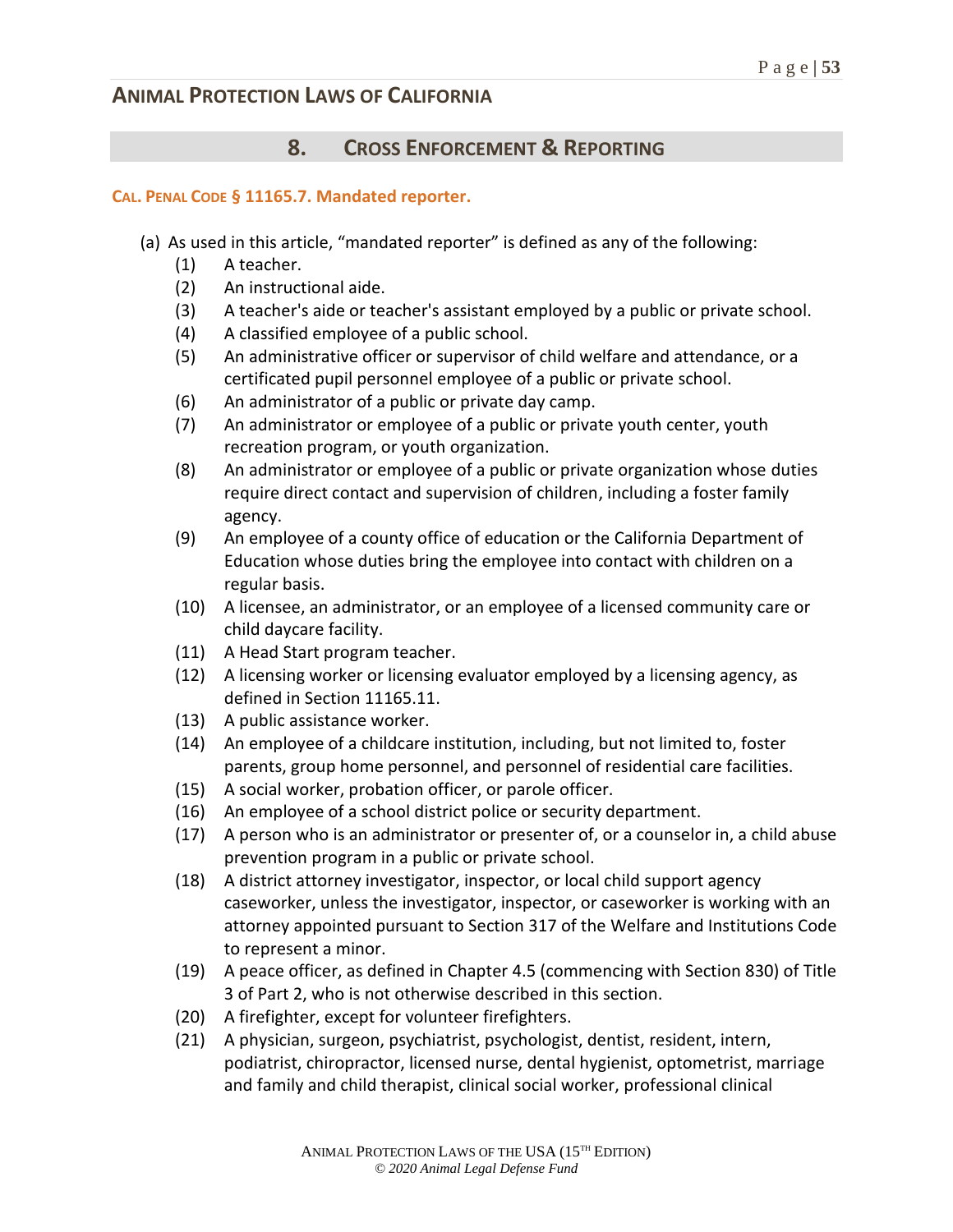counselor, or any other person who is currently licensed under Division 2 (commencing with Section 500) of the Business and Professions Code.

- (22) An emergency medical technician I or II, paramedic, or other person certified pursuant to Division 2.5 (commencing with Section 1797) of the Health and Safety Code.
- (23) A psychological assistant registered pursuant to Section 2913 of the Business and Professions Code.
- (24) A marriage, family, and child therapist trainee, as defined in subdivision (c) of Section 4980.03 of the Business and Professions Code.
- (25) An unlicensed associate marriage and family therapist registered under Section 4980.44 of the Business and Professions Code.
- (26) A state or county public health employee who treats a minor for venereal disease or any other condition.
- (27) A coroner.
- (28) A medical examiner, or other person who performs autopsies.
- (29) A commercial film and photographic print or image processor as specified in subdivision (e) of Section 11166. As used in this article, " commercial film and photographic print or image processor" means a person who develops exposed photographic film into negatives, slides, or prints, or who makes prints from negatives or slides, or who prepares, publishes, produces, develops, duplicates, or prints any representation of information, data, or an image, including, but not limited to, any film, filmstrip, photograph, negative, slide, photocopy, videotape, video laser disc, computer hardware, computer software, computer floppy disk, data storage medium, CD-ROM, computer-generated equipment, or computergenerated image, for compensation. The term includes any employee of that person; it does not include a person who develops film or makes prints or images for a public agency.
- (30) A child visitation monitor. As used in this article, "child visitation monitor" means a person who, for financial compensation, acts as a monitor of a visit between a child and another person when the monitoring of that visit has been ordered by a court of law.
- (31) *An animal control officer or humane society officer. For the purposes of this article, the following terms have the following meanings:*
	- (C) *"Animal control officer" means a person employed by a city, county, or city and county for the purpose of enforcing animal control laws or regulations.*
	- (D) *"Humane society officer" means a person appointed or employed by a public or private entity as a humane officer who is qualified pursuant to Section 14502 or 14503 of the Corporations Code.*
- (32) A clergy member, as specified in subdivision (d) of Section 11166. As used in this article, "clergy member" means a priest, minister, rabbi, religious practitioner, or similar functionary of a church, temple, or recognized denomination or organization.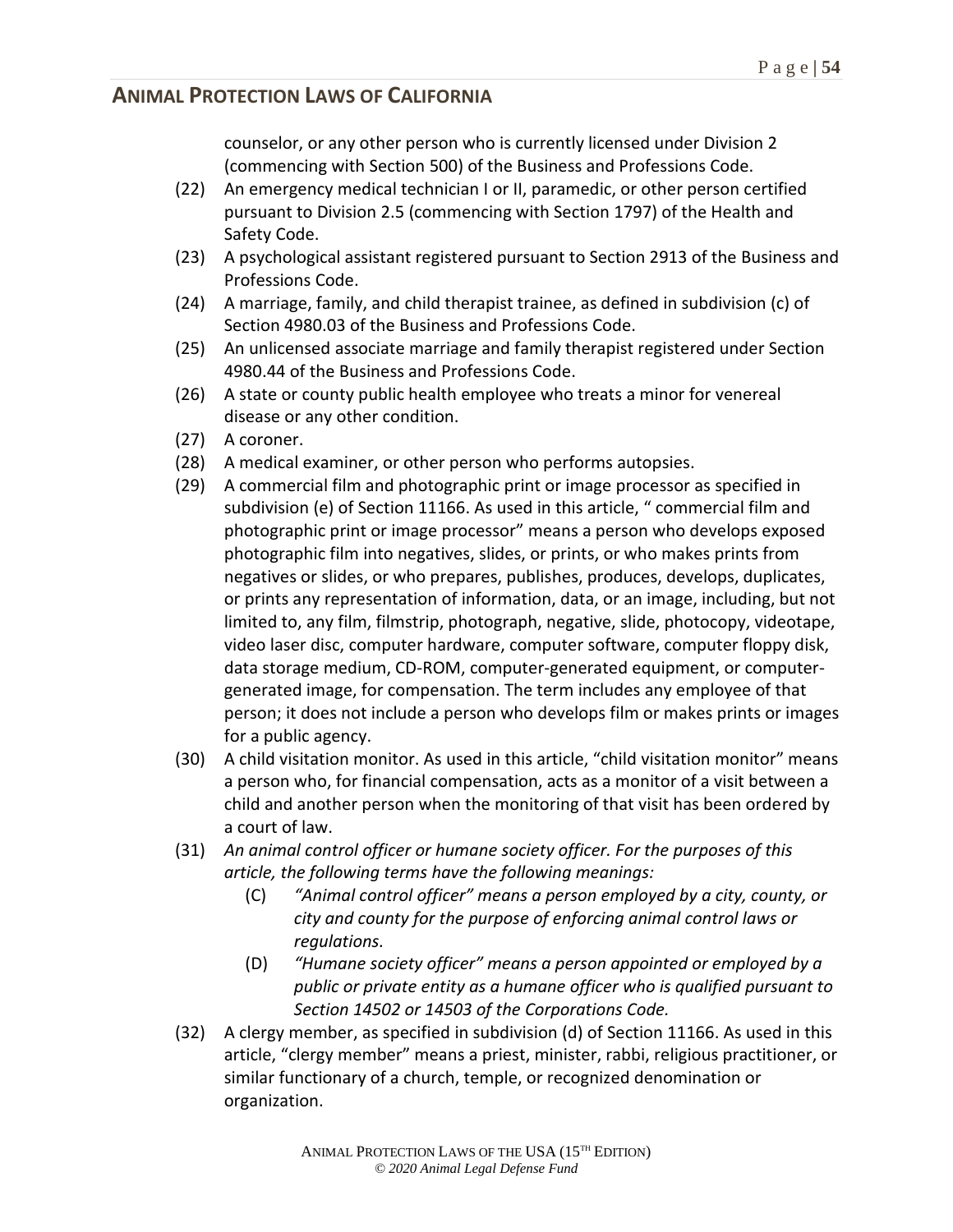- (33) Any custodian of records of a clergy member, as specified in this section and subdivision (d) of Section 11166.
- (34) An employee of any police department, county sheriff's department, county probation department, or county welfare department.
- (35) An employee or volunteer of a Court Appointed Special Advocate program, as defined in Rule 5.655 of the California Rules of Court.
- (36) A custodial officer, as defined in Section 831.5.
- (37) A person providing services to a minor child under Section 12300 or 12300.1 of the Welfare and Institutions Code.
- (38) An alcohol and drug counselor. As used in this article, an "alcohol and drug counselor" is a person providing counseling, therapy, or other clinical services for a state licensed or certified drug, alcohol, or drug and alcohol treatment program. However, alcohol or drug abuse, or both alcohol and drug abuse, is not, in and of itself, a sufficient basis for reporting child abuse or neglect.
- (39) A clinical counselor trainee, as defined in subdivision (g) of Section 4999.12 of the Business and Professions Code.
- (40) A clinical counselor intern registered under Section 4999.42 of the Business and Professions Code.
- (41) An employee or administrator of a public or private postsecondary institution, whose duties bring the administrator or employee into contact with children on a regular basis, or who supervises those whose duties bring the administrator or employee into contact with children on a regular basis, as to child abuse or neglect occurring on that institution's premises or at an official activity of, or program conducted by, the institution. Nothing in this paragraph shall be construed as altering the lawyer-client privilege as set forth in Article 3 (commencing with Section 950) of Chapter 4 of Division 8 of the Evidence Code.
- (42) An athletic coach, athletic administrator, or athletic director employed by any public or private school that provides any combination of instruction for kindergarten, or grades 1 to 12, inclusive.
- (43)
- (A) A commercial computer technician as specified in subdivision (e) of Section 11166. As used in this article, "commercial computer technician" means a person who works for a company that is in the business of repairing, installing, or otherwise servicing a computer or computer component, including, but not limited to, a computer part, device, memory storage or recording mechanism, auxiliary storage recording or memory capacity, or any other material relating to the operation and maintenance of a computer or computer network system, for a fee. An employer who provides an electronic communications service or a remote computing service to the public shall be deemed to comply with this article if that employer complies with Section 2258A of Title 18 of the United States Code.
- (B) An employer of a commercial computer technician may implement internal procedures for facilitating reporting consistent with this article. These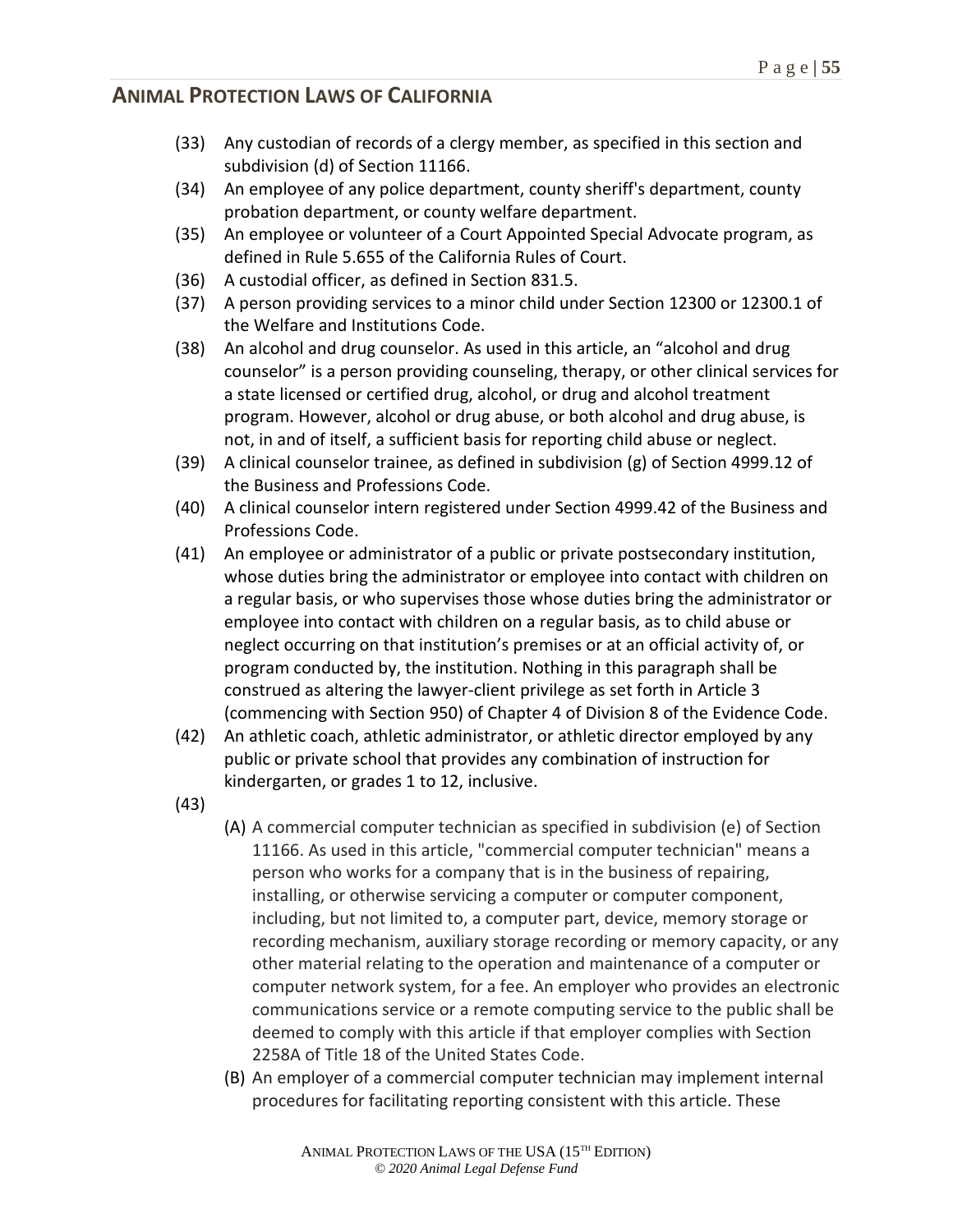procedures may direct employees who are mandated reporters under this paragraph to report materials described in subdivision (e) of Section 11166 to an employee who is designated by the employer to receive the reports. An employee who is designated to receive reports under this subparagraph shall be a commercial computer technician for purposes of this article. A commercial computer technician who makes a report to the designated employee pursuant to this subparagraph shall be deemed to have complied with the requirements of this article and shall be subject to the protections afforded to mandated reporters, including, but not limited to, those protections afforded by Section 11172.

- (44) Any athletic coach, including, but not limited to, an assistant coach or graduate assistant involved in coaching, at public or private postsecondary educational institutions.
- (45) An individual certified by a licensed foster family agency as a certified family home, as defined in Section 1506 of the Health and Safety Code.
- (46) An individual approved as a resource family, as defined in Section 1517 of the Health and Safety Code and Section 16519.5 of the Welfare and Institutions Code.
- (47) A qualified autism service provider, a qualified autism service professional, or a qualified autism service paraprofessional, as defined in Section 1374.73 of the Health and Safety Code and Section 10144.51 of the Insurance Code.
- (b) Except as provided in paragraph (35) of subdivision (a), volunteers of public or private organizations whose duties require direct contact with and supervision of children are not mandated reporters but are encouraged to obtain training in the identification and reporting of child abuse and neglect and are further encouraged to report known or suspected instances of child abuse or neglect to an agency specified in Section 11165.9.
- (c) Employers are strongly encouraged to provide their employees who are mandated reporters with training in the duties imposed by this article. This training shall include training in child abuse and neglect identification and training in child abuse and neglect reporting. Whether or not employers provide their employees with training in child abuse and neglect identification and reporting, the employers shall provide their employees who are mandated reporters with the statement required pursuant to subdivision (a) of Section 11166.5.
- (d) Pursuant to Section 44691 of the Education Code, school districts, county offices of education, state special schools and diagnostic centers operated by the State Department of Education, and charter schools shall annually train their employees and persons working on their behalf specified in subdivision (a) in the duties of mandated reporters under the child abuse reporting laws. The training shall include, but not necessarily be limited to, training in child abuse and neglect identification and child abuse and neglect reporting.
- (e)
- (1) On and after January 1, 2018, pursuant to Section 1596.8662 of the Health and Safety Code, a childcare licensee applicant shall take training in the duties of mandated reporters under the child abuse reporting laws as a condition of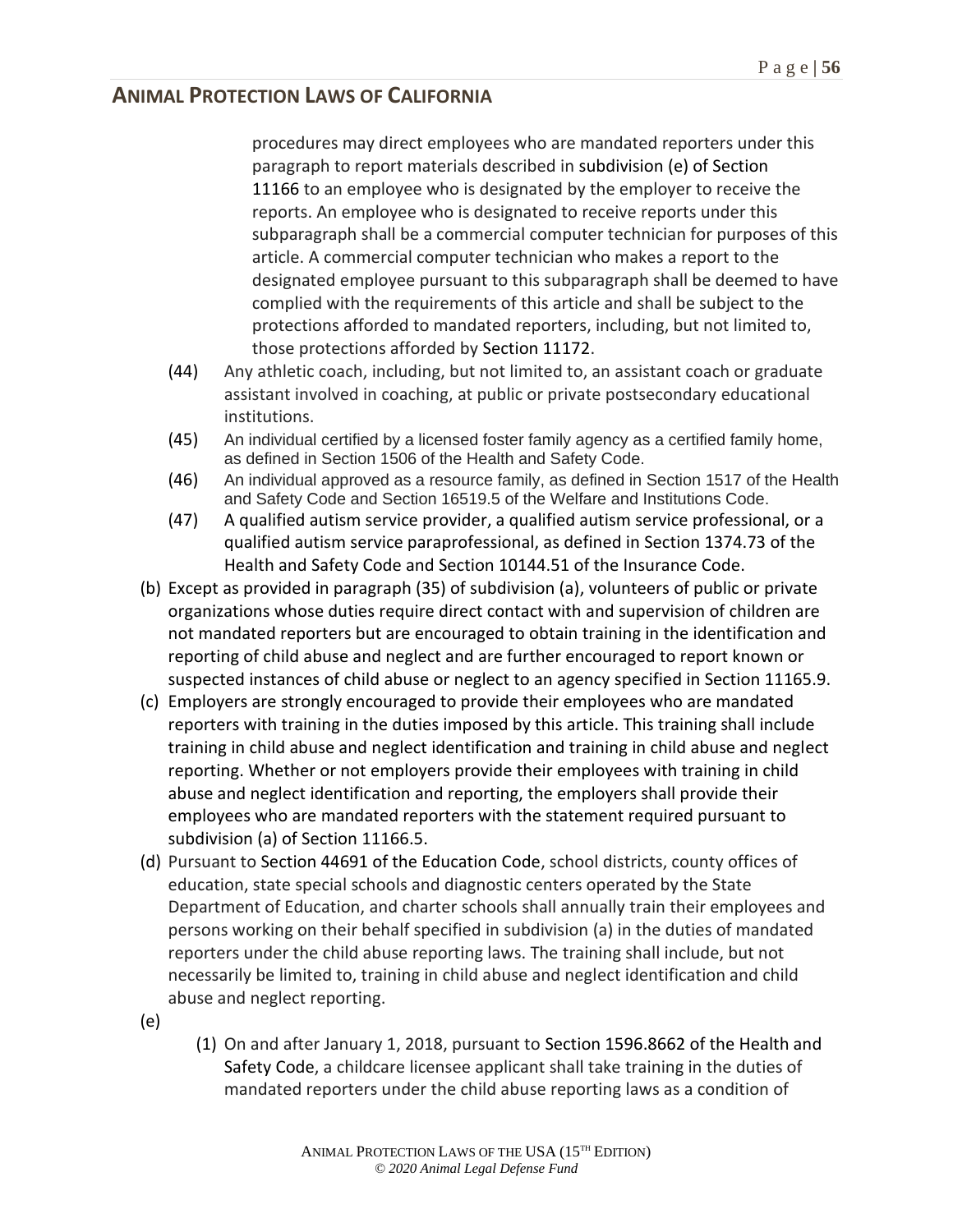licensure, and a childcare administrator or an employee of a licensed child daycare facility shall take training in the duties of mandated reporters during the first 90 days when that administrator or employee is employed by the facility.

- (2) A person specified in paragraph (1) who becomes a licensee, administrator, or employee of a licensed child daycare facility shall take renewal mandated reporter training every two years following the date on which that person completed the initial mandated reporter training. The training shall include, but not necessarily be limited to, training in child abuse and neglect identification and child abuse and neglect reporting.
- (f) Unless otherwise specifically provided, the absence of training shall not excuse a mandated reporter from the duties imposed by this article.
- (g) Public and private organizations are encouraged to provide their volunteers whose duties require direct contact with and supervision of children with training in the identification and reporting of child abuse and neglect.

### **CAL. PENAL CODE § 11166. Report; duty; time.**

- (a) *Except as provided in subdivision (d), and in Section 11166.05, a mandated reporter shall make a report to an agency specified in Section 11165.9 whenever the mandated reporter, in the mandated reporter's professional capacity or within the scope of the mandated reporter's employment, has knowledge of or observes a child whom the mandated reporter knows or reasonably suspects has been the victim of child abuse or neglect. The mandated reporter shall make an initial report to the agency immediately or as soon as is practicably possible by telephone and the mandated reporter shall prepare and send, fax, or electronically transmit a written followup report thereof within 36 hours of receiving the information concerning the incident. The mandated reporter may include with the report any nonprivileged documentary evidence the mandated reporter possesses relating to the incident.*
	- (1) *For purposes of this article, "reasonable suspicion" means that it is objectively reasonable for a person to entertain a suspicion, based upon facts that could cause a reasonable person in a like position, drawing, when appropriate, on the person's training and experience, to suspect child abuse or neglect. "Reasonable suspicion" does not require certainty that child abuse or neglect has occurred nor does it require a specific medical indication of child abuse or neglect; any "reasonable suspicion" is sufficient. For the purpose of this article, the pregnancy of a minor does not, in and of itself, constitute a basis for a reasonable suspicion of sexual abuse.*
	- (2) *The agency shall be notified and a report shall be prepared and sent, faxed, or electronically transmitted even if the child has expired, regardless of whether or not the possible abuse was a factor contributing to the death, and even if suspected child abuse was discovered during an autopsy.*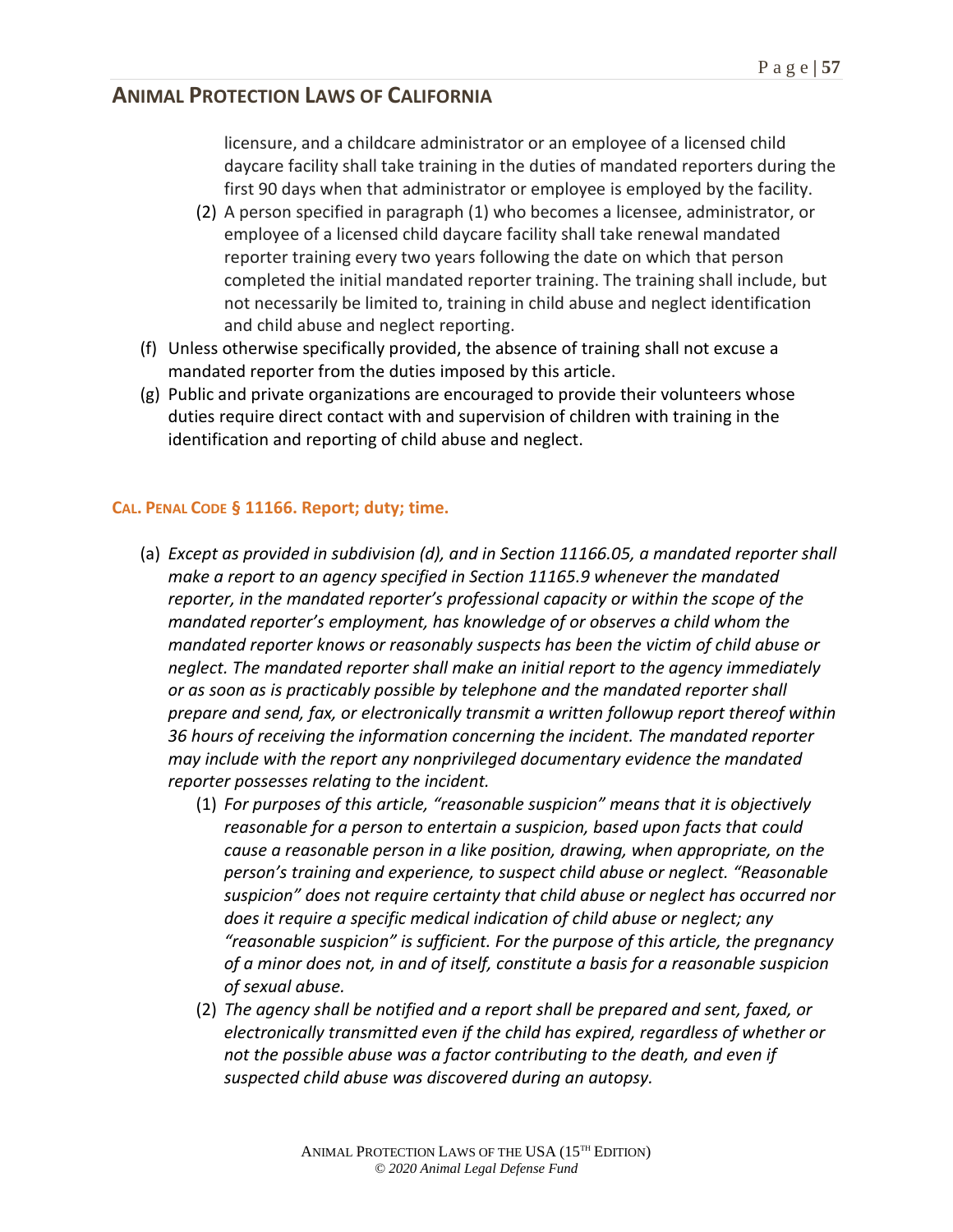- (3) *A report made by a mandated reporter pursuant to this section shall be known as a mandated report.*
- (b) *If, after reasonable efforts, a mandated reporter is unable to submit an initial report by telephone, the mandated reporter shall immediately or as soon as is practicably possible, by fax or electronic transmission, make a one-time automated written report on the form prescribed by the Department of Justice, and shall also be available to respond to a telephone followup call by the agency with which the mandated reporter filed the report. A mandated reporter who files a one-time automated written report because the mandated reporter was unable to submit an initial report by telephone is not required to submit a written followup report.*
	- (1) The one-time automated written report form prescribed by the Department of Justice shall be clearly identifiable so that it is not mistaken for a standard written followup report. In addition, the automated one-time report shall contain a section that allows the mandated reporter to state the reason the initial telephone call was not able to be completed. The reason for the submission of the one-time automated written report in lieu of the procedure prescribed in subdivision (a) shall be captured in the Child Welfare Services/Case Management System (CWS/CMS). The department shall work with stakeholders to modify reporting forms and the CWS/CMS as is necessary to accommodate the changes enacted by these provisions.
	- (2) This subdivision shall not become operative until the CWS/CMS is updated to capture the information prescribed in this subdivision.
	- (3) This subdivision shall become inoperative three years after this subdivision becomes operative or on January 1, 2009, whichever occurs first.
	- (4) This section does not supersede the requirement that a mandated reporter first attempt to make a report via telephone, or that agencies specified in Section 11165.9 accept reports from mandated reporters and other persons as required.
- (c) A mandated reporter who fails to report an incident of known or reasonably suspected child abuse or neglect as required by this section is guilty of a misdemeanor punishable by up to six months confinement in a county jail or by a fine of one thousand dollars (\$1,000) or by both that imprisonment and fine. If a mandated reporter intentionally conceals the mandated reporter's failure to report an incident known by the mandated reporter to be abuse or severe neglect under this section, the failure to report is a continuing offense until an agency specified in Section 11165.9 discovers the offense.
- (d)
- (1) A clergy member who acquires knowledge or a reasonable suspicion of child abuse or neglect during a penitential communication is not subject to subdivision (a). For the purposes of this subdivision, "penitential communication" means a communication, intended to be in confidence, including, but not limited to, a sacramental confession, made to a clergy member who, in the course of the discipline or practice of the clergy member's church, denomination, or organization, is authorized or accustomed to hear those communications, and under the discipline, tenets, customs, or practices of the clergy member's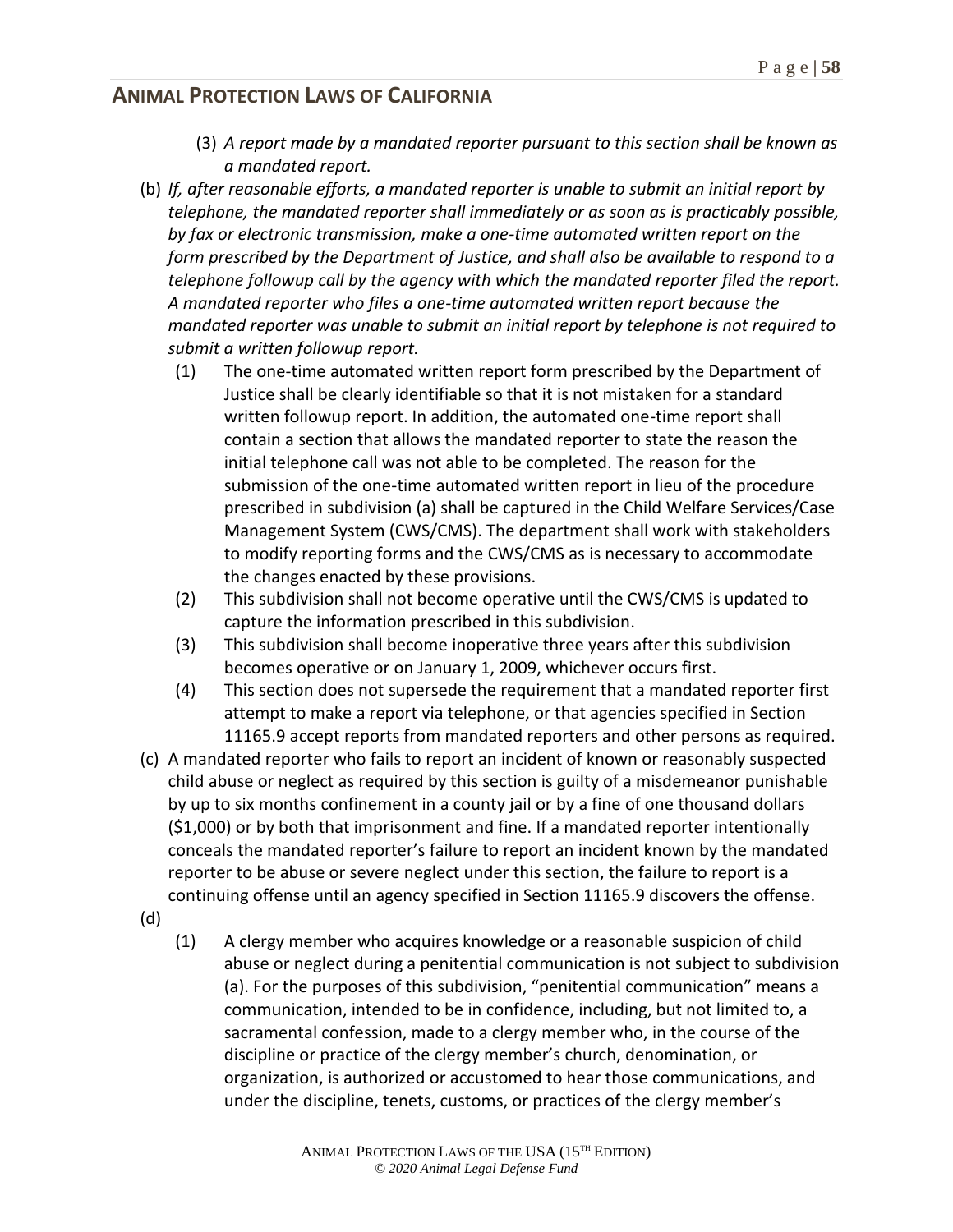church, denomination, or organization, has a duty to keep those communications secret.

- (2) Nothing in this subdivision shall be construed to modify or limit a clergy member's duty to report known or suspected child abuse or neglect when the clergy member is acting in some other capacity that would otherwise make the clergy member a mandated reporter.
- (3)

(e)

- (A) On or before January 1, 2004, a clergy member or any custodian of records for the clergy member may report to an agency specified in Section 11165.9 that the clergy member or any custodian of records for the clergy member, prior to January 1, 1997, in the clergy member's professional capacity or within the scope of the clergy member's employment, other than during a penitential communication, acquired knowledge or had a reasonable suspicion that a child had been the victim of sexual abuse and that the clergy member or any custodian of records for the clergy member did not previously report the abuse to an agency specified in Section 11165.9. The provisions of Section 11172 shall apply to all reports made pursuant to this paragraph.
- (B) This paragraph shall apply even if the victim of the known or suspected abuse has reached the age of majority by the time the required report is made.
- (C) The local law enforcement agency shall have jurisdiction to investigate any report of child abuse made pursuant to this paragraph even if the report is made after the victim has reached the age of majority.
- (1) A commercial film, photographic print, or image processor who has knowledge of or observes, within the scope of that person's professional capacity or employment, any film, photograph, videotape, negative, slide, or any representation of information, data, or an image, including, but not limited to, any film, filmstrip, photograph, negative, slide, photocopy, videotape, video laser disc, computer hardware, computer software, computer floppy disk, data storage medium, CD-ROM, computer-generated equipment, or computergenerated image depicting a child under 16 years of age engaged in an act of sexual conduct, shall, immediately or as soon as practicably possible, telephonically report the instance of suspected abuse to the law enforcement agency located in the county in which the images are seen. Within 36 hours of receiving the information concerning the incident, the reporter shall prepare and send, fax, or electronically transmit a written followup report of the incident with a copy of the image or material attached.
- (2) A commercial computer technician who has knowledge of or observes, within the scope of the technician's professional capacity or employment, any representation of information, data, or an image, including, but not limited to, any computer hardware, computer software, computer file, computer floppy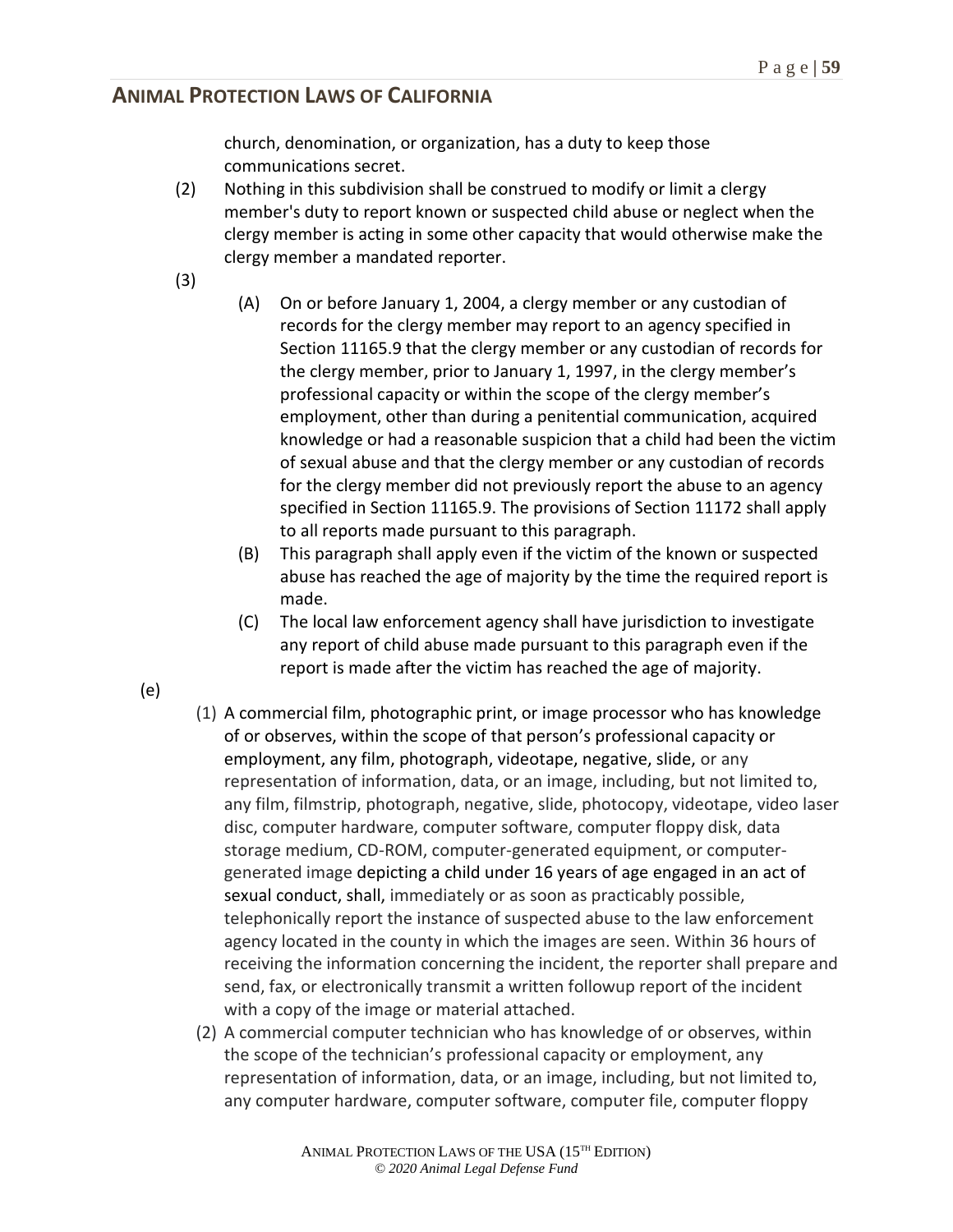disk, data storage medium, CD-ROM, computer-generated equipment, or computer-generated image that is retrievable in perceivable form and that is intentionally saved, transmitted, or organized on an electronic medium, depicting a child under 16 years of age engaged in an act of sexual conduct, shall immediately, or as soon as practicably possible, telephonically report the instance of suspected abuse to the law enforcement agency located in the county in which the images or materials are seen. As soon as practicably possible after receiving the information concerning the incident, the reporter shall prepare and send, fax, or electronically transmit a written followup report of the incident with a brief description of the images or materials.

- (3) For purposes of this article, "commercial computer technician" includes an employee designated by an employer to receive reports pursuant to an established reporting process authorized by subparagraph (B) of paragraph (43) of subdivision (a) of Section 11165.7.
- (4) As used in this subdivision, "electronic medium" includes, but is not limited to, a recording, CD-ROM, magnetic disk memory, magnetic tape memory, CD, DVD, thumbdrive, or any other computer hardware or media.
- (5) As used in this subdivision, "sexual conduct" means any of the following:
	- (A) Sexual intercourse, including genital-genital, oral-genital, anal-genital, or oral-anal, whether between persons of the same or opposite sex or between humans and animals.
	- (B) Penetration of the vagina or rectum by any object.
	- (C) Masturbation for the purpose of sexual stimulation of the viewer.
	- (D) Sadomasochistic abuse for the purpose of sexual stimulation of the viewer.
	- (E) Exhibition of the genitals, pubic, or rectal areas of a person for the purpose of sexual stimulation of the viewer.
- (f) Any mandated reporter who knows or reasonably suspects that the home or institution in which a child resides is unsuitable for the child because of abuse or neglect of the child shall bring the condition to the attention of the agency to which, and at the same time as, the mandated reporter makes a report of the abuse or neglect pursuant to subdivision (a).
- (g) Any other person who has knowledge of or observes a child whom the person knows or reasonably suspects has been a victim of child abuse or neglect may report the known or suspected instance of child abuse or neglect to an agency specified in Section 11165.9. For purposes of this section, "any other person" includes a mandated reporter who acts in the person's private capacity and not in the person's professional capacity or within the scope of the person's employment.
- (h) When two or more persons, who are required to report, jointly have knowledge of a known or suspected instance of child abuse or neglect, and when there is agreement among them, the telephone report may be made by a member of the team selected by mutual agreement and a single report may be made and signed by the selected member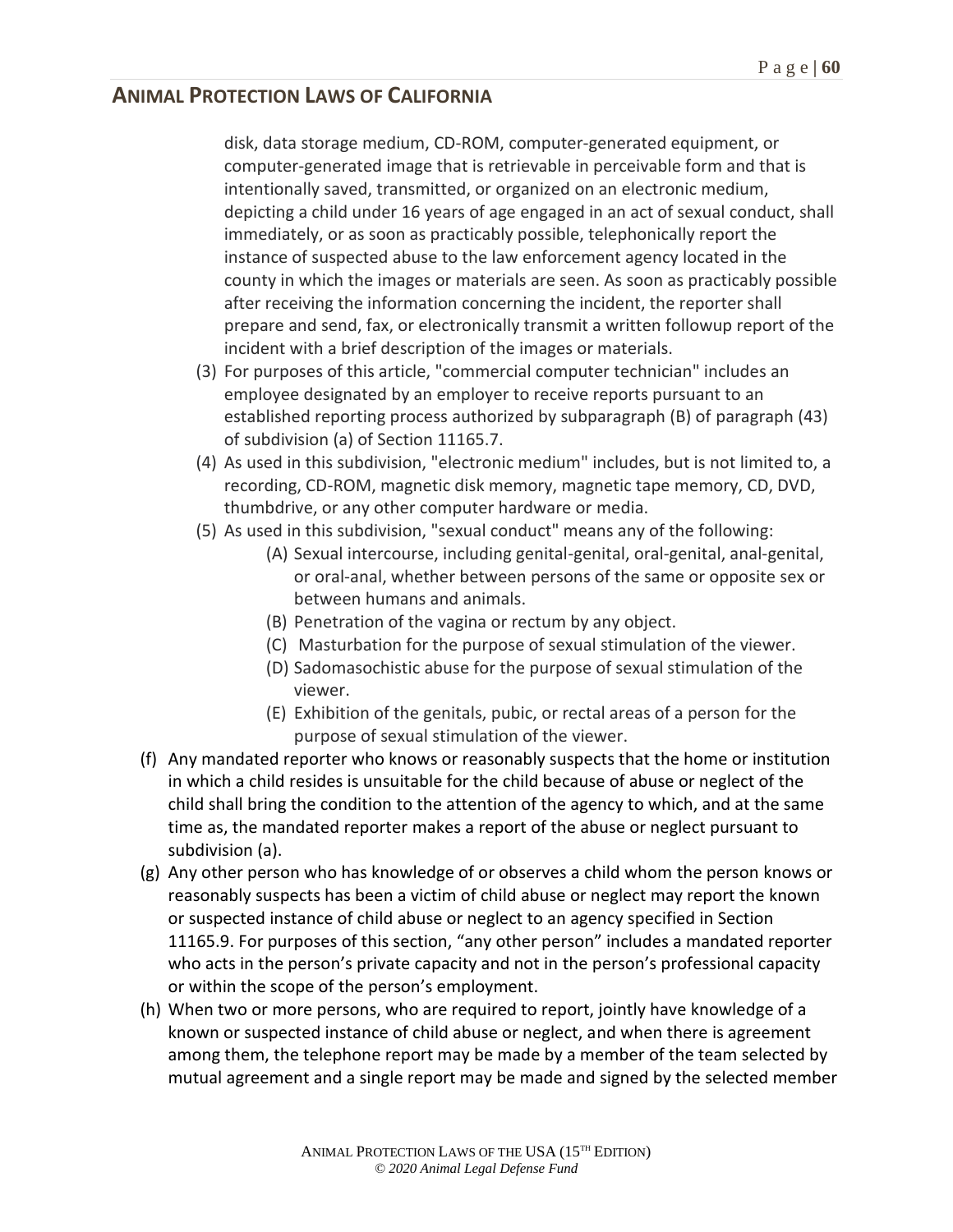of the reporting team. Any member who has knowledge that the member designated to report has failed to do so shall thereafter make the report.

- (i)
- (1) The reporting duties under this section are individual, and no supervisor or administrator may impede or inhibit the reporting duties, and no person making a report shall be subject to any sanction for making the report. However, internal procedures to facilitate reporting and apprise supervisors and administrators of reports may be established provided that they are not inconsistent with this article. An internal policy shall not direct an employee to allow the employee's supervisor to file or process a mandated report under any circumstances.
- (2) The internal procedures shall not require any employee required to make reports pursuant to this article to disclose the employee's identity to the employer.
- (3) Reporting the information regarding a case of possible child abuse or neglect to an employer, supervisor, school principal, school counselor, coworker, or other person shall not be a substitute for making a mandated report to an agency specified in Section 11165.9.
- (j)
- (1) A county probation or welfare department shall immediately, or as soon as practicably possible, report by telephone, fax, or electronic transmission to the law enforcement agency having jurisdiction over the case, to the agency given the responsibility for investigation of cases under Section 300 of the Welfare and Institutions Code, and to the district attorney's office every known or suspected instance of child abuse or neglect, as defined in Section 11165.6, except acts or omissions coming within subdivision (b) of Section 11165.2, or reports made pursuant to Section 11165.13 based on risk to a child which relates solely to the inability of the parent to provide the child with regular care due to the parent's substance abuse, which shall be reported only to the county welfare or probation department. A county probation or welfare department also shall send, fax, or electronically transmit a written report thereof within 36 hours of receiving the information concerning the incident to any agency to which it makes a telephone report under this subdivision.
- (2) A county probation or welfare department shall immediately, and in no case in more than 24 hours, report to the law enforcement agency having jurisdiction over the case after receiving information that a child or youth who is receiving child welfare services has been identified as the victim of commercial sexual exploitation, as defined in subdivision (d) of Section 11165.1.
- (3) When a child or youth who is receiving child welfare services and who is reasonably believed to be the victim of, or is at risk of being the victim of, commercial sexual exploitation, as defined in Section 11165.1, is missing or has been abducted, the county probation or welfare department shall immediately, or in no case later than 24 hours from receipt of the information, report the incident to the appropriate law enforcement authority for entry into the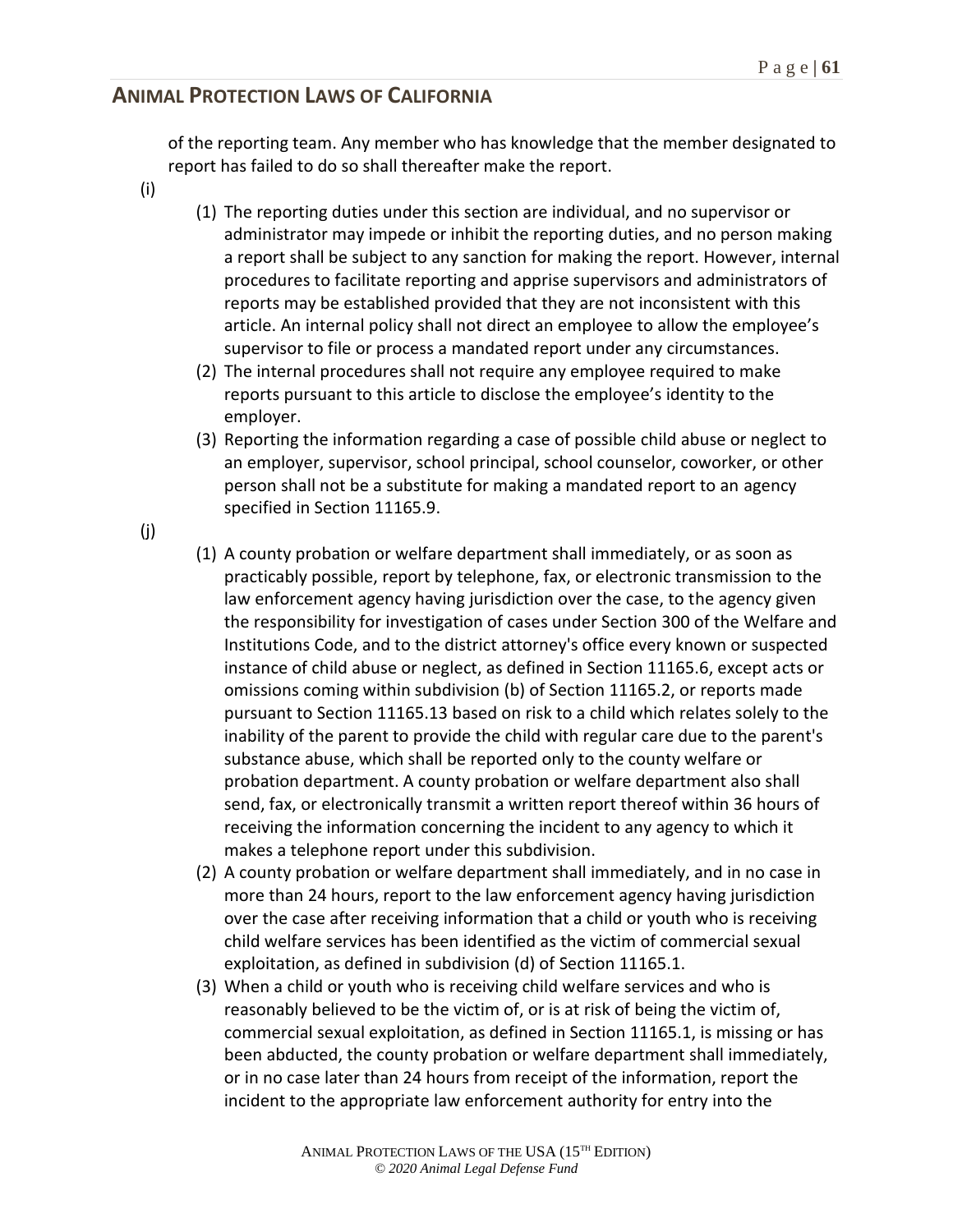National Crime Information Center database of the Federal Bureau of Investigation and to the National Center for Missing and Exploited Children.

(k) A law enforcement agency shall immediately, or as soon as practicably possible, report by telephone, fax, or electronic transmission to the agency given responsibility for investigation of cases under Section 300 of the Welfare and Institutions Code and to the district attorney's office every known or suspected instance of child abuse or neglect reported to it, except acts or omissions coming within subdivision (b) of Section 11165.2, which shall be reported only to the county welfare or probation department. A law enforcement agency shall report to the county welfare or probation department every known or suspected instance of child abuse or neglect reported to it which is alleged to have occurred as a result of the action of a person responsible for the child's welfare, or as the result of the failure of a person responsible for the child's welfare to adequately protect the minor from abuse when the person responsible for the child's welfare knew or reasonably should have known that the minor was in danger of abuse. A law enforcement agency also shall send, fax, or electronically transmit a written report thereof within 36 hours of receiving the information concerning the incident to any agency to which it makes a telephone report under this subdivision.

### **CAL. PENAL CODE § 11199. Reports of animal abuse, cruelty, or neglect by county employees; time and method of report; definitions; contents of report.**

- (a) *Any employee of a county child or adult protective services agency, while acting in his or her professional capacity or within the scope of his or her employment, who has knowledge of or observes an animal whom he or she knows or reasonably suspects has been the victim of cruelty, abuse, or neglect, may report the known or reasonably suspected animal cruelty, abuse, or neglect to the entity or entities that investigate reports of animal cruelty, abuse, and neglect in that county.*
- (b) *The report may be made within two working days of receiving the information concerning the animal by facsimile transmission of a written report presented in the form described in subdivision (e) or by telephone if all of the information that is required to be provided pursuant to subdivision (e) is furnished. In cases where an immediate response may be necessary in order to protect the health and safety of the animal or others, the report may be made by telephone as soon as possible.*
- (c) *Nothing in this section shall be construed to impose a duty to investigate known or reasonably suspected animal cruelty, abuse, or neglect.*
- (d) *As used in this section, the terms "animal," "cruelty," "abuse," "neglect," "reasonable suspicion," and "owner" are defined as follows:*
	- (1) *"Animal" includes every dumb creature.*
	- (2) *"Cruelty," "abuse," and "neglect" include every act, omission, or neglect whereby unnecessary or unjustifiable physical pain or suffering is caused or permitted.*
	- (3) *"Reasonable suspicion" means that it is objectively reasonable for a person to entertain a suspicion, based upon facts that could cause a reasonable person in a*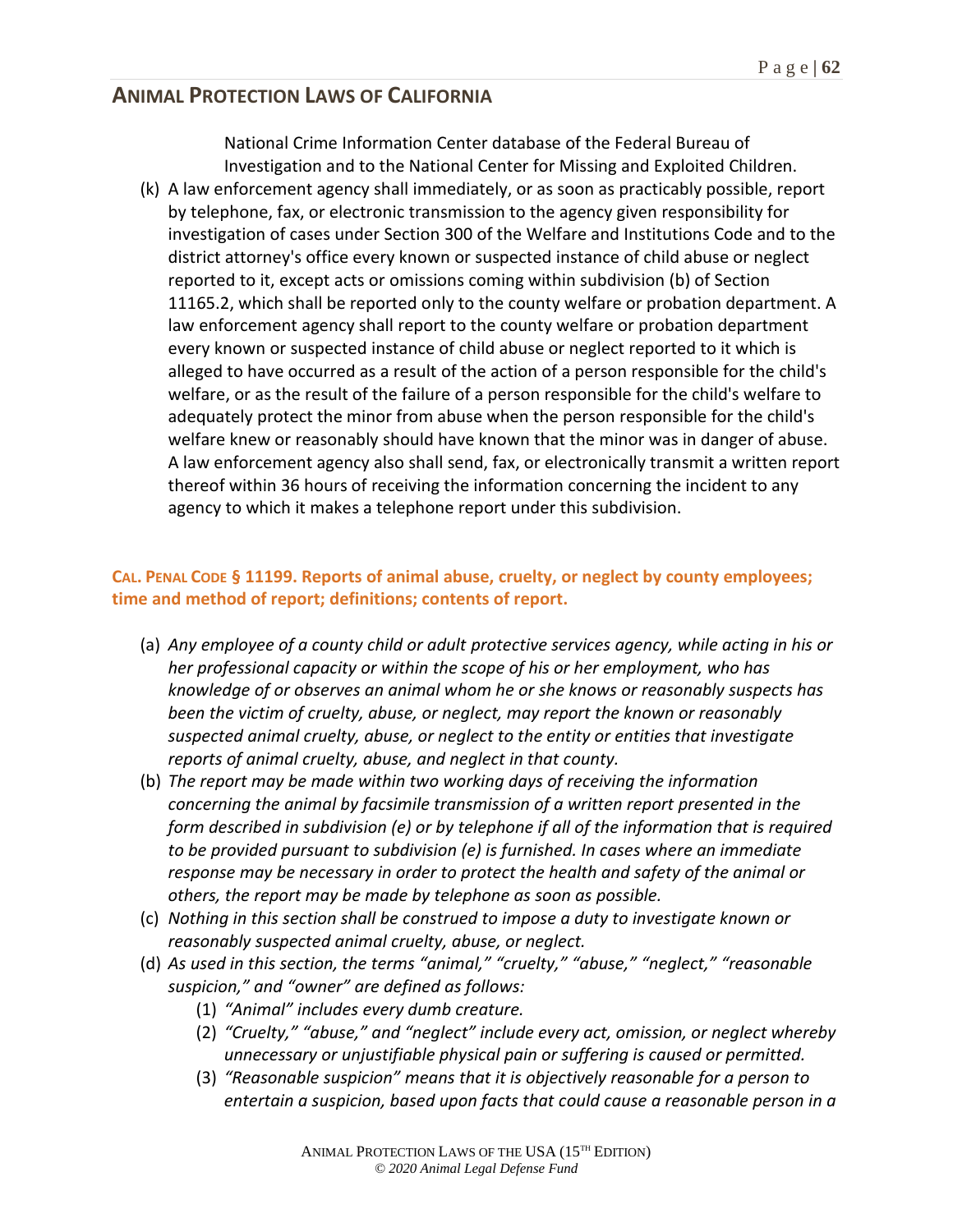*like position, drawing, when appropriate, on his or her training and experience, to suspect animal cruelty, abuse, or neglect.*

- (4) *"Owner" means any person who is the legal owner, keeper, harborer, possessor, or the actual custodian of an animal. "Owner" includes corporations as well as individuals.*
- (e) *Reports made pursuant to this section may be made on a preprinted form prepared by the entity or entities that investigate reports of animal cruelty, abuse, and neglect in that county that includes the definitions contained in subdivision (d), and a space for the reporter to include each of the following:*
	- (1) *His or her name and title.*
	- (2) *His or her business address and telephone number.*
	- (3) *The name, if known, of the animal owner or custodian.*
	- (4) *The location of the animal and the premises on which the known or reasonably suspected animal cruelty, abuse, or neglect took place.*
	- (5) *A description of the location of the animal and the premises.*
	- (6) *Type and numbers of animals involved.*
	- (7) *A description of the animal and its condition.*
	- (8) *The date, time, and a description of the observation or incident which led the reporter to suspect animal cruelty, abuse, or neglect and any other information the reporter believes may be relevant.*
- (f) *When two or more employees of a county child or adult protective services agency are present and jointly have knowledge of known or reasonably suspected animal cruelty, abuse, or neglect, and where there is agreement among them, a report may be made by one person by mutual agreement. Any reporter who has knowledge that the person designated to report has failed to do so may thereafter make the report.*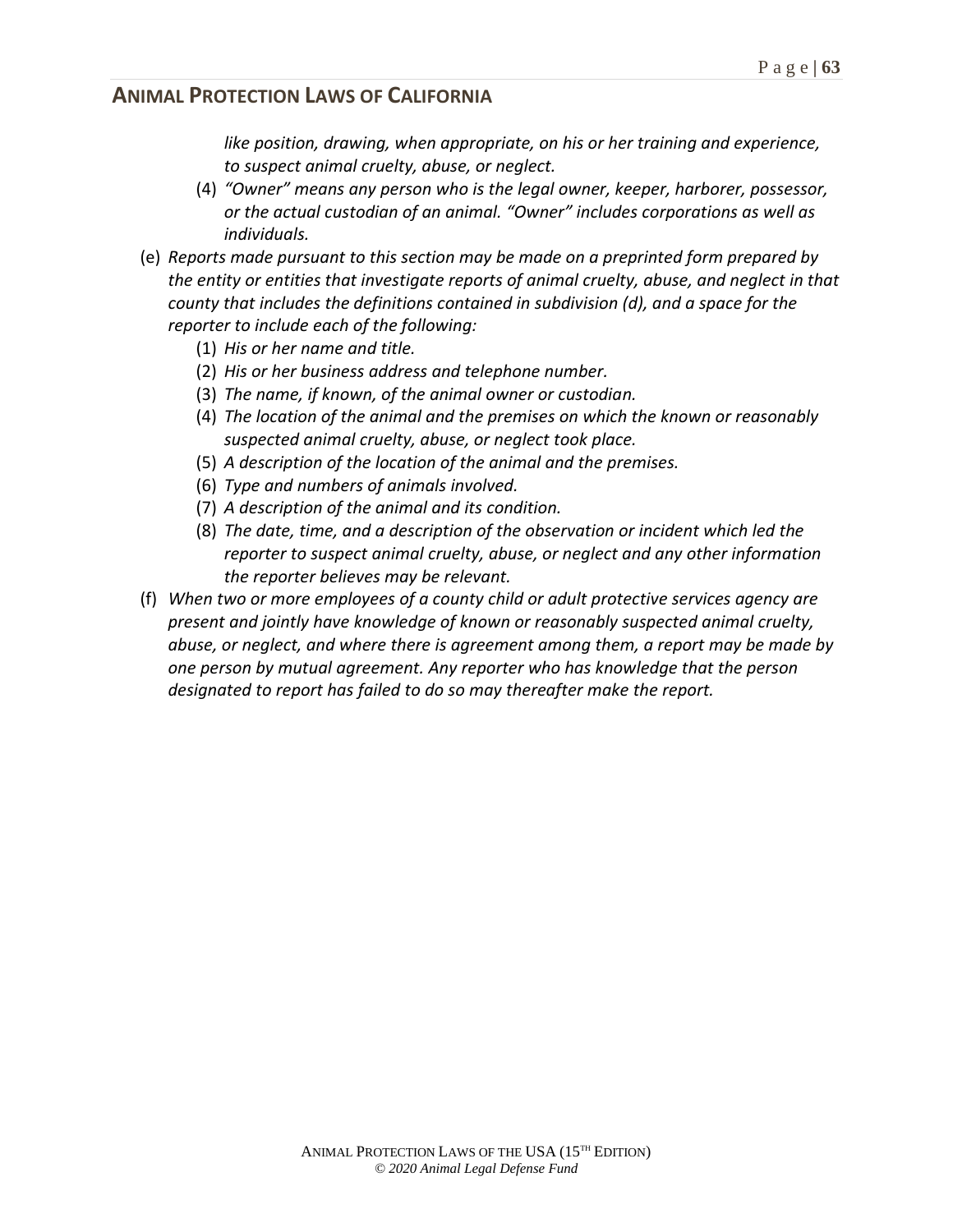## **9. VETERINARY REPORTING & IMMUNITY**

### **CAL. PENAL CODE § 597f. Abandoned or neglected animals; Duties of public authorities; Euthanasia.**

- (a) Every owner, driver, or possessor of any animal, who permits the animal to be in any building, enclosure, lane, street, square, or lot, of any city, city and county, or judicial district, without proper care and attention, shall, on conviction, be deemed guilty of a misdemeanor. And it shall be the duty of any peace officer, officer of the humane society, or officer of an animal shelter or animal regulation department of a public agency, to take possession of the animal so abandoned or neglected and care for the animal until it is redeemed by the owner or claimant, and the cost of caring for the animal shall be a lien on the animal until the charges are paid. Every sick, disabled, infirm, or crippled animal, except a dog or cat, which shall be abandoned in any city, city and county, or judicial district, may, if after due search no owner can be found therefor, be humanely euthanized by the officer; and it shall be the duty of all peace officers, an officer of that society, or officer of an animal shelter or animal regulation department of a public agency to cause the animal to be humanely euthanized on information of that abandonment. The officer may likewise take charge of any animal, including a dog or cat, that by reason of lameness, sickness, feebleness, or neglect, is unfit for the labor it is performing, or that in any other manner is being cruelly treated; and, if the animal is not then in the custody of its owner, the officer shall give notice thereof to the owner, if known, and may provide suitable care for the animal until it is deemed to be in a suitable condition to be delivered to the owner, and any necessary expenses which may be incurred for taking care of and keeping the animal shall be a lien thereon, to be paid before the animal can be lawfully recovered.
- (b)
- (1) It shall be the duty of all officers of pounds or humane societies, and animal regulation departments of public agencies to convey, and for police and sheriff departments, to cause to be conveyed all injured cats and dogs found without their owners in a public place directly to a veterinarian known by the officer or agency to be a veterinarian that ordinarily treats dogs and cats for a determination of whether the animal shall be immediately and humanely destroyed or shall be hospitalized under proper care and given emergency treatment.
- (2) If the owner does not redeem the animal within the locally prescribed waiting period, the veterinarian may personally perform euthanasia on the animal; or, if the animal is treated and recovers from its injuries, the veterinarian may keep the animal for purposes of adoption, provided the responsible animal control agency has first been contacted and has refused to take possession of the animal.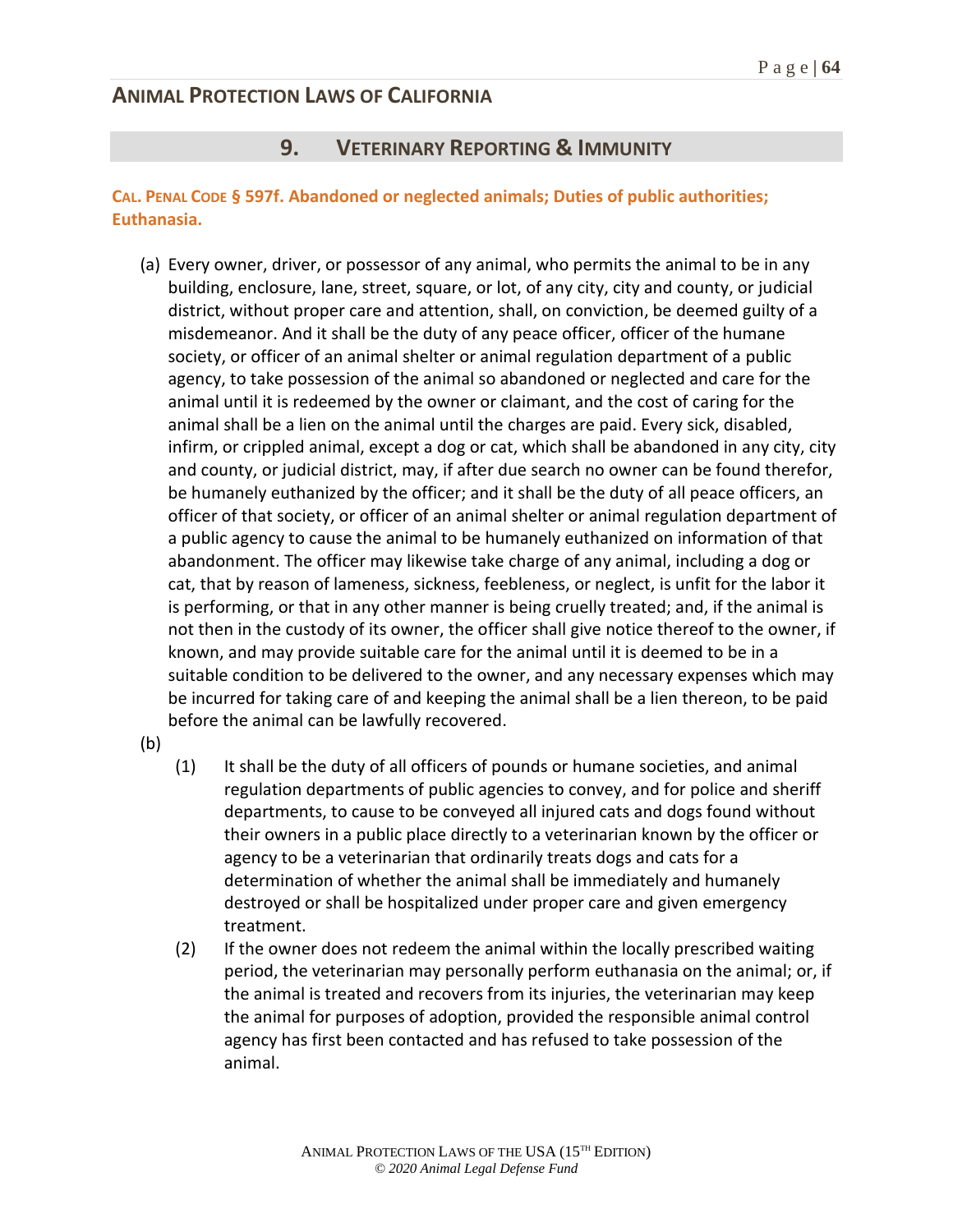- (3) Whenever any animal is transferred pursuant to this subdivision to a veterinarian in a clinic, such as an emergency clinic which is not in continuous operation, the veterinarian may, in turn, transfer the animal to an appropriate facility.
- (4) If the veterinarian determines that the animal shall be hospitalized under proper care and given emergency treatment, the costs of any services which are provided pending the owner's inquiry to the agency, department, or society shall be paid from the dog license fees, fines, and fees for impounding dogs in the city, county, or city and county in which the animal was licensed or if the animal is unlicensed the jurisdiction in which the animal was found, subject to the provision that this cost be repaid by the animal's owner. *No veterinarian shall be criminally or civilly liable for any decision which the veterinarian makes or services which the veterinarian provides pursuant to this section.*
- (c) An animal control agency which takes possession of an animal pursuant to subdivision (b), shall keep records of the whereabouts of the animal for a 72- hour period from the time of possession and those records shall be available to inspection by the public upon request.
- (d) Notwithstanding any other provisions of this section, any officer of an animal shelter or animal regulation department or humane society, or any officer of a police or sheriff's department may, with the approval of the officer's immediate superior, humanely euthanize any abandoned animal in the field in any case where the animal is too severely injured to move or where a veterinarian is not available and it would be more humane to euthanize the animal.

### **CAL. BUS. & PROF. CODE § 4830.5. Report of dog injured or killed in staged animal fight; civil liability.**

- *(a)* If a licensee under this chapter has reasonable cause to believe that a dog has been injured or killed through participation in a staged animal fight, as prescribed in Section 797b of the Penal Code, it is the duty of the licensee to promptly report that fact to the appropriate law enforcement authorities of the county, city, or city and county in which the fight occurred.
- (b) *A licensee shall not incur any civil liability as a result of making any report pursuant to this section or as a result of making any report of a violation of Section 596, subdivision (a) or (b) of Section 597, or Section 597b, former Section 597f, Section 597g, 597n, 597.1 or 597.5 of the Penal Code.*

### **CAL. BUS. & PROF. CODE § 4830.7. Report of animal abuse or cruelty.**

*Whenever any licensee under this chapter has reasonable cause to believe an animal under its care has been a victim of animal abuse or cruelty, as prescribed in Section 597 of the Penal Code, it shall be the duty of the licensee to promptly report it to the appropriate law*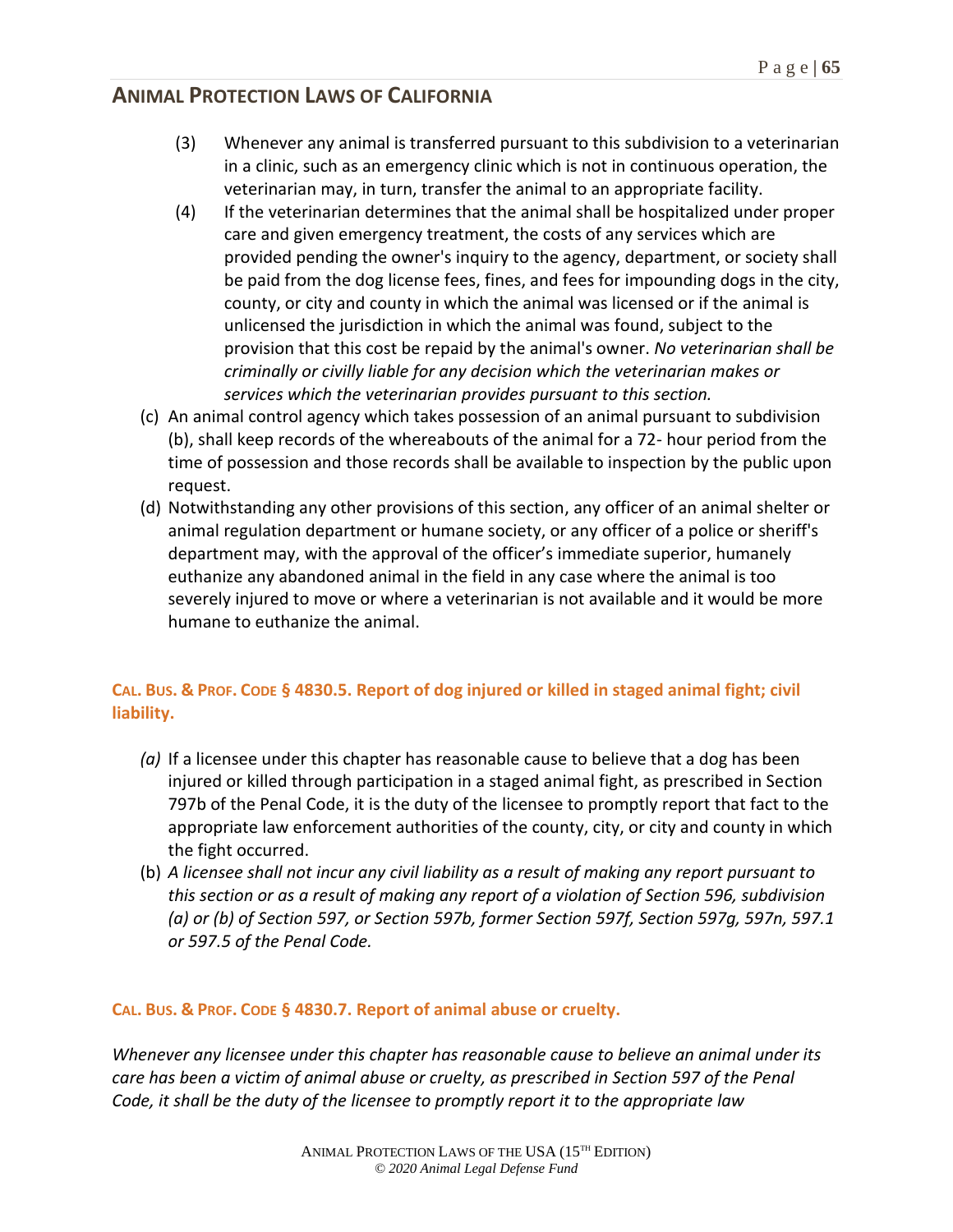*enforcement authorities of the county, city, or city and county in which it occurred. No licensee shall incur any civil liability as a result of making any report pursuant to this section or as a result of making any report of a violation of subdivisions (a), (b), and (c) of Section 597 of the Penal Code.*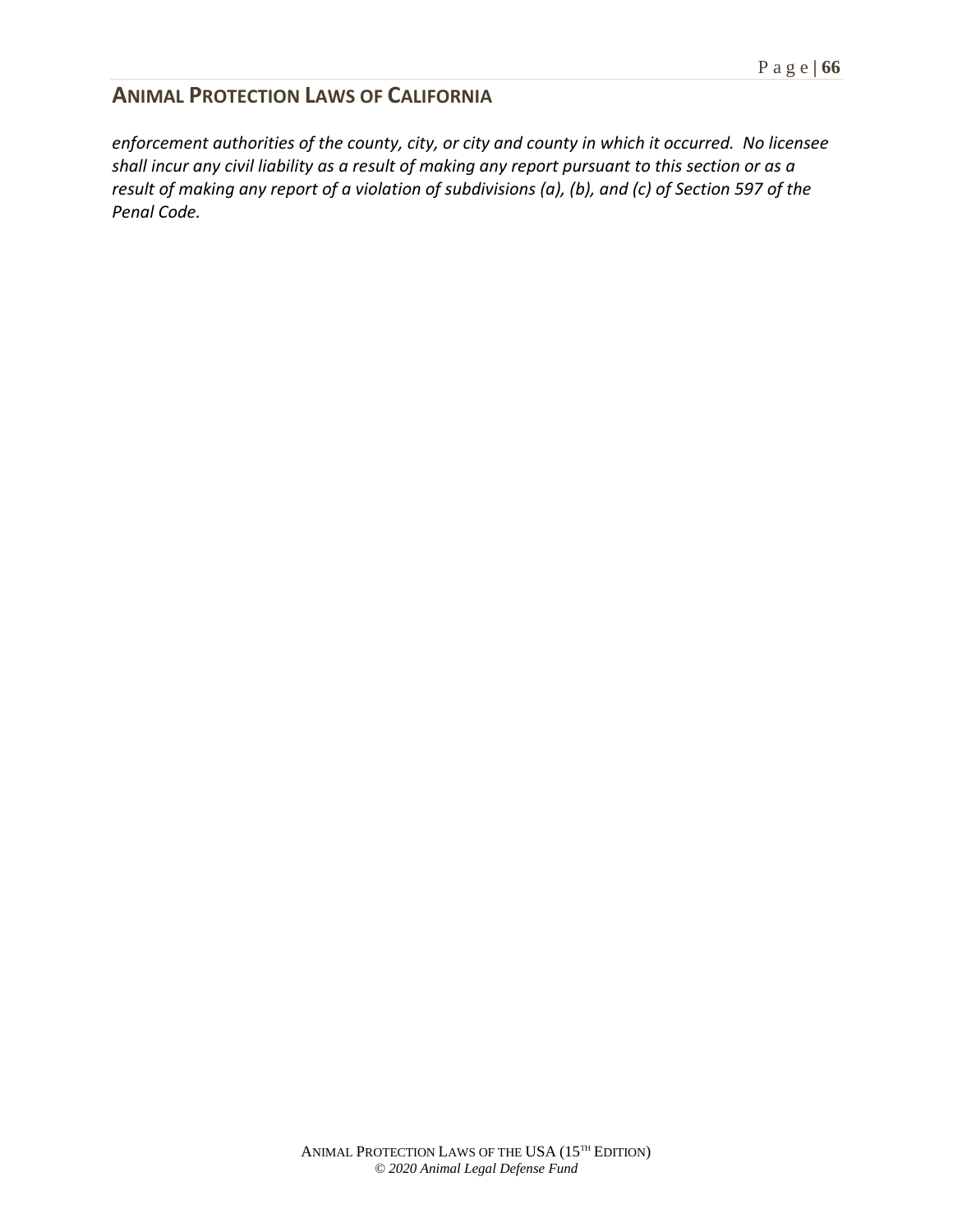# **10. LAW ENFORCEMENT POLICIES**

#### **CAL. CORP. CODE § 14502. Humane officers; Appointment; Qualifications; Term of office.**

- (a)
	- (1)
		- (A)
			- *(i)* On and after July 1, 1996, no entity, other than a humane society or society for the prevention of cruelty to animals, shall be eligible to petition for confirmation of an appointment of any individual as a *humane officer, the duty of which shall be the enforcement of the laws for the prevention of cruelty to animals.*
			- (ii) On and after July 1, 1996, only a person who meets the requirements of this section may be appointed as, or perform the duties of, a humane officer.
			- (iii) Any person appointed as a humane officer before July 1, 1996, may continue to serve as a humane officer until the expiration of the term of appointment only if the appointing society maintains records pursuant to subparagraph (B) documenting that both the appointing society and the humane officer meet the requirements of this section.
		- (B) Each humane society or society for the prevention of cruelty to animals for which an individual is acting as a humane officer shall maintain complete and accurate records documenting that the individual has successfully completed all requirements established in this section and shall make those records available, upon request, to the superior court, the Attorney General, or any entity duly authorized to review that information, including the California Animal Welfare Association. The records shall include the full name and address of each humane officer.
	- (2) The humane society or society for the prevention of cruelty to animals shall possess insurance of at least one million dollars (\$1,000,000) for liability for bodily injury or property damage.
	- (3) Each appointment of a humane officer shall be by separate resolution by the board of directors or trustees of the humane society or society for the prevention of cruelty to animals duly entered in its minutes. The resolution shall state the full name and address of the principal office of the appointing society, the full name of the person so appointed, the fact that the persons so appointed is a citizen of the State of California, that the person so appointed has met the training requirements set forth in subdivision (h), and whether the person so appointed is authorized to carry a weapon pursuant to this section. The resolution shall also designate the number of the badge to be allotted to the officer, and the date on which the term of office shall expire.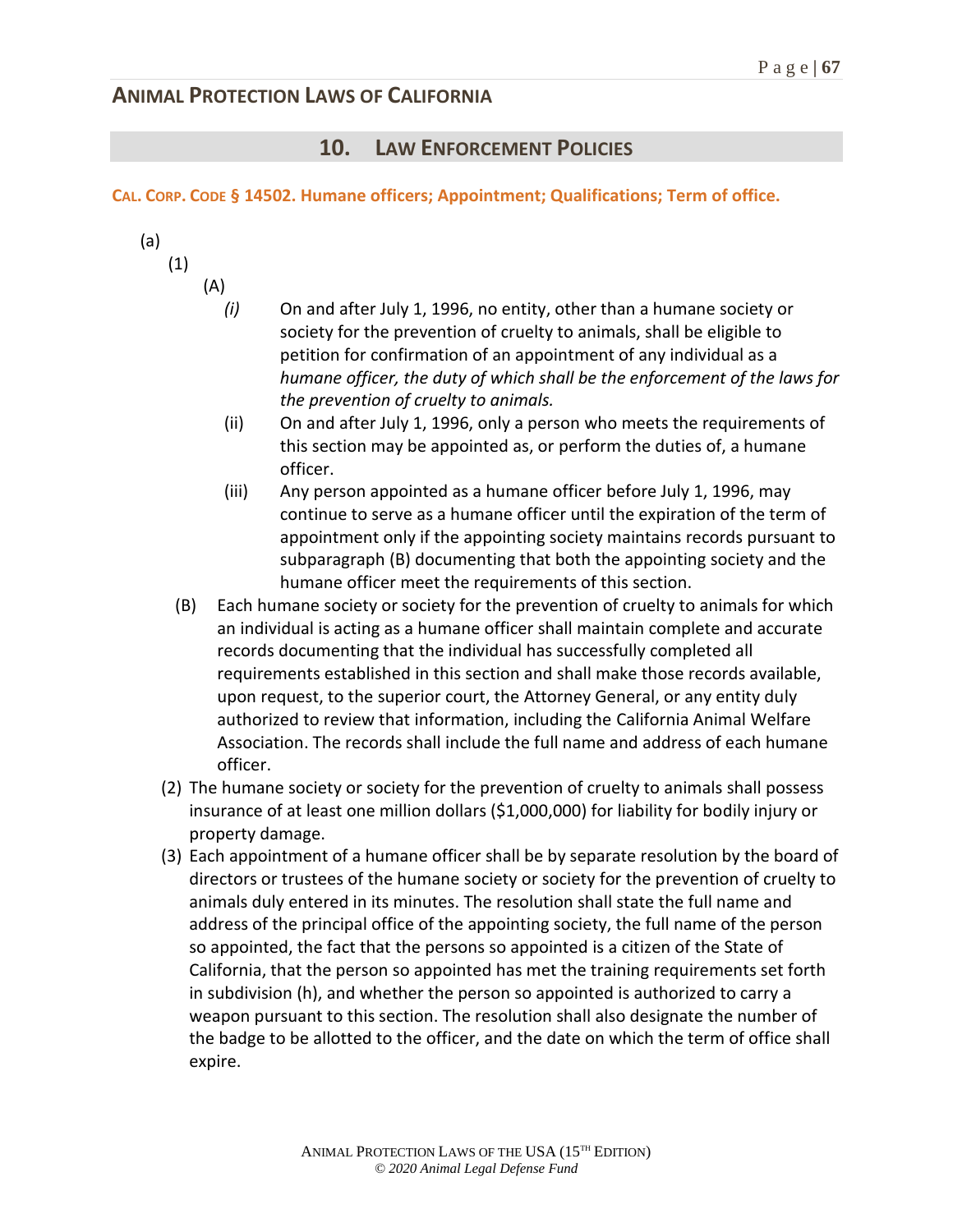- (b) A humane society or a society for the prevention of cruelty to animals seeking confirmation of a humane officer's appointment shall comply with each of the following provisions:
	- (1) Before filing a Petition for Order Confirming Appointment of a Humane Officer under paragraph (3), the humane society or society for the prevention of cruelty to animals shall submit to the Department of Justice fingerprint images and related information of all humane officer applicants for purposes of obtaining information as to the existence and content of a record of state and federal convictions and state and federal arrests and also information as to the existence and content of a record of state and federal arrests for which the Department of Justice establishes that the person is free on bail or on their own recognizance pending trial or appeal.
		- (A) When received, the Department of Justice shall forward to the Federal Bureau of Investigation requests for federal summary criminal history information received pursuant to this section. The Department of Justice shall review the information returned from the Federal Bureau of Investigation and compile and disseminate a fitness determination regarding the humane officer applicants to the humane society or society for the prevention of cruelty to animals.
		- (B) The Department of Justice shall provide a state response to the humane society or society for the prevention of cruelty to animals pursuant to paragraph (1) of subdivision (p) of Section 11105 of the Penal Code.
		- (C) The humane society or society for the prevention of cruelty to animals shall request from the Department of Justice subsequent arrest notification service, as provided pursuant to Section 11105.2 of the Penal Code, for persons whose appointments are confirmed as described in subdivision (c).
		- (D) The Department of Justice shall charge a fee sufficient to cover the cost of processing the request described in this paragraph.
	- (2) When filing a Petition for Order Confirming Appointment of a Humane Officer under paragraph (3), the humane society or society for the prevention of cruelty to animals shall serve a copy of the petition on each of the following:
		- (A) The police department having jurisdiction in the city in which the principal office of the appointing society is located.
		- (B) The sheriff's department having jurisdiction in the county in which the principal office of the appointing society is located.
		- (C) The Department of the California Highway Patrol.
		- (D) California Animal Welfare Association.
		- (E) The animal control agency having jurisdiction in the city in which the principal office of the appointing society is located. If the sheriff's department or police department entitled to notice under subparagraph (A) or (B) provides animal control services for the city in which the principal office of the appointing society is located, no separate notice is required under this subparagraph.
		- (F) The Department of Justice.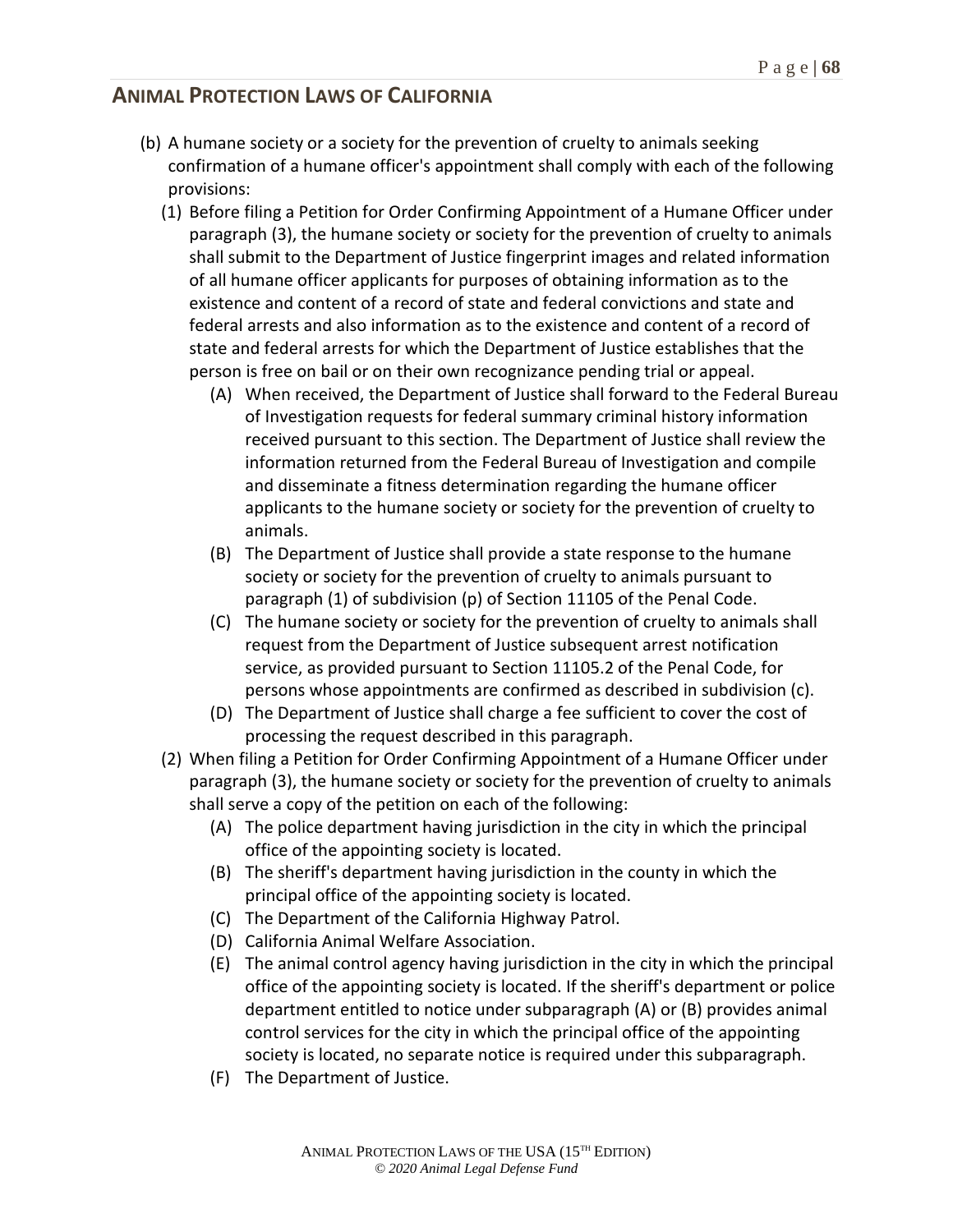- (3) The humane society or society for the prevention of cruelty to animals shall file with the superior court in and for the county or city and county in which the principal office of the humane society is located a Petition for Order Confirming Appointment of a Humane Officer, and shall attach to the petition all of the following:
	- (A) A copy of the resolution appointing the person, duly certified to be correct by the president and secretary of the society and attested by its seal.
	- (B) A copy of the criminal record offender information, if any, obtained regarding the person pursuant to paragraph (1).
	- (C) Proof of the society's proper incorporation in compliance with Part 9 (commencing with Section 10400) of Division 2, including the date the articles of incorporation were filed with the Secretary of State.
	- (D) A copy of the society's liability insurance policy for bodily injury or property damage in the amount of at least one million dollars (\$1,000,000).
	- (E) Documentation establishing that the appointee has satisfactorily completed the training requirements set forth in this section.
	- (F) Documentation establishing that the society has a written agreement with another entity, such as a public or private animal shelter or licensed veterinary clinic, that (i) provides for the humane care and treatment of any animals seized by the society, (ii) is capable of preserving evidence that may be used to prosecute an animal cruelty case, and (iii) is compliant with all applicable federal, state, and local laws, including licensing laws. Alternatively, the society may provide documentation that it is operating its own animal shelter that meets the requirements of clauses (i), (ii), and (iii).
	- (G) If the society has not previously appointed a humane officer:
		- (i) An affidavit signed under penalty of perjury from the president of the society that demonstrates the society's competence to appoint a humane officer by providing information, including, but not limited to, the following:
			- (I) Partnerships or collaborations, if any, with other nonprofit or community agencies.
			- (II) Cash reserve on hand, if any, to pay for veterinary expenses, housing, food, and care of seized animals.
			- (III) Established donor base, if any.
			- (IV) Current or prior law enforcement, legal, or other relevant experience, if any, of persons who will supervise the appointee.
			- (V) Current or prior experience of managers, if any, in operating a society or other nonprofit organization.
			- (VI) Statement that each board member is in good standing in the community and has not been convicted of a misdemeanor or felony involving animals.
			- (VII) Ongoing training beyond the minimum required for appointment of the humane officer, if any.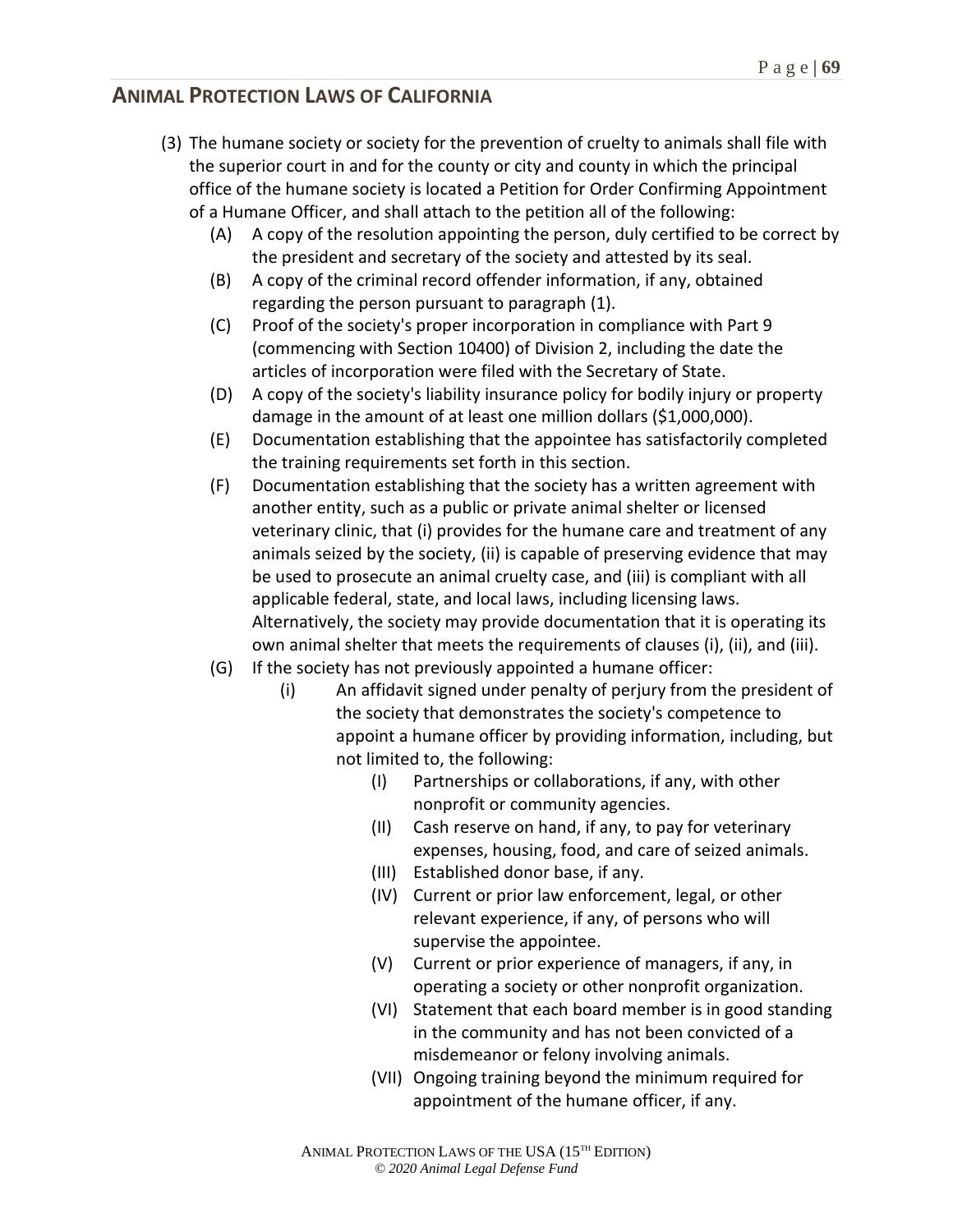- (VIII) The need for a humane officer in the society's county.
- (IX) Any other documentation demonstrating compliance with applicable federal, state, or local laws.
- (ii) Affidavits, if any, from personnel of local animal control agencies, law enforcement agencies, or other societies pertaining to the appointee's fitness to act as a humane officer.
- (H) As the last page, proof of service of a copy of the petition upon those parties required to be served.
- (4) Any party described in paragraph (2) may file an opposition to the petition described in paragraph (3). All papers filed in opposition to the petition and in reply to the opposition shall conform to law and motion pleading requirements, pursuant to Rule 3.1113(d) of the California Rules of Court. An opposition shall not exceed 15 pages and a reply shall not exceed 10 pages, excluding exhibits and declarations. The opposition shall be limited to the competency of the society to appoint and supervise a humane officer and the qualifications, background, and fitness of the appointee that are specific to the work of a humane officer.
	- (A) Any opposition shall be filed no later than 15 court days after the petition is filed with the court. Any opposition shall be served on all parties indicated on the proof of service attached to the petition.
	- (B) The petitioner's reply, if any, to the opposition shall be filed within 10 court days after service of the opposition. The reply shall be served on all parties listed in the proof of service attached to the petition and to any other person who has filed an opposition.
	- (C) The court shall rule on the petition without a hearing unless the court notifies the parties of an intention to hold a hearing.
	- (D) The petitioner shall serve a certified copy of the court's order ruling on the petition on all parties listed in the proof of service attached to the petition and to any other person or entity who has filed an opposition.
- (c)
	- (1) Upon receipt of the Petition for Order Confirming Appointment of a Humane Officer, the court shall first determine the society's date of incorporation, and the length of time between the date the society filed its articles of incorporation with the Secretary of State and the date it filed the petition described in paragraph (3) of subdivision (b) with the court. If the society was incorporated on or after January 1, 2011, then the following shall apply:
		- (A) For a petition to confirm appointment of a level 1 humane officer, the court shall issue an order denying confirmation of the appointment if a minimum of five years has not elapsed from the date the society filed its articles of incorporation with the Secretary of State to the date it filed the petition.
		- (B) For a petition to confirm appointment of a level 2 humane officer, the court shall issue an order denying confirmation of the appointment if a minimum of one year has not elapsed from the date the society filed its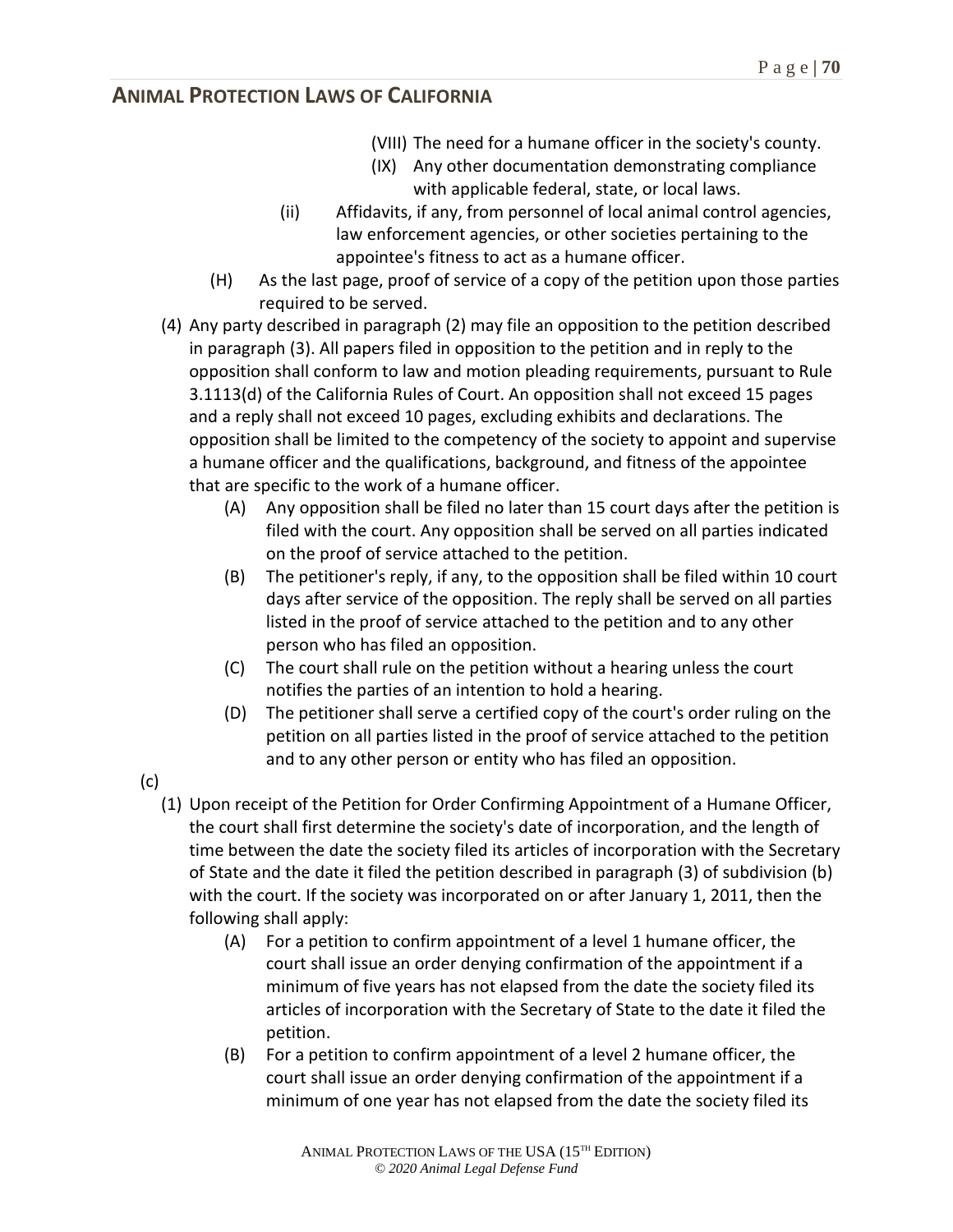articles of incorporation with the Secretary of State to the date it filed the petition.

- (C) For a petition to confirm appointment of either a level 1 or level 2 humane officer, the court shall issue an order denying confirmation of the appointment if the society has not established, through submission of appropriate documentation, that the society is either operating its own animal shelter or has a written agreement with another entity, in compliance with subparagraph (F) of paragraph (3) of subdivision (b).
- (2) If the court has not issued an order denying the petition pursuant to paragraph (1), then the court shall review the matter of the appointee's qualifications and fitness to act as a humane officer. The court shall also consider any documentation it has received in support of, or in opposition to, the confirmation of the person's appointment. If the court finds that the appointee is qualified and fit to act as a humane officer, the court shall issue an order confirming the appointment. The society shall thereupon file a certified copy of the court order in the office of the county clerk of the county or city and county in which the court is located. The appointee shall, at the same time, take and subscribe the oath of office prescribed for constables or other peace officers. The society shall also provide a copy of the Order Confirming Appointment to the California Animal Welfare Association and the Department of Justice. The Department of Justice may charge a reasonable fee sufficient to cover the costs of maintaining records of Orders Confirming Appointment. If the court does not find the appointee qualified and fit to act as a humane officer, the court shall issue an order denying confirmation of the appointment.
- (d) If the court grants the petition, the county clerk shall immediately enter in a book to be kept in the county clerk's office and designated "Record of Humane Officers" the name of the officer, the name of the society appointing the officer, the number of the officer's badge, the date of the filing, and the case number of the court order confirming the appointment. At the time of the filing, the county clerk shall collect from the society a fee of five dollars (\$5), which shall be full payment for all services to be performed by the county clerk under this section.
- (e) All appointments of humane officers shall automatically expire if the society disbands or legally dissolves.
- (f)
	- (1) The society appointing an officer may revoke an appointment at any time by filing in the office of the county clerk in which the appointment of the officer is recorded a copy of the revocation in writing under the letterhead of the society and duly certified by its executive officer. Upon the filing, the county clerk shall enter the fact of the revocation and the date of the filing of the revocation opposite the name of the officer in the record of humane officers.

(2) Notwithstanding paragraph (1), any duly authorized sheriff or local police agency or the California Animal Welfare Association may initiate a revocation hearing by filing a petition to Revoke Appointment of a Humane Officer. The petition shall show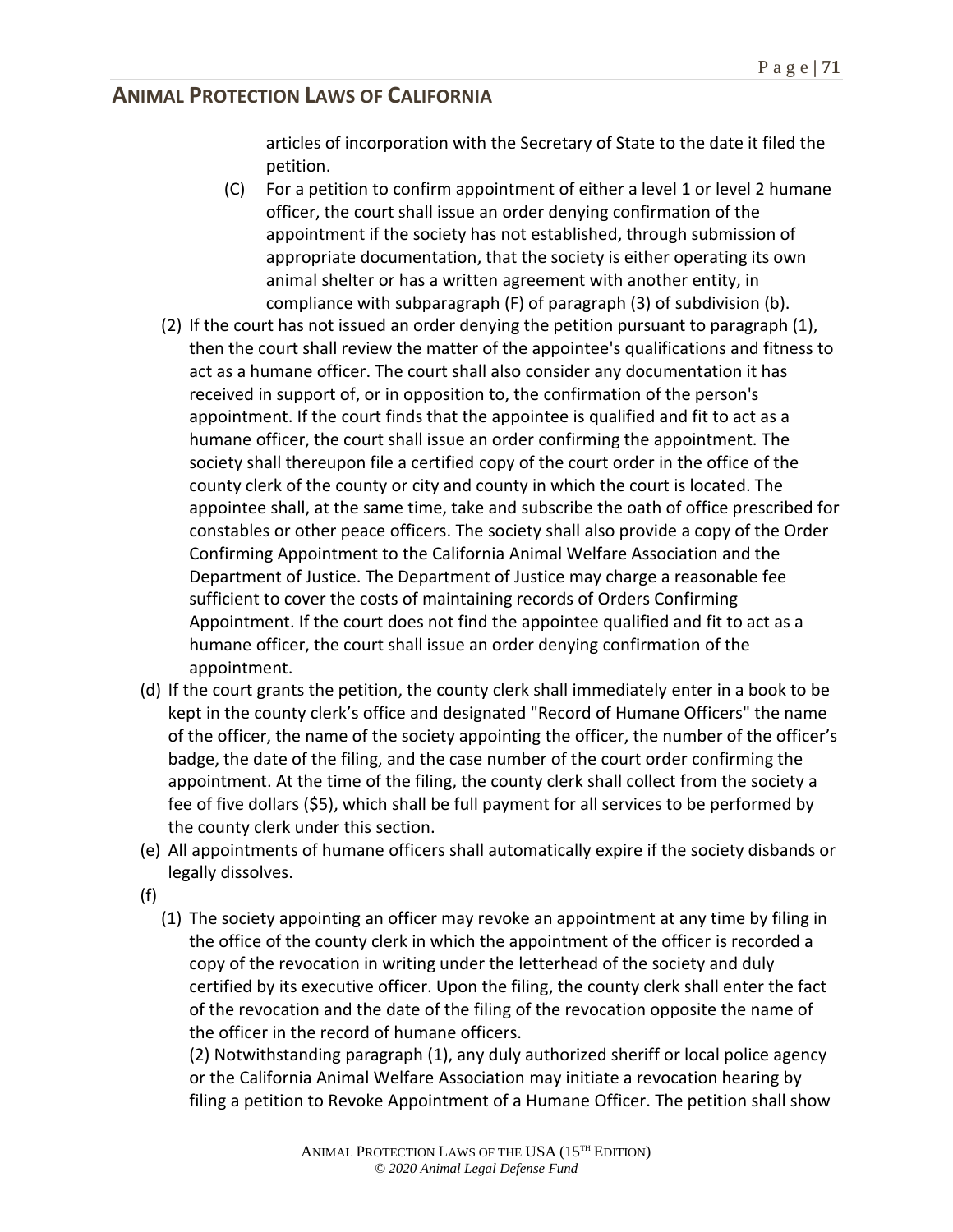cause why an appointment should be revoked and shall be made to the superior court in the jurisdiction of the appointment. Filing, service, and format of the petition and any oppositions and reply papers shall conform to the law and motion requirements under the Code of Civil Procedure, California Rules of Court, and this code. A proceeding pursuant to this paragraph shall be a special proceeding within the meaning of Section 23 of the Code of Civil Procedure.

- (A) Notice of the hearing date and a copy of the petition shall be served in the same manner as a summons upon the humane officer subject to the petition, the society that appointed the officer, the agencies and association described in paragraph (2) of subdivision (b); except the party filing the petition shall not be required to serve copies of those documents upon itself.
- (B) Upon a finding of good cause, the court shall issue an order granting the petition to revoke the appointment. The county clerk shall immediately enter the revocation and the date of the court order opposite the name of the officer in the record of humane officers. The clerk of the superior court shall give notice of the order to the parties described in subparagraph (A) and to the county clerk-recorder.
- (g) The society appointing the humane officer shall pay the training expenses of the humane officer attending the training required pursuant to this section.
- (h)
	- (1)
- (A) *A level 1 humane officer is not a peace officer, but may exercise the powers of a peace officer at all places within the state in order to prevent the perpetration of any act of cruelty upon any animal and to that end may summon to the officer's aid any bystander. A level 1 humane officer may use reasonable force necessary to prevent the perpetration of any act of cruelty upon any animal.*
- (B) *A level 1 humane officer may make arrests for the violation of any penal law of this state relating to or affecting animals in the same manner as any peace officer and may serve search warrants.*
- (C) *A level 1 humane officer is authorized to carry firearms while exercising the duties of a humane officer, upon satisfactory completion of the training specified in subparagraph (D), if the requirements in subparagraph (F) are met.*
- (D) A level 1 humane officer shall, before appointment, provide evidence satisfactory to the appointing society that the officer has successfully completed the following requirements:
	- (i) At least 20 hours of a course of training in animal care sponsored or provided by an accredited postsecondary institution or any other provider approved by the California Veterinary Medical Association the focus of which shall be the identification of disease, injury, and neglect in domestic animals and livestock.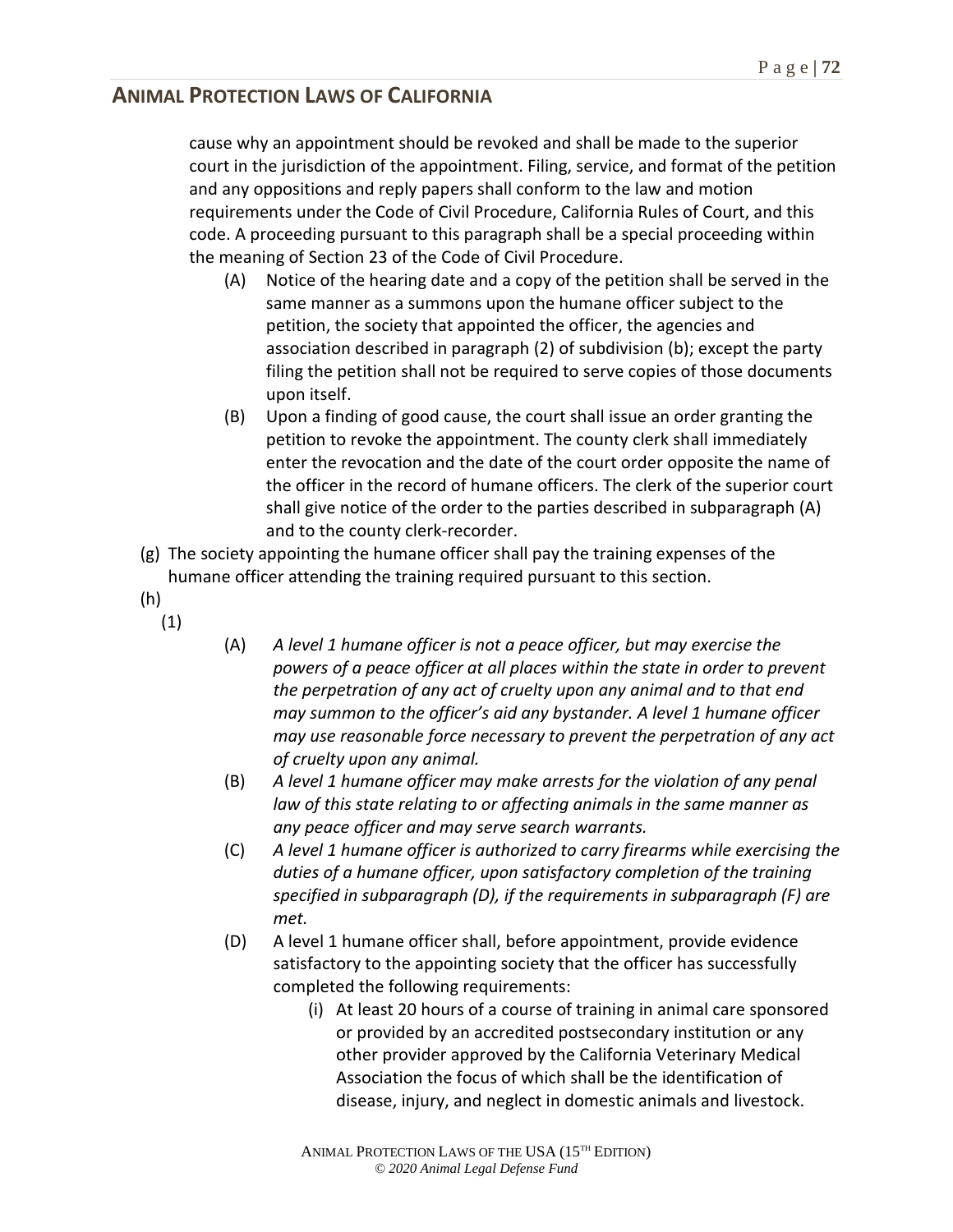- (ii) At least 40 hours of a course of training in the state humane laws relating to the powers and duties of a humane officer, sponsored or provided by an accredited postsecondary institution, law enforcement agency, or the California Animal Welfare Association.
- (iii) The basic training for a level 1 reserve officer by the Commission on Peace Officer Standards and Training pursuant to paragraph (1) of subdivision (a) of Section 832.6 of the Penal Code.
- (E) A person shall not be appointed as a level 1 humane officer until the person meets the criteria in Sections 1029, 1030, and 1031 of the Government Code. A humane society or society for the prevention of cruelty to animals shall complete a background investigation, using standards defined by the Commission on Peace Officer Standards and Training as guidelines for all level 1 humane officer appointments.
- (F)
- (i) Notwithstanding any other provision of this section, a level 1 humane officer may carry a firearm only if authorized by, and only under the terms and conditions specified by, the officer's appointing society.
- (ii) Notwithstanding any other provision of this section, a level 1 humane officer shall not be authorized to carry a firearm unless and until the officer's appointing society has adopted a policy on the use of deadly force by its officers and the officer has been instructed in that policy.
- (A) A level 2 humane officer is not a peace officer, but may exercise the powers of a peace officer at all places within the state in order to prevent the perpetration of any act of cruelty upon any animal and to that end may summon to the officer's aid any bystander. A level 2 humane officer may use reasonable force necessary to prevent the perpetration of any act of cruelty upon any animal.
- (B) A level 2 humane officer may make arrests for the violation of any penal law of this state relating to or affecting animals in the same manner as any peace officer and may serve search warrants during the course and within the scope of appointment, upon the successful completion of a course relating to the exercise of the police powers specified in Section 832 of the Penal Code, except the power to carry and use firearms.
- (C) A level 2 humane officer is not authorized to carry firearms.
- (D) A level 2 humane officer shall, before appointment, provide evidence satisfactory to the appointing society that the officer has successfully completed courses of training in the following subjects:
	- (i) At least 20 hours of a course of training in animal care sponsored or provided by an accredited postsecondary institution or any

(2)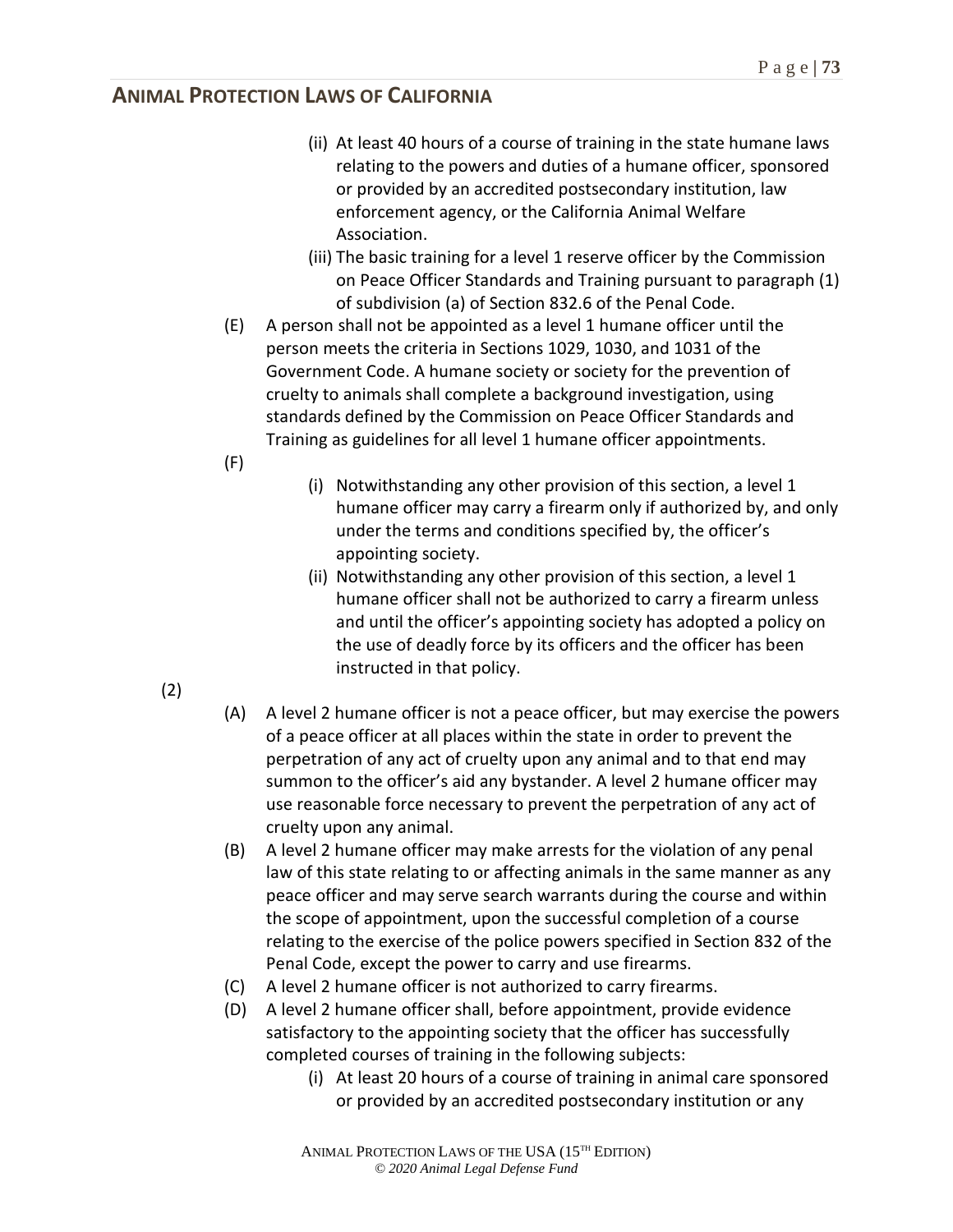other provider approved by the California Veterinary Medical Association, the focus of which is the identification of disease, injury, and neglect in domestic animals and livestock.

- (ii) At least 40 hours of a course of training in the state humane laws relating to the powers and duties of a humane officer, sponsored or provided by an accredited postsecondary institution, law enforcement agency, or the California Animal Welfare Association.
- (E) A person shall not be appointed as a level 2 humane officer until the person meets the criteria in Sections 1029, 1030, and 1031 of the Government Code. A humane society or society for the prevention of cruelty to animals shall complete a background investigation, using standards defined by the Commission on Peace Officer Standards and Training as guidelines, for all level 2 humane officer appointments.
- (3) During each three-year period following the date on which the certified copy of the court order confirming the appointment of a humane officer was filed with the county clerk, the humane officer shall complete 40 hours of continuing education and training relating to the powers and duties of a humane officer, which education and training shall be sponsored or provided by an accredited postsecondary institution, law enforcement agency, or the California Animal Welfare Association. A certificate of compliance shall be served no later than 21 days after the expiration of each threeyear period on the Department of Justice with copies served on the superior court, agencies, and associations described in subparagraphs (A) to (E), inclusive, of paragraph (2) of subdivision (b). The Department of Justice may charge a reasonable fee sufficient to cover the costs of maintaining records of certificates of compliance. The certificate of compliance shall also include documentation that the humane society or society for the prevention of cruelty to animals is in compliance with subparagraph (F) of paragraph (3) of subdivision (b). Service on the Department of Justice shall be in compliance with procedures set forth by the Department of Justice. The Department of Justice shall post the filing procedures, as they may be updated from time to time, on its internet website. Failure to file the certificate of compliance with the Department of Justice no later than 21 days after the expiration of a threeyear period shall result in immediate revocation of the appointment.
- (4) If the humane officer is authorized to carry a firearm, the officer shall complete ongoing weapons training and range qualifications at least every six months pursuant to subdivision (t) of Section 830.3 of the Penal Code. A certificate of compliance pursuant to this section shall be served no later than 21 days after the expiration of a six-month period on the Department of Justice with copies served on the superior court, and on the agencies and associations described in subparagraphs (A) to (E), inclusive, of paragraph (2) of subdivision (b). The Department of Justice may charge a reasonable fee sufficient to cover the costs of maintaining records of certificates of compliance. The certificate of compliance shall also include documentation that the humane society or society for the prevention of cruelty to animals is in compliance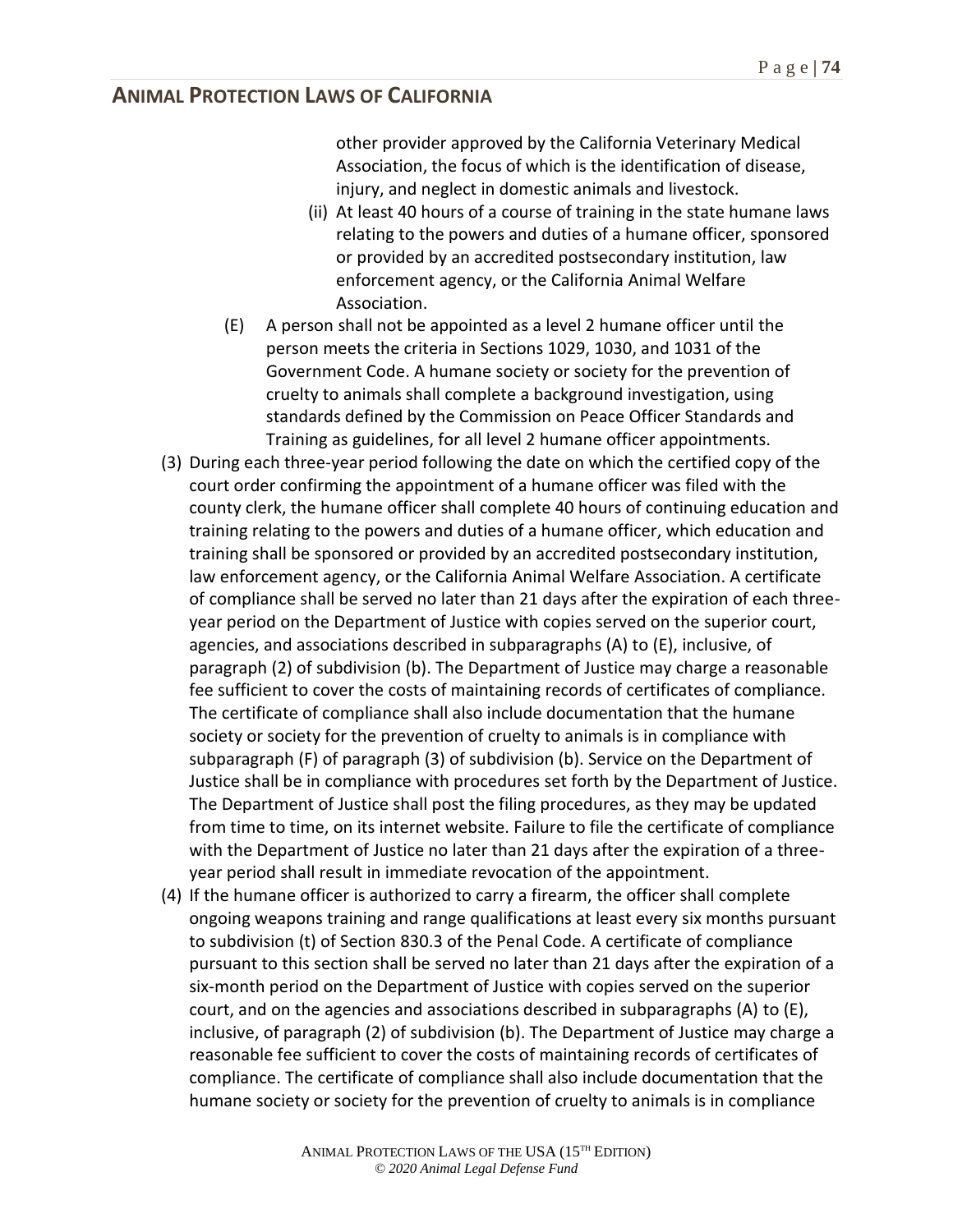with subparagraph (F) of paragraph (3) of subdivision (b). Service on the Department of Justice shall be in compliance with procedures set forth by the Department of Justice. The Department of Justice shall post the filing procedures, as they may be updated from time to time, on its internet website. Failure to file the certificate of compliance with the Department of Justice no later than 21 days after the expiration of a six-month period shall result in immediate revocation of the appointment.

- (5)
- (A) A humane officer may carry a wooden club or baton if the officer has satisfactorily completed the course of instruction certified by the Commission on Peace Officer Standards and Training in the carrying and use of the club or baton pursuant to subdivision (g) of Section 22295 of the Penal Code.
- (B) Notwithstanding subparagraph (A), a humane officer may carry a wooden club or baton only if authorized by, and only under the terms and conditions specified by, the officer's appointing society.
- (i) Every humane officer shall, when making an arrest, exhibit and expose a suitable badge to be adopted by the society under this part of which the officer is an appointee which shall bear its name and a number. Uniforms worn by humane officers shall prominently display the name of the appointing society. Humane officer uniforms shall not display the words "state" or "California," except to the extent that one or both of those words are part of the appointing society's incorporated name.
- (j) Any person resisting a humane officer in the performance of the officer's duty as provided in this section is guilty of a misdemeanor. Any person who has not been appointed and qualified as a humane officer as provided in this section, or whose appointment has been revoked as provided in this section, or whose appointment, having expired, has not been renewed as provided in this section, who shall represent themself to be or shall attempt to act as an officer shall be guilty of a misdemeanor.
- (k) No humane officer shall serve a search warrant without providing prior notice to local law enforcement agencies operating within that jurisdiction.
- (l) Any humane society, society for the prevention of cruelty to animals, or person, who knowingly provides a court with false or forged documentation for the appointment of a humane officer, is guilty of a misdemeanor and shall be punished by a fine of up to ten thousand dollars (\$10,000).
- (m)Except as otherwise provided by this section, a humane officer shall serve only in the county in which the court that appointed the officer sits. A humane officer may serve in another county if the humane officer gives notice requesting consent to the sheriff of the county in which the officer intends to serve, and acquires consent from that sheriff of the county in which the officer intends to serve, or from a person authorized by the sheriff to give that consent. A sheriff shall promptly respond to any request by a humane officer to serve in the sheriff's jurisdiction and any request shall not be unreasonably denied.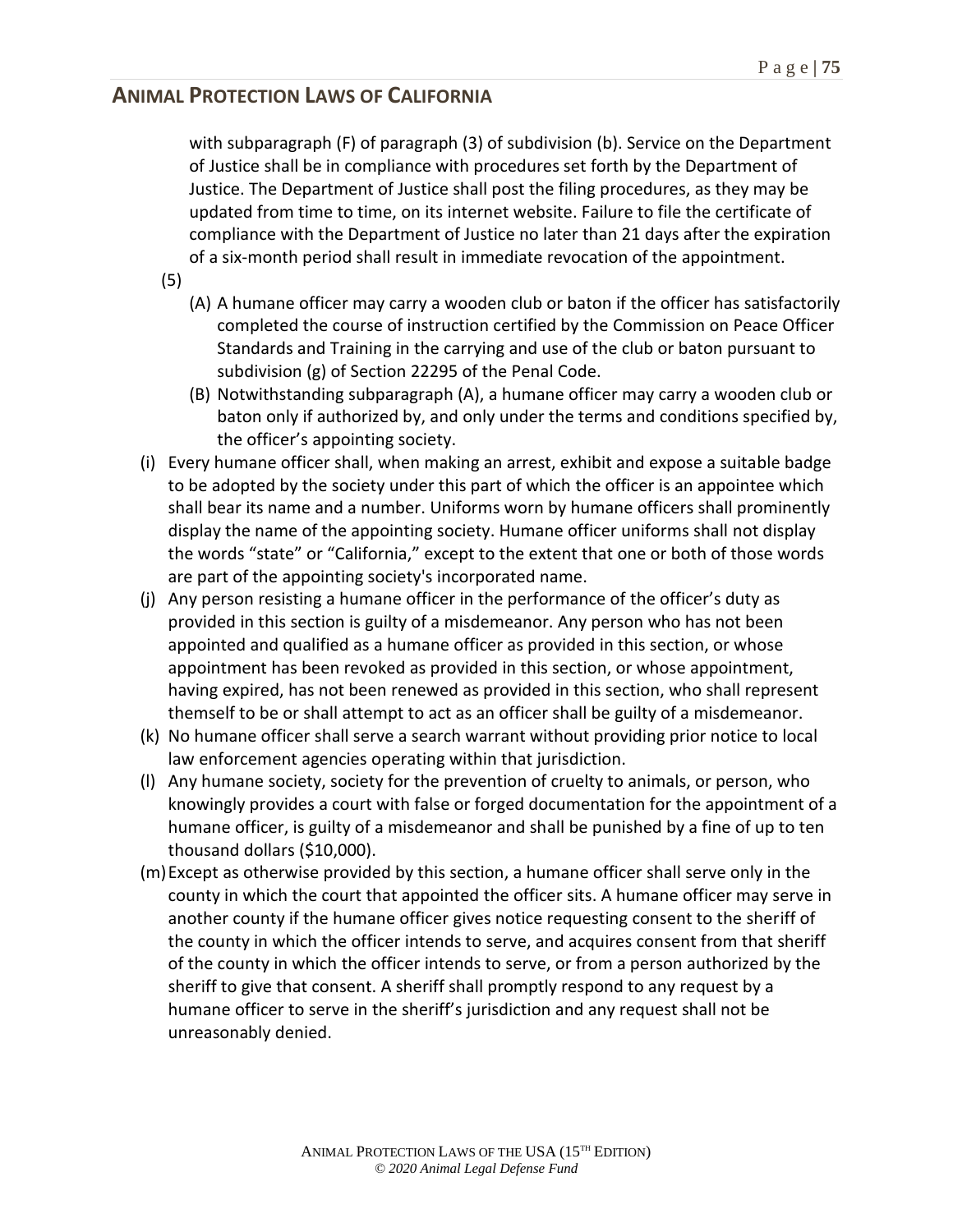# **11. SEIZURE**

#### **CAL. PENAL CODE § 286.5. Sexually assaulting animal; misdemeanor.**

- (a) Every person who has sexual contact with an animal is guilty of a misdemeanor.
- (b) This section does not apply to any lawful and accepted practice related to veterinary medicine performed by a licensed veterinarian or a certified veterinary technician under the guidance of a licensed veterinarian, any artificial insemination of animals for reproductive purposes, any accepted animal husbandry practices such as raising, breeding, or assisting with the birthing process of animals or any other practice that provides care for an animal, or to any generally accepted practices related to the judging of breed conformation.
- (c) As used in this section, the following terms have the following meanings:
	- (1) "Animal" means any nonhuman creature, whether alive or dead.
	- (2) "Sexual contact" means any act, committed for the purpose of sexual arousal or gratification, abuse, or financial gain, between a person and an animal involving contact between the sex organs or anus of one and the mouth, sex organs, or anus of the other, or, without a bona fide veterinary or animal husbandry purpose, the insertion, however slight, of any part of the body of a person or any object into the vaginal or anal opening of an animal, or the insertion of any part of the body of an animal into the vaginal or anal opening of a person.
- (d)
- *(1) Any authorized officer investigating a violation of this section may seize an animal that has been used in the commission of an offense to protect the health or safety of the animal or the health or safety of others, and to obtain evidence of the offense.*
- *(2) Any animal seized pursuant to this subdivision shall be promptly taken to a shelter facility or veterinary clinic to be examined by a veterinarian for evidence of sexual contact.*
- (3) Upon the conviction of a person charged with a violation of this section, all animals lawfully seized and impounded with respect to the violation shall be adjudged by the court to be forfeited and shall thereupon be transferred to the impounding officer or appropriate public entity for proper adoption or other disposition. A person convicted of a violation of this section shall be personally liable to the seizing agency for all costs of impoundment from the time of seizure to the time of proper disposition. Upon conviction, the court shall order the convicted person to make payment to the appropriate public entity for the costs incurred in the housing, care, feeding, and treatment of the seized or impounded animals. Each person convicted in connection with a particular animal may be held jointly and severally liable for restitution for that particular animal. The payment shall be in addition to any other fine or sentence ordered by the court.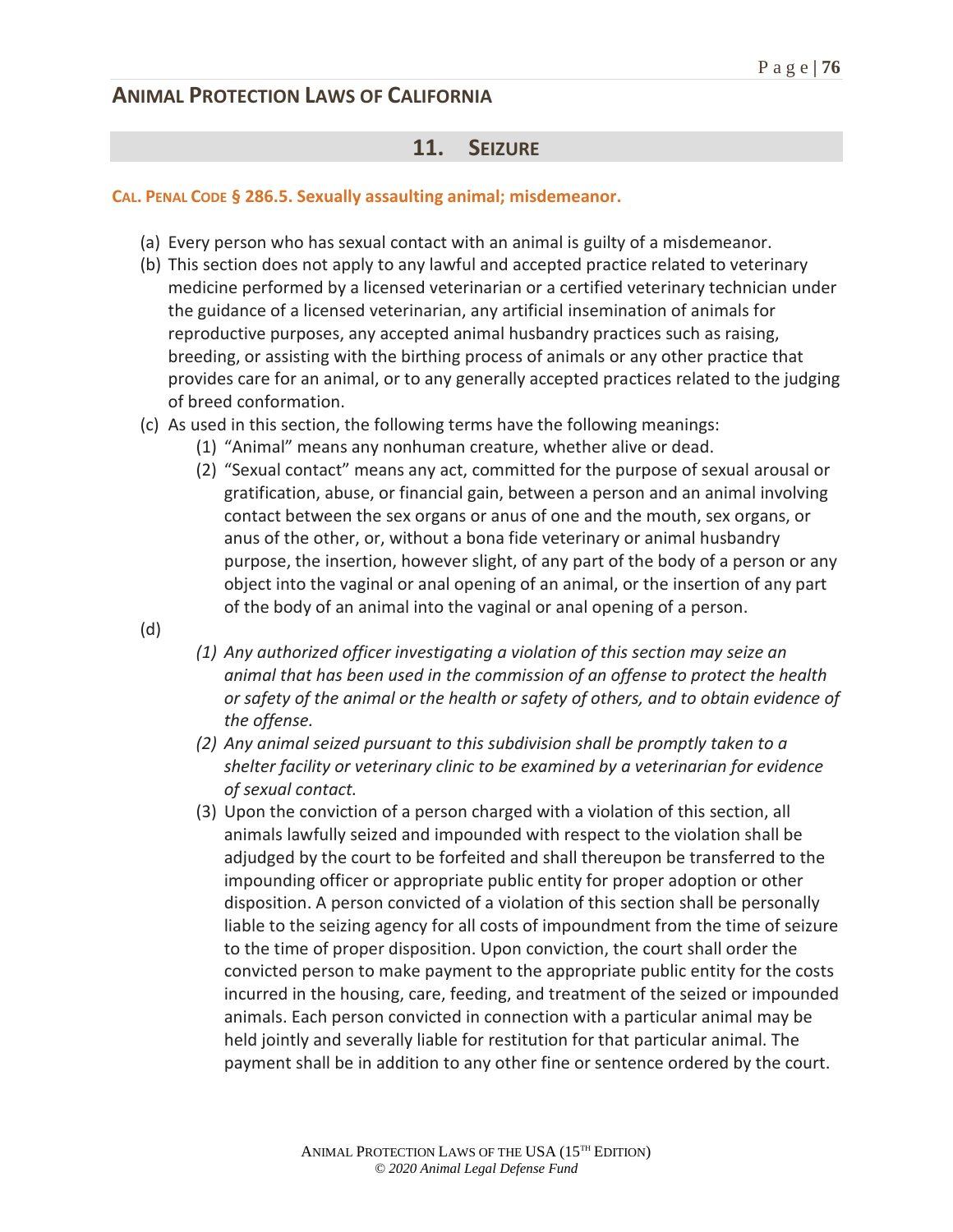(4) Except as otherwise specified in this section, if an animal is seized pursuant to paragraph (1), the disposition, care, or the responsibility for the financial cost of animals seized shall be in accordance with the provisions of Section 597.1.

### **CAL. PENAL CODE § 597. Cruelty to animals.**

- (a) Except as provided in subdivision (c) of this section or Section 599c, every person who maliciously and intentionally maims, mutilates, tortures, or wounds a living animal, or maliciously and intentionally kills an animal, is guilty of a crime punishable pursuant to subdivision (d).
- (b) Except as otherwise provided in subdivision (a) or (c), every person who overdrives, overloads, drives when overloaded, overworks, tortures, torments, deprives of necessary sustenance, drink, or shelter, cruelly beats, mutilates, or cruelly kills any animal, or causes or procures any animal to be so overdriven, overloaded, driven when overloaded, overworked, tortured, tormented, deprived of necessary sustenance, drink, shelter, or to be cruelly beaten, mutilated, or cruelly killed; and whoever, having the charge or custody of any animal, either as owner or otherwise, subjects any animal to needless suffering, or inflicts unnecessary cruelty upon the animal, or in any manner abuses any animal, or fails to provide the animal with proper food, drink, or shelter or protection from the weather, or who drives, rides, or otherwise uses the animal when unfit for labor, is, for each offense, guilty of a crime punishable pursuant to subdivision (d).
- (c) Every person who maliciously and intentionally maims, mutilates, or tortures any mammal, bird, reptile, amphibian, or fish, as described in subdivision (e), is guilty of a crime punishable pursuant to subdivision (d).
- (d) A violation of subdivision (a), (b), or (c) is punishable as a felony by imprisonment pursuant to subdivision (h) of Section 1170, or by a fine of not more than twenty thousand dollars (\$20,000), or by both that fine and imprisonment, or alternatively, as a misdemeanor by imprisonment in a county jail for not more than one year, or by a fine of not more than twenty thousand dollars (\$20,000), or by both that fine and imprisonment.
- (e)
- (1) Subdivision (c) applies to any mammal, bird, reptile, amphibian, or fish which is a creature described as follows:
	- (A) Endangered species or threatened species as described in Chapter 1.5 (commencing with Section 2050) of Division 3 of the Fish and Game Code.
	- (B) Fully protected birds described in Section 3511 of the Fish and Game Code.
	- (C) Fully protected mammals described in Chapter 8 (commencing with Section 4700) of Part 3 of Division 4 of the Fish and Game Code.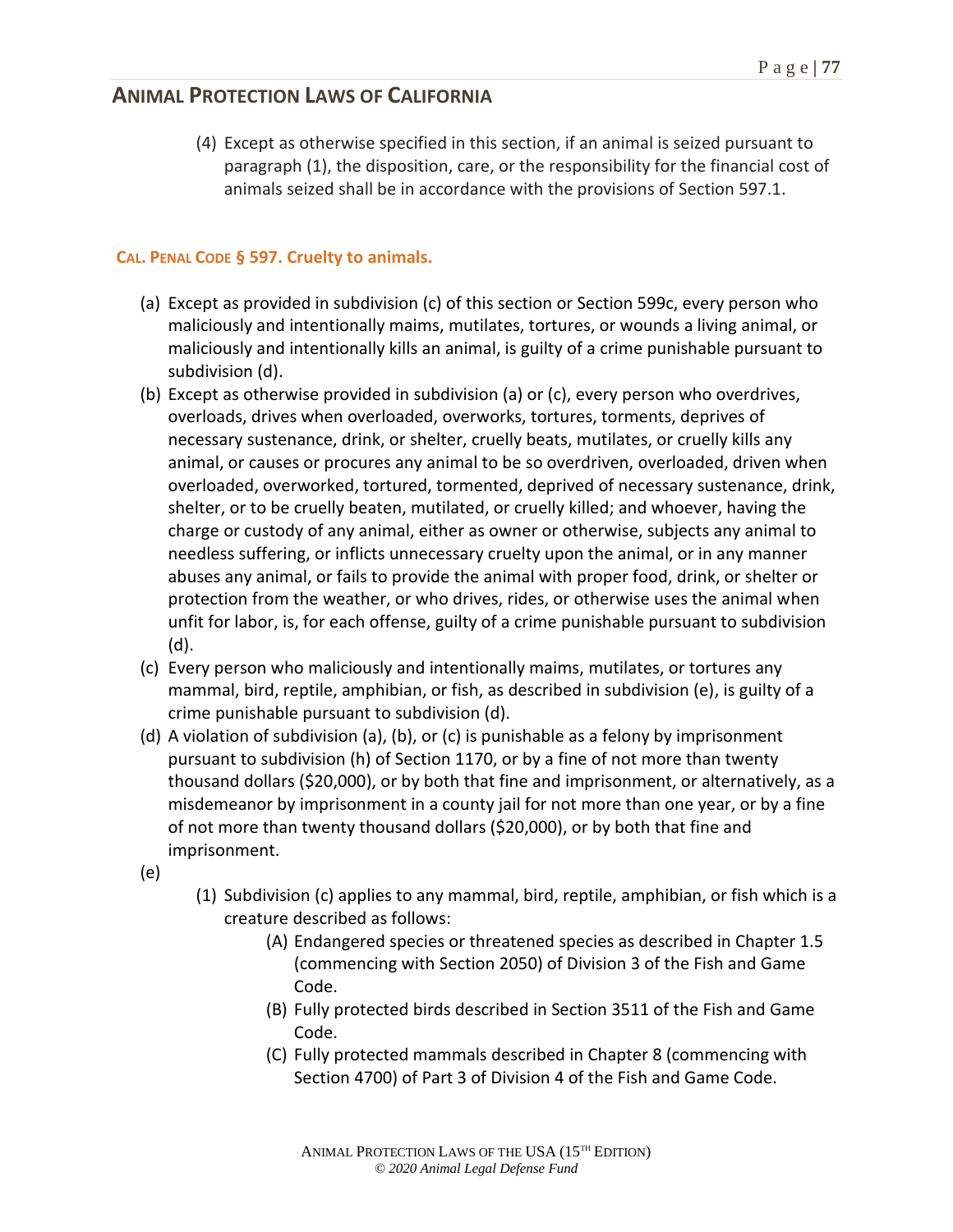- (D) Fully protected reptiles and amphibians described in Chapter 2 (commencing with Section 5050) of Division 5 of the Fish and Game Code.
- (E) Fully protected fish as described in Section 5515 of the Fish and Game Code.
- (2) This subdivision does not supersede or affect any provisions of law relating to taking of the described species, including, but not limited to, Section 12008 of the Fish and Game Code.
- (f) For the purposes of subdivision (c), each act of malicious and intentional maiming, mutilating, or torturing a separate specimen of a creature described in subdivision (e) is a separate offense. If any person is charged with a violation of subdivision (c), the proceedings shall be subject to Section 12157 of the Fish and Game Code.
- (g)
- (1) Upon the conviction of a person charged with a violation of this section by causing or permitting an act of cruelty, as defined in Section 599b, all animals lawfully seized and impounded with respect to the violation by a peace officer, officer of a humane society, or officer of an animal shelter or animal regulation department of a public agency shall be adjudged by the court to be forfeited and shall thereupon be awarded to the impounding officer for proper disposition. A person convicted of a violation of this section by causing or permitting an act of cruelty, as defined in Section 599b, shall be liable to the impounding officer for all costs of impoundment from the time of seizure to the time of proper disposition.
- (2) *Mandatory seizure or impoundment shall not apply to animals in properly conducted scientific experiments or investigations performed under the authority of the faculty of a regularly incorporated medical college or university of this state.*
- (h) Notwithstanding any other provision of law, if a defendant is granted probation for a conviction under this section, the court shall order the defendant to pay for, and successfully complete, counseling, as determined by the court, designed to evaluate and treat behavior or conduct disorders. If the court finds that the defendant is financially unable to pay for that counseling, the court may develop a sliding fee schedule based upon the defendant's ability to pay. An indigent defendant may negotiate a deferred payment schedule, but shall pay a nominal fee if the defendant has the ability to pay the nominal fee. County mental health departments or Medi-Cal shall be responsible for the costs of counseling required by this section only for those persons who meet the medical necessity criteria for mental health managed care pursuant to Section 1830.205 of Title 9 of the California Code of Regulations or the target population criteria specified in Section 5600.3 of the Welfare and Institutions Code. The counseling specified in this subdivision shall be in addition to any other terms and conditions of probation, including any term of imprisonment and any fine. This provision specifies a mandatory additional term of probation and is not to be used as an alternative to imprisonment pursuant to subdivision (h) of Section 1170 or county jail when that sentence is otherwise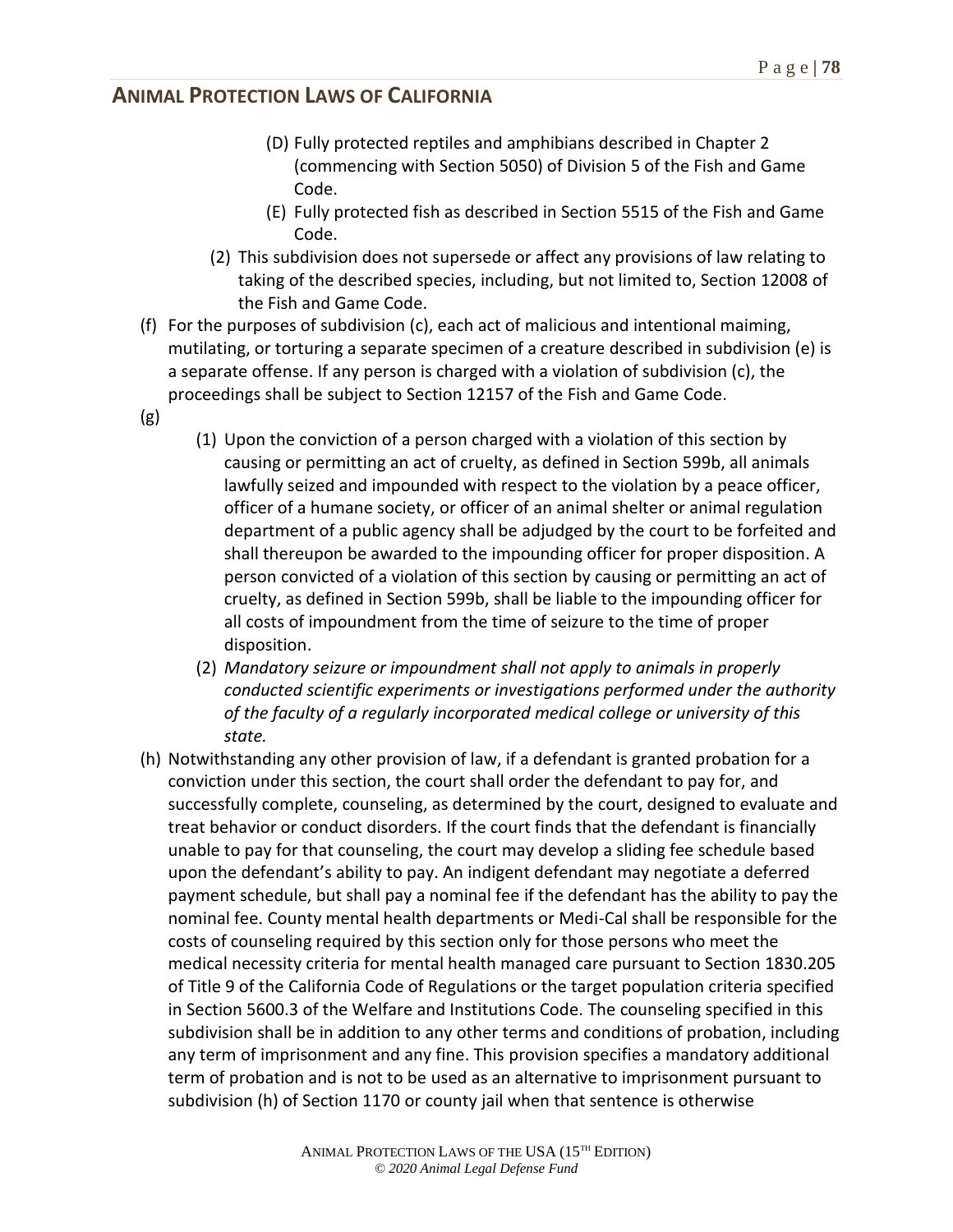appropriate. If the court does not order custody as a condition of probation for a conviction under this section, the court shall specify on the court record the reason or reasons for not ordering custody. This subdivision shall not apply to cases involving police dogs or horses as described in Section 600.

### **CAL. PENAL CODE § 597f. Abandoned or neglected animals; Duties of public authorities; Euthanasia.**

(a) Every owner, driver, or possessor of any animal, who permits the animal to be in any building, enclosure, lane, street, square, or lot, of any city, city and county, or judicial district, without proper care and attention, shall, on conviction, be deemed guilty of a misdemeanor. *And it shall be the duty of any peace officer, officer of the humane society, or officer of an animal shelter or animal regulation department of a public agency, to take possession of the animal so abandoned or neglected* and care for the animal until it is redeemed by the owner or claimant, and the cost of caring for the animal shall be a lien on the animal until the charges are paid. Every sick, disabled, infirm, or crippled animal, except a dog or cat, which shall be abandoned in any city, city and county, or judicial district, may, if after due search no owner can be found therefor, be humanely euthanized by the officer; and it shall be the duty of all peace officers, an officer of that society, or officer of an animal shelter or animal regulation department of a public agency to cause the animal to be humanely euthanized on information of that abandonment. The officer may likewise take charge of any animal, including a dog or cat, that by reason of lameness, sickness, feebleness, or neglect, is unfit for the labor it is performing, or that in any other manner is being cruelly treated; and, if the animal is not then in the custody of its owner, the officer shall give notice thereof to the owner, if known, and may provide suitable care for the animal until it is deemed to be in a suitable condition to be delivered to the owner, and any necessary expenses which may be incurred for taking care of and keeping the animal shall be a lien thereon, to be paid before the animal can be lawfully recovered.

(b)

- (1) It shall be the duty of all officers of pounds or humane societies, and animal regulation departments of public agencies to convey, and for police and sheriff departments, to cause to be conveyed all injured cats and dogs found without their owners in a public place directly to a veterinarian known by the officer or agency to be a veterinarian that ordinarily treats dogs and cats for a determination of whether the animal shall be immediately and humanely destroyed or shall be hospitalized under proper care and given emergency treatment.
- (2) If the owner does not redeem the animal within the locally prescribed waiting period, the veterinarian may personally perform euthanasia on the animal; or, if the animal is treated and recovers from its injuries, the veterinarian may keep the animal for purposes of adoption, provided the responsible animal control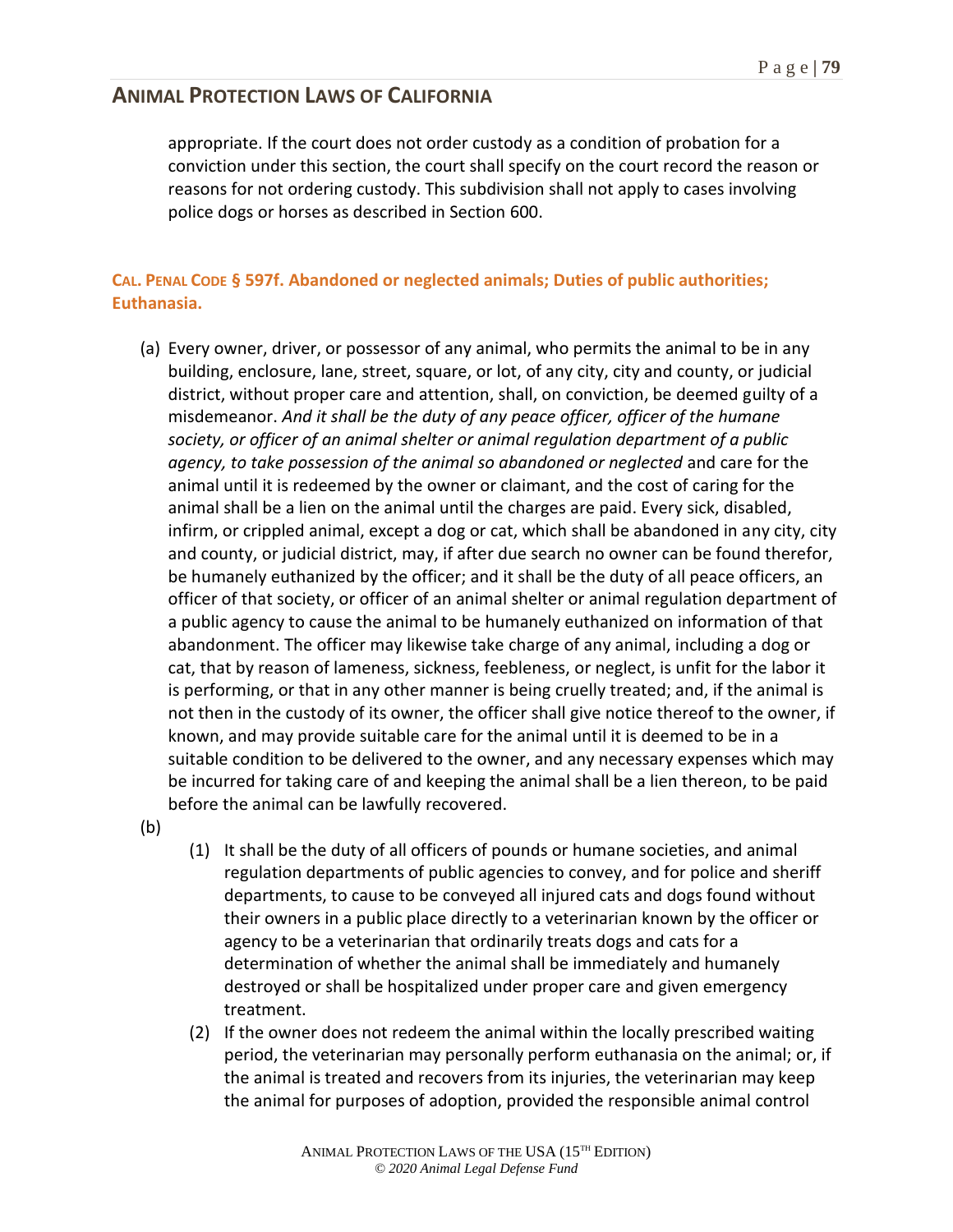agency has first been contacted and has refused to take possession of the animal.

- (3) Whenever any animal is transferred pursuant to this subdivision to a veterinarian in a clinic, such as an emergency clinic which is not in continuous operation, the veterinarian may, in turn, transfer the animal to an appropriate facility.
- (4) If the veterinarian determines that the animal shall be hospitalized under proper care and given emergency treatment, the costs of any services which are provided pending the owner's inquiry to the agency, department, or society shall be paid from the dog license fees, fines, and fees for impounding dogs in the city, county, or city and county in which the animal was licensed or if the animal is unlicensed the jurisdiction in which the animal was found, subject to the provision that this cost be repaid by the animal's owner. No veterinarian shall be criminally or civilly liable for any decision which the veterinarian makes or services which the veterinarian provides pursuant to this section.
- (c) An animal control agency which takes possession of an animal pursuant to subdivision (b), shall keep records of the whereabouts of the animal for a 72- hour period from the time of possession and those records shall be available to inspection by the public upon request.
- (d) Notwithstanding any other provisions of this section, any officer of an animal shelter or animal regulation department or humane society, or any officer of a police or sheriff's department may, with the approval of the officer's immediate superior, humanely euthanize any abandoned animal in the field in any case where the animal is too severely injured to move or where a veterinarian is not available and it would be more humane to euthanize the animal.

### **CAL. PENAL CODE § 597.1. Failure to care for animals; misdemeanor; powers and duties of local officers and veterinarians; hearings; liability for costs; forfeiture.**

- (a)
- (1) Every owner, driver, or keeper of any animal who permits the animal to be in any building, enclosure, lane, street, square, or lot of any city, county, city and county, or judicial district without proper care and attention is guilty of a misdemeanor. *Any peace officer, humane society officer, or animal control officer shall take possession of the stray or abandoned animal and shall provide care and treatment for the animal until the animal is deemed to be in suitable condition to be returned to the owner. When the officer has reasonable grounds to believe that very prompt action is required to protect the health or safety of the animal or the health or safety of others, the officer shall immediately seize the animal and comply with subdivision (f). In all other cases, the officer shall comply with the provisions of subdivision (g).* The full cost of caring for and treating any animal properly seized under this subdivision or pursuant to a search warrant shall constitute a lien on the animal and the animal shall not be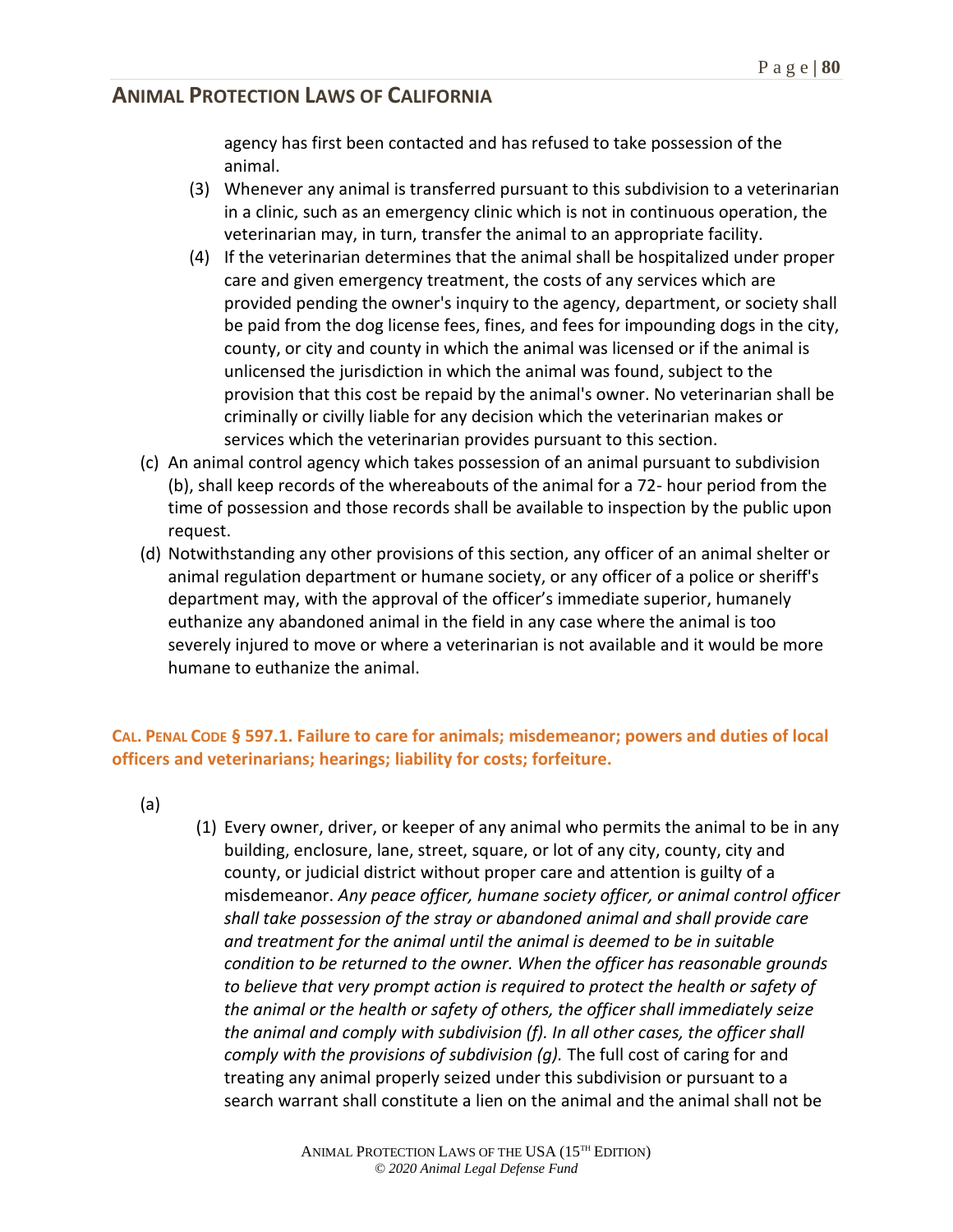returned to its owner until the charges are paid, if the seizure is upheld pursuant to this section.

- (2) Notwithstanding any other law, if an animal control officer or humane officer, when necessary to protect the health and safety of a wild, stray, or abandoned animal or the health and safety of others, seeks to administer a tranquilizer that contains a controlled substance, as defined in Division 10 (commencing with Section 11000) of the Health and Safety Code, to gain control of that animal, the officer may possess and administer that tranquilizer with direct or indirect supervision as determined by a licensed veterinarian, provided that the officer has met each of the following requirements:
	- (A) Has received training in the administration of tranquilizers from a licensed veterinarian. The training shall be approved by the California Veterinary Medical Board.
	- (B) Has successfully completed the firearms component of a course relating to the exercise of police powers, as set forth in Section 832.
	- (C) Is authorized by the officer's agency or organization to possess and administer the tranquilizer in accordance with a policy established by the agency or organization and approved by the veterinarian who obtained the controlled substance.
	- (D) Has successfully completed the euthanasia training set forth in Section 2039 of Title 16 of the California Code of Regulations.
	- (E) Has completed a state and federal fingerprinting background check and does not have any drug- or alcohol-related convictions.
- (b) Every sick, disabled, infirm, or crippled animal, except a dog or cat, that is abandoned in any city, county, city and county, or judicial district may be humanely euthanized by the officer if, after a reasonable search, no owner of the animal can be found. It shall be the duty of all peace officers, humane society officers, and animal control officers to cause the animal to be humanely euthanized or rehabilitated and placed in a suitable home on information that the animal is stray or abandoned. *The officer may likewise take charge of any animal, including a dog or cat, that by reason of lameness, sickness, feebleness, or neglect, is unfit for the labor it is performing, or that in any other manner is being cruelly treated, and provide care and treatment for the animal until it is deemed to be in a suitable condition to be returned to the owner. When the officer has reasonable grounds to believe that very prompt action is required to protect the health or safety of an animal or the health or safety of others, the officer shall immediately seize the animal and comply with subdivision (f). In all other cases, the officer shall comply with subdivision (g).* The full cost of caring for and treating any animal properly seized under this subdivision or pursuant to a search warrant shall constitute a lien on the animal and the animal shall not be returned to its owner until the charges are paid.
- (c)
- (1) Any peace officer, humane society officer, or animal control officer shall convey all injured cats and dogs found without their owners in a public place directly to a veterinarian known by the officer to be a veterinarian who ordinarily treats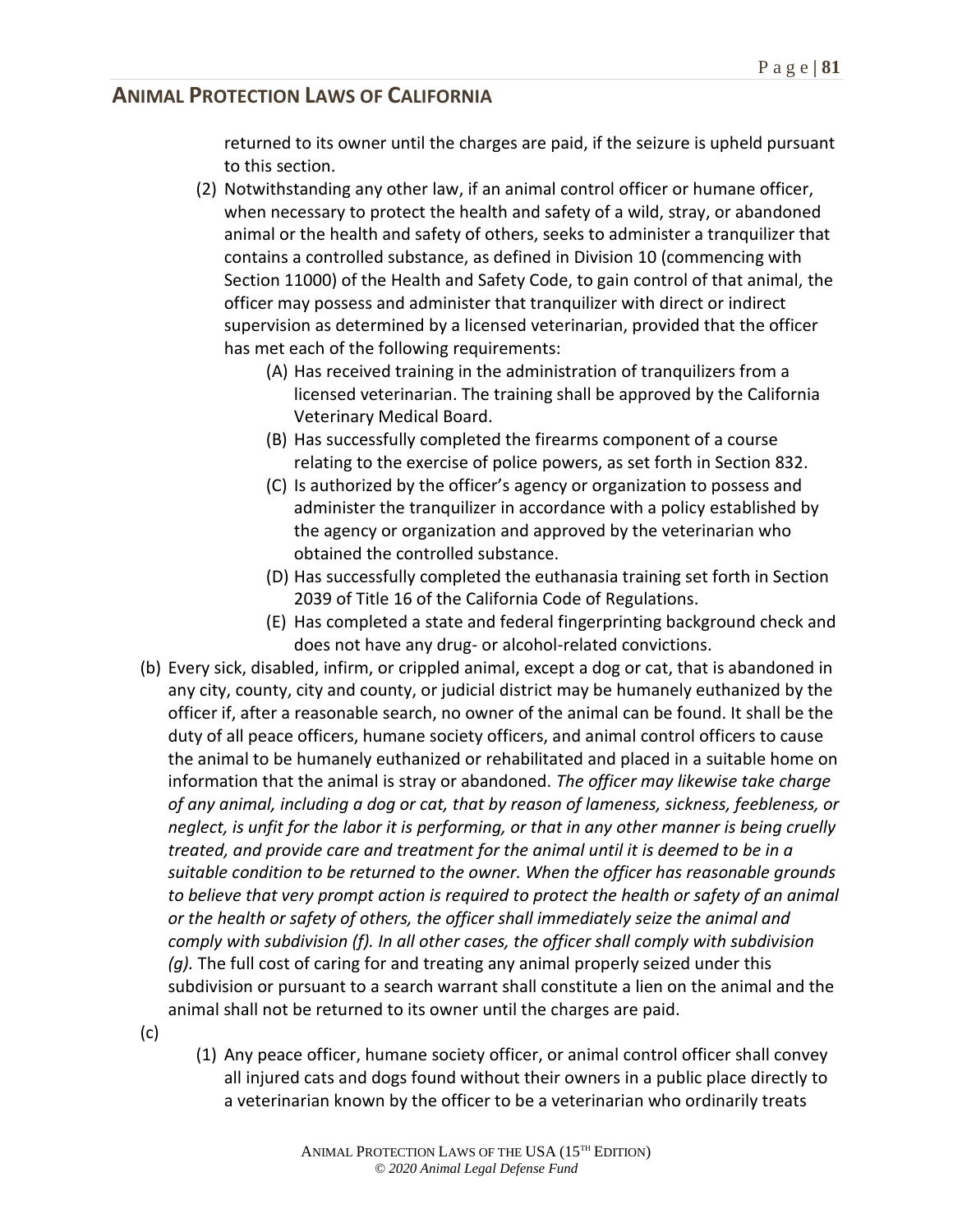dogs and cats for a determination of whether the animal shall be immediately and humanely euthanized or shall be hospitalized under proper care and given emergency treatment.

- (2) If the owner does not redeem the animal within the locally prescribed waiting period, the veterinarian may personally perform euthanasia on the animal. If the animal is treated and recovers from its injuries, the veterinarian may keep the animal for purposes of adoption, provided the responsible animal control agency has first been contacted and has refused to take possession of the animal.
- (3) Whenever any animal is transferred to a veterinarian in a clinic, such as an emergency clinic that is not in continuous operation, the veterinarian may, in turn, transfer the animal to an appropriate facility.
- (4) If the veterinarian determines that the animal shall be hospitalized under proper care and given emergency treatment, the costs of any services that are provided pending the owner's inquiry to the responsible agency, department, or society shall be paid from the dog license fees, fines, and fees for impounding dogs in the city, county, or city and county in which the animal was licensed or, if the animal is unlicensed, shall be paid by the jurisdiction in which the animal was found, subject to the provision that this cost be repaid by the animal's owner. The full cost of caring for and treating any animal seized under this subdivision shall constitute a lien on the animal and the animal shall not be returned to the owner until the charges are paid. No veterinarian shall be criminally or civilly liable for any decision that the veterinarian makes or for services that the veterinarian provides pursuant to this subdivision.
- (d) An animal control agency that takes possession of an animal pursuant to subdivision (c) shall keep records of the whereabouts of the animal from the time of possession to the end of the animal's impoundment, and those records shall be available for inspection by the public upon request for three years after the date the animal's impoundment ended.
- (e) Notwithstanding any other provision of this section, any peace officer, humane society officer, or any animal control officer may, with the approval of the officer's immediate superior, humanely euthanize any stray or abandoned animal in the field in any case where the animal is too severely injured to move or where a veterinarian is not available and it would be more humane to euthanize the animal.
- *(f) Whenever an officer authorized under this section seizes or impounds an animal based on a reasonable belief that prompt action is required to protect the health or safety of the animal or the health or safety of others, the officer shall, before the commencement of any criminal proceedings authorized by this section, provide the owner or keeper of the animal, if known or ascertainable after reasonable investigation, with the opportunity for a postseizure hearing to determine the validity of the seizure or impoundment, or both.*
	- *(1) The agency shall cause a notice to be affixed to a conspicuous place where the animal was situated or personally deliver a notice of the seizure or impoundment,*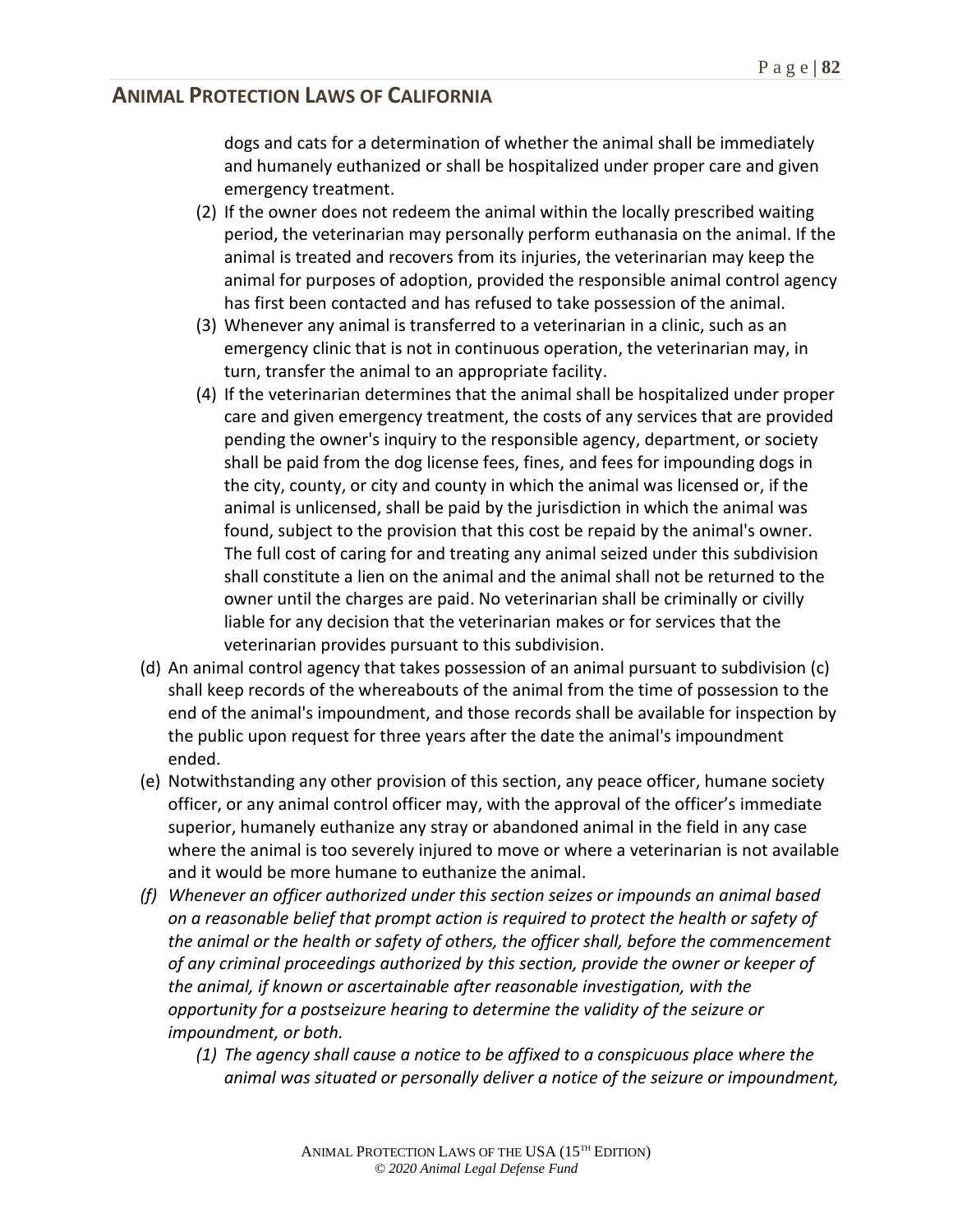*or both, to the owner or keeper within 48 hours, excluding weekends and holidays. The notice shall include all of the following:*

- *(A) The name, business address, and telephone number of the officer providing the notice.*
- *(B) A description of the animal seized, including any identification upon the animal.*
- *(C) The authority and purpose for the seizure or impoundment, including the time, place, and circumstances under which the animal was seized.*
- *(D) A statement that, in order to receive a postseizure hearing, the owner or person authorized to keep the animal, or their agent, shall request the hearing by signing and returning an enclosed declaration of ownership or right to keep the animal to the agency providing the notice within 10 days, including weekends and holidays, of the date of the notice. The declaration may be returned by personal delivery or mail.*
- *(E) A statement that the full cost of caring for and treating any animal properly seized under this section is a lien on the animal and that the animal shall not be returned to the owner until the charges are paid, and that failure to request or to attend a scheduled hearing shall result in liability for this cost.*
- *(2) The postseizure hearing shall be conducted within 48 hours of the request, excluding weekends and holidays. The seizing agency may authorize its own officer or employee to conduct the hearing if the hearing officer is not the same person who directed the seizure or impoundment of the animal and is not junior in rank to that person. The agency may utilize the services of a hearing officer from outside the agency for the purposes of complying with this section.*
- *(3) Failure of the owner or keeper, or of their agent, to request or to attend a scheduled hearing shall result in a forfeiture of any right to a postseizure hearing or right to challenge their liability for costs incurred.*
- *(4) The agency, department, or society employing the person who directed the seizure shall be responsible for the costs incurred for caring and treating the animal, if it is determined in the postseizure hearing that the seizing officer did not have reasonable grounds to believe very prompt action, including seizure of the animal, was required to protect the health or safety of the animal or the health or safety of others. If it is determined the seizure was justified, the owner or keeper shall be personally liable to the seizing agency for the full cost of the seizure and care of the animal. The charges for the seizure and care of the animal shall be a lien on the animal. The animal shall not be returned to its owner until the charges are paid and the owner demonstrates to the satisfaction of the seizing agency or the hearing officer that the owner can and will provide the necessary care for the animal.*
- *(g) Where the need for immediate seizure is not present and before the commencement of any criminal proceedings authorized by this section, the agency shall provide the owner or keeper of the animal, if known or ascertainable after reasonable investigation, with*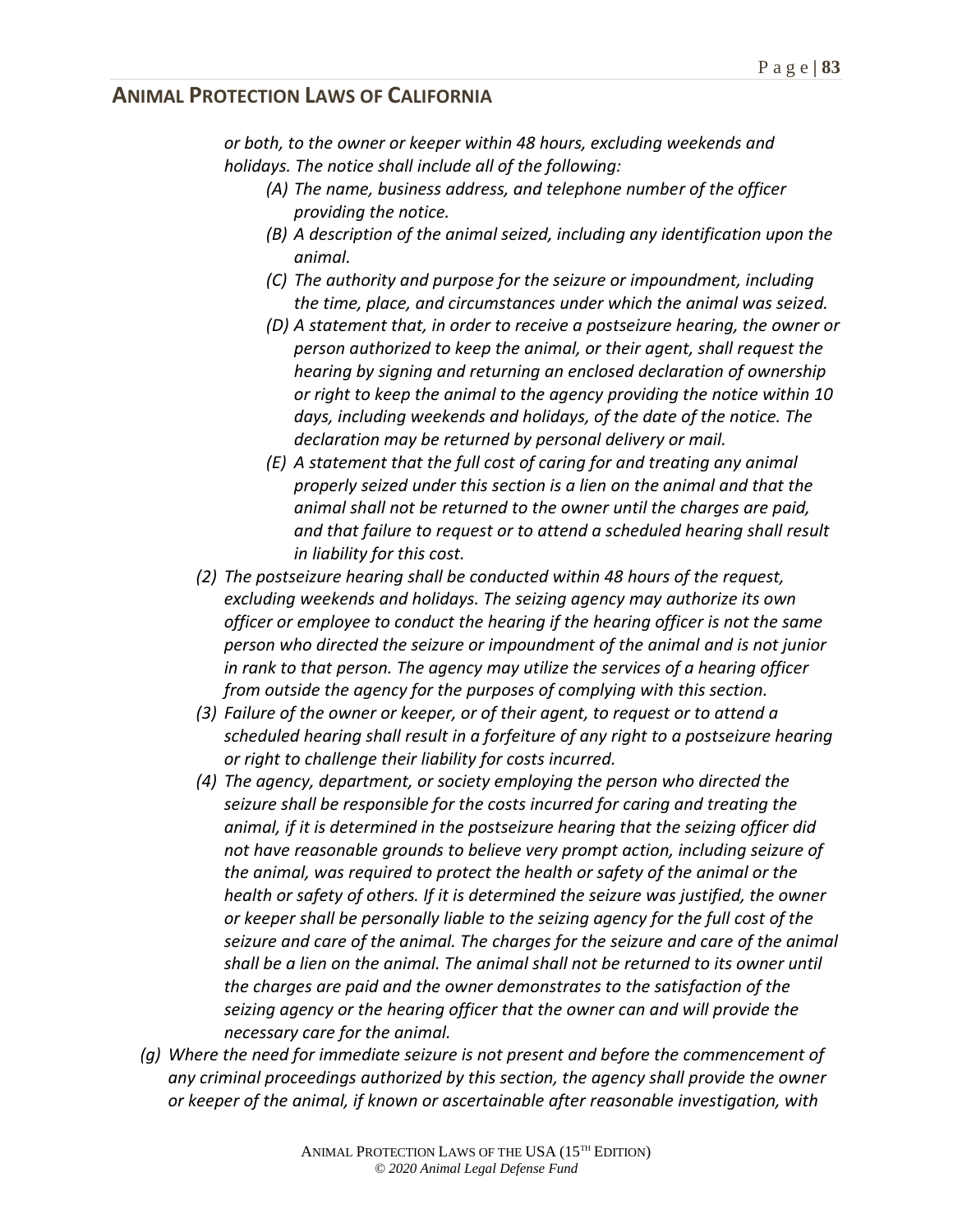*the opportunity for a hearing before any seizure or impoundment of the animal. The owner shall produce the animal at the time of the hearing unless, before the hearing, the owner has made arrangements with the agency to view the animal upon request of the agency, or unless the owner can provide verification that the animal was humanely euthanized. Any person who willfully fails to produce the animal or provide the verification is guilty of an infraction, punishable by a fine of not less than two hundred fifty dollars (\$250) nor more than one thousand dollars (\$1,000).*

- *(1) The agency shall cause a notice to be affixed to a conspicuous place where the animal was situated or personally deliver a notice stating the grounds for believing the animal should be seized under subdivision (a) or (b). The notice shall include all of the following:*
	- *(A) The name, business address, and telephone number of the officer providing the notice.*
	- *(B) A description of the animal to be seized, including any identification upon the animal.*
	- *(C) The authority and purpose for the possible seizure or impoundment.*
	- *(D) A statement that, in order to receive a hearing before any seizure, the owner or person authorized to keep the animal, or their agent, shall request the hearing by signing and returning the enclosed declaration of ownership or right to keep the animal to the officer providing the notice within two days, excluding weekends and holidays, of the date of the notice.*
	- *(E) A statement that the cost of caring for and treating any animal properly seized under this section is a lien on the animal, that any animal seized shall not be returned to the owner until the charges are paid, and that failure to request or to attend a scheduled hearing shall result in a conclusive determination that the animal may properly be seized and that the owner shall be liable for the charges.*
- *(2) The preseizure hearing shall be conducted within 48 hours, excluding weekends and holidays, after receipt of the request. The seizing agency may authorize its own officer or employee to conduct the hearing if the hearing officer is not the same person who requests the seizure or impoundment of the animal and is not junior in rank to that person. The agency may use the services of a hearing officer from outside the agency for the purposes of complying with this section.*
- *(3) Failure of the owner or keeper, or their agent, to request or to attend a scheduled hearing shall result in a forfeiture of any right to a preseizure hearing or right to challenge their liability for costs incurred pursuant to this section.*
- *(4) The hearing officer, after the hearing, may affirm or deny the owner's or keeper's right to custody of the animal and, if reasonable grounds are established, may order the seizure or impoundment of the animal for care and treatment.*
- (h) If any animal is properly seized under this section or pursuant to a search warrant, the owner or keeper shall be personally liable to the seizing agency for the cost of the seizure and care of the animal. Further, if the charges for the seizure or impoundment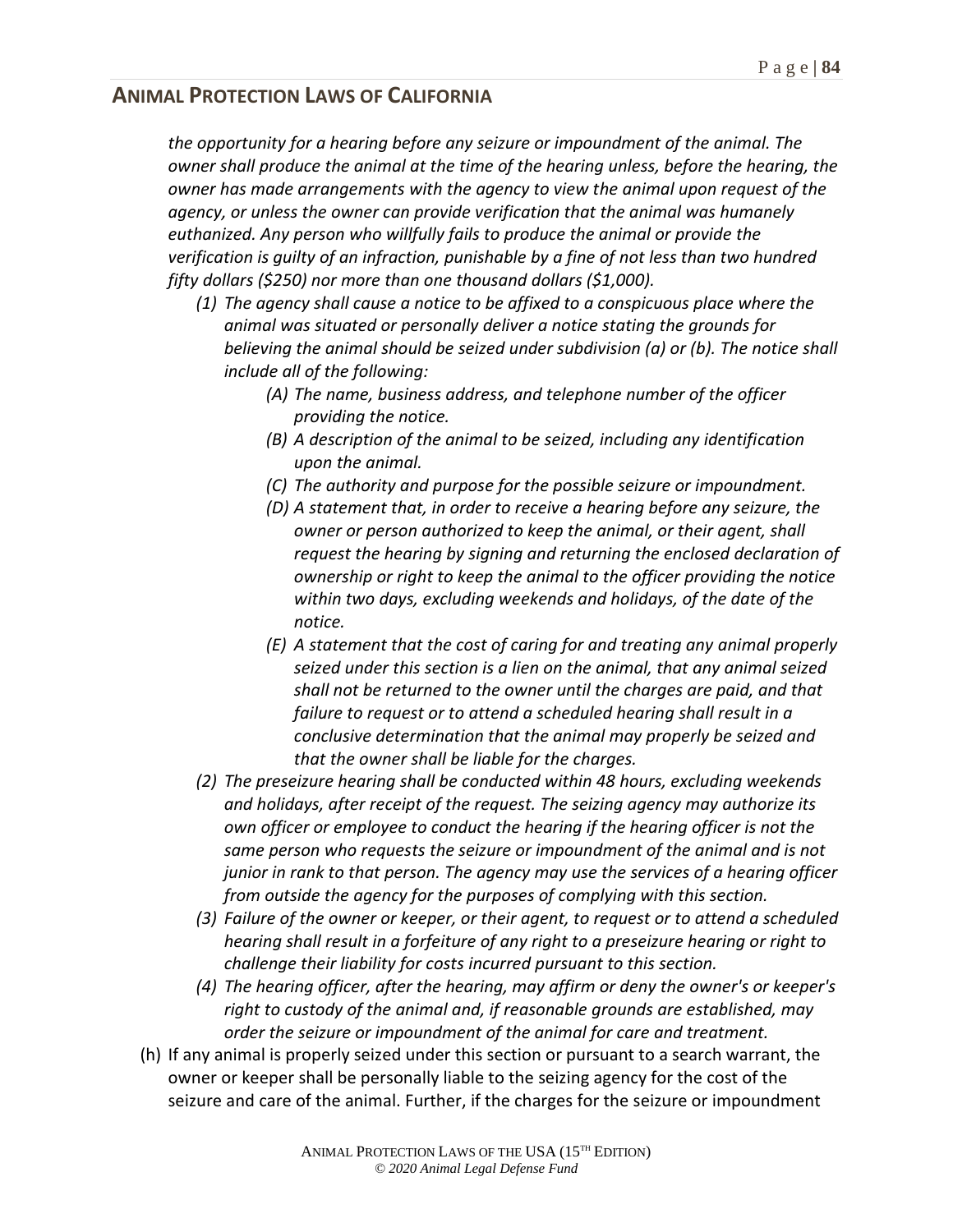and any other charges permitted under this section are not paid within 14 days of the seizure, or if the owner, within 14 days of notice of availability of the animal to be returned, fails to pay charges permitted under this section and take possession of the animal, the animal shall be deemed to have been abandoned and may be humanely euthanized or otherwise properly disposed of by the seizing agency.

- (i) If the animal requires veterinary care and the humane society or public agency is not assured, within 14 days of the seizure of the animal, that the owner will provide the necessary care, the animal shall not be returned to its owner and shall be deemed to have been abandoned and may be humanely euthanized or otherwise properly disposed of by the seizing agency. A veterinarian may humanely euthanize an impounded animal without regard to the prescribed holding period when it has been determined that the animal has incurred severe injuries or is incurably crippled. A veterinarian also may immediately humanely euthanize an impounded animal afflicted with a serious contagious disease unless the owner or the owner's agent immediately authorizes treatment of the animal by a veterinarian at the expense of the owner or agent.
- (j) No animal properly seized under this section or pursuant to a search warrant shall be returned to its owner until the owner can demonstrate to the satisfaction of the seizing agency or hearing officer that the owner can and will provide the necessary care for the animal.
- (k)
- (1) In the case of cats and dogs, before the final disposition of any criminal charges, the seizing agency or prosecuting attorney may file a petition in a criminal action requesting that, before that final disposition, the court issue an order forfeiting the animal to the city, county, or seizing agency. The petitioner shall serve a true copy of the petition upon the defendant and the prosecuting attorney.
- (2) Upon receipt of the petition, the court shall set a hearing on the petition. The hearing shall be conducted within 14 days after the filing of the petition, or as soon as practicable.
- (3) The petitioner shall have the burden of establishing beyond a reasonable doubt that, even in the event of an acquittal of the criminal charges, the owner will not legally be permitted to retain the animal in question. If the court finds that the petitioner has met its burden, the court shall order the immediate forfeiture of the animal as sought by the petition.
- (4) Nothing in this subdivision is intended to authorize a seizing agency or prosecuting attorney to file a petition to determine an owner's ability to legally retain an animal pursuant to paragraph (3) of subdivision (*l*) if a petition has previously been filed pursuant to this subdivision.
- (l)
- (1) Upon the conviction of a person charged with a violation of this section, or Section 597 or 597a, all animals lawfully seized and impounded with respect to the violation shall be adjudged by the court to be forfeited and shall thereupon be transferred to the impounding officer or appropriate public entity for proper adoption or other disposition. A person convicted of a violation of this section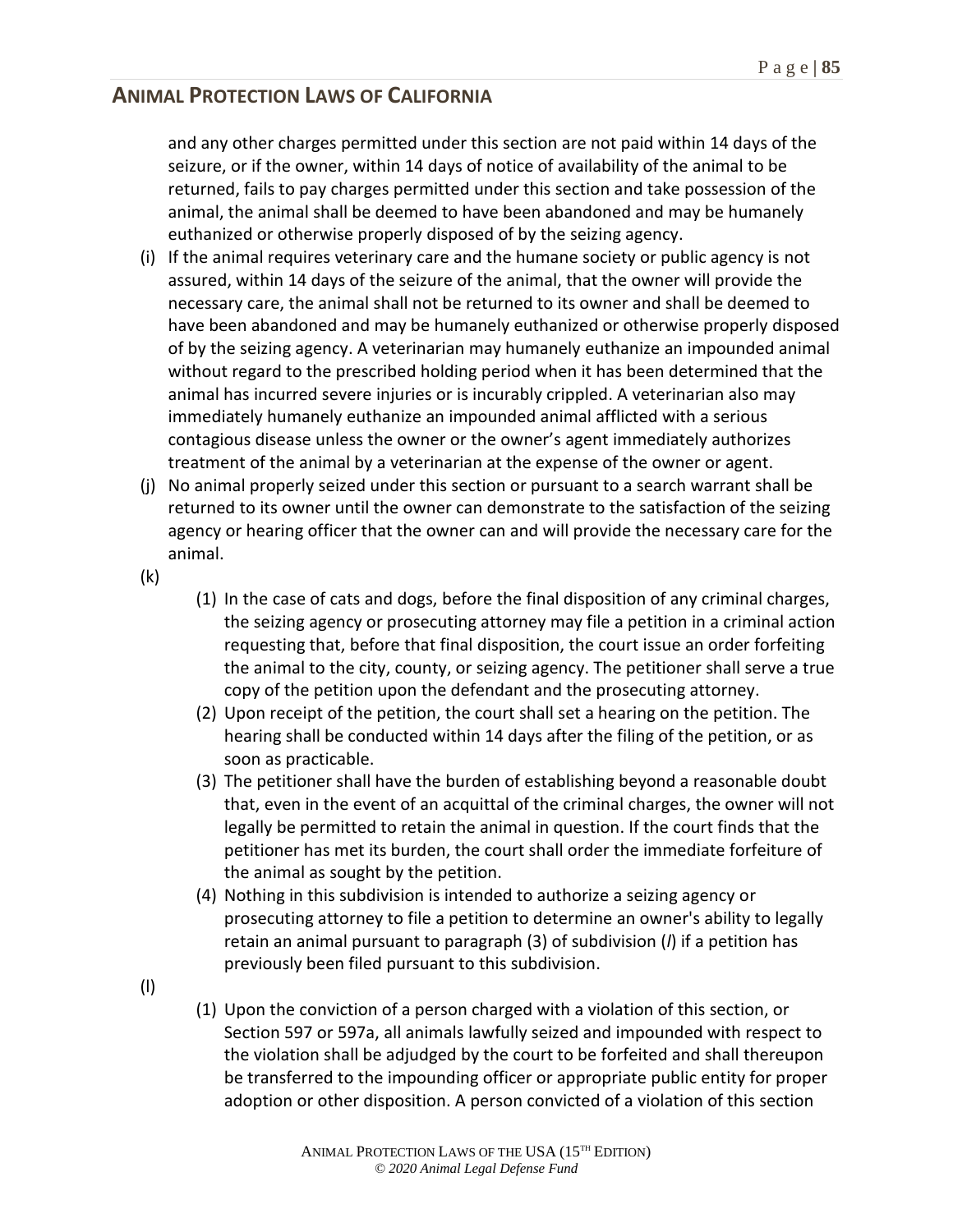shall be personally liable to the seizing agency for all costs of impoundment from the time of seizure to the time of proper disposition. Upon conviction, the court shall order the convicted person to make payment to the appropriate public entity for the costs incurred in the housing, care, feeding, and treatment of the seized or impounded animals. Each person convicted in connection with a particular animal may be held jointly and severally liable for restitution for that particular animal. The payment shall be in addition to any other fine or sentence ordered by the court.

- (2) The court may also order, as a condition of probation, that the convicted person be prohibited from owning, possessing, caring for, or residing with, animals of any kind, and require the convicted person to immediately deliver all animals in the convicted person's possession to a designated public entity for adoption or other lawful disposition or provide proof to the court that the person no longer has possession, care, or control of any animals. In the event of the acquittal or final discharge without conviction of the person charged, if the animal is still impounded, the animal has not been previously deemed abandoned pursuant to subdivision (h), the court has not ordered that the animal be forfeited pursuant to subdivision (k), the court shall, on demand, direct the release of seized or impounded animals to the defendant upon a showing of proof of ownership.
- (3) Any questions regarding ownership shall be determined in a separate hearing by the court where the criminal case was finally adjudicated and the court shall hear testimony from any persons who may assist the court in determining ownership of the animal. If the owner is determined to be unknown or the owner is prohibited or unable to retain possession of the animals for any reason, the court shall order the animals to be released to the appropriate public entity for adoption or other lawful disposition. This section is not intended to cause the release of any animal, bird, reptile, amphibian, or fish seized or impounded pursuant to any other statute, ordinance, or municipal regulation. This section shall not prohibit the seizure or impoundment of animals as evidence as provided for under any other provision of law.
- (m)It shall be the duty of all peace officers, humane society officers, and animal control officers to use all currently acceptable methods of identification, both electronic and otherwise, to determine the lawful owner or caretaker of any seized or impounded animal. It shall also be their duty to make reasonable efforts to notify the owner or caretaker of the whereabouts of the animal and any procedures available for the lawful recovery of the animal and, upon the owner's and caretaker's initiation of recovery procedures, retain custody of the animal for a reasonable period of time to allow for completion of the recovery process. Efforts to locate or contact the owner or caretaker and communications with persons claiming to be the owner or caretaker shall be recorded and maintained and be made available for public inspection.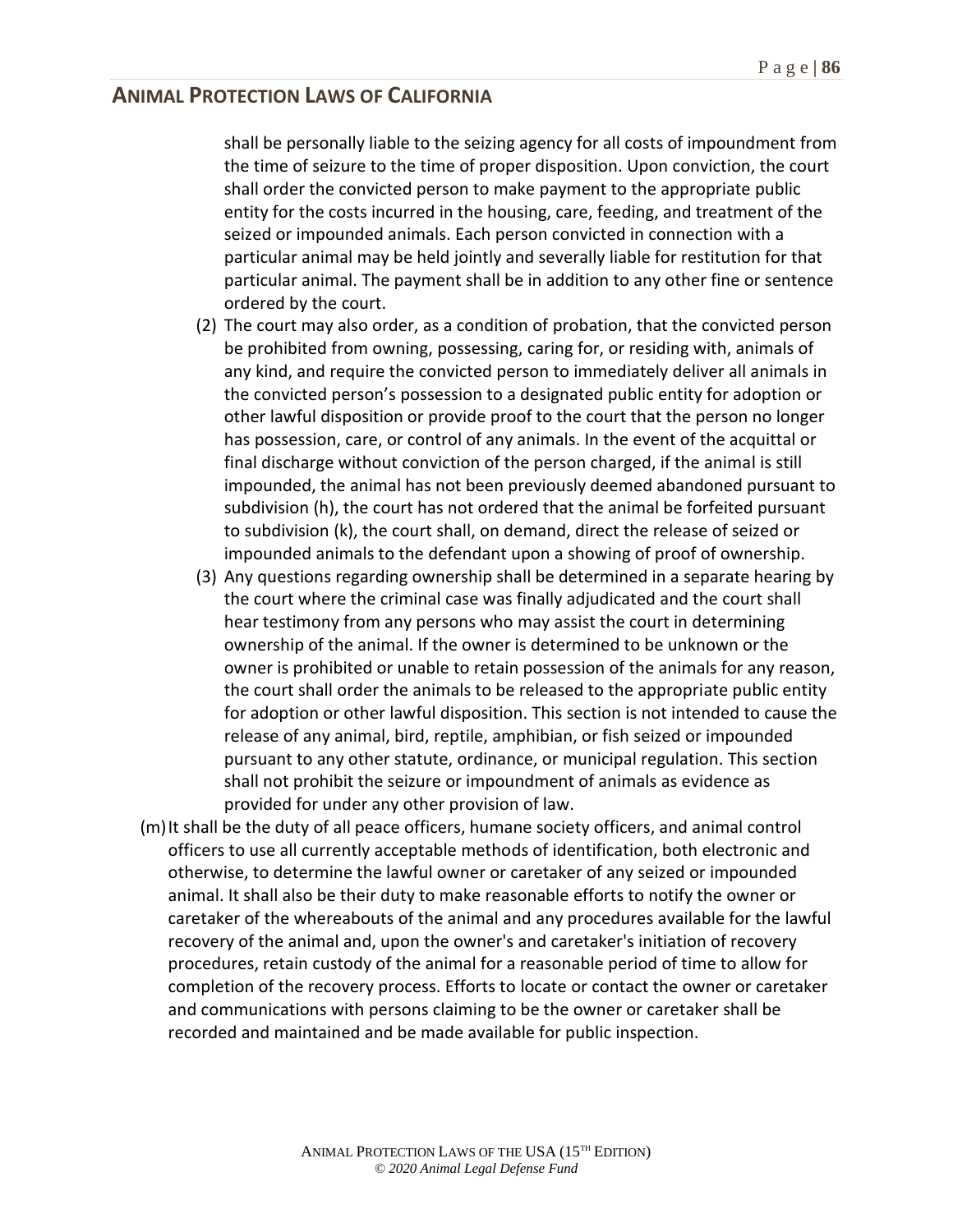**CAL. PENAL CODE § 597.7. Animal endangerment; confinement in unattended motor vehicle; violations and penalties.**

- (a) A person shall not leave or confine an animal in any unattended motor vehicle under conditions that endanger the health or well-being of an animal due to heat, cold, lack of adequate ventilation, or lack of food or water, or other circumstances that could reasonably be expected to cause suffering, disability, or death to the animal.
- (b)
- (1) This section does not prevent a person from taking reasonable steps that are necessary to remove an animal from a motor vehicle if the person holds a reasonable belief that the animal's safety is in immediate danger from heat, cold, lack of adequate ventilation, lack of food or water, or other circumstances that could reasonably be expected to cause suffering, disability, or death to the animal.
- (2) A person who removes an animal from a vehicle in accordance with paragraph (1) is not criminally liable for actions taken reasonably and in good faith if the person does all of the following:
	- (A) Determines the vehicle is locked or there is otherwise no reasonable manner for the animal to be removed from the vehicle.
	- (B) Has a good faith belief that forcible entry into the vehicle is necessary because the animal is in imminent danger of suffering harm if it is not immediately removed from the vehicle, and, based upon the circumstances known to the person at the time, the belief is a reasonable one.
	- (C) Has contacted a local law enforcement agency, the fire department, animal control, or the "911" emergency service prior to forcibly entering the vehicle.
	- (D) Remains with the animal in a safe location, out of the elements but reasonably close to the vehicle, until a peace officer, humane officer, animal control officer, or another emergency responder arrives.
	- (E) Used no more force to enter the vehicle and remove the animal from the vehicle than was necessary under the circumstances.
	- (F) Immediately turns the animal over to a representative from law enforcement, animal control, or another emergency responder who responds to the scene.
- (c) Unless the animal suffers great bodily injury, a first conviction for violation of this section is punishable by a fine not exceeding one hundred dollars (\$100) per animal. If the animal suffers great bodily injury, a violation of this section is punishable by a fine not exceeding five hundred dollars (\$500), imprisonment in a county jail not exceeding six months, or by both a fine and imprisonment. Any subsequent violation of this section, regardless of injury to the animal, is also punishable by a fine not exceeding five hundred dollars (\$500), imprisonment in a county jail not exceeding six months, or by both a fine and imprisonment.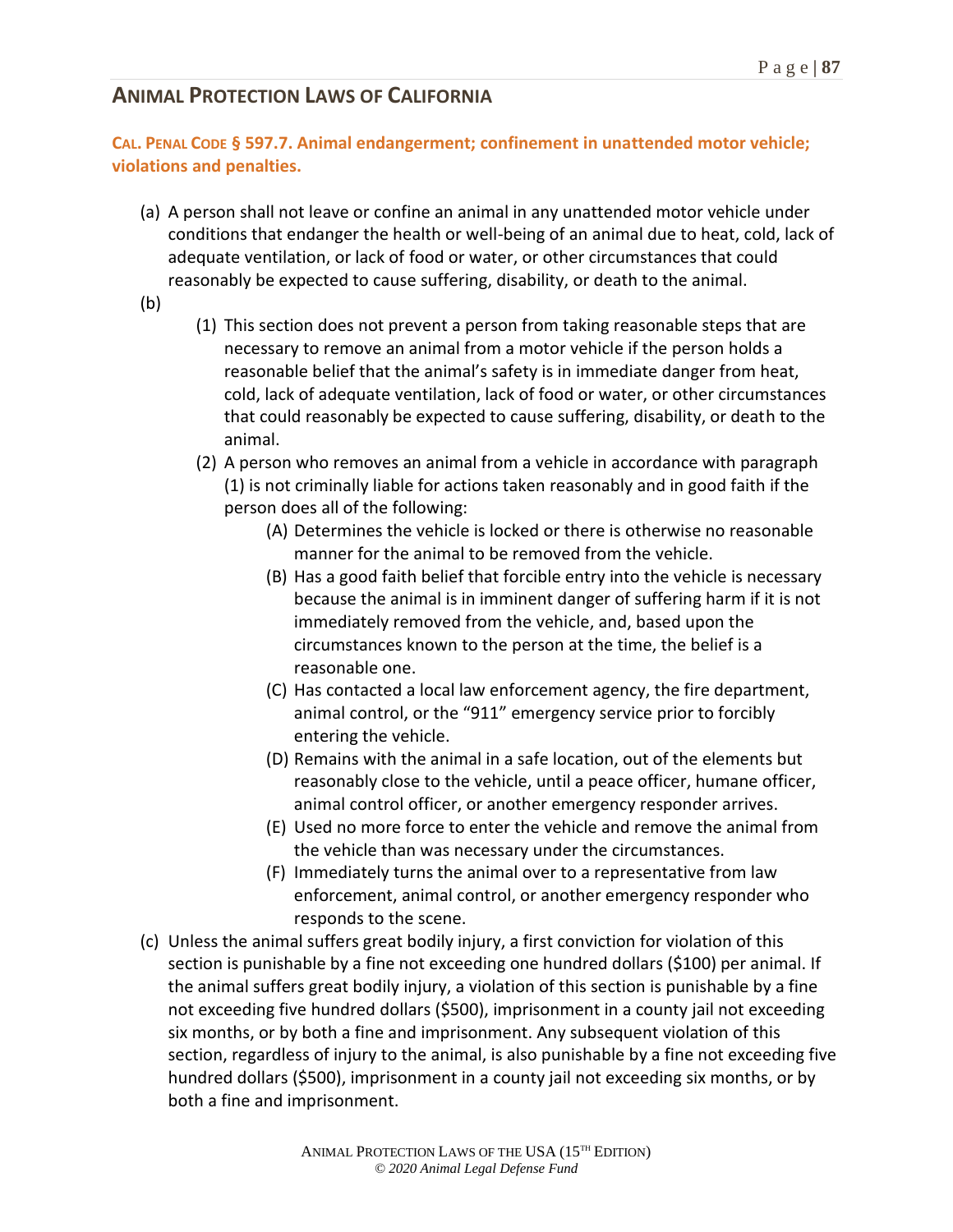- (d)
- (1) This section does not prevent a peace officer, firefighter, humane officer, animal control officer, or other emergency responder from removing an animal from a motor vehicle if the animal's safety appears to be in immediate danger from heat, cold, lack of adequate ventilation, lack of food or water, or other circumstances that could reasonably be expected to cause suffering, disability, or death to the animal.
- (2) A peace officer, firefighter, humane officer, animal control officer, or other emergency responder who removes an animal from a motor vehicle, or who takes possession of an animal that has been removed from a motor vehicle, shall take it to an animal shelter or other place of safekeeping or, if the officer deems necessary, to a veterinary hospital for treatment. The owner of the animal removed from the vehicle may be required to pay for charges that have accrued for the maintenance, care, medical treatment, or impoundment of the animal.
- (3) A peace officer, firefighter, humane officer, animal control officer, or other emergency responder is authorized to take all steps that are reasonably necessary for the removal of an animal from a motor vehicle, including, but not limited to, breaking into the motor vehicle, after a reasonable effort to locate the owner or other person responsible.
- (4) A peace officer, firefighter, humane officer, animal control officer, or other emergency responder who removes an animal from a motor vehicle or who receives an animal rescued from a vehicle from another person shall, in a secure and conspicuous location on or within the motor vehicle, leave written notice bearing his or her name and office, and the address of the location where the animal can be claimed. The animal may be claimed by the owner only after payment of all charges that have accrued for the maintenance, care, medical treatment, or impoundment of the animal.
- (5) Except as provided in subdivision (b), this section does not affect in any way existing liabilities or immunities in current law, or create any new immunities or liabilities.
- (e) Nothing in this section shall preclude prosecution under both this section and Section 597 or any other provision of law, including city or county ordinances.
- (f) Nothing in this section shall be deemed to prohibit the transportation of horses, cattle, pigs, sheep, poultry, or other agricultural animals in motor vehicles designed to transport such animals for agricultural purposes

### **CAL. PENAL CODE § 599a. Issuance of arrest warrants.**

*When complaint is made, on oath, to any magistrate authorized to issue warrants in criminal cases, that the complainant believes that any provision of law relating to, or in any way affecting, dumb animals or birds, is being, or is about to be violated in any particular building or place, the magistrate must issue and deliver immediately a warrant directed to any sheriff,*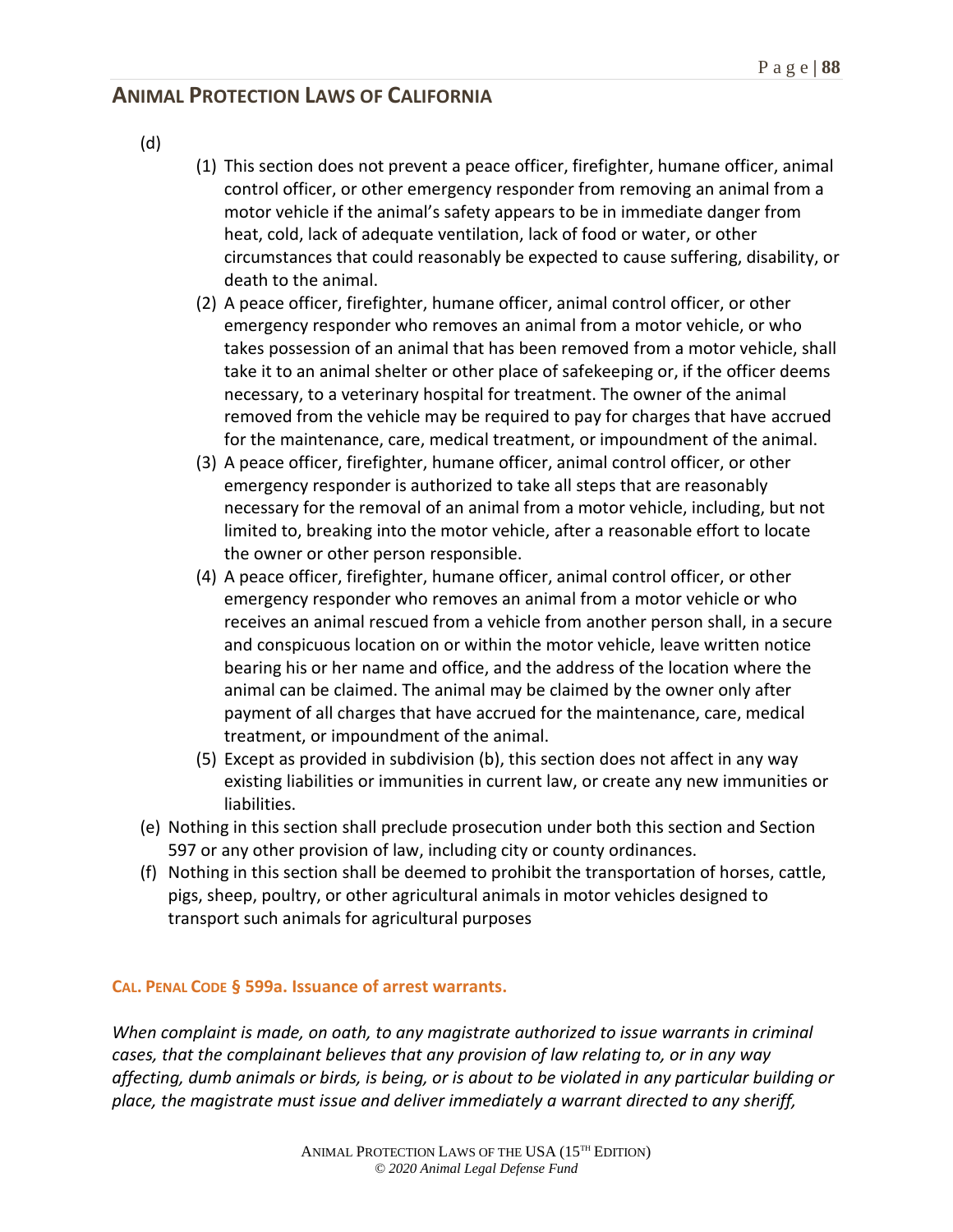*police or peace officer or officer of any incorporated association qualified as provided by law, authorizing him to enter and search that building or place, and to arrest any person there present violating, or attempting to violate, any law relating to, or in any way affecting, dumb animals or birds, and to bring that person before some court or magistrate of competent jurisdiction, within the city, city and county, or judicial district within which the offense has been committed or attempted, to be dealt with according to law, and the attempt must be held to be a violation of Section 59*7.

### **CAL. PENAL CODE § 599aa. Seizure of fighting animals and birds, paraphernalia, etc.; affidavit of officer; custody of seized property; forfeiture and destruction or redelivery.**

- (a) *Any authorized officer making an arrest under Section 597.5 shall, and any authorized officer making an arrest under Section 597b, 597c, 597j, or 599a may, lawfully take possession of all birds or animals and all paraphernalia, implements, or other property or things used or employed, or about to be employed, in the violation of any of the provisions of this code relating to the fighting of birds or animals that can be used in animal or bird fighting, in training animals or birds to fight, or to inflict pain or cruelty upon animals or birds with respect to animal or bird fighting.*
- (b)
- *(1) Upon taking possession, the officer shall inventory the items seized and question the persons present as to the identity of the owner or owners of the items. The inventory list shall identify the location where the items were seized, the names of the persons from whom the property was seized, and the names of any known owners of the property.*
- *(2) Any person claiming ownership or possession of any item shall be provided with a signed copy of the inventory list, which shall identify the seizing officer and the officer's employing agency. If no person claims ownership or possession of the items, a copy of the inventory list shall be left at the location from which the items were seized.*
- (c) *The officer shall file with the magistrate before whom the complaint against the arrested person is made, a copy of the inventory list and an affidavit stating the affiant's basis for the officer's belief that the property and items taken were in violation of this code. On receipt of the affidavit, the magistrate shall order the items seized to be held until the final disposition of any charges filed in the case subject to subdivision (e).*
- (d) *All animals and birds seized shall, at the discretion of the seizing officer, be taken promptly to an appropriate animal storage facility. For purposes of this subdivision, an appropriate animal storage facility is one in which the animals or birds may be stored humanely. However, if an appropriate animal storage facility is not available, the officer may cause the animals or birds used in committing or possessed for the purpose of the alleged offenses to remain at the location at which they were found. In determining whether it is more humane to leave the animals or birds at the location at which they were found than to take the animals or birds to an animal storage facility, the officer*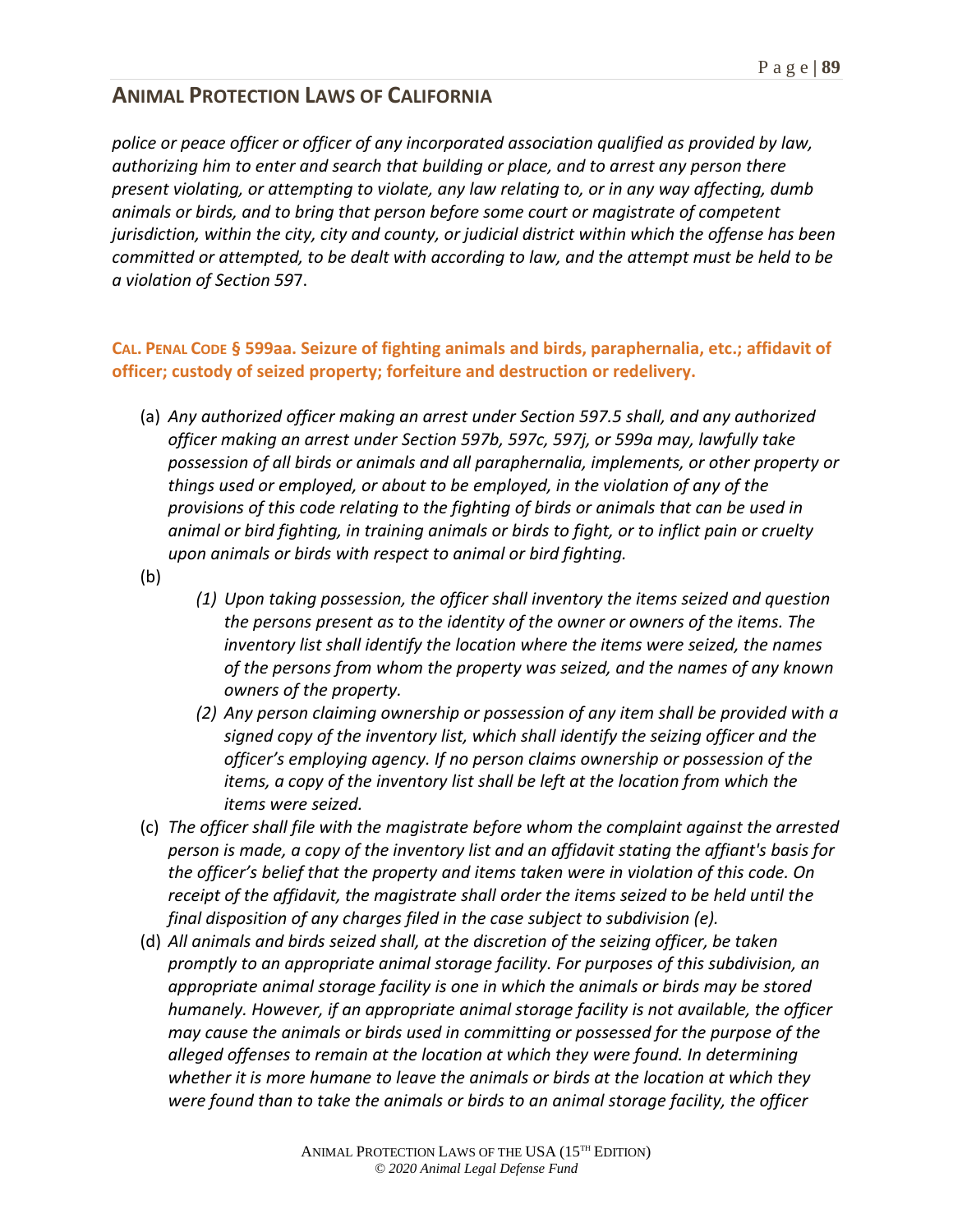*shall, at a minimum, consider the difficulty of transporting the animals or birds and the adequacy of the available animal storage facility. When the officer does not seize and transport all animals or birds to a storage facility, the officer shall do both of the following:*

- (1) *Seize a representative sample of animals or birds for evidentiary purposes from the animals or birds found at the site of the alleged offenses. The animals or birds seized as a representative sample shall be transported to an appropriate animal storage facility.*
- (2) *Cause all animals or birds used in committing or possessed for the purpose of the alleged offenses to be banded, tagged, or marked by microchip, and photographed or video recorded for evidentiary purposes.*
- (e)
- (1) *If ownership of the seized animals or birds cannot be determined after reasonable efforts, the officer or other person named and designated in the order as custodian of the animals or birds may, after holding the animals and birds for a period of not less than 10 days, petition the magistrate for permission to humanely euthanize or otherwise dispose of the animals or birds. The petition shall be published for three successive days in a newspaper of general circulation. The magistrate shall hold a hearing on the petition not less than 10 days after seizure of the animals or birds, after which the magistrate may order the animals or birds to be humanely euthanized or otherwise disposed of, or to be retained by the officer or person with custody until the conviction or final discharge of the arrested person. No animal or bird may be euthanized or otherwise disposed of until four days after the order.*
- (2) *Paragraph (1) shall apply only to those animals and birds seized under any of the following circumstances:*
	- (A) *After having been used in violation of any of the provisions of this code relating to the fighting of birds or animals.*
	- (B) *At the scene or site of a violation of any of the provisions of this code relating to the fighting of birds or animals.*
- (f) Upon the conviction of the arrested person, all property seized shall be adjudged by the court to be forfeited and shall then be, in the case of animals or birds, humanely euthanized or otherwise disposed of, and, in the case of other property, destroyed or otherwise disposed of, as the court may order. Upon the conviction of the arrested person, the court may order the person to make payment to the appropriate public entity for the costs incurred in the housing, care, feeding, and treatment of the animals or birds. Each person convicted in connection with a particular animal or bird, excluding any person convicted as a spectator pursuant to Section 597b or 597c, or subdivision (b) of Section 597.5, may be held jointly and severally liable for restitution pursuant to this subdivision. This payment shall be in addition to any other fine or other sentence ordered by the court. The court shall specify in the order that the public entity shall not enforce the order until the defendant satisfies all other outstanding fines, penalties, assessments, restitution fines, and restitution orders. The court may relieve any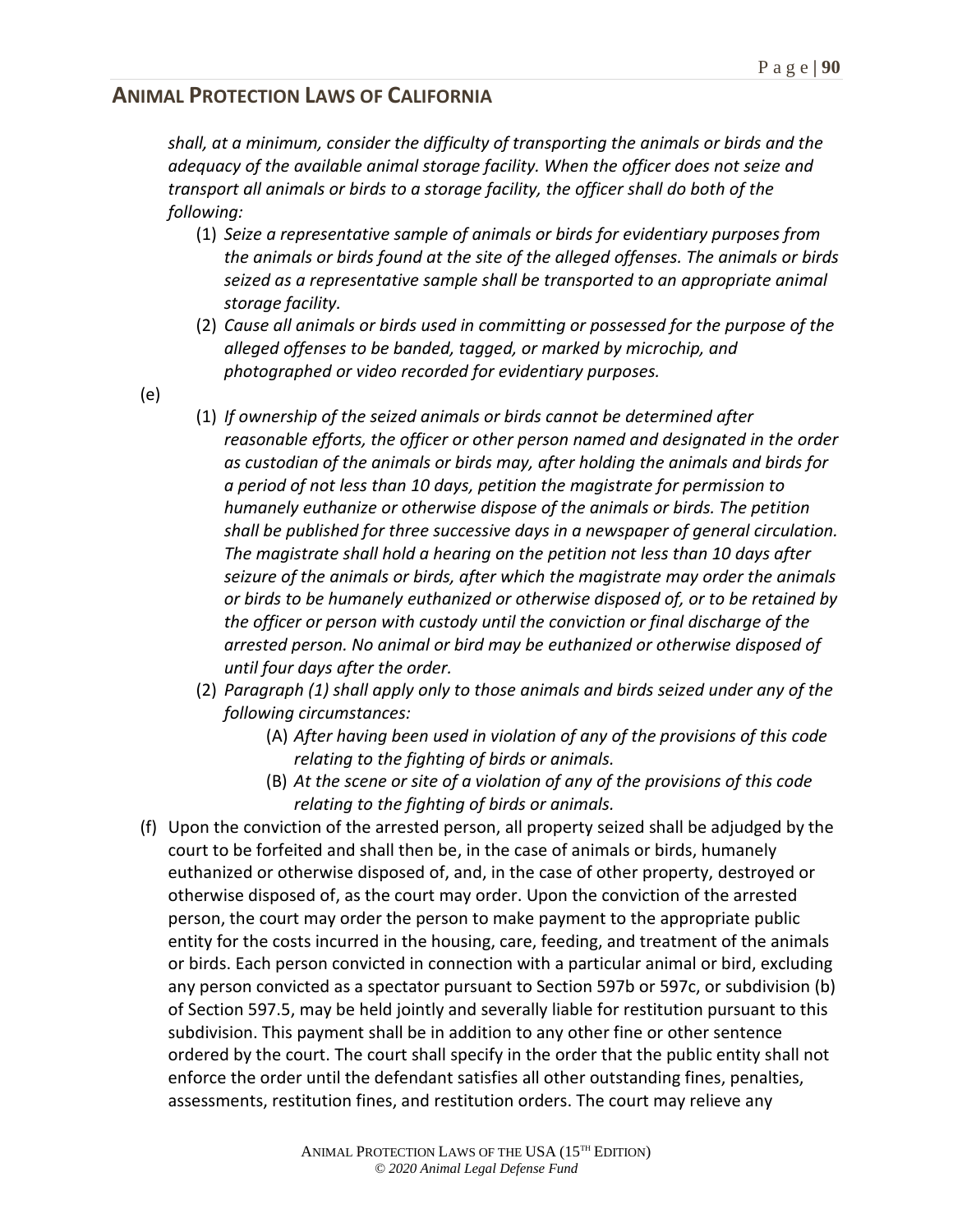convicted person of the obligation to make payment pursuant to this subdivision for good cause but shall state the reasons for that decision in the record. In the event of the acquittal or final discharge without conviction of the arrested person, the court shall, on demand, direct the delivery of the property held in custody to the owner. If the owner is unknown, the court shall order the animals or birds to be humanely euthanized or otherwise disposed of.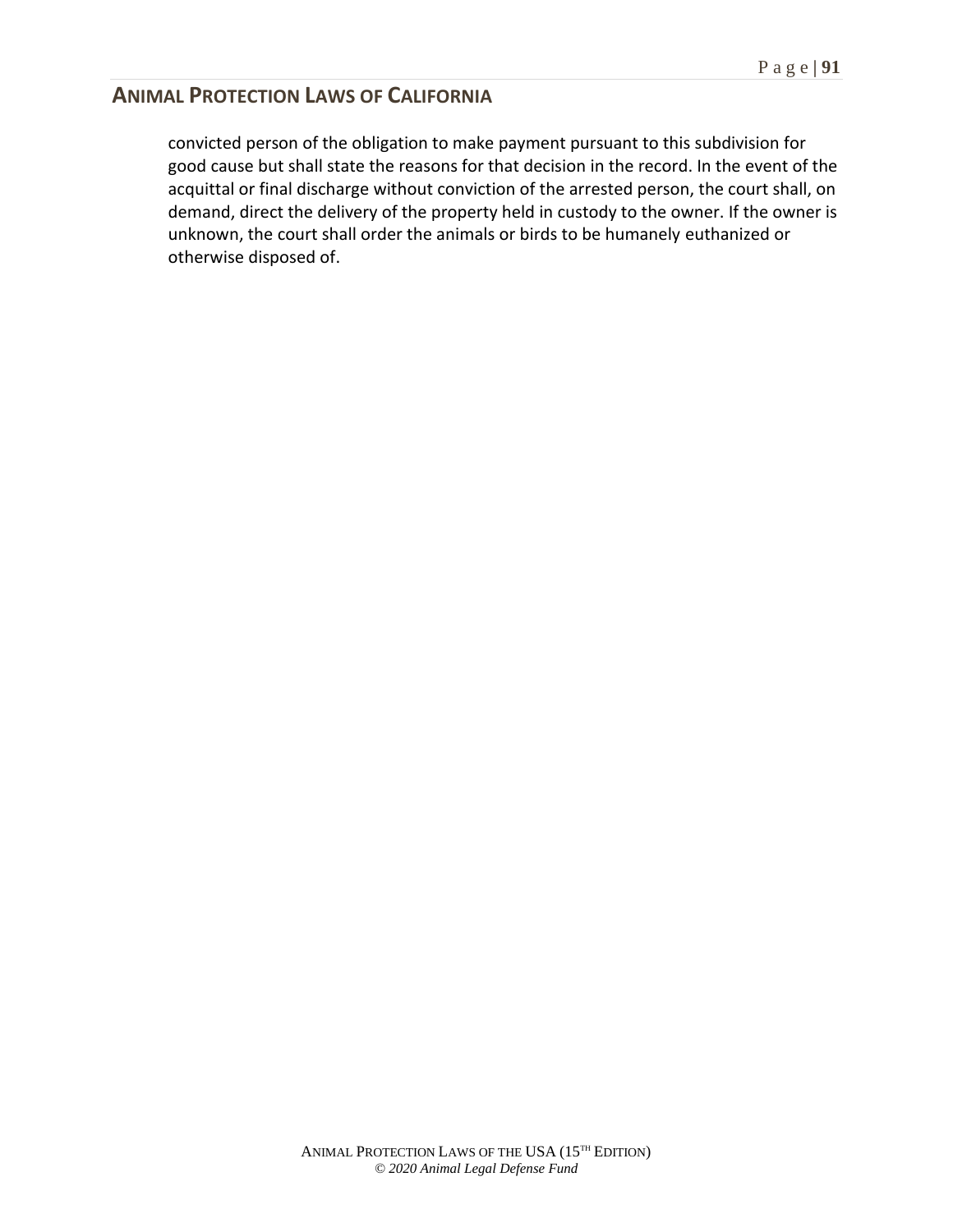# **12. COURTROOM ANIMAL ADVOCATE PROGRAM**

-----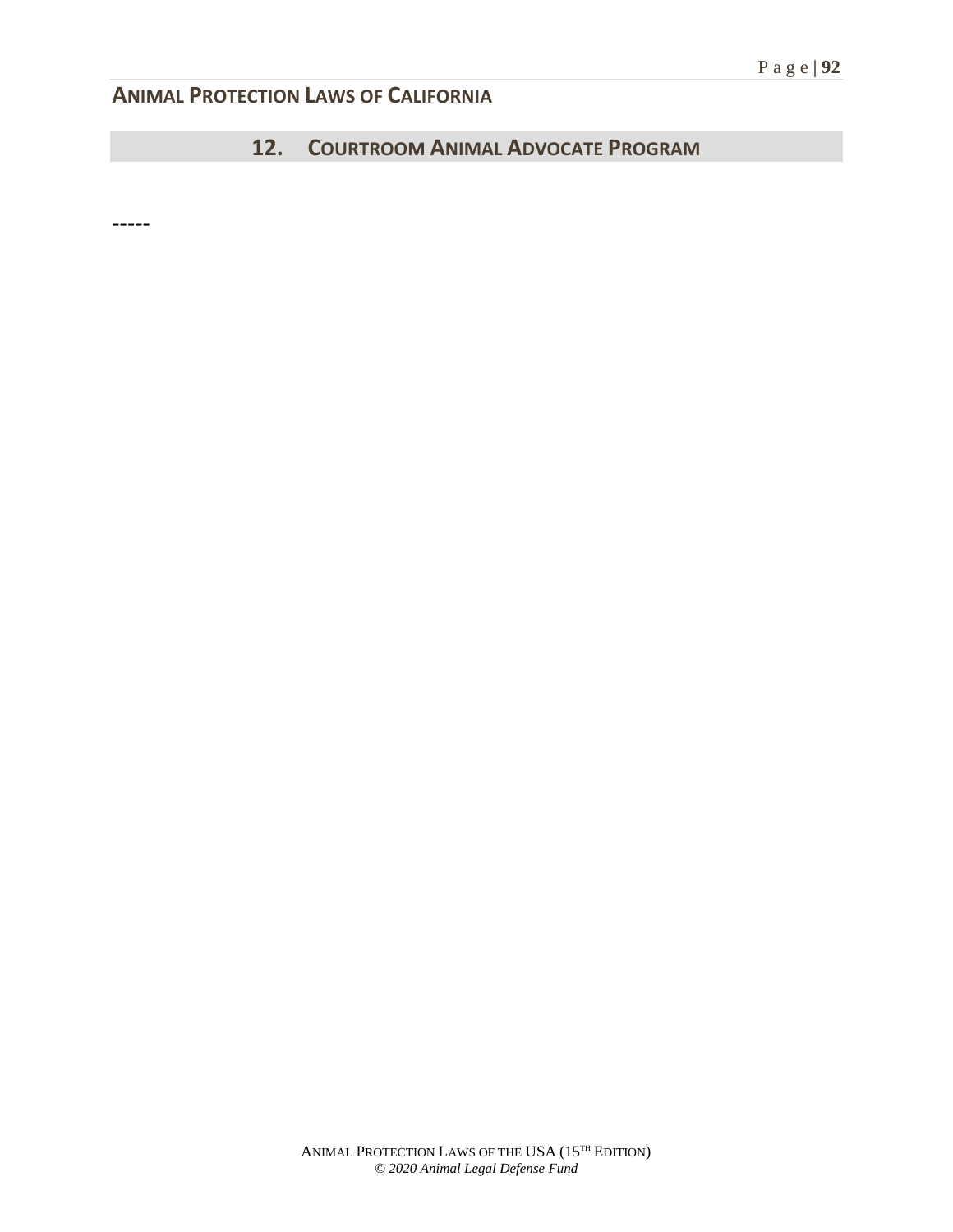# **13. PROTECTION ORDERS**

#### **CAL. FAM. CODE ANN. § 6320. Ex parte order enjoining contact, credibly or falsely impersonating, or destroying personal property; protection for companion animals.**

- (a) The court may issue an ex parte order enjoining a party from molesting, attacking, striking, stalking, threatening, sexually assaulting, battering, credibly impersonating as described in Section 528.5 of the Penal Code, falsely personating as described in Section 529 of the Penal Code, harassing, telephoning, including, but not limited to, making annoying telephone calls as described in Section 653m of the Penal Code, destroying personal property, contacting, either directly or indirectly, by mail or otherwise, coming within a specified distance of, or disturbing the peace of the other party, and, in the discretion of the court, on a showing of good cause, of other named family or household members.
- (b) *On a showing of good cause, the court may include in a protective order a grant to the petitioner of the exclusive care, possession, or control of any animal owned, possessed, leased, kept, or held by either the petitioner or the respondent or a minor child residing in the residence or household of either the petitioner or the respondent. The court may order the respondent to stay away from the animal and forbid the respondent from taking, transferring, encumbering, concealing, molesting, attacking, striking, threatening, harming, or otherwise disposing of the animal.*
- (c) This section shall become operative on July 1, 2014.

### **CAL. CIV. PROC. CODE § 527.6. Temporary restraining order and order after hearing prohibiting harassment.**

(a)

- (1) A person who has suffered harassment as defined in subdivision (b) may seek a temporary restraining order and an order after hearing prohibiting harassment as provided in this section.
- (2) A minor, under 12 years of age, accompanied by a duly appointed and acting guardian ad litem, shall be permitted to appear in court without counsel for the limited purpose of requesting or opposing a request for a temporary restraining order or order after hearing or both, under this section as provided in Section 374.
- (b) For purposes of this section, the following terms have the following meanings:
	- (1) "Course of conduct" is a pattern of conduct composed of a series of acts over a period of time, however short, evidencing a continuity of purpose, including following or stalking an individual, making harassing telephone calls to an individual, or sending harassing correspondence to an individual by any means, including, but not limited to, the use of public or private mails, interoffice mail, facsimile, or computer email.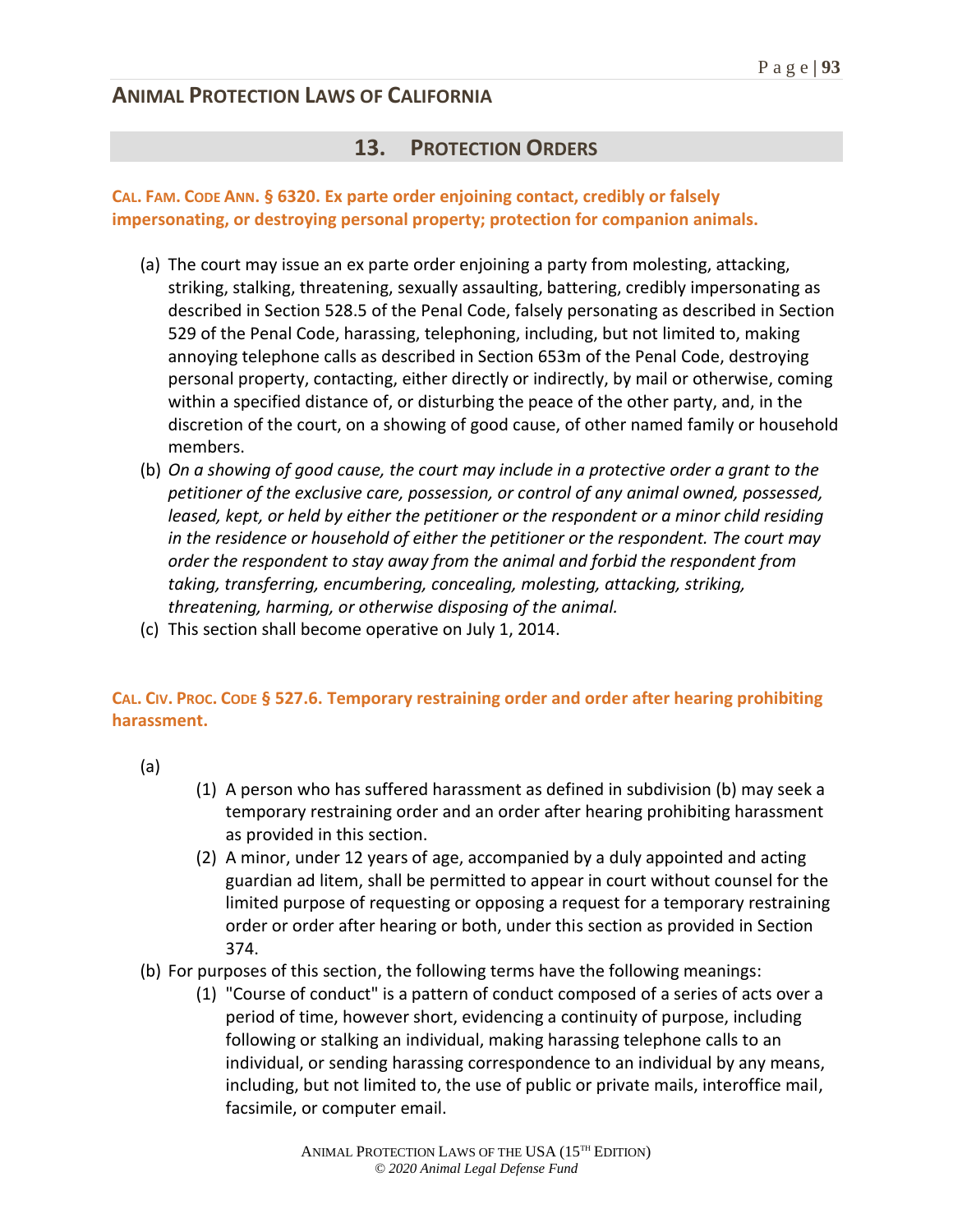Constitutionally protected activity is not included within the meaning of "course of conduct."

- (2) "Credible threat of violence" is a knowing and willful statement or course of conduct that would place a reasonable person in fear for the person's safety, or the safety of the person's immediate family, and that serves no legitimate purpose.
- (3) "Harassment" is unlawful violence, a credible threat of violence, or a knowing and willful course of conduct directed at a specific person that seriously alarms, annoys, or harasses the person, and that serves no legitimate purpose. The course of conduct must be that which would cause a reasonable person to suffer substantial emotional distress, and must actually cause substantial emotional distress to the petitioner.
- (4) "Petitioner" means the person to be protected by the temporary restraining order and order after hearing and, if the court grants the petition, the protected person.
- (5) "Respondent" means the person against whom the temporary restraining order and order after hearing are sought and, if the petition is granted, the restrained person.
- (6) "Temporary restraining order" and "order after hearing" mean orders that include any of the following restraining orders, whether issued ex parte or after notice and hearing:
	- (A) An order enjoining a party from harassing, intimidating, molesting, attacking, striking, stalking, threatening, sexually assaulting, battering, abusing, telephoning, including, but not limited to, making annoying telephone calls, as described in Section 653m of the Penal Code, destroying personal property, contacting, either directly or indirectly, by mail or otherwise, or coming within a specified distance of, or disturbing the peace of, the petitioner. *On a showing of good cause, in an order issued pursuant to this subparagraph in connection with an animal owned, possessed, leased, kept, or held by the petitioner, or residing in the residence or household of the petitioner, the court may do either or both of the following:*
		- (i) *Grant the petitioner exclusive care, possession, or control of the animal.*
		- (ii) *Order the respondent to stay away from the animal and refrain from taking, transferring, encumbering, concealing, molesting, attacking, striking, threatening, harming, or otherwise disposing of the animal.*
	- (B) An order enjoining a party from specified behavior that the court determines is necessary to effectuate orders described in subparagraph (A).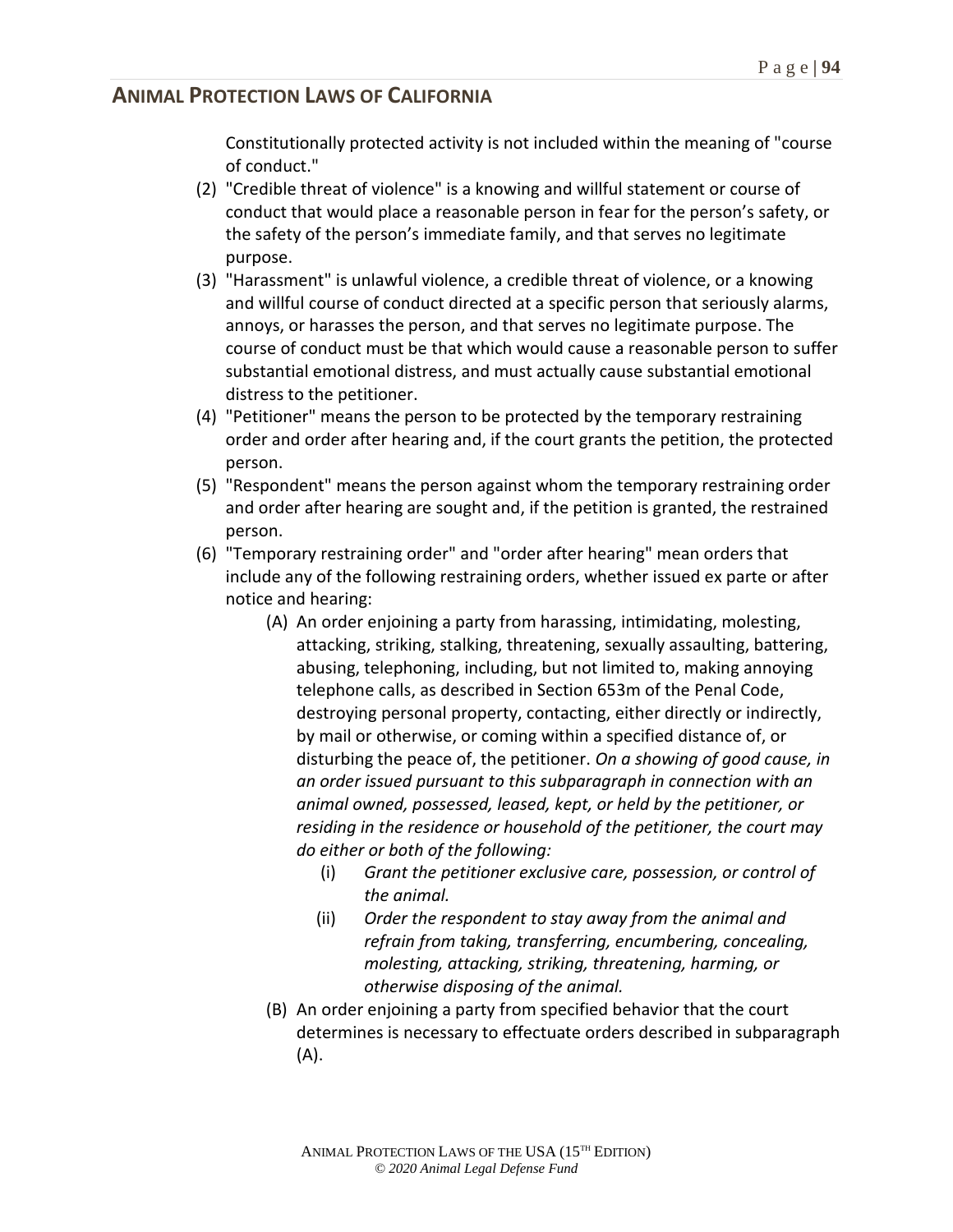- (7) "Unlawful violence" is any assault or battery, or stalking as prohibited in Section 646.9 of the Penal Code, but does not include lawful acts of self-defense or defense of others.
- (c) In the discretion of the court, on a showing of good cause, a temporary restraining order or order after hearing issued under this section may include other named family or household members.
- (d) Upon filing a petition for orders under this section, the petitioner may obtain a temporary restraining order in accordance with Section 527, except to the extent this section provides an inconsistent rule. The temporary restraining order may include any of the restraining orders described in paragraph (6) of subdivision (b). A temporary restraining order may be issued with or without notice, based on a declaration that, to the satisfaction of the court, shows reasonable proof of harassment of the petitioner by the respondent, and that great or irreparable harm would result to the petitioner.
- (e) A request for the issuance of a temporary restraining order without notice under this section shall be granted or denied on the same day that the petition is submitted to the court. If the petition is filed too late in the day to permit effective review, the order shall be granted or denied on the next day of judicial business in sufficient time for the order to be filed that day with the clerk of the court.
- (f) A temporary restraining order issued under this section shall remain in effect, at the court's discretion, for a period not to exceed 21 days, or, if the court extends the time for hearing under subdivision (g), not to exceed 25 days, unless otherwise modified or terminated by the court.
- (g) Within 21 days, or, if good cause appears to the court, 25 days from the date that a petition for a temporary order is granted or denied, a hearing shall be held on the petition. If a request for a temporary order is not made, the hearing shall be held within 21 days, or, if good cause appears to the court, 25 days, from the date that the petition is filed.
- (h) The respondent may file a response that explains, excuses, justifies, or denies the alleged harassment or may file a cross-petition under this section.
- (i) At the hearing, the judge shall receive any testimony that is relevant, and may make an independent inquiry. If the judge finds by clear and convincing evidence that unlawful harassment exists, an order shall issue prohibiting the harassment.
- (j)
- (1) In the discretion of the court, an order issued after notice and hearing under this section may have a duration of no more than five years, subject to termination or modification by further order of the court either on written stipulation filed with the court or on the motion of a party. The order may be renewed, upon the request of a party, for a duration of no more than five additional years, without a showing of any further harassment since the issuance of the original order, subject to termination or modification by further order of the court either on written stipulation filed with the court or on the motion of a party. A request for renewal may be brought any time within the three months before the order expires.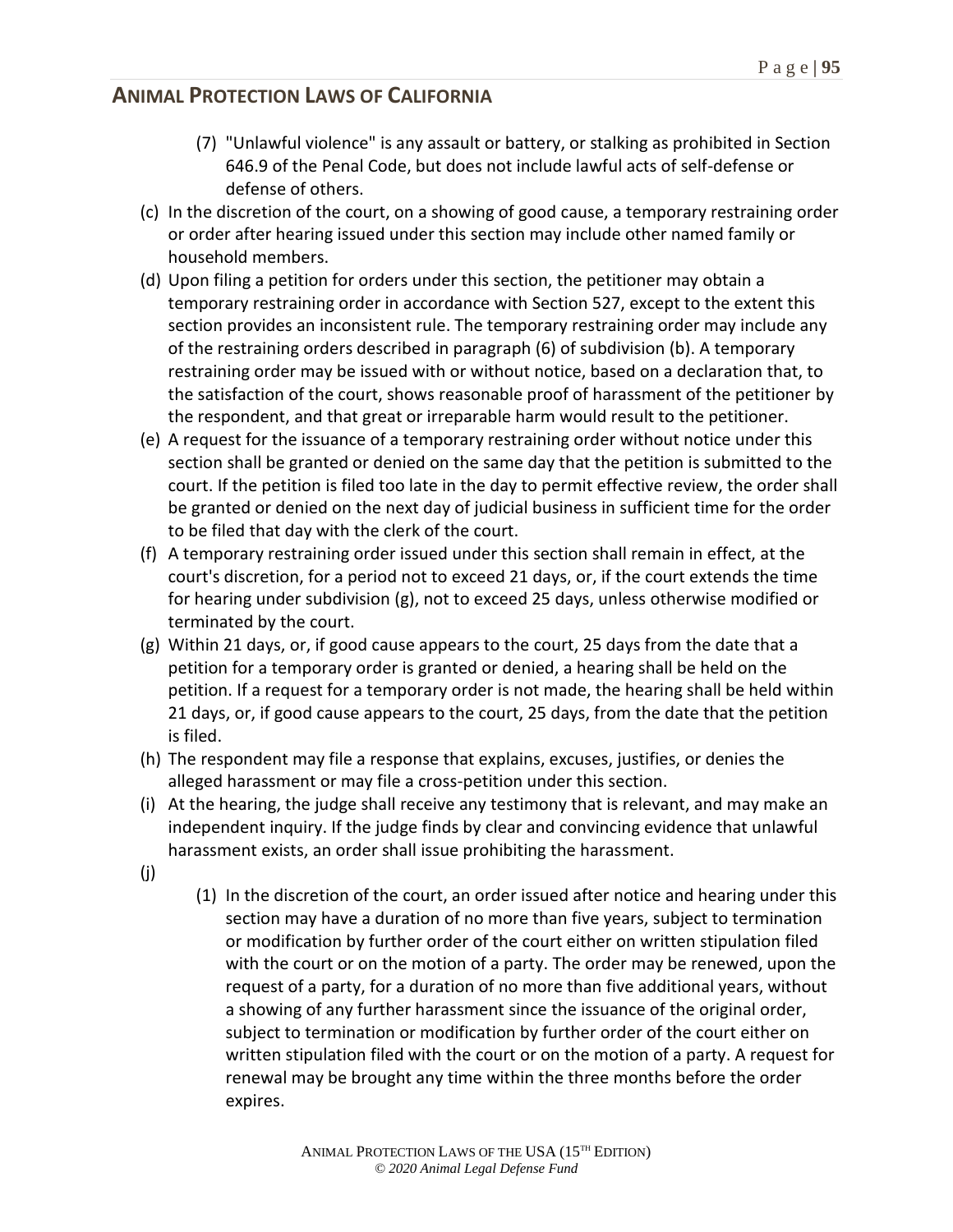- (2) The failure to state the expiration date on the face of the form creates an order with a duration of three years from the date of issuance.
- (3) If an action is filed for the purpose of terminating or modifying a protective order before the expiration date specified in the order by a party other than the protected party, the party who is protected by the order shall be given notice, pursuant to subdivision (b) of Section 1005, of the proceeding by personal service or, if the protected party has satisfied the requirements of Chapter 3.1 (commencing with Section 6205) of Division 7 of Title 1 of the Government Code, by service on the Secretary of State. If the party who is protected by the order cannot be notified before the hearing for modification or termination of the protective order, the court shall deny the motion to modify or terminate the order without prejudice or continue the hearing until the party who is protected can be properly noticed and may, upon a showing of good cause, specify another method for service of process that is reasonably designed to afford actual notice to the protected party. The protected party may waive the protected party's right to notice if the protected party is physically present in court and does not challenge the sufficiency of the notice.
- (k) This section does not preclude either party from representation by private counsel or from appearing on the party's own behalf.
- (l) In a proceeding under this section, if there are allegations of unlawful violence or credible threats of violence, a support person may accompany a party in court and, if the party is not represented by an attorney, may sit with the party at the table that is generally reserved for the party and the party's attorney. The support person is present to provide moral and emotional support for a person who alleges they are a victim of violence. The support person is not present as a legal adviser and may not provide legal advice. The support person may assist the person who alleges they are a victim of violence in feeling more confident that they will not be injured or threatened by the other party during the proceedings if the person who alleges they are a victim of violence and the other party are required to be present in close proximity. This subdivision does not preclude the court from exercising its discretion to remove the support person from the courtroom if the court believes the support person is prompting, swaying, or influencing the party assisted by the support person.
- (m)Upon the filing of a petition under this section, the respondent shall be personally served with a copy of the petition, temporary restraining order, if any, and notice of hearing of the petition. Service shall be made at least five days before the hearing. The court may for good cause, on motion of the petitioner or on its own motion, shorten the time for service on the respondent.
- (n) A notice of hearing under this section shall notify the respondent that if the respondent does not attend the hearing, the court may make orders against the respondent that could last up to five years.
- (o) The respondent shall be entitled, as a matter of course, to one continuance, for a reasonable period, to respond to the petition.
- (p)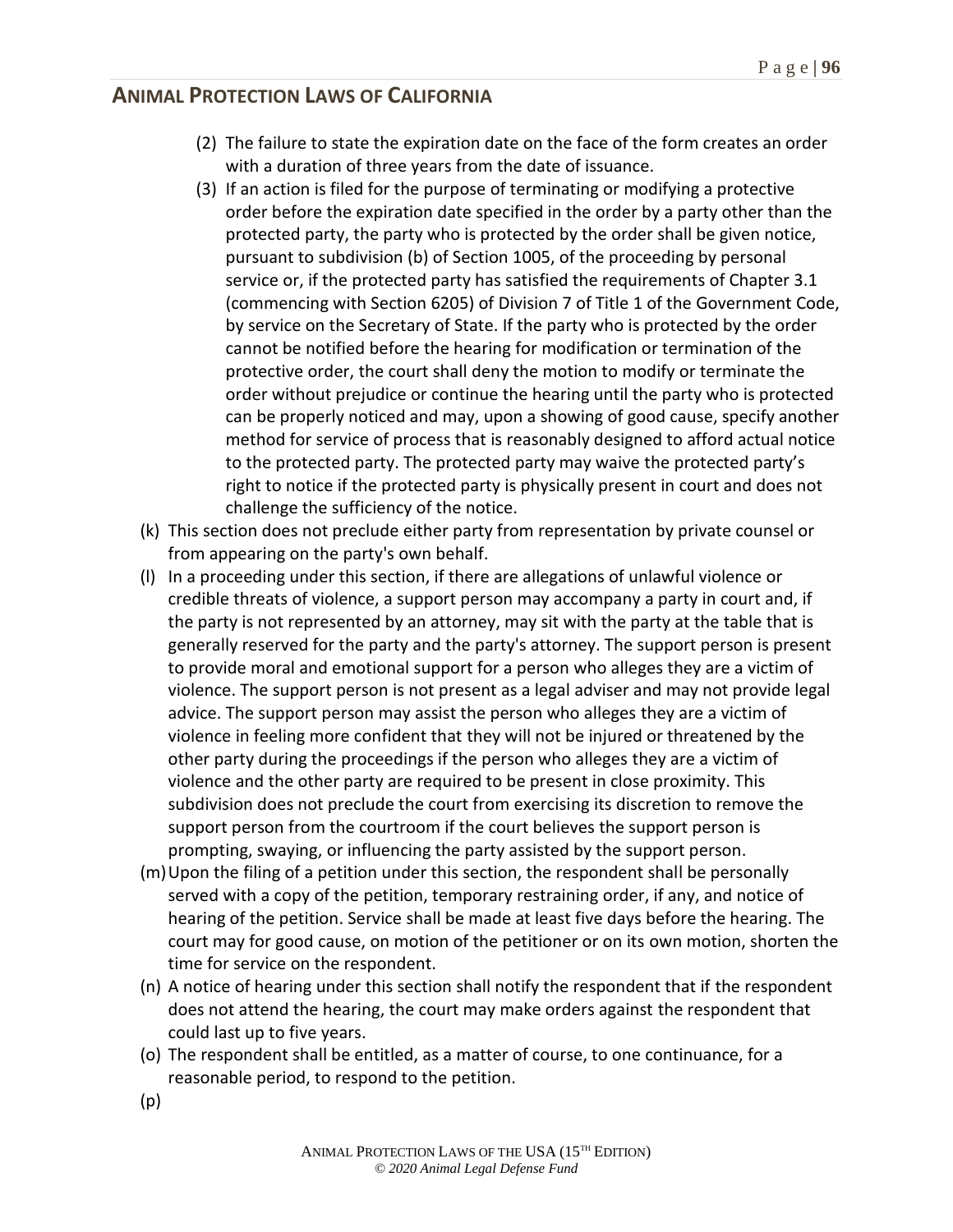- (1) Either party may request a continuance of the hearing, which the court shall grant on a showing of good cause. The request may be made in writing before or at the hearing or orally at the hearing. The court may also grant a continuance on its own motion.
- (2) If the court grants a continuance, any temporary restraining order that has been granted shall remain in effect until the end of the continued hearing, unless otherwise ordered by the court. In granting a continuance, the court may modify or terminate a temporary restraining order.
- (q)
- (1) If a respondent named in a restraining order issued after a hearing has not been served personally with the order but has received actual notice of the existence and substance of the order through personal appearance in court to hear the terms of the order from the court, additional proof of service is not required for enforcement of the order.
- (2) If the respondent named in a temporary restraining order is personally served with the order and notice of hearing with respect to a restraining order or protective order based on the temporary restraining order, but the respondent does not appear at the hearing, either personally or by an attorney, and the terms and conditions of the restraining order or protective order issued at the hearing are identical to the temporary restraining order, except for the duration of the order, the restraining order or protective order issued at the hearing may be served on the respondent by first-class mail sent to the respondent at the most current address for the respondent available to the court.
- (3) The Judicial Council form for temporary orders issued pursuant to this subdivision shall contain a statement in substantially the following form: Click here to view form
- (4) If information about a minor has been made confidential pursuant to subdivision (v), the notice shall identify the information, specifically, that has been made confidential and shall include a statement that disclosure or misuse of that information is punishable as a contempt of court.
- (r)
- (1) Information on a temporary restraining order or order after hearing relating to civil harassment issued by a court pursuant to this section shall be transmitted to the Department of Justice in accordance with either paragraph (2) or (3).
- (2) The court shall order the petitioner or the attorney for the petitioner to deliver a copy of an order issued under this section, or reissuance, extension, modification, or termination of the order, and any subsequent proof of service, by the close of the business day on which the order, reissuance, extension, modification, or termination was made, to a law enforcement agency having jurisdiction over the residence of the petitioner and to any additional law enforcement agencies within the court's discretion as are requested by the petitioner.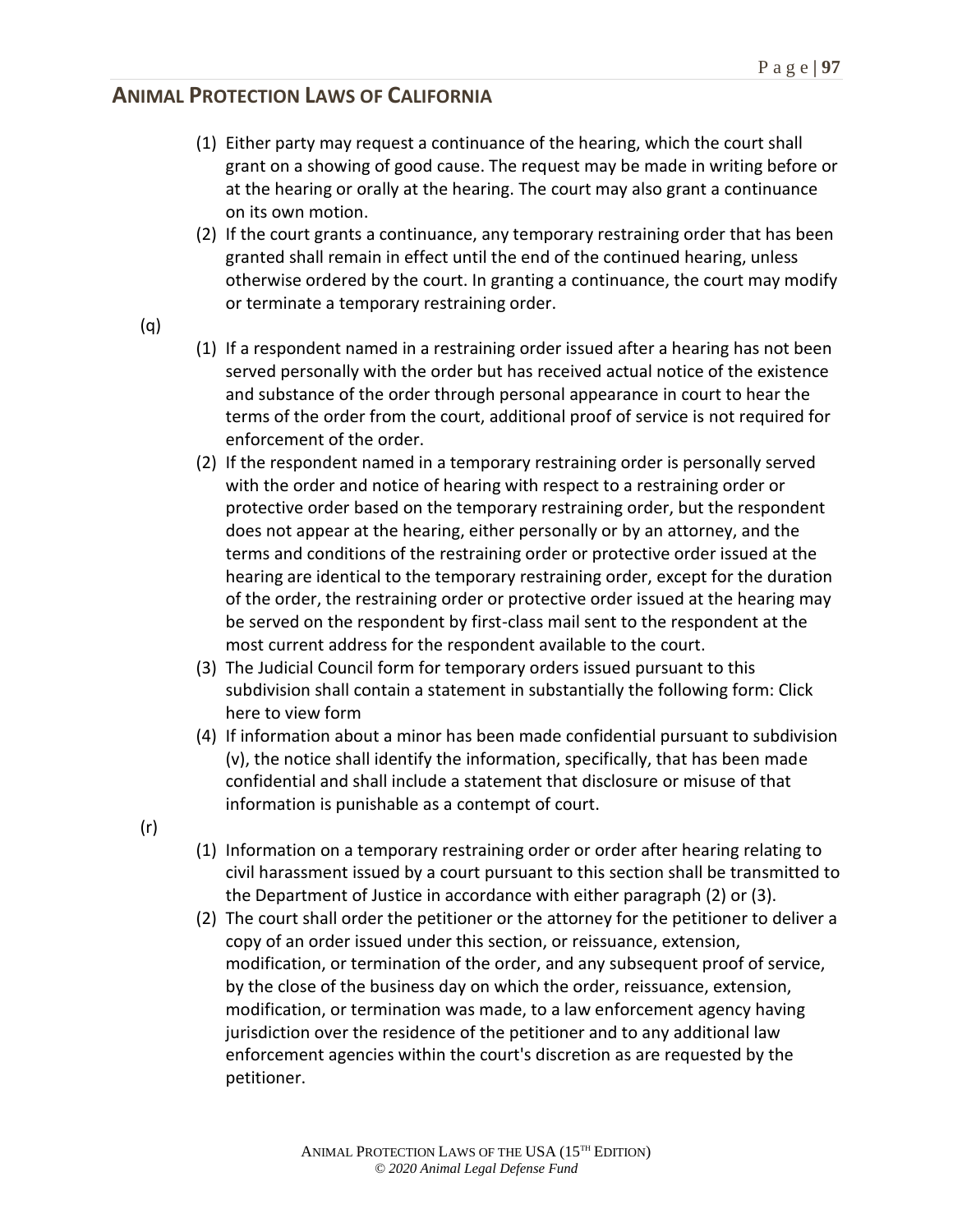- (3) Alternatively, the court or its designee shall transmit, within one business day, to law enforcement personnel all information required under subdivision (b) of Section 6380 of the Family Code regarding any order issued under this section, or a reissuance, extension, modification, or termination of the order, and any subsequent proof of service, by either one of the following methods:
	- (A) Transmitting a physical copy of the order or proof of service to a local law enforcement agency authorized by the Department of Justice to enter orders into the California Law Enforcement Telecommunications System (CLETS).
	- (B) With the approval of the Department of Justice, entering the order or proof of service into CLETS directly.
- (4) Each appropriate law enforcement agency shall make available information as to the existence and current status of orders issued under this section to law enforcement officers responding to the scene of reported harassment.
- (5) An order issued under this section shall, on request of the petitioner, be served on the respondent, whether or not the respondent has been taken into custody, by any law enforcement officer who is present at the scene of reported harassment involving the parties to the proceeding. The petitioner shall provide the officer with an endorsed copy of the order and a proof of service that the officer shall complete and send to the issuing court.
- (6) Upon receiving information at the scene of an incident of harassment that a protective order has been issued under this section, or that a person who has been taken into custody is the subject of an order, if the protected person cannot produce a certified copy of the order, a law enforcement officer shall immediately attempt to verify the existence of the order.
- (7) If the law enforcement officer determines that a protective order has been issued but not served, the officer shall immediately notify the respondent of the terms of the order and shall at that time also enforce the order. Verbal notice of the terms of the order shall constitute service of the order and is sufficient notice for purposes of this section and for purposes of Section 29825 of the Penal Code. Verbal notice shall include the information required pursuant to paragraph (4) of subdivision (q).
- (s) The prevailing party in an action brought pursuant to this section may be awarded court costs and attorney's fees, if any.
- (t) Willful disobedience of a temporary restraining order or order after hearing granted pursuant to this section is punishable pursuant to Section 273.6 of the Penal Code.
- (u)
- (1) A person subject to a protective order issued pursuant to this section shall not own, possess, purchase, receive, or attempt to purchase or receive a firearm or ammunition while the protective order is in effect.
- (2) The court shall order a person subject to a protective order issued under this section to relinquish any firearms the person owns or possesses pursuant to Section 527.9.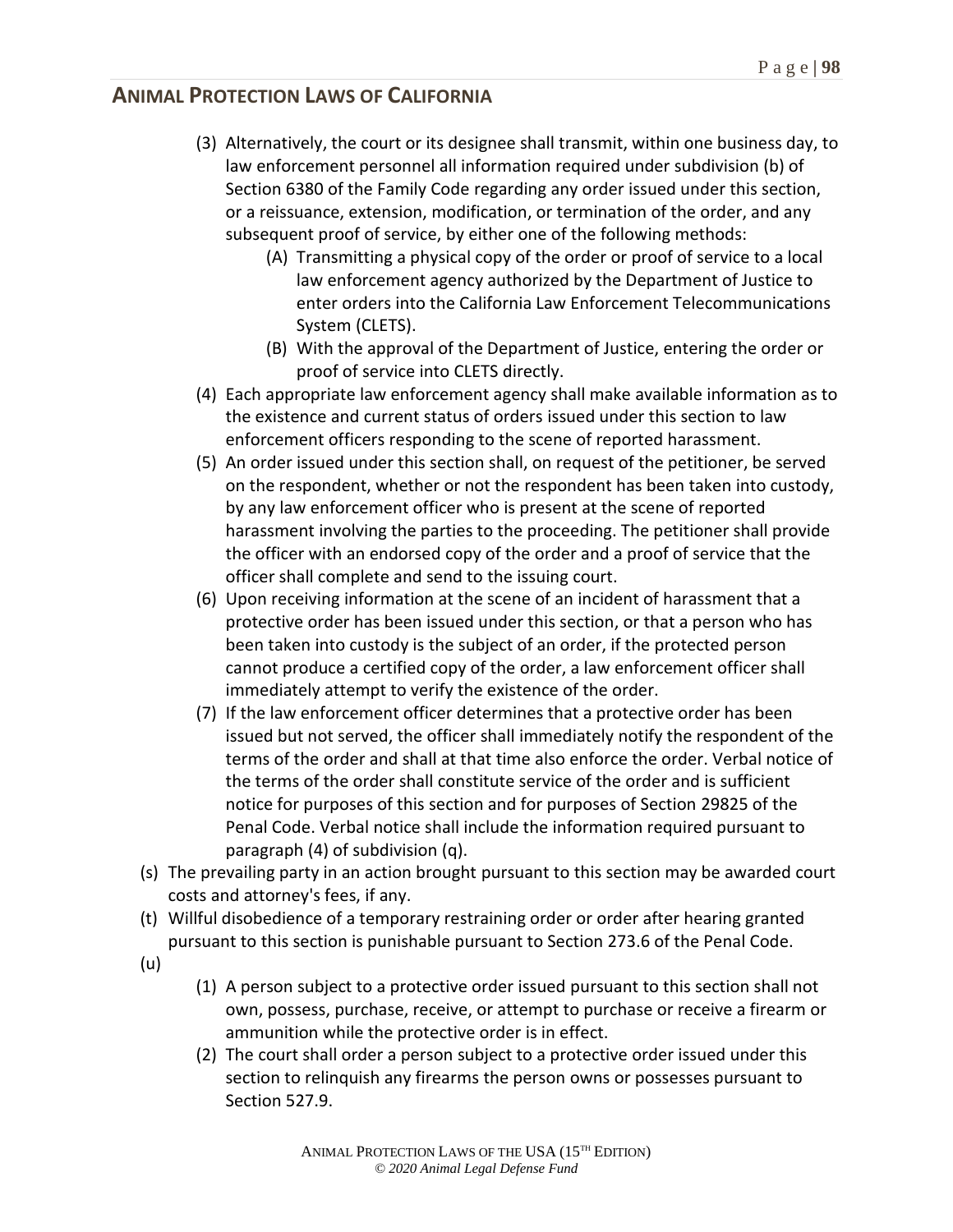- (3) A person who owns, possesses, purchases, or receives, or attempts to purchase or receive, a firearm or ammunition while the protective order is in effect is punishable pursuant to Section 29825 of the Penal Code.
- (v)
- (1) A minor or the minor's legal guardian may petition the court to have information regarding the minor that was obtained in connection with a request for a protective order pursuant to this section, including, but not limited to, the minor's name, address, and the circumstances surrounding the request for a protective order with respect to that minor, be kept confidential.
- (2) The court may order the information specified in paragraph (1) be kept confidential if the court expressly finds all of the following:
	- (A) The minor's right to privacy overcomes the right of public access to the information.
	- (B) There is a substantial probability that the minor's interest will be prejudiced if the information is not kept confidential.
	- (C) The order to keep the information confidential is narrowly tailored.
	- (D) No less restrictive means exist to protect the minor's privacy.
- (3)
- (A) If the request is granted, except as provided in paragraph (4), information regarding the minor shall be maintained in a confidential case file and shall not become part of the public file in the proceeding or any other civil proceeding involving the parties. Except as provided in subparagraph (B), if the court determines that disclosure of confidential information has been made without a court order, the court must impose a sanction of up to one thousand dollars (\$1,000). A minor who has alleged harassment, as defined in subdivision (b), shall not be sanctioned for disclosure of the confidential information. If the court imposes a sanction, the court shall first determine whether the person has or is reasonably likely to have the ability to pay.
- (B) Confidential information may be disclosed without a court order only in the following circumstances:
	- (i) By the minor's legal guardian who petitioned to keep the information confidential pursuant to this subdivision or the protected party in an order pursuant to this division, provided that the disclosure is necessary to prevent harassment or is in the minor's best interest. A legal guardian or a protected party who makes a disclosure under this clause is subject to the sanction in subparagraph (A) only if the disclosure was malicious.
	- (ii) By a person to whom confidential information is disclosed, provided that the disclosure is necessary to prevent harassment or is in the best interest of the minor, no more information than necessary is disclosed, and a delay would be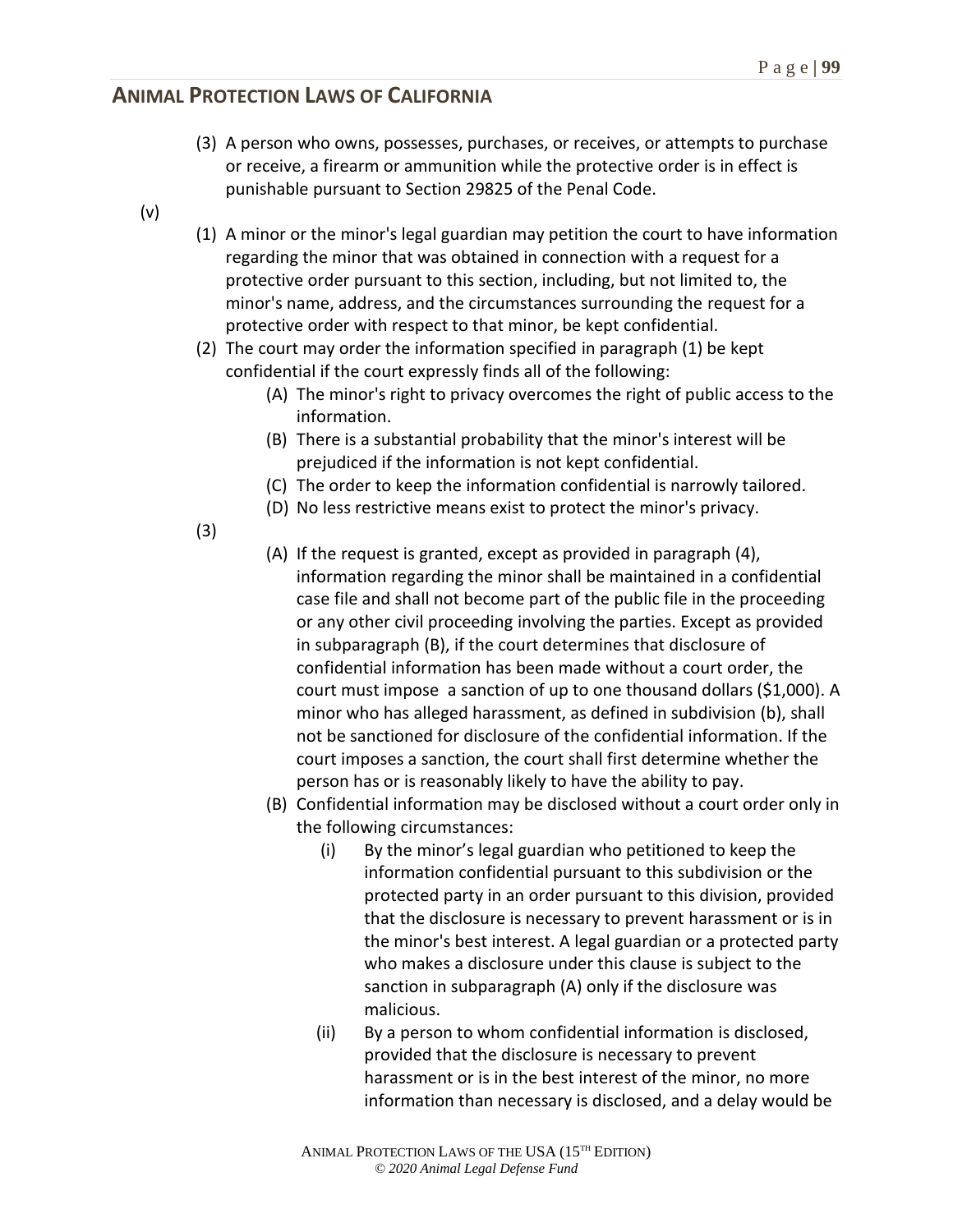caused by first obtaining a court order to authorize the disclosure of the information. A person who makes a disclosure pursuant to this clause is subject to the sanction in subparagraph (A) if the person discloses the information in a manner that recklessly or maliciously disregards these requirements.

- (iii)
- (4)
- (A) Confidential information shall be made available to both of the following:
	- (i) Law enforcement pursuant to subdivision (r), to the extent necessary and only for the purpose of enforcing the order.
	- (ii) The respondent t allow the respondent to comply with the order for confidentiality and to allow the respondent to comply with and respond to the protective order. A notice shall be provided to the respondent that identifies specific information that has been made confidential and shall include a statement that disclosure is punishable by a monetary fine.
- (B) At any time, the court on its own may authorize a disclosure of any portion of the confidential information to certain individuals or entities as necessary to prevent harassment, as defined under subdivision (b), including implementation of the protective order, or if it is in the best interest of the minor.
- (C) The court may authorize a disclosure of any portion of the confidential information to any person that files a petition if necessary to prevent harassment, as defined under subdivision (b), or if it is in the best interest of the minor. The party who petitioned the court to keep the information confidential pursuant to this subdivision shall be served personally or by first-class mail with a copy of the petition and afforded an opportunity to object to the disclosure.
- (w)This section does not apply to any action or proceeding covered by Title 1.6C (commencing with Section 1788) of Part 4 of Division 3 of the Civil Code or by Division 10 (commencing with Section 6200) of the Family Code. This section does not preclude a petitioner from using other existing civil remedies.
- (x)
- (1) The Judicial Council shall develop forms, instructions, and rules relating to matters governed by this section. The petition and response forms shall be simple and concise, and their use by parties in actions brought pursuant to this section is mandatory.
- (2) A temporary restraining order or order after hearing relating to civil harassment issued by a court pursuant to this section shall be issued on forms adopted by the Judicial Council of California and that have been approved by the Department of Justice pursuant to subdivision (i) of Section 6380 of the Family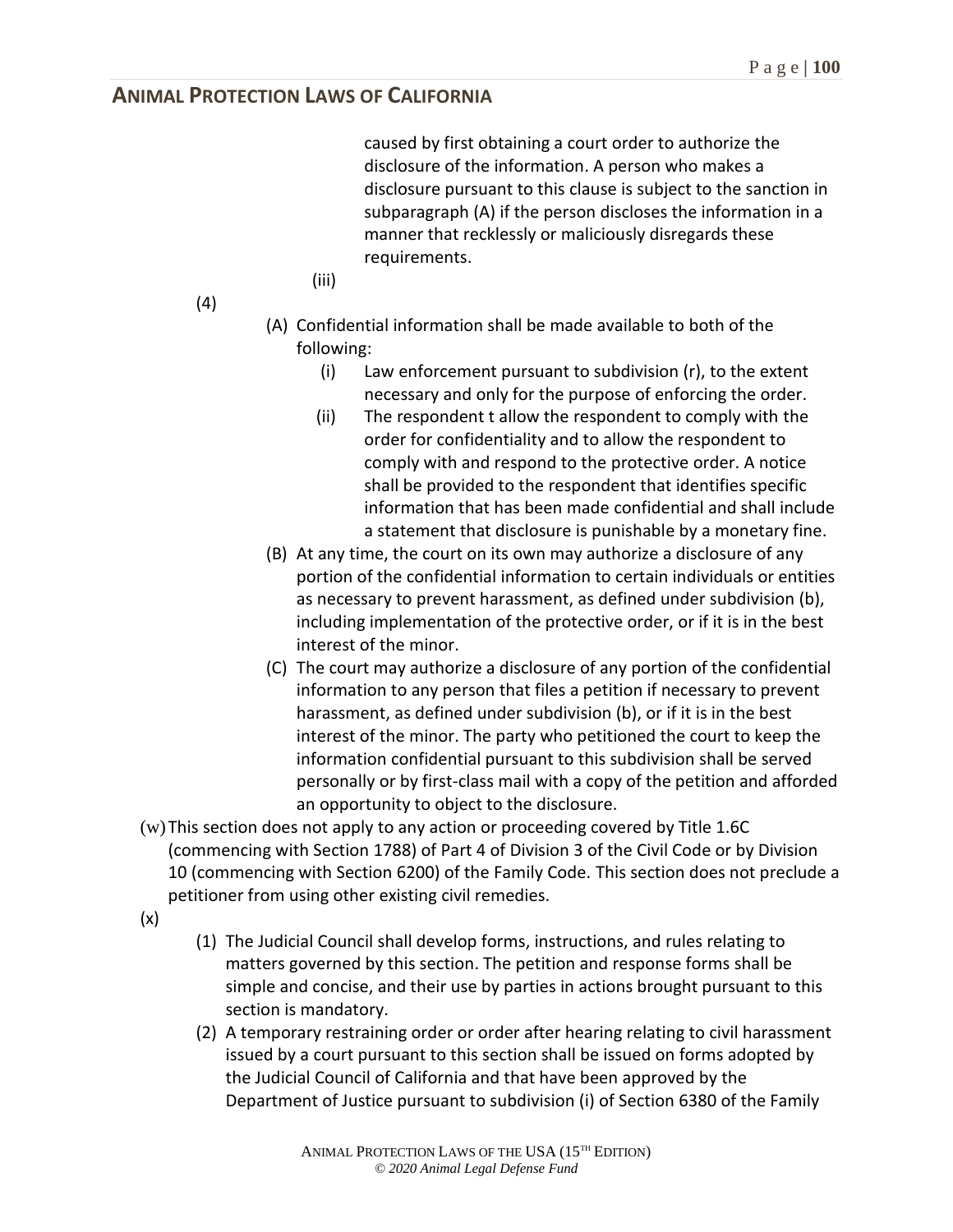Code. However, the fact that an order issued by a court pursuant to this section was not issued on forms adopted by the Judicial Council and approved by the Department of Justice shall not, in and of itself, make the order unenforceable.

- (y) There is no filing fee for a petition that alleges that a person has inflicted or threatened violence against the petitioner, stalked the petitioner, or acted or spoken in any other manner that has placed the petitioner in reasonable fear of violence, and that seeks a protective or restraining order restraining stalking, future violence, or threats of violence, in an action brought pursuant to this section. A fee shall not be paid for a subpoena filed in connection with a petition alleging these acts. A fee shall not be paid for filing a response to a petition alleging these acts.
- (z)
- (1) Subject to paragraph (4) of subdivision (b) of Section 6103.2 of the Government Code, there shall not be a fee for the service of process by a sheriff or marshal of a protective or restraining order to be issued, if either of the following conditions apply:
	- (A) The protective or restraining order issued pursuant to this section is based upon stalking, as prohibited by Section 646.9 of the Penal Code.
	- (B) The protective or restraining order issued pursuant to this section is based upon unlawful violence or a credible threat of violence.
- (2) The Judicial Council shall prepare and develop forms for persons who wish to avail themselves of the services described in this subdivision.

### **CAL. WEL. & INST. CODE § 15657.03. Protective order for elder or dependent adult who has suffered abuse.**

- (a)
- (1) An elder or dependent adult who has suffered abuse, as defined in Section 15610.07, may seek protective orders as provided in this section.
- (2) A petition may be brought on behalf of an abused elder or dependent adult by a conservator or a trustee of the elder or dependent adult, an attorney-in-fact of an elder or dependent adult who acts within the authority of a power of attorney, a person appointed as a guardian ad litem for the elder or dependent adult, or other person legally authorized to seek the relief.
- (3)
- (A) A petition under this section may be brought on behalf of an elder or dependent adult by a county adult protective services agency in either of the following circumstances:
	- (i) If the elder or dependent adult has suffered abuse as defined in subdivision (b) and has an impaired ability to appreciate and understand the circumstances that place the elder or dependent at risk of harm.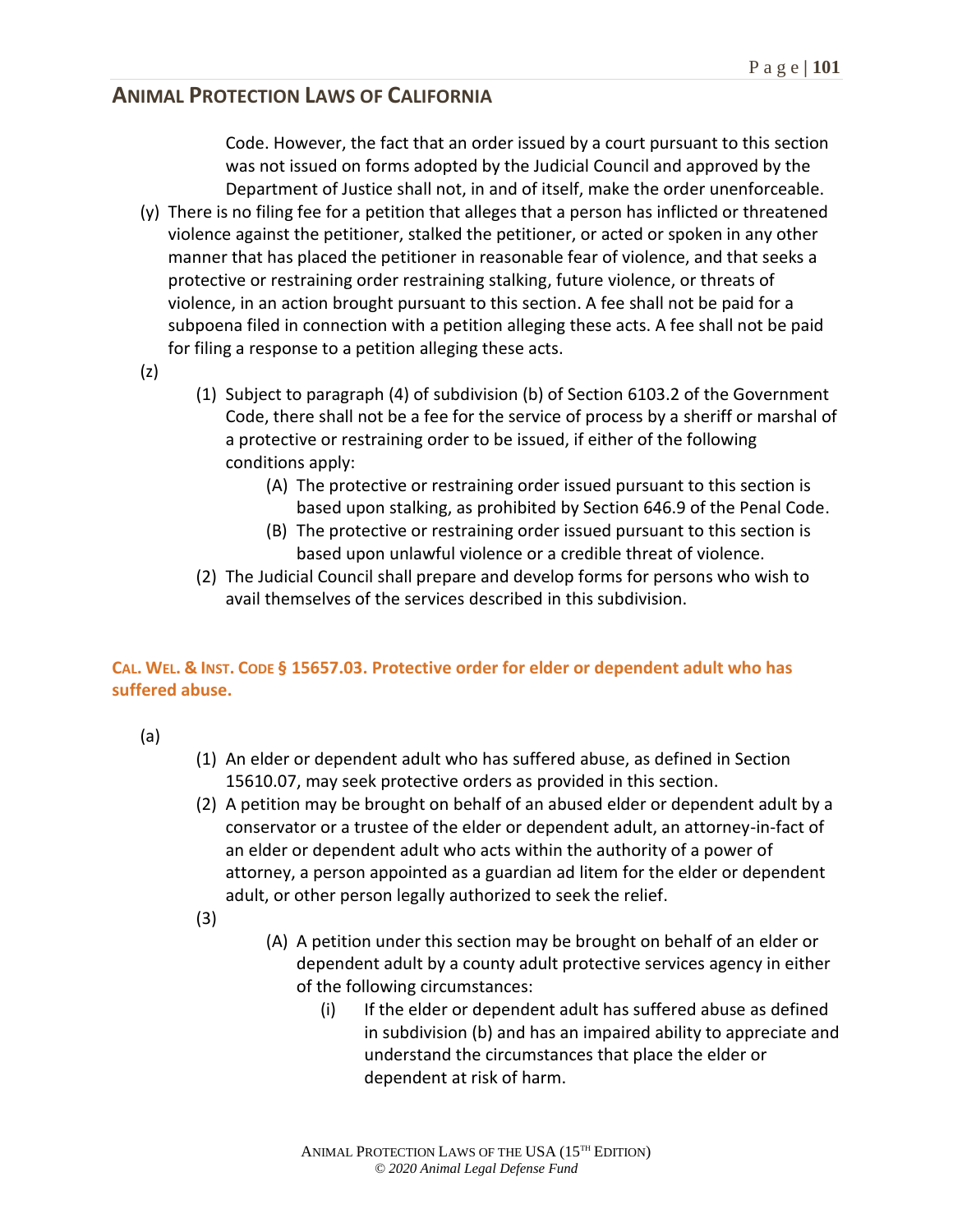- (ii) If the elder or dependent adult has provided written authorization to a county adult protective services agency to act on that person's behalf.
- (B) In the case of a petition filed pursuant to clause (i) of subparagraph (A) by a county adult protective services agency, a referral shall be made to the public guardian consistent with Section 2920 of the Probate Code prior to or concurrent with the filing of the petition, unless a petition for appointment of a conservator has already been filed with the probate court by the public guardian or another party.
- (C) A county adult protective services agency shall be subject to any confidentiality restrictions that otherwise apply to its activities under law and shall disclose only those facts as necessary to establish reasonable cause for the filing of the petition, including, in the case of a petition filed pursuant to clause (i) of subparagraph (A), to establish the agency's belief that the elder or dependent adult has suffered abuse and has an impaired ability to appreciate and understand the circumstances that place the elder or dependent adult at risk, and as may be requested by the court in determining whether to issue an order under this section.
- (b) For purposes of this section:
	- (1) "Abuse" has the meaning set forth in Section 15610.07.
	- (2) "Conservator" means the legally appointed conservator of the person or estate of the petitioner, or both.
	- (3) "Petitioner" means the elder or dependent adult to be protected by the protective orders and, if the court grants the petition, the protected person.
	- (4) "Protective order" means an order that includes any of the following restraining orders, whether issued ex parte, after notice and hearing, or in a judgment:
		- (A) An order enjoining a party from abusing, intimidating, molesting, attacking, striking, stalking, threatening, sexually assaulting, battering, harassing, telephoning, including, but not limited to, making annoying telephone calls as described in Section 653m of the Penal Code, destroying personal property, contacting, either directly or indirectly, by mail or otherwise, or coming within a specified distance of, or disturbing the peace of, the petitioner, and, in the discretion of the court, on a showing of good cause, of other named family or household members or a conservator, if any, of the petitioner. *On a showing of good cause, in an order issued pursuant to this subparagraph in connection with an animal owned, possessed, leased, kept, or held by the petitioner, or residing in the residence or household of the petitioner, the court may do either or both of the following:*
			- (i) *Grant the petitioner exclusive care, possession, or control of the animal.*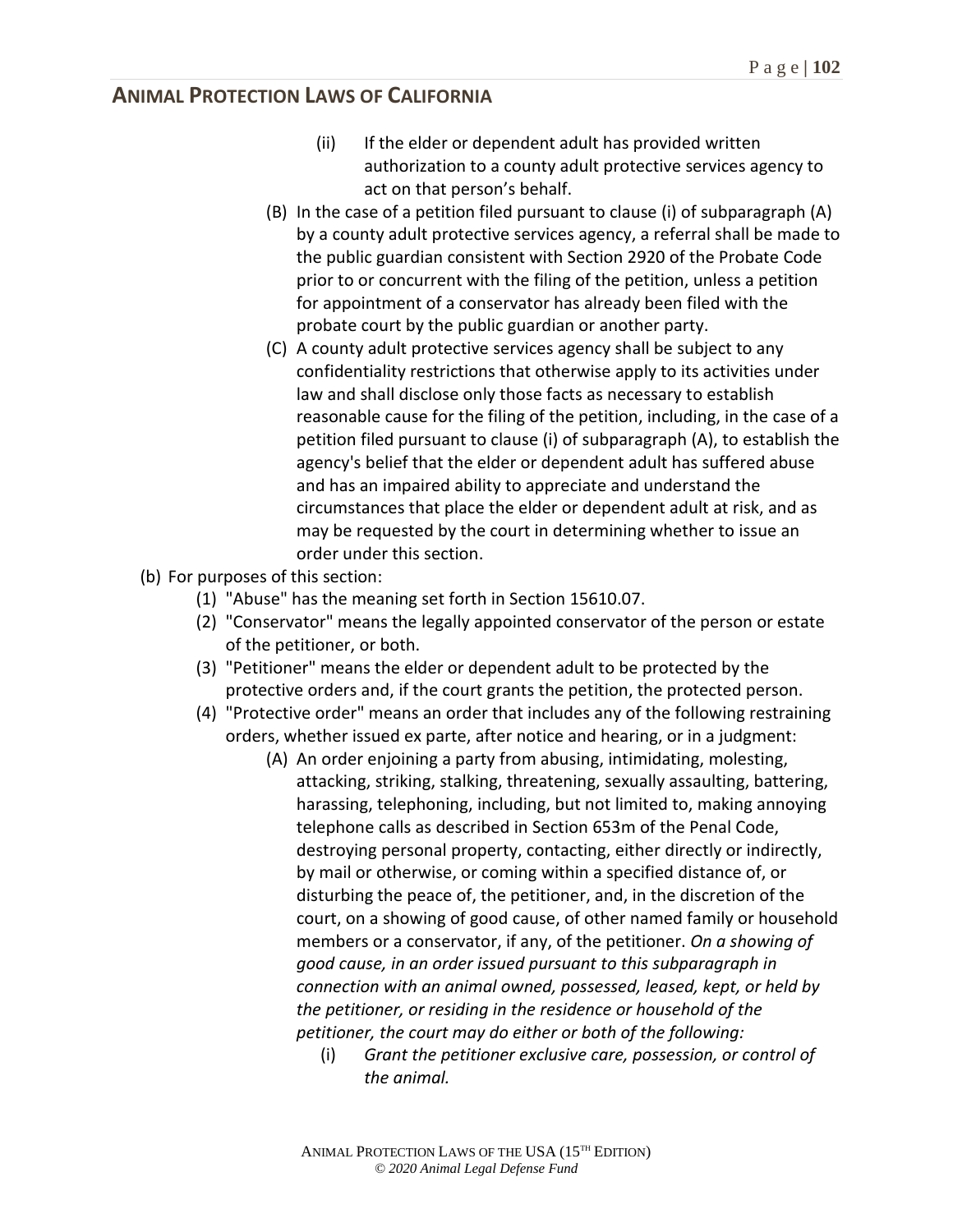- (ii) *Order the respondent to stay away from the animal and refrain from taking, transferring, encumbering, concealing, molesting, attacking, striking, threatening, harming, or otherwise disposing of the animal.*
- (B) An order excluding a party from the petitioner's residence or dwelling, except that this order shall not be issued if legal or equitable title to, or lease of, the residence or dwelling is in the sole name of the party to be excluded, or is in the name of the party to be excluded and any other party besides the petitioner.
- (C) An order enjoining a party from specified behavior that the court determines is necessary to effectuate orders described in subparagraph (A) or (B).
- (1) "Respondent" means the person against whom the protective orders are sought and, if the petition is granted, the restrained person.
- (c) An order may be issued under this section, with or without notice, to restrain any person for the purpose of preventing a recurrence of abuse, if a declaration shows, to the satisfaction of the court, reasonable proof of a past act or acts of abuse of the petitioning elder or dependent adult.
- (d) Upon filing a petition for protective orders under this section, the petitioner may obtain a temporary restraining order in accordance with Section 527 of the Code of Civil Procedure, except to the extent this section provides a rule that is inconsistent. The temporary restraining order may include any of the protective orders described in paragraph (4) of subdivision (b). However, the court may issue an ex parte order excluding a party from the petitioner's residence or dwelling only on a showing of all of the following:
	- (1) Facts sufficient for the court to ascertain that the party who will stay in the dwelling has a right under color of law to possession of the premises.
	- (2) That the party to be excluded has assaulted or threatens to assault the petitioner, other named family or household member of the petitioner, or a conservator of the petitioner.
	- (3) That physical or emotional harm would otherwise result to the petitioner, other named family or household member of the petitioner, or a conservator of the petitioner.
- (e) A request for the issuance of a temporary restraining order without notice under this section shall be granted or denied on the same day that the petition is submitted to the court, unless the petition is filed too late in the day to permit effective review, in which case the order shall be granted or denied on the next day of judicial business in sufficient time for the order to be filed that day with the clerk of the court.
- (f) Within 21 days, or, if good cause appears to the court, 25 days, from the date that a request for a temporary restraining order is granted or denied, a hearing shall be held on the petition. If no request for temporary orders is made, the hearing shall be held within 21 days, or, if good cause appears to the court, 25 days, from the date that the petition is filed.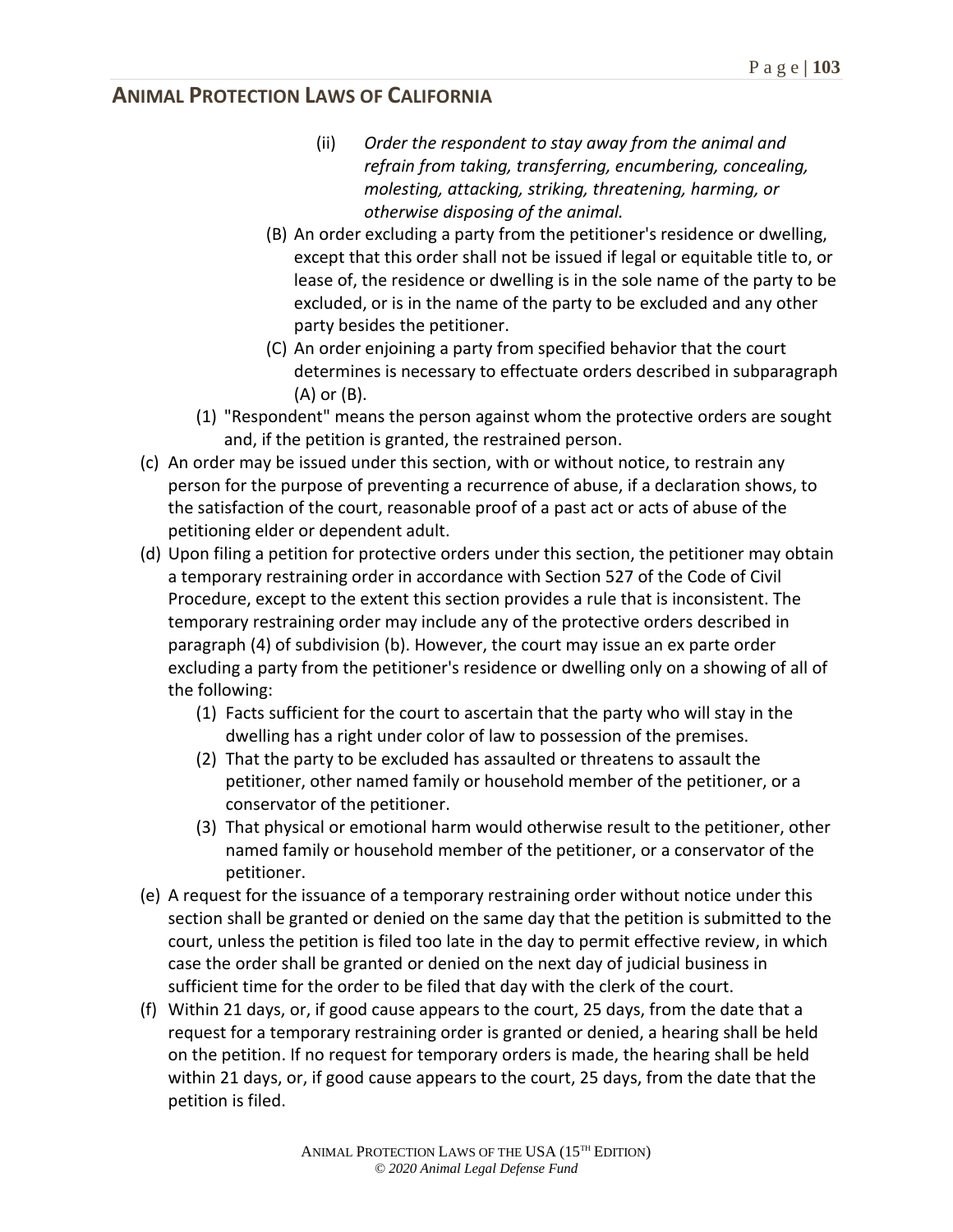- (g) The respondent may file a response that explains or denies the alleged abuse.
- (h) The court may issue, upon notice and a hearing, any of the orders set forth in paragraph (4) of subdivision (b). The court may issue, after notice and hearing, an order excluding a person from a residence or dwelling if the court finds that physical or emotional harm would otherwise result to the petitioner, other named family or household member of the petitioner, or conservator of the petitioner.
- (i)
- (1) In the discretion of the court, an order issued after notice and a hearing under this section may have a duration of not more than five years, subject to termination or modification by further order of the court either on written stipulation filed with the court or on the motion of a party. These orders may be renewed upon the request of a party, either for five years or permanently, without a showing of any further abuse since the issuance of the original order, subject to termination or modification by further order of the court either on written stipulation filed with the court or on the motion of a party. The request for renewal may be brought at any time within the three months before the expiration of the order.
- (2) The failure to state the expiration date on the face of the form creates an order with a duration of three years from the date of issuance.
- (3) If an action is filed for the purpose of terminating or modifying a protective order prior to the expiration date specified in the order by a party other than the protected party, the party who is protected by the order shall be given notice, pursuant to subdivision (b) of Section 1005 of the Code of Civil Procedure, of the proceeding by personal service or, if the protected party has satisfied the requirements of Chapter 3.1 (commencing with Section 6205) of Division 7 of Title 1 of the Government Code, by service on the Secretary of State. If the party who is protected by the order cannot be notified prior to the hearing for modification or termination of the protective order, the court shall deny the motion to modify or terminate the order without prejudice or continue the hearing until the party who is protected can be properly noticed and may, upon a showing of good cause, specify another method for service of process that is reasonably designed to afford actual notice to the protected party. The protected party may waive the right to notice if that party is physically present in court and does not challenge the sufficiency of the notice.
- (j) In a proceeding under this section, a support person may accompany a party in court and, if the party is not represented by an attorney, may sit with the party at the table that is generally reserved for the party and the party's attorney. The support person is present to provide moral and emotional support for a person who alleges to be a victim of abuse. The support person is not present as a legal adviser and may not provide legal advice. The support person may assist the person who alleges to be a victim of abuse in feeling more confident that the alleged abuse victim will not be injured or threatened by the other party during the proceedings if the person who alleges to be a victim of abuse and the other party are required to be present in close proximity. This subdivision does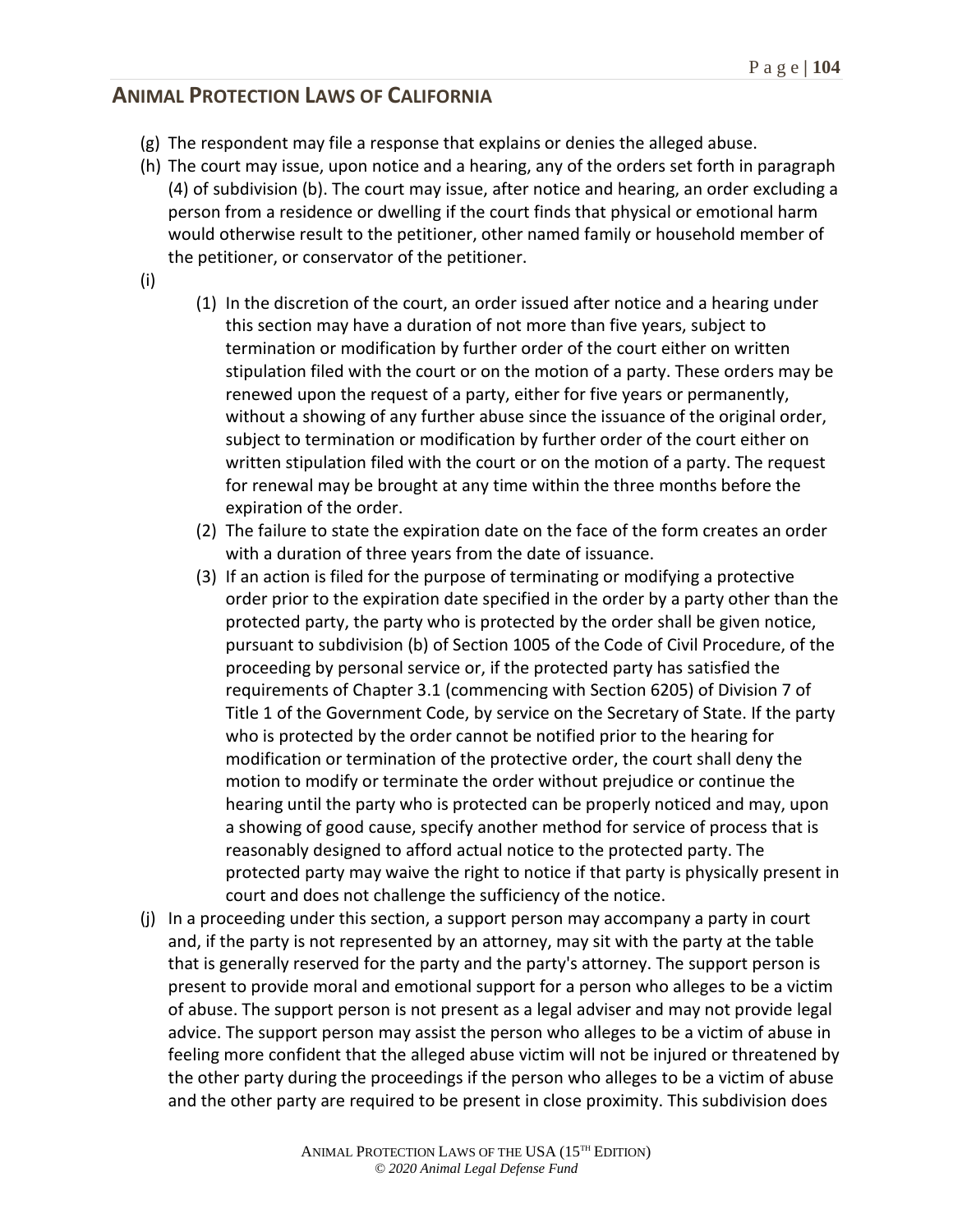not preclude the court from exercising its discretion to remove the support person from the courtroom if the court believes the support person is prompting, swaying, or influencing the party assisted by the support person.

- (k) Upon the filing of a petition for protective orders under this section, the respondent shall be personally served with a copy of the petition, notice of the hearing or order to show cause, temporary restraining order, if any, and any declarations in support of the petition. Service shall be made at least five days before the hearing. The court may, on motion of the petitioner or on its own motion, shorten the time for service on the respondent.
- (l) A notice of hearing under this section shall notify the respondent that if the respondent does not attend the hearing, the court may make orders against the respondent that could last up to five years.
- (m)The respondent shall be entitled, as a matter of course, to one continuance, for a reasonable period, to respond to the petition.
- (n)
- (1) Either party may request a continuance of the hearing, which the court shall grant on a showing of good cause. The request may be made in writing before or at the hearing or orally at the hearing. The court may also grant a continuance on its own motion.
- (2) If the court grants a continuance, any temporary restraining order that has been granted shall remain in effect until the end of the continued hearing, unless otherwise ordered by the court. In granting a continuance, the court may modify or terminate a temporary restraining order.
- (o)
- (1) If a respondent, named in an order issued under this section after a hearing, has not been served personally with the order but has received actual notice of the existence and substance of the order through personal appearance in court to hear the terms of the order from the court, no additional proof of service is required for enforcement of the order.
- (2) If the respondent named in a temporary restraining order is personally served with the order and notice of hearing with respect to a restraining order or protective order based on the temporary restraining order, but the respondent does not appear at the hearing, either personally or by an attorney, and the terms and conditions of the restraining order or protective order issued at the hearing are identical to the temporary restraining order, except for the duration of the order, then the restraining order or protective order issued at the hearing may be served on the respondent by first-class mail sent to the respondent at the most current address for the respondent that is available to the court.
- (3) The Judicial Council form for temporary orders issued pursuant to this subdivision shall contain a statement in substantially the following form: "If you have been personally served with a temporary restraining order and notice of hearing, but you do not appear at the hearing either in person or by a lawyer, and a restraining order that is the same as this temporary restraining order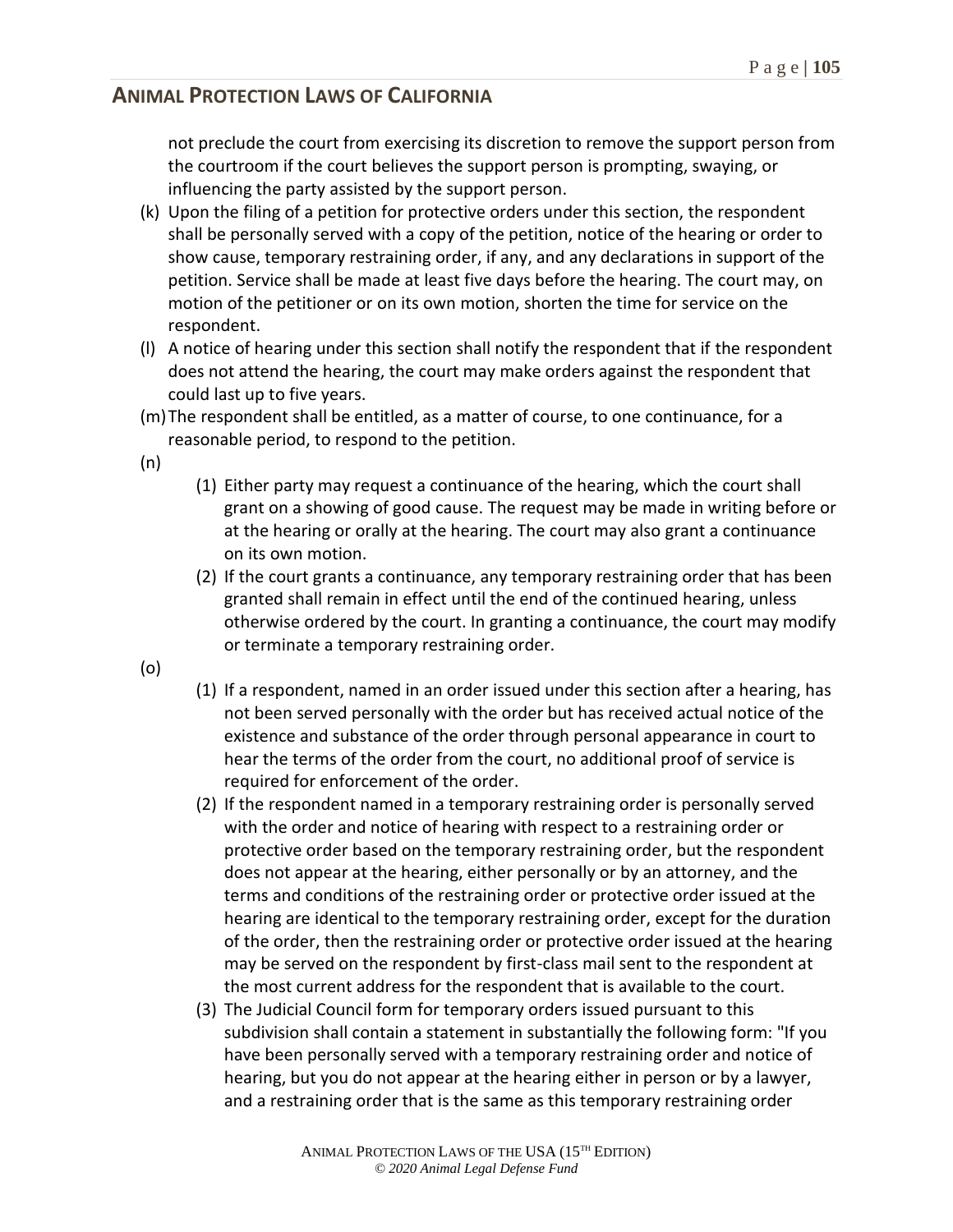except for the expiration date is issued at the hearing, a copy of the order will be served on you by mail at the following address: If that address is not correct or you wish to verify that the temporary restraining order was converted to a restraining order at the hearing without substantive change and to find out the duration of that order, contact the clerk of the court."

(p)

- (1) Information on a protective order relating to elder or dependent adult abuse issued by a court pursuant to this section shall be transmitted to the Department of Justice in accordance with either paragraph (2) or (3).
- (2) The court shall order the petitioner or the attorney for the petitioner to deliver a copy of an order issued under this section, or a reissuance, extension, modification, or termination of the order, and any subsequent proof of service, by the close of the business day on which the order, reissuance, extension, modification, or termination was made, to each law enforcement agency having jurisdiction over the residence of the petitioner, and to any additional law enforcement agencies within the court's discretion as are requested by the petitioner.
- (3) Alternatively, the court or its designee shall transmit, within one business day, to law enforcement personnel all information required under subdivision (b) of Section 6380 of the Family Code regarding any order issued under this section, or a reissuance, extension, modification, or termination of the order, and any subsequent proof of service, by either one of the following methods:
	- (i) Transmitting a physical copy of the order or proof of service to a local law enforcement agency authorized by the Department of Justice to enter orders into the California Law Enforcement Telecommunications System (CLETS).
	- (ii) With the approval of the Department of Justice, entering the order or proof of service into CLETS directly.
- (4) Each appropriate law enforcement agency shall make available information as to the existence and current status of these orders to law enforcement officers responding to the scene of reported abuse.
- (5) An order issued under this section shall, on request of the petitioner, be served on the respondent, whether or not the respondent has been taken into custody, by any law enforcement officer who is present at the scene of reported abuse involving the parties to the proceeding. The petitioner shall provide the officer with an endorsed copy of the order and a proof of service, which the officer shall complete and send to the issuing court.
- (6) Upon receiving information at the scene of an incident of abuse that a protective order has been issued under this section, or that a person who has been taken into custody is the respondent to that order, if the protected person cannot produce an endorsed copy of the order, a law enforcement officer shall immediately attempt to verify the existence of the order.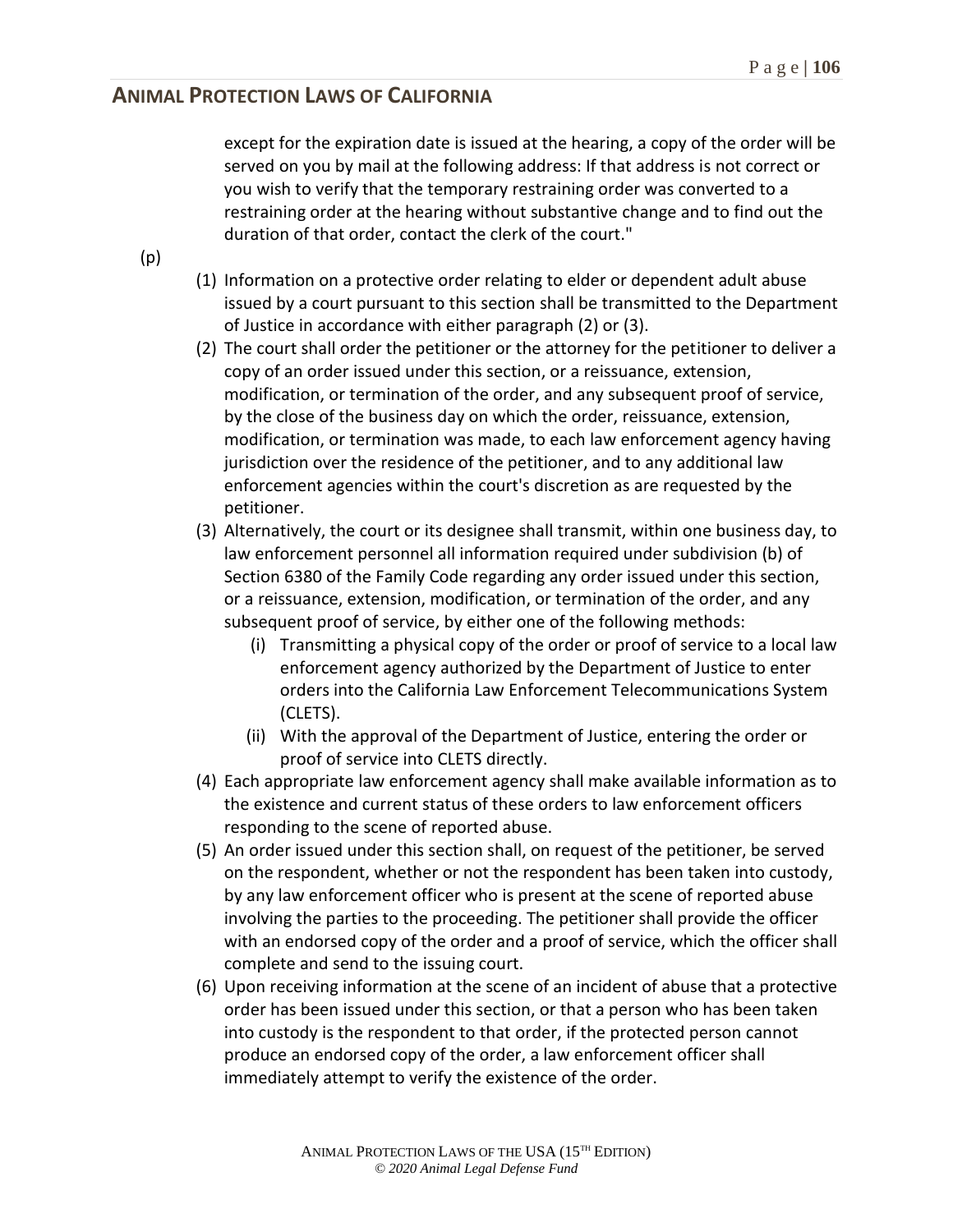- (7) If the law enforcement officer determines that a protective order has been issued but not served, the officer shall immediately notify the respondent of the terms of the order and where a written copy of the order can be obtained, and the officer shall at that time also enforce the order. The law enforcement officer's verbal notice of the terms of the order shall constitute service of the order and is sufficient notice for the purposes of this section and for the purposes of Section 273.6 of the Penal Code.
- (q) Nothing in this section shall preclude either party from representation by private counsel or from appearing on the party's own behalf.
- (r) There is no filing fee for a petition, response, or paper seeking the reissuance, modification, or enforcement of a protective order filed in a proceeding brought pursuant to this section.
- (s) Pursuant to paragraph (4) of subdivision (b) of Section 6103.2 of the Government Code, a petitioner shall not be required to pay a fee for law enforcement to serve an order issued under this section.
- (t) The prevailing party in an action brought under this section may be awarded court costs and attorney's fees, if any.
- (u)
- (1) A person subject to a protective order under this section shall not own, possess, purchase, receive, or attempt to receive a firearm or ammunition while the protective order is in effect.
- (2) The court shall order a person subject to a protective order issued under this section to relinquish any firearms that the person owns or possesses pursuant to Section 527.9 of the Code of Civil Procedure.
- (3) Every person who owns, possesses, purchases, or receives, or attempts to purchase or receive a firearm or ammunition while subject to a protective order issued under this section is punishable pursuant to Section 29825 of the Penal Code.
- (4) This subdivision does not apply in a case in which a protective order issued under this section was made solely on the basis of financial abuse unaccompanied by force, threat, harassment, intimidation, or any other form of abuse.
- (v) In a proceeding brought under paragraph (3) of subdivision (a), all of the following apply:
	- (1) Upon the filing of a petition for a protective order, the elder or dependent adult on whose behalf the petition has been filed shall receive a copy of the petition, a notice of the hearing, and any declarations submitted in support of the petition. The elder or dependent adult shall receive this information at least five days before the hearing. The court may, on motion of the petitioner or on its own motion, shorten the time for provision of this information to the elder or dependent adult.
	- (2) The adult protective services agency shall make reasonable efforts to assist the elder or dependent adult to attend the hearing and provide testimony to the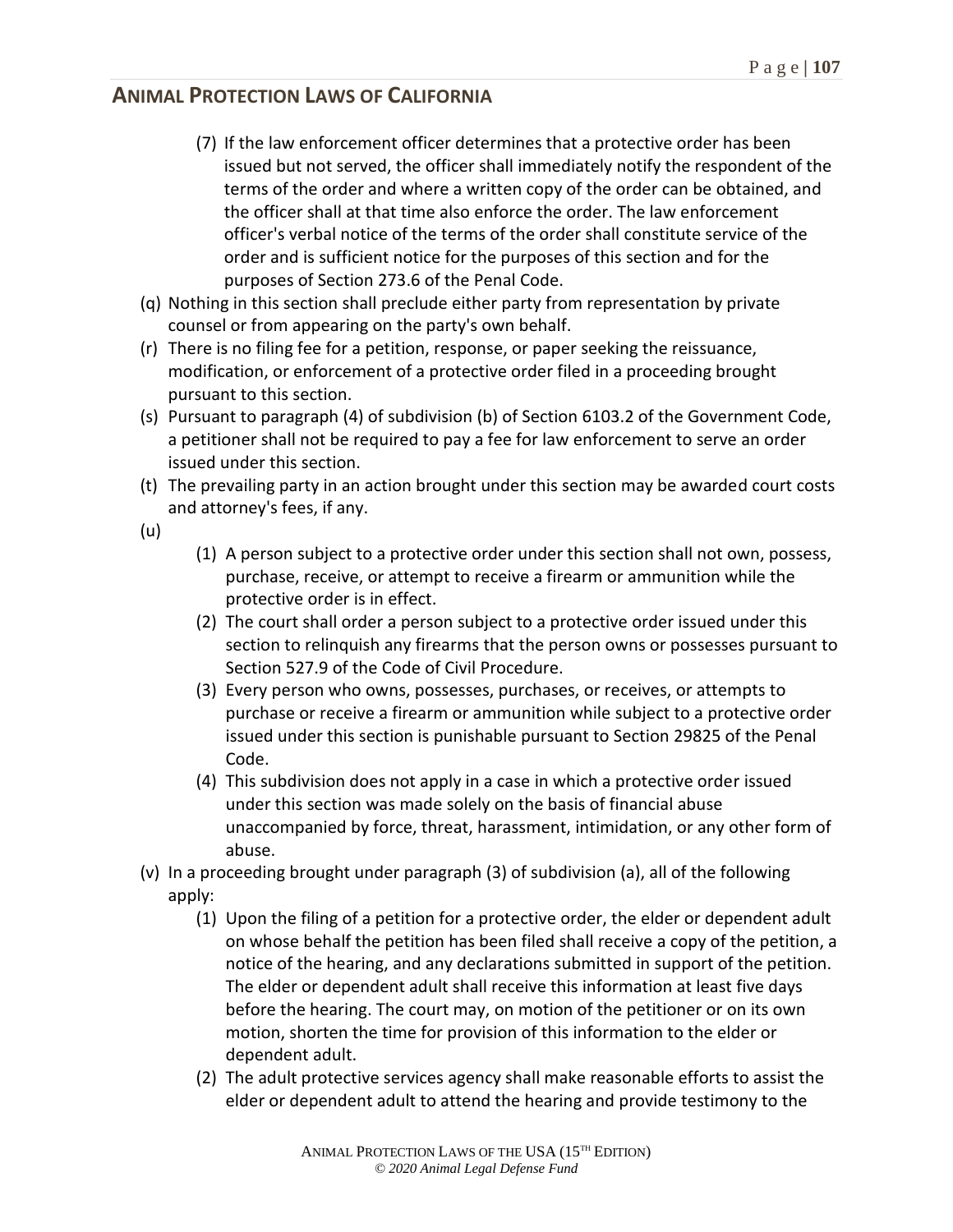court, if that person wishes to do so. If the elder or dependent adult does not attend the hearing, the agency shall provide information to the court at the hearing regarding the reasons why the elder or dependent adult is not in attendance.

- (3) Upon the filing of a petition for a protective order and upon issuance of an order granting the petition, the county adult protective services agency shall take all reasonable steps to provide for the safety of the elder or dependent adult, pursuant to Chapter 13 (commencing with Section 15750), which may include, but are not limited to, facilitating the location of alternative accommodations for the elder or dependent adult, if needed.
- (w) Willful disobedience of a temporary restraining order or restraining order after hearing granted under this section is punishable pursuant to Section 273.6 of the Penal Code.
- (x) This section does not apply to any action or proceeding governed by Title 1.6C (commencing with Section 1788) of Part 4 of Division 3 of the Civil Code, Chapter 3 (commencing with Section 525) of Title 7 of Part 2 of the Code of Civil Procedure, or Division 10 (commencing with Section 6200) of the Family Code. Nothing in this section shall preclude a petitioner's right to use other existing civil remedies.
- (y) The Judicial Council shall develop forms, instructions, and rules relating to matters governed by this section. The petition and response forms shall be simple and concise, and shall be used by parties in actions brought pursuant to this section.
- (z)
- (1) When issuing a protective order pursuant to this section for abuse involving acts described in paragraph (1) or (2) of subdivision (a) of Section 15610.07, after notice and a hearing, the court may, if appropriate, also issue an order requiring the restrained party to participate in mandatory clinical counseling or anger management courses provided by a counselor, psychologist, psychiatrist, therapist, clinical social worker, or other mental or behavioral health professional licensed in the state to provide those services.
- (2) The Judicial Council shall revise or promulgate forms as necessary to effectuate this subdivision on or before January 1, 2021.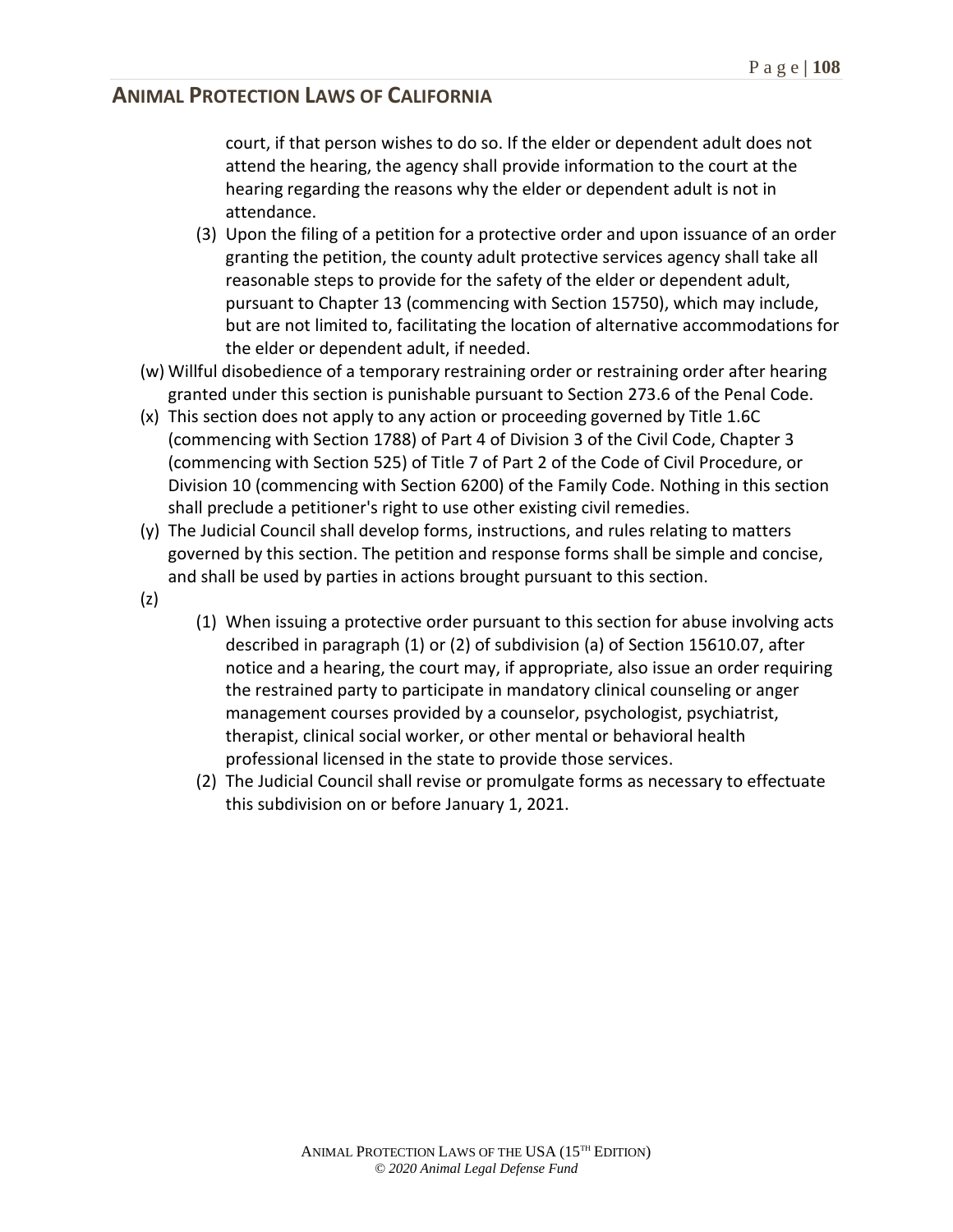# **14. RESTITUTION**

#### **CAL. PENAL CODE § 286.5. Sexually assaulting animal; misdemeanor.**

- (a) Every person who has sexual contact with an animal is guilty of a misdemeanor.
- (b) This section does not apply to any lawful and accepted practice related to veterinary medicine performed by a licensed veterinarian or a certified veterinary technician under the guidance of a licensed veterinarian, any artificial insemination of animals for reproductive purposes, any accepted animal husbandry practices such as raising, breeding, or assisting with the birthing process of animals or any other practice that provides care for an animal, or to any generally accepted practices related to the judging of breed conformation.
- (c) As used in this section, the following terms have the following meanings:
	- (1) "Animal" means any nonhuman creature, whether alive or dead.
	- (2) "Sexual contact" means any act, committed for the purpose of sexual arousal or gratification, abuse, or financial gain, between a person and an animal involving contact between the sex organs or anus of one and the mouth, sex organs, or anus of the other, or, without a bona fide veterinary or animal husbandry purpose, the insertion, however slight, of any part of the body of a person or any object into the vaginal or anal opening of an animal, or the insertion of any part of the body of an animal into the vaginal or anal opening of a person.
- (d)
- (1) Any authorized officer investigating a violation of this section may seize an animal that has been used in the commission of an offense to protect the health or safety of the animal or the health or safety of others, and to obtain evidence of the offense.
- (2) Any animal seized pursuant to this subdivision shall be promptly taken to a shelter facility or veterinary clinic to be examined by a veterinarian for evidence of sexual contact.
- *(3)* Upon the conviction of a person charged with a violation of this section, all animals lawfully seized and impounded with respect to the violation shall be adjudged by the court to be forfeited and shall thereupon be transferred to the impounding officer or appropriate public entity for proper adoption or other disposition. *A person convicted of a violation of this section shall be personally liable to the seizing agency for all costs of impoundment from the time of seizure to the time of proper disposition. Upon conviction, the court shall order the convicted person to make payment to the appropriate public entity for the costs incurred in the housing, care, feeding, and treatment of the seized or impounded animals. Each person convicted in connection with a particular animal may be held jointly and severally liable for restitution for that particular animal. The payment shall be in addition to any other fine or sentence ordered by the court.*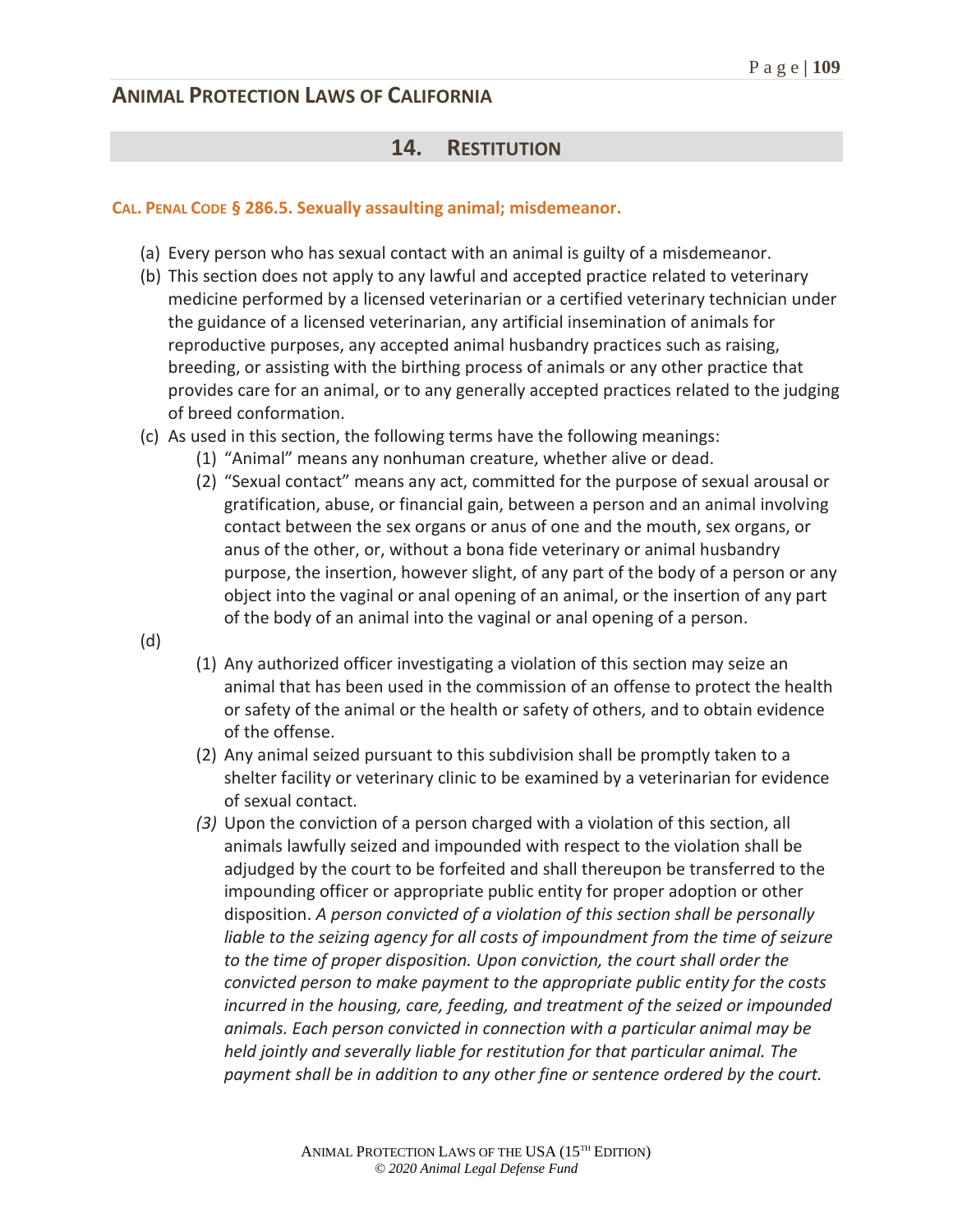(4) Except as otherwise specified in this section, if an animal is seized pursuant to paragraph (1), the disposition, care, or the responsibility for the financial cost of animals seized shall be in accordance with the provisions of Section 597.1.

#### **CAL. PENAL CODE § 597. Cruelty to animals.**

- (a) Except as provided in subdivision (c) of this section or Section 599c, every person who maliciously and intentionally maims, mutilates, tortures, or wounds a living animal, or maliciously and intentionally kills an animal, is guilty of a crime punishable pursuant to subdivision (d).
- (b) Except as otherwise provided in subdivision (a) or (c), every person who overdrives, overloads, drives when overloaded, overworks, tortures, torments, deprives of necessary sustenance, drink, or shelter, cruelly beats, mutilates, or cruelly kills any animal, or causes or procures any animal to be so overdriven, overloaded, driven when overloaded, overworked, tortured, tormented, deprived of necessary sustenance, drink, shelter, or to be cruelly beaten, mutilated, or cruelly killed; and whoever, having the charge or custody of any animal, either as owner or otherwise, subjects any animal to needless suffering, or inflicts unnecessary cruelty upon the animal, or in any manner abuses any animal, or fails to provide the animal with proper food, drink, or shelter or protection from the weather, or who drives, rides, or otherwise uses the animal when unfit for labor, is, for each offense, guilty of a crime punishable pursuant to subdivision (d).
- (c) Every person who maliciously and intentionally maims, mutilates, or tortures any mammal, bird, reptile, amphibian, or fish, as described in subdivision (e), is guilty of a crime punishable pursuant to subdivision (d).
- (d) A violation of subdivision (a), (b), or (c) is punishable as a felony by imprisonment pursuant to subdivision (h) of Section 1170, or by a fine of not more than twenty thousand dollars (\$20,000), or by both that fine and imprisonment, or alternatively, as a misdemeanor by imprisonment in a county jail for not more than one year, or by a fine of not more than twenty thousand dollars (\$20,000), or by both that fine and imprisonment.
- (e)
- (1) Subdivision (c) applies to any mammal, bird, reptile, amphibian, or fish which is a creature described as follows:
	- (A) Endangered species or threatened species as described in Chapter 1.5 (commencing with Section 2050) of Division 3 of the Fish and Game Code.
	- (B) Fully protected birds described in Section 3511 of the Fish and Game Code.
	- (C) Fully protected mammals described in Chapter 8 (commencing with Section 4700) of Part 3 of Division 4 of the Fish and Game Code.
	- (D) Fully protected reptiles and amphibians described in Chapter 2 (commencing with Section 5050) of Division 5 of the Fish and Game Code.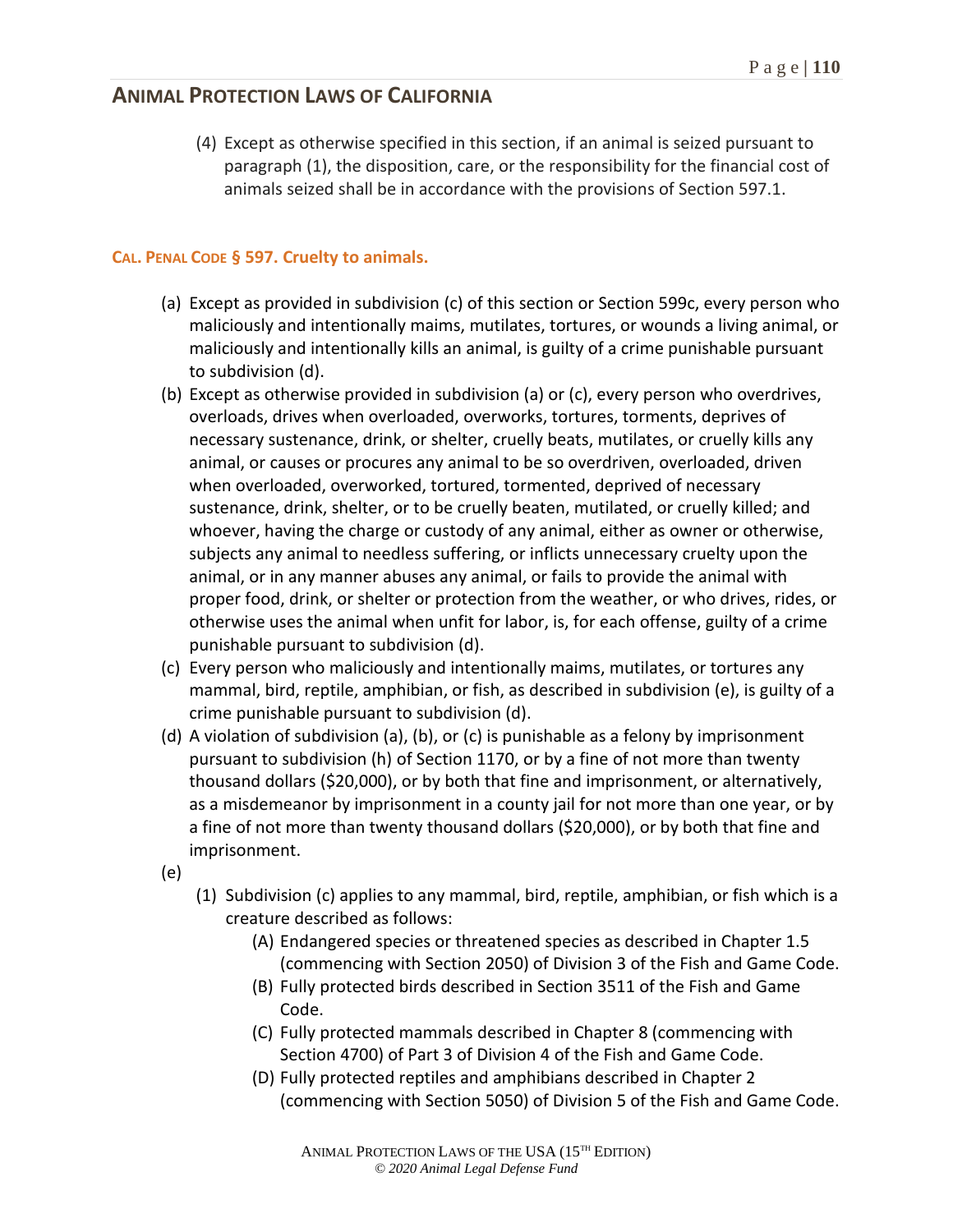- (E) Fully protected fish as described in Section 5515 of the Fish and Game Code.
- (2) This subdivision does not supersede or affect any provisions of law relating to taking of the described species, including, but not limited to, Section 12008 of the Fish and Game Code.
- (f) For the purposes of subdivision (c), each act of malicious and intentional maiming, mutilating, or torturing a separate specimen of a creature described in subdivision (e) is a separate offense. If any person is charged with a violation of subdivision (c), the proceedings shall be subject to Section 12157 of the Fish and Game Code.
- (g)
- (1) Upon the conviction of a person charged with a violation of this section by causing or permitting an act of cruelty, as defined in Section 599b, all animals lawfully seized and impounded with respect to the violation by a peace officer, officer of a humane society, or officer of an animal shelter or animal regulation department of a public agency shall be adjudged by the court to be forfeited and shall thereupon be awarded to the impounding officer for proper disposition. *A person convicted of a violation of this section by causing or permitting an act of cruelty, as defined in Section 599b, shall be liable to the impounding officer for all costs of impoundment from the time of seizure to the time of proper disposition.*
- (2) Mandatory seizure or impoundment shall not apply to animals in properly conducted scientific experiments or investigations performed under the authority of the faculty of a regularly incorporated medical college or university of this state.
- (h) Notwithstanding any other provision of law, if a defendant is granted probation for a conviction under this section, the court shall order the defendant to pay for, and successfully complete, counseling, as determined by the court, designed to evaluate and treat behavior or conduct disorders. If the court finds that the defendant is financially unable to pay for that counseling, the court may develop a sliding fee schedule based upon the defendant's ability to pay. An indigent defendant may negotiate a deferred payment schedule, but shall pay a nominal fee if the defendant has the ability to pay the nominal fee. County mental health departments or Medi-Cal shall be responsible for the costs of counseling required by this section only for those persons who meet the medical necessity criteria for mental health managed care pursuant to Section 1830.205 of Title 9 of the California Code of Regulations or the target population criteria specified in Section 5600.3 of the Welfare and Institutions Code. The counseling specified in this subdivision shall be in addition to any other terms and conditions of probation, including any term of imprisonment and any fine. This provision specifies a mandatory additional term of probation and is not to be used as an alternative to imprisonment pursuant to subdivision (h) of Section 1170 or county jail when that sentence is otherwise appropriate. If the court does not order custody as a condition of probation for a conviction under this section, the court shall specify on the court record the reason or reasons for not ordering custody. This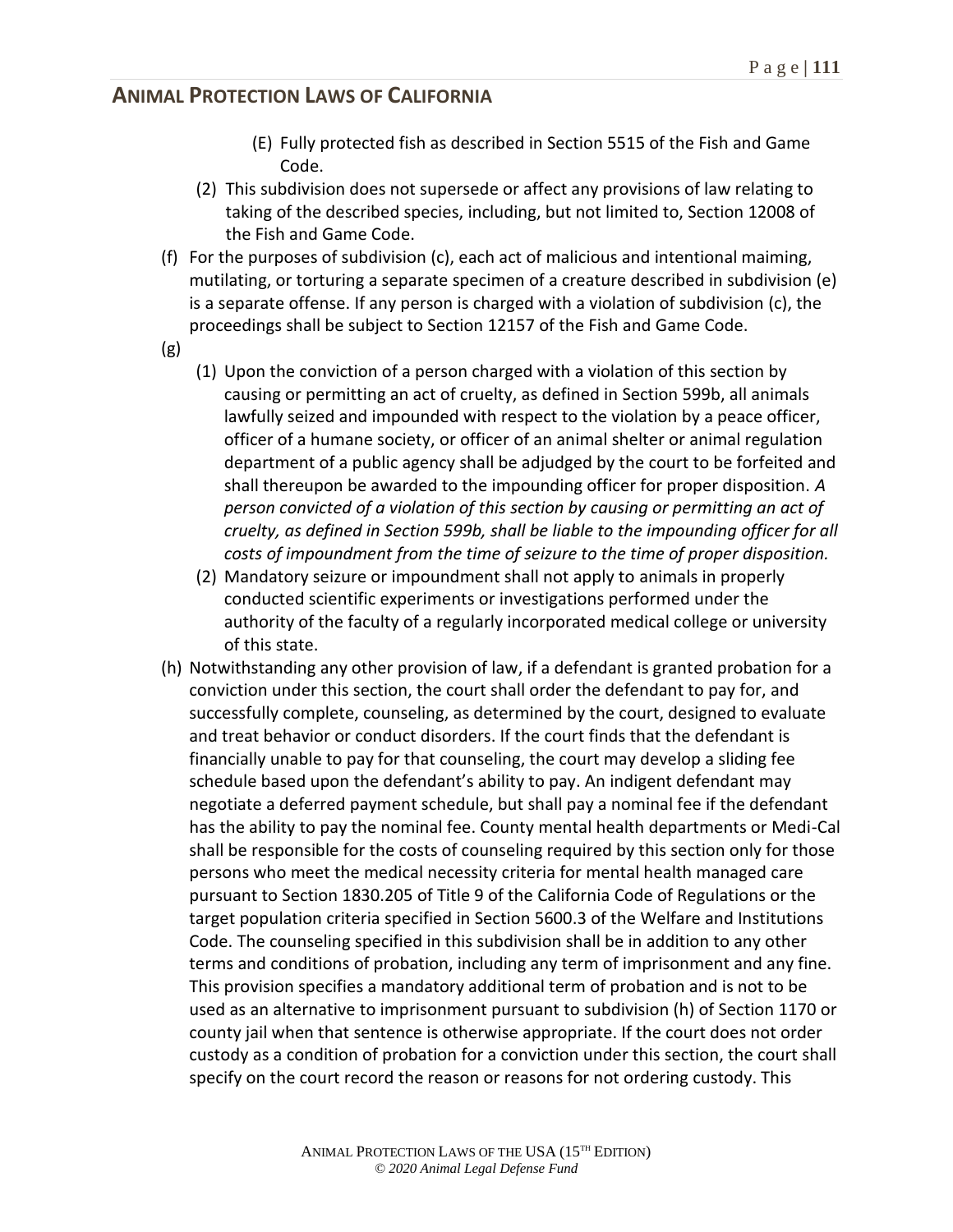subdivision shall not apply to cases involving police dogs or horses as described in Section 600.

#### **CAL. PENAL CODE § 597a. Cruelty to animals; transportation; care of animals by arresting officer; expense.**

Whoever carries or causes to be carried in or upon any vehicle or otherwise any domestic animal in a cruel or inhuman manner, or knowingly and willfully authorizes or permits it to be subjected to unnecessary torture, suffering, or cruelty of any kind, is guilty of a misdemeanor; and whenever any such person is taken into custody therefor by any officer, such officer must take charge of such vehicle and its contents, together with the horse or team attached to such vehicle, and deposit the same in some place of custody; *and any necessary expense incurred for taking care of and keeping the same, is a lien thereon, to be paid before the same can be lawfully recovered; and if such expense, or any part thereof, remains unpaid, it may be recovered, by the person incurring the same, of the owner of such domestic animal, in an action therefor*.

#### **CAL. PENAL CODE § 597e. Liability for care of impounded domestic animal.**

Any person who impounds, or causes to be impounded in any animal shelter, any domestic animal, shall supply it during confinement with a sufficient quantity of good and wholesome food and water, and in default thereof, is guilty of a misdemeanor. In case any domestic animal is at any time so impounded and continues to be without necessary food and water for more than 12 consecutive hours, it is lawful for any person, from time to time, as may be deemed necessary, to enter into and upon any animal shelter in which the animal is confined, and supply it with necessary food and water so long as it remains so confined. *That person* is not liable for the entry and *may collect the reasonable cost of the food and water from the owner of the animal, and the animal is subject to enforcement of a money judgment for the reasonable cost of food and water.*

#### **CAL. PENAL CODE § 597f. Abandoned or neglected animals; Duties of public authorities; Euthanasia.**

(a) Every owner, driver, or possessor of any animal, who permits the animal to be in any building, enclosure, lane, street, square, or lot, of any city, city and county, or judicial district, without proper care and attention, shall, on conviction, be deemed guilty of a misdemeanor. And it shall be the duty of any peace officer, officer of the humane society, or officer of an animal shelter or animal regulation department of a public agency, to take possession of the animal so abandoned or neglected and care for the animal until it is redeemed by the owner or claimant, and the cost of caring for the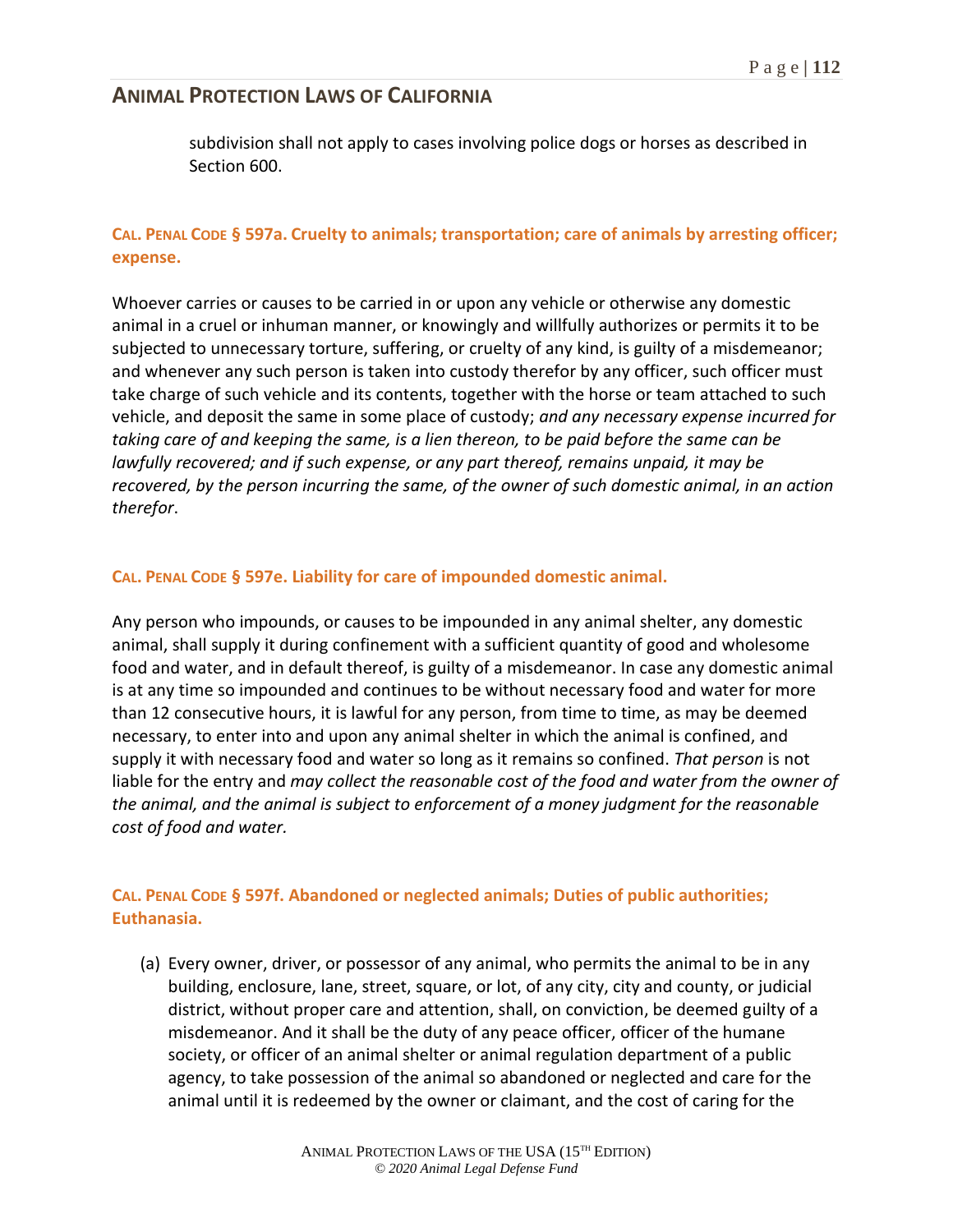animal shall be a lien on the animal until the charges are paid. Every sick, disabled, infirm, or crippled animal, except a dog or cat, which shall be abandoned in any city, city and county, or judicial district, may, if after due search no owner can be found therefor, be humanely euthanized by the officer; and it shall be the duty of all peace officers, an officer of that society, or officer of an animal shelter or animal regulation department of a public agency to cause the animal to be humanely euthanized on information of that abandonment. The officer may likewise take charge of any animal, including a dog or cat, that by reason of lameness, sickness, feebleness, or neglect, is unfit for the labor it is performing, or that in any other manner is being cruelly treated; and, if the animal is not then in the custody of its owner, the officer shall give notice thereof to the owner, if known, and may provide suitable care for the animal until it is deemed to be in a suitable condition to be delivered to the owner, and *any necessary expenses which may be incurred for taking care of and keeping the animal shall be a lien thereon, to be paid before the animal can be lawfully recovered.*

(b)

- (1) It shall be the duty of all officers of pounds or humane societies, and animal regulation departments of public agencies to convey, and for police and sheriff departments, to cause to be conveyed all injured cats and dogs found without their owners in a public place directly to a veterinarian known by the officer or agency to be a veterinarian that ordinarily treats dogs and cats for a determination of whether the animal shall be immediately and humanely destroyed or shall be hospitalized under proper care and given emergency treatment.
- (2) If the owner does not redeem the animal within the locally prescribed waiting period, the veterinarian may personally perform euthanasia on the animal; or, if the animal is treated and recovers from its injuries, the veterinarian may keep the animal for purposes of adoption, provided the responsible animal control agency has first been contacted and has refused to take possession of the animal.
- (3) Whenever any animal is transferred pursuant to this subdivision to a veterinarian in a clinic, such as an emergency clinic which is not in continuous operation, the veterinarian may, in turn, transfer the animal to an appropriate facility.
- (4) *If the veterinarian determines that the animal shall be hospitalized under proper care and given emergency treatment, the costs of any services which are provided pending the owner's inquiry to the agency, department, or society shall be paid from the dog license fees, fines, and fees for impounding dogs in the city, county, or city and county in which the animal was licensed or if the animal is unlicensed the jurisdiction in which the animal was found, subject to the provision that this cost be repaid by the animal's owner.* No veterinarian shall be criminally or civilly liable for any decision which the veterinarian makes or services which the veterinarian provides pursuant to this section.
- (c) An animal control agency which takes possession of an animal pursuant to subdivision (b), shall keep records of the whereabouts of the animal for a 72- hour period from the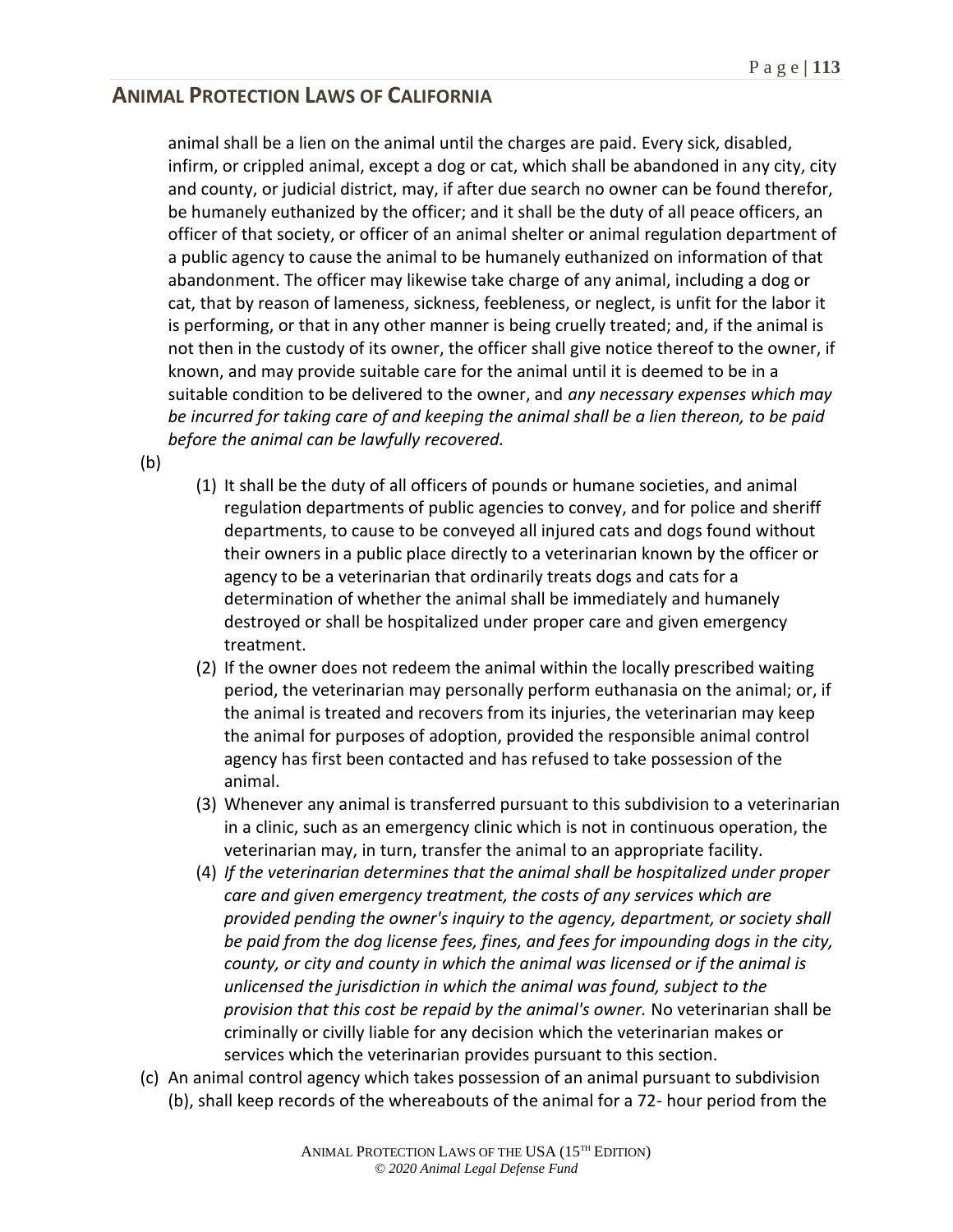time of possession and those records shall be available to inspection by the public upon request.

(d) Notwithstanding any other provisions of this section, any officer of an animal shelter or animal regulation department or humane society, or any officer of a police or sheriff's department may, with the approval of the officer's immediate superior, humanely euthanize any abandoned animal in the field in any case where the animal is too severely injured to move or where a veterinarian is not available and it would be more humane to euthanize the animal.

#### **CAL. PENAL CODE § 597.1. Failure to care for animals; misdemeanor; powers and duties of local officers and veterinarians; hearings; liability for costs; forfeiture.**

- (a)
- *(1)* Every owner, driver, or keeper of any animal who permits the animal to be in any building, enclosure, lane, street, square, or lot of any city, county, city and county, or judicial district without proper care and attention is guilty of a misdemeanor. Any peace officer, humane society officer, or animal control officer shall take possession of the stray or abandoned animal and shall provide care and treatment for the animal until the animal is deemed to be in suitable condition to be returned to the owner. When the officer has reasonable grounds to believe that very prompt action is required to protect the health or safety of the animal or the health or safety of others, the officer shall immediately seize the animal and comply with subdivision (f). In all other cases, the officer shall comply with the provisions of subdivision (g). *The full cost of caring for and treating any animal properly seized under this subdivision or pursuant to a search warrant shall constitute a lien on the animal and the animal shall not be returned to its owner until the charges are paid, if the seizure is upheld pursuant to this section.*
- (2) Notwithstanding any other law, if an animal control officer or humane officer, when necessary to protect the health and safety of a wild, stray, or abandoned animal or the health and safety of others, seeks to administer a tranquilizer that contains a controlled substance, as defined in Division 10 (commencing with Section 11000) of the Health and Safety Code, to gain control of that animal, the officer may possess and administer that tranquilizer with direct or indirect supervision as determined by a licensed veterinarian, provided that the officer has met each of the following requirements:
	- (A) Has received training in the administration of tranquilizers from a licensed veterinarian. The training shall be approved by the California Veterinary Medical Board.
	- (B) Has successfully completed the firearms component of a course relating to the exercise of police powers, as set forth in Section 832.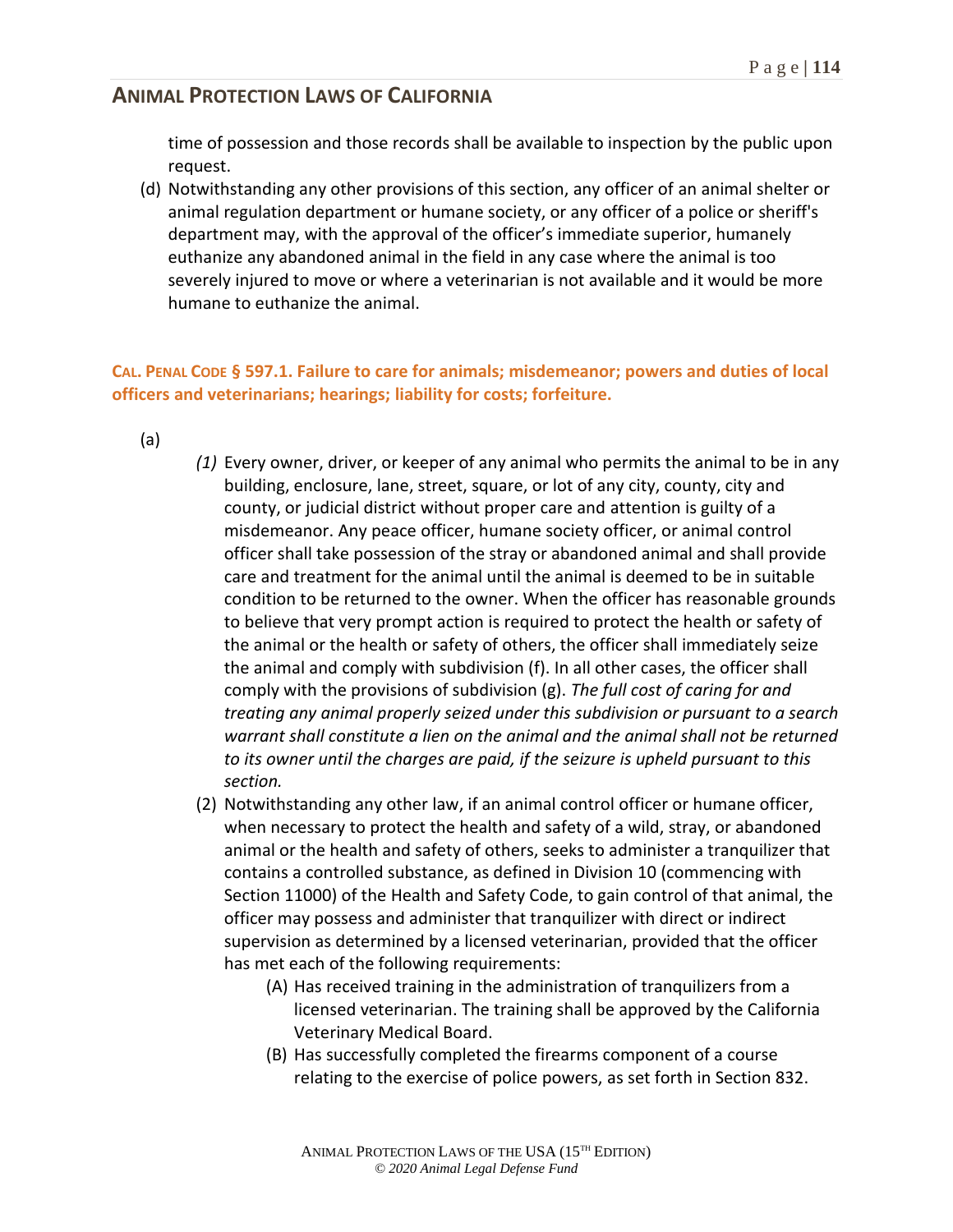- (C) Is authorized by the officer's agency or organization to possess and administer the tranquilizer in accordance with a policy established by the agency or organization and approved by the veterinarian who obtained the controlled substance.
- (D) Has successfully completed the euthanasia training set forth in Section 2039 of Title 16 of the California Code of Regulations.
- (E) Has completed a state and federal fingerprinting background check and does not have any drug- or alcohol-related convictions.
- *(b)* Every sick, disabled, infirm, or crippled animal, except a dog or cat, that is abandoned in any city, county, city and county, or judicial district may be humanely euthanized by the officer if, after a reasonable search, no owner of the animal can be found. It shall be the duty of all peace officers, humane society officers, and animal control officers to cause the animal to be humanely euthanized or rehabilitated and placed in a suitable home on information that the animal is stray or abandoned. The officer may likewise take charge of any animal, including a dog or cat, that by reason of lameness, sickness, feebleness, or neglect, is unfit for the labor it is performing, or that in any other manner is being cruelly treated, and provide care and treatment for the animal until it is deemed to be in a suitable condition to be returned to the owner. When the officer has reasonable grounds to believe that very prompt action is required to protect the health or safety of an animal or the health or safety of others, the officer shall immediately seize the animal and comply with subdivision (f). In all other cases, the officer shall comply with subdivision (g). *The full cost of caring for and treating any animal properly seized under this subdivision or pursuant to a search warrant shall constitute a lien on the animal and the animal shall not be returned to its owner until the charges are paid.*
- (c)
- (1) Any peace officer, humane society officer, or animal control officer shall convey all injured cats and dogs found without their owners in a public place directly to a veterinarian known by the officer to be a veterinarian who ordinarily treats dogs and cats for a determination of whether the animal shall be immediately and humanely euthanized or shall be hospitalized under proper care and given emergency treatment.
- (2) If the owner does not redeem the animal within the locally prescribed waiting period, the veterinarian may personally perform euthanasia on the animal. If the animal is treated and recovers from its injuries, the veterinarian may keep the animal for purposes of adoption, provided the responsible animal control agency has first been contacted and has refused to take possession of the animal.
- (3) Whenever any animal is transferred to a veterinarian in a clinic, such as an emergency clinic that is not in continuous operation, the veterinarian may, in turn, transfer the animal to an appropriate facility.
- (4) If the veterinarian determines that the animal shall be hospitalized under proper care and given emergency treatment, the costs of any services that are provided pending the owner's inquiry to the responsible agency, department, or society shall be paid from the dog license fees, fines, and fees for impounding dogs in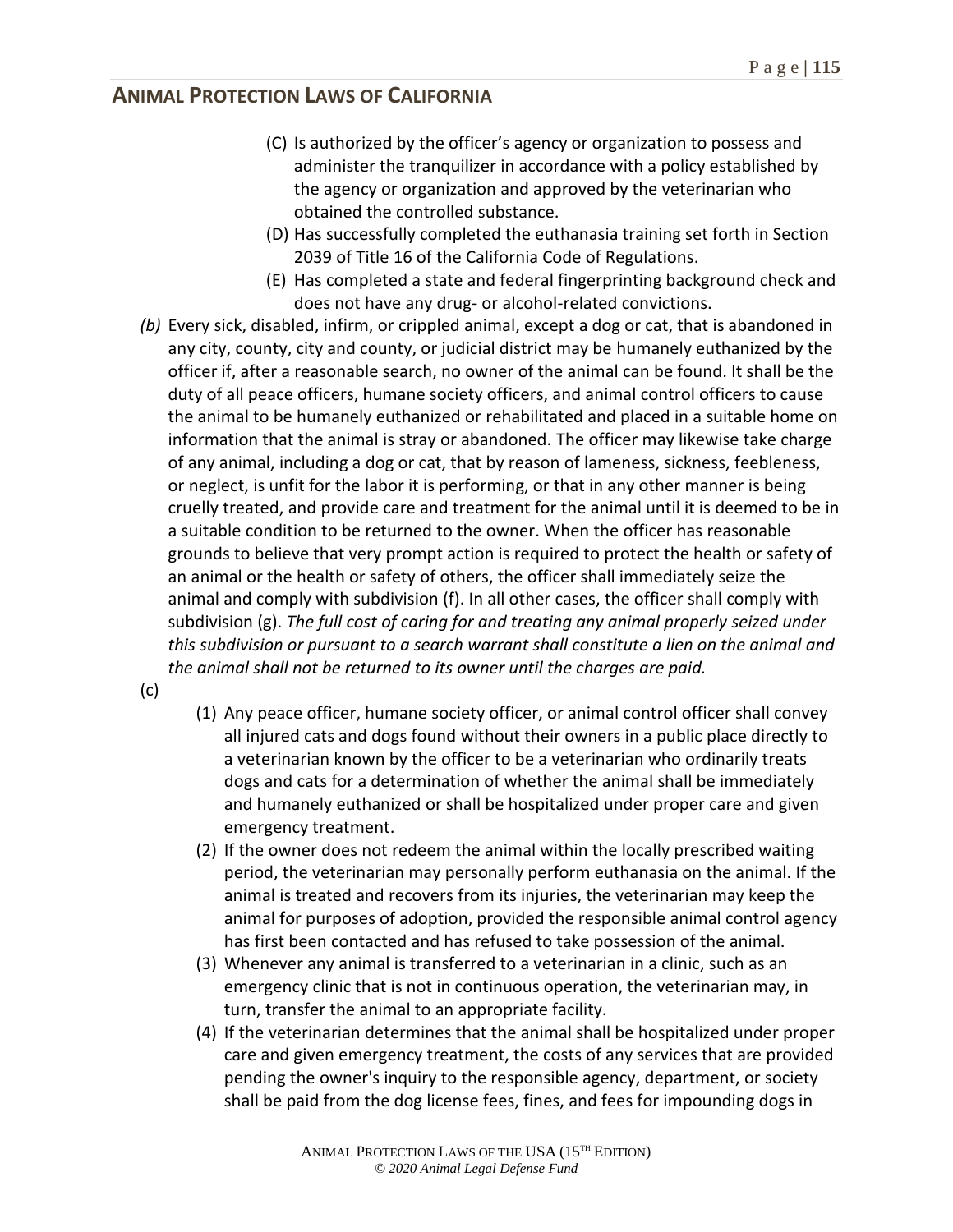the city, county, or city and county in which the animal was licensed or, if the animal is unlicensed, shall be paid by the jurisdiction in which the animal was found, subject to the provision that this cost be repaid by the animal's owner. The full cost of caring for and treating any animal seized under this subdivision shall constitute a lien on the animal and the animal shall not be returned to the owner until the charges are paid. No veterinarian shall be criminally or civilly liable for any decision that the veterinarian makes or for services that the veterinarian provides pursuant to this subdivision.

- (d) An animal control agency that takes possession of an animal pursuant to subdivision (c) shall keep records of the whereabouts of the animal from the time of possession to the end of the animal's impoundment, and those records shall be available for inspection by the public upon request for three years after the date the animal's impoundment ended.
- (e) Notwithstanding any other provision of this section, any peace officer, humane society officer, or any animal control officer may, with the approval of the officer's immediate superior, humanely euthanize any stray or abandoned animal in the field in any case where the animal is too severely injured to move or where a veterinarian is not available and it would be more humane to euthanize the animal.
- (f) Whenever an officer authorized under this section seizes or impounds an animal based on a reasonable belief that prompt action is required to protect the health or safety of the animal or the health or safety of others, the officer shall, before the commencement of any criminal proceedings authorized by this section, provide the owner or keeper of the animal, if known or ascertainable after reasonable investigation, with the opportunity for a postseizure hearing to determine the validity of the seizure or impoundment, or both.
	- (1) The agency shall cause a notice to be affixed to a conspicuous place where the animal was situated or personally deliver a notice of the seizure or impoundment, or both, to the owner or keeper within 48 hours, excluding weekends and holidays. The notice shall include all of the following:
		- (A) The name, business address, and telephone number of the officer providing the notice.
		- (B) A description of the animal seized, including any identification upon the animal.
		- (C) The authority and purpose for the seizure or impoundment, including the time, place, and circumstances under which the animal was seized.
		- (D) A statement that, in order to receive a postseizure hearing, the owner or person authorized to keep the animal, or their agent, shall request the hearing by signing and returning an enclosed declaration of ownership or right to keep the animal to the agency providing the notice within 10 days, including weekends and holidays, of the date of the notice. The declaration may be returned by personal delivery or mail.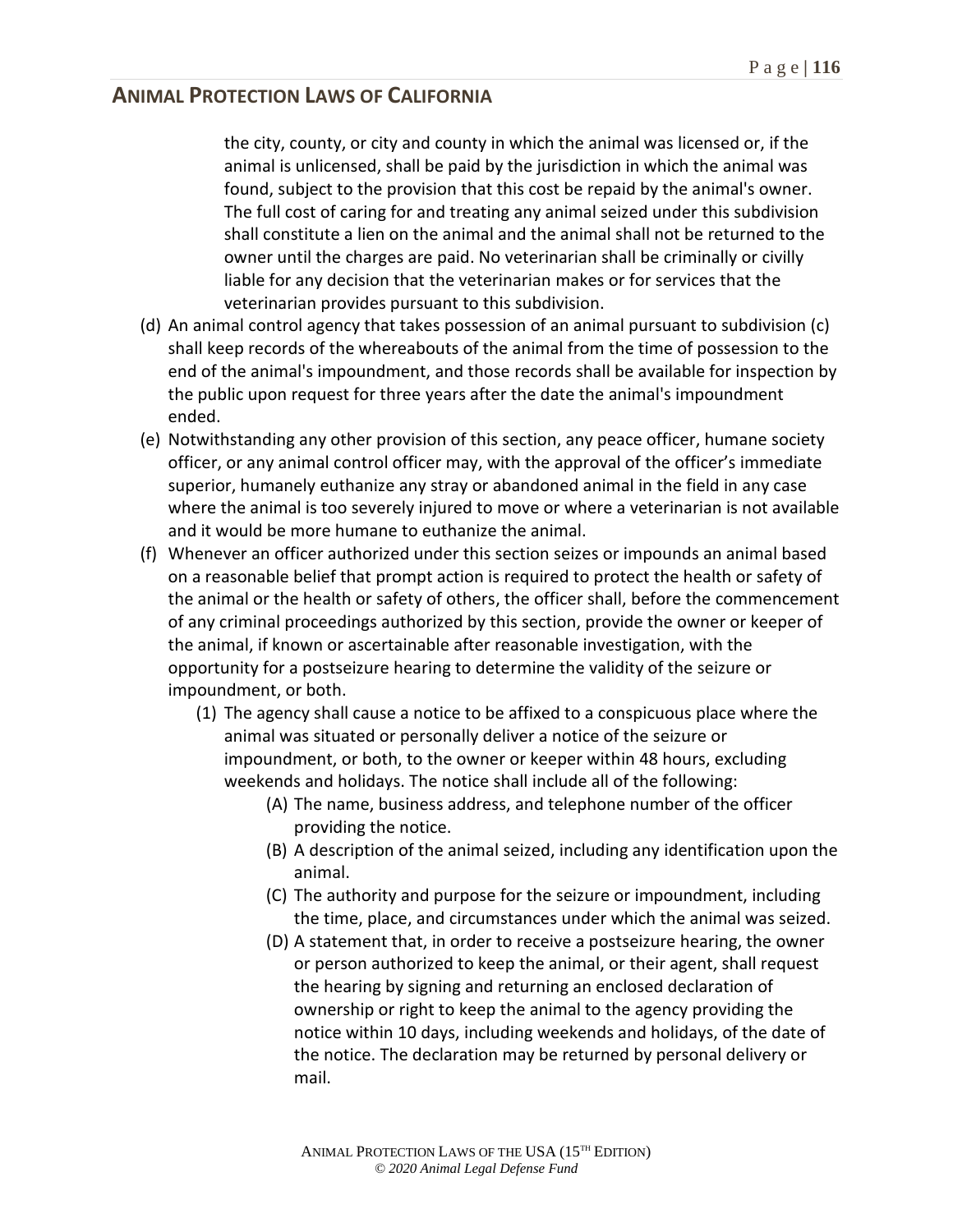- (E) A statement that the full cost of caring for and treating any animal properly seized under this section is a lien on the animal and that the animal shall not be returned to the owner until the charges are paid, and that failure to request or to attend a scheduled hearing shall result in liability for this cost.
- (2) The postseizure hearing shall be conducted within 48 hours of the request, excluding weekends and holidays. The seizing agency may authorize its own officer or employee to conduct the hearing if the hearing officer is not the same person who directed the seizure or impoundment of the animal and is not junior in rank to that person. The agency may utilize the services of a hearing officer from outside the agency for the purposes of complying with this section.
- (3) Failure of the owner or keeper, or of their agent, to request or to attend a scheduled hearing shall result in a forfeiture of any right to a postseizure hearing or right to challenge their liability for costs incurred.
- *(4)* The agency, department, or society employing the person who directed the seizure shall be responsible for the costs incurred for caring and treating the animal, if it is determined in the postseizure hearing that the seizing officer did not have reasonable grounds to believe very prompt action, including seizure of the animal, was required to protect the health or safety of the animal or the health or safety of others. *If it is determined the seizure was justified, the owner or keeper shall be personally liable to the seizing agency for the full cost of the seizure and care of the animal. The charges for the seizure and care of the animal shall be a lien on the animal. The animal shall not be returned to its owner until the charges are paid and the owner demonstrates to the satisfaction of the seizing agency or the hearing officer that the owner can and will provide the necessary care for the animal.*
- (g) Where the need for immediate seizure is not present and before the commencement of any criminal proceedings authorized by this section, the agency shall provide the owner or keeper of the animal, if known or ascertainable after reasonable investigation, with the opportunity for a hearing before any seizure or impoundment of the animal. The owner shall produce the animal at the time of the hearing unless, before the hearing, the owner has made arrangements with the agency to view the animal upon request of the agency, or unless the owner can provide verification that the animal was humanely euthanized. Any person who willfully fails to produce the animal or provide the verification is guilty of an infraction, punishable by a fine of not less than two hundred fifty dollars (\$250) nor more than one thousand dollars (\$1,000).
	- (1) The agency shall cause a notice to be affixed to a conspicuous place where the animal was situated or personally deliver a notice stating the grounds for believing the animal should be seized under subdivision (a) or (b). The notice shall include all of the following:
		- (A) The name, business address, and telephone number of the officer providing the notice.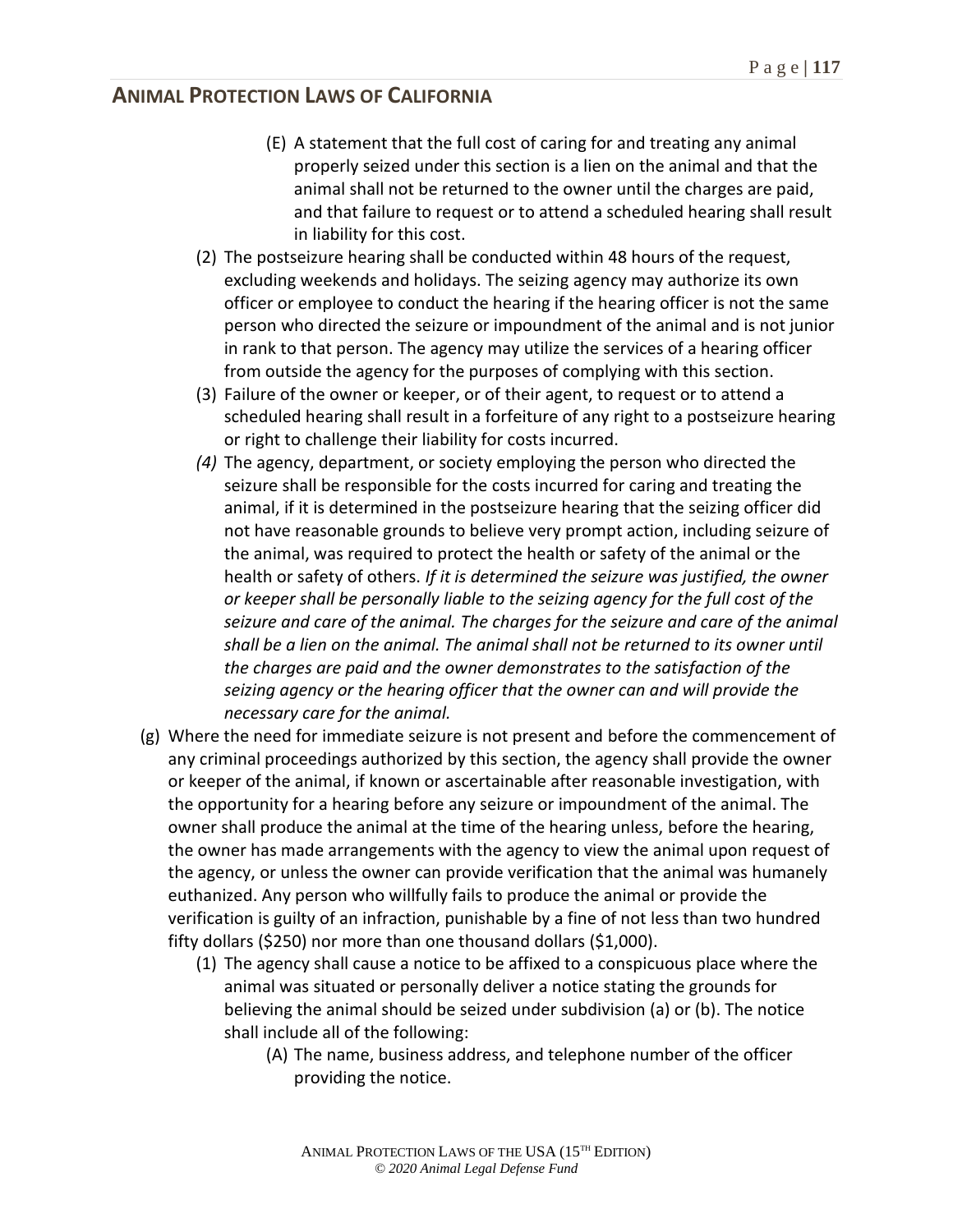- (B) A description of the animal to be seized, including any identification upon the animal.
- (C) The authority and purpose for the possible seizure or impoundment.
- (D) A statement that, in order to receive a hearing before any seizure, the owner or person authorized to keep the animal, or their agent, shall request the hearing by signing and returning the enclosed declaration of ownership or right to keep the animal to the officer providing the notice within two days, excluding weekends and holidays, of the date of the notice.
- *(E) A statement that the cost of caring for and treating any animal properly seized under this section is a lien on the animal, that any animal seized shall not be returned to the owner until the charges are paid, and that failure to request or to attend a scheduled hearing shall result in a conclusive determination that the animal may properly be seized and that the owner shall be liable for the charges.*
- (2) The preseizure hearing shall be conducted within 48 hours, excluding weekends and holidays, after receipt of the request. The seizing agency may authorize its own officer or employee to conduct the hearing if the hearing officer is not the same person who requests the seizure or impoundment of the animal and is not junior in rank to that person. The agency may use the services of a hearing officer from outside the agency for the purposes of complying with this section.
- (3) Failure of the owner or keeper, or their agent, to request or to attend a scheduled hearing shall result in a forfeiture of any right to a preseizure hearing or right to challenge their liability for costs incurred pursuant to this section.
- (4) The hearing officer, after the hearing, may affirm or deny the owner's or keeper's right to custody of the animal and, if reasonable grounds are established, may order the seizure or impoundment of the animal for care and treatment.
- *(h) If any animal is properly seized under this section or pursuant to a search warrant, the owner or keeper shall be personally liable to the seizing agency for the cost of the seizure and care of the animal. Further, if the charges for the seizure or impoundment and any other charges permitted under this section are not paid within 14 days of the seizure, or if the owner, within 14 days of notice of availability of the animal to be returned, fails to pay charges permitted under this section and take possession of the animal, the animal shall be deemed to have been abandoned and may be humanely euthanized or otherwise properly disposed of by the seizing agency.*
- (i) If the animal requires veterinary care and the humane society or public agency is not assured, within 14 days of the seizure of the animal, that the owner will provide the necessary care, the animal shall not be returned to its owner and shall be deemed to have been abandoned and may be humanely euthanized or otherwise properly disposed of by the seizing agency. A veterinarian may humanely euthanize an impounded animal without regard to the prescribed holding period when it has been determined that the animal has incurred severe injuries or is incurably crippled. A veterinarian also may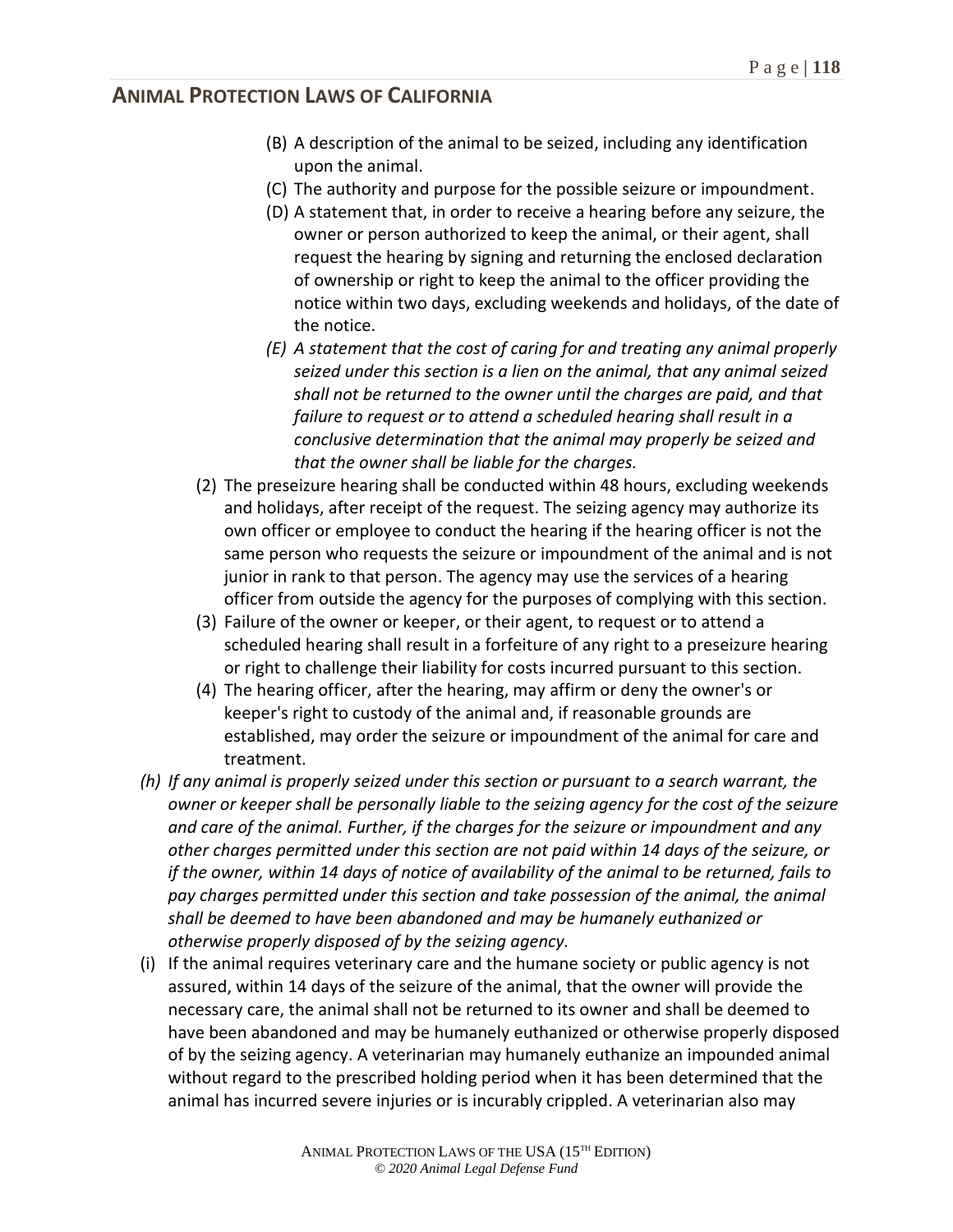immediately humanely euthanize an impounded animal afflicted with a serious contagious disease unless the owner or the owner's agent immediately authorizes treatment of the animal by a veterinarian at the expense of the owner or agent.

- (j) No animal properly seized under this section or pursuant to a search warrant shall be returned to its owner until the owner can demonstrate to the satisfaction of the seizing agency or hearing officer that the owner can and will provide the necessary care for the animal.
- (k)
- (1) In the case of cats and dogs, before the final disposition of any criminal charges, the seizing agency or prosecuting attorney may file a petition in a criminal action requesting that, before that final disposition, the court issue an order forfeiting the animal to the city, county, or seizing agency. The petitioner shall serve a true copy of the petition upon the defendant and the prosecuting attorney.
- (2) Upon receipt of the petition, the court shall set a hearing on the petition. The hearing shall be conducted within 14 days after the filing of the petition, or as soon as practicable.
- (3) The petitioner shall have the burden of establishing beyond a reasonable doubt that, even in the event of an acquittal of the criminal charges, the owner will not legally be permitted to retain the animal in question. If the court finds that the petitioner has met its burden, the court shall order the immediate forfeiture of the animal as sought by the petition.
- (4) Nothing in this subdivision is intended to authorize a seizing agency or prosecuting attorney to file a petition to determine an owner's ability to legally retain an animal pursuant to paragraph (3) of subdivision (*l*) if a petition has previously been filed pursuant to this subdivision.
- (l)
- *(1)* Upon the conviction of a person charged with a violation of this section, or Section 597 or 597a, all animals lawfully seized and impounded with respect to the violation shall be adjudged by the court to be forfeited and shall thereupon be transferred to the impounding officer or appropriate public entity for proper adoption or other disposition*. A person convicted of a violation of this section shall be personally liable to the seizing agency for all costs of impoundment from the time of seizure to the time of proper disposition. Upon conviction, the court shall order the convicted person to make payment to the appropriate public entity for the costs incurred in the housing, care, feeding, and treatment of the seized or impounded animals. Each person convicted in connection with a particular animal may be held jointly and severally liable for restitution for that particular animal. The payment shall be in addition to any other fine or sentence ordered by the court.*
- (2) The court may also order, as a condition of probation, that the convicted person be prohibited from owning, possessing, caring for, or residing with, animals of any kind, and require the convicted person to immediately deliver all animals in the convicted person's possession to a designated public entity for adoption or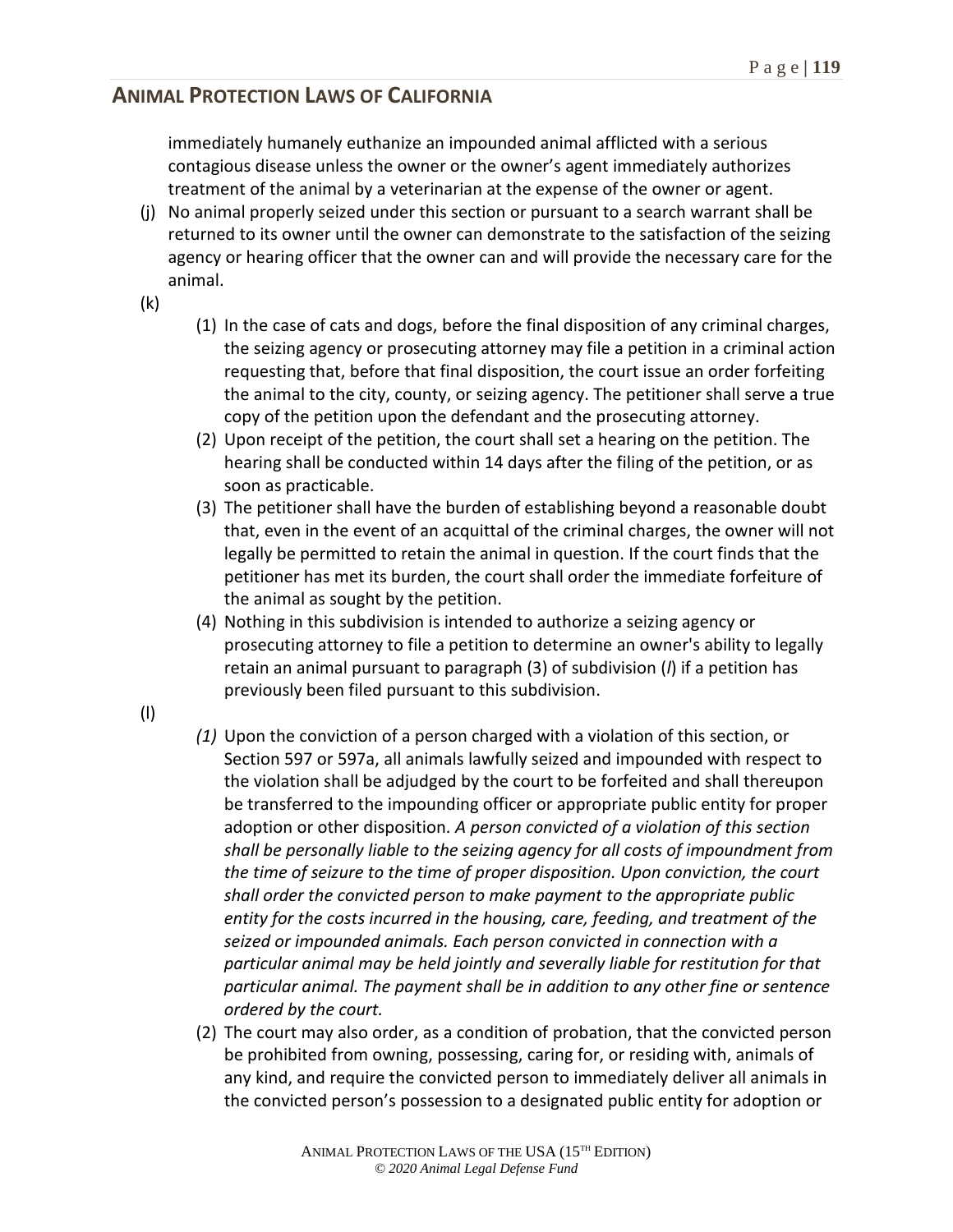other lawful disposition or provide proof to the court that the person no longer has possession, care, or control of any animals. In the event of the acquittal or final discharge without conviction of the person charged, if the animal is still impounded, the animal has not been previously deemed abandoned pursuant to subdivision (h), the court has not ordered that the animal be forfeited pursuant to subdivision (k), the court shall, on demand, direct the release of seized or impounded animals to the defendant upon a showing of proof of ownership.

- (3) Any questions regarding ownership shall be determined in a separate hearing by the court where the criminal case was finally adjudicated and the court shall hear testimony from any persons who may assist the court in determining ownership of the animal. If the owner is determined to be unknown or the owner is prohibited or unable to retain possession of the animals for any reason, the court shall order the animals to be released to the appropriate public entity for adoption or other lawful disposition. This section is not intended to cause the release of any animal, bird, reptile, amphibian, or fish seized or impounded pursuant to any other statute, ordinance, or municipal regulation. This section shall not prohibit the seizure or impoundment of animals as evidence as provided for under any other provision of law.
- (m) It shall be the duty of all peace officers, humane society officers, and animal control officers to use all currently acceptable methods of identification, both electronic and otherwise, to determine the lawful owner or caretaker of any seized or impounded animal. It shall also be their duty to make reasonable efforts to notify the owner or caretaker of the whereabouts of the animal and any procedures available for the lawful recovery of the animal and, upon the owner's and caretaker's initiation of recovery procedures, retain custody of the animal for a reasonable period of time to allow for completion of the recovery process. Efforts to locate or contact the owner or caretaker and communications with persons claiming to be the owner or caretaker shall be recorded and maintained and be made available for public inspection.

#### **CAL. CIV. PROC. CODE § 1208.5. Lien arising from prevention of cruelty to animals, and proceedings thereon.**

*A person having a lien upon an animal or animals under the provisions of Section 597a or 597.1 of the Penal Code may satisfy the lien in any of the following ways:* 

- *(a) If the lien is not discharged and satisfied, by the person responsible, within three days after the obligation becomes due, the person holding the lien may resort to the proper court to satisfy the claim.*
- *(b) Three days after the charges against the property become due, sell the property, or an undivided fraction thereof as may become necessary, to defray the amount due and costs of sale, by giving three days' notice of the sale by advertising in some newspaper published in the county, or city and county, in which the lien has attached to the property.*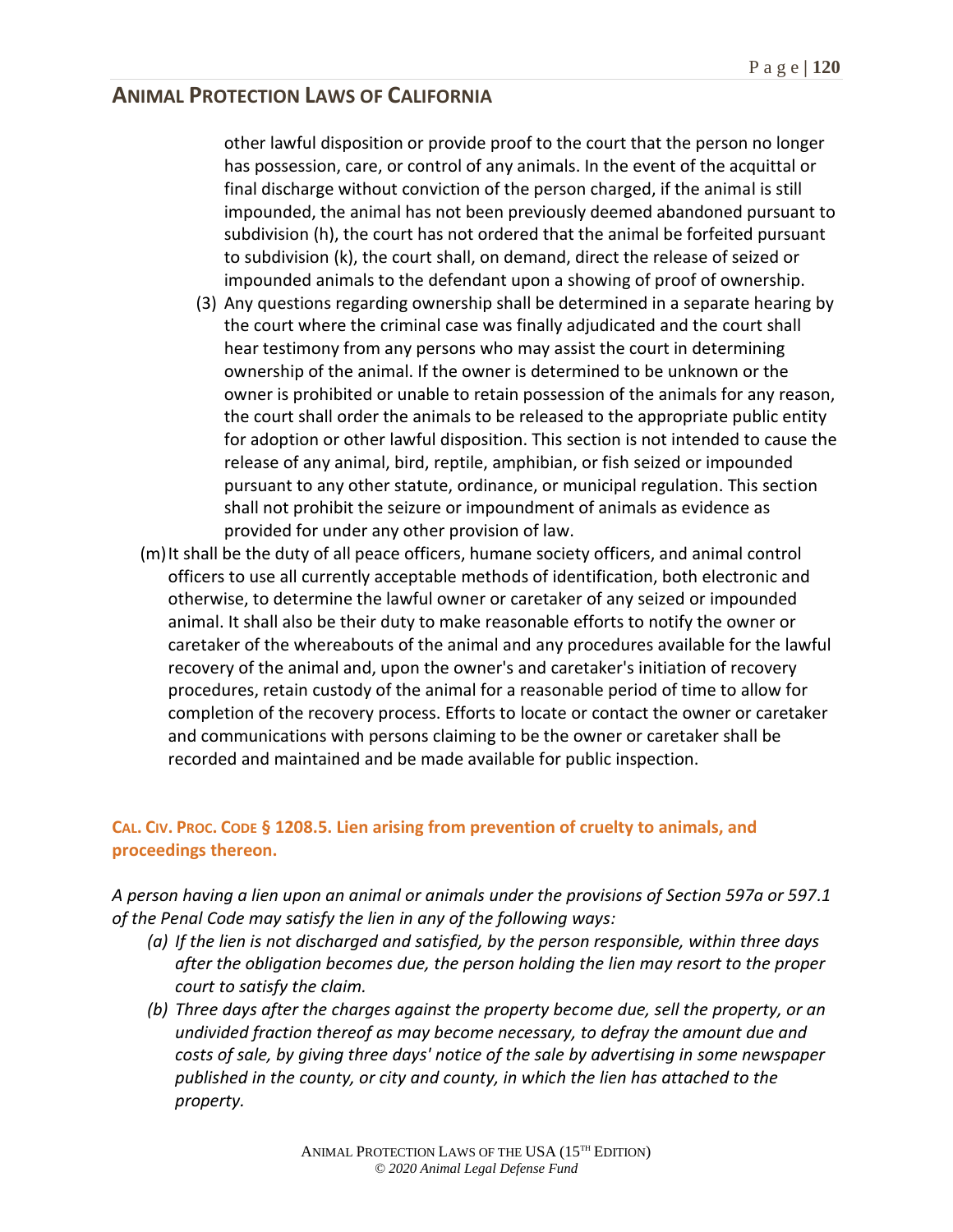*(c) If there is no newspaper published in the county, by posting notices of the sale in three of the most public places in the town or county for three days previous to the sale. The notices shall contain an accurate description of the property to be sold, together with the terms of sale, which shall be for cash, payable on the consummation of the sale. The proceeds of the sale shall be applied to the discharge of the lien and the costs of sale; the remainder, if any, shall be paid over to the owner, if known, and if not known shall be paid into the treasury of the humane society of the county, or city and county, where the sale takes place. If there is no humane society in the county, then the remainder shall be paid into the county treasury.*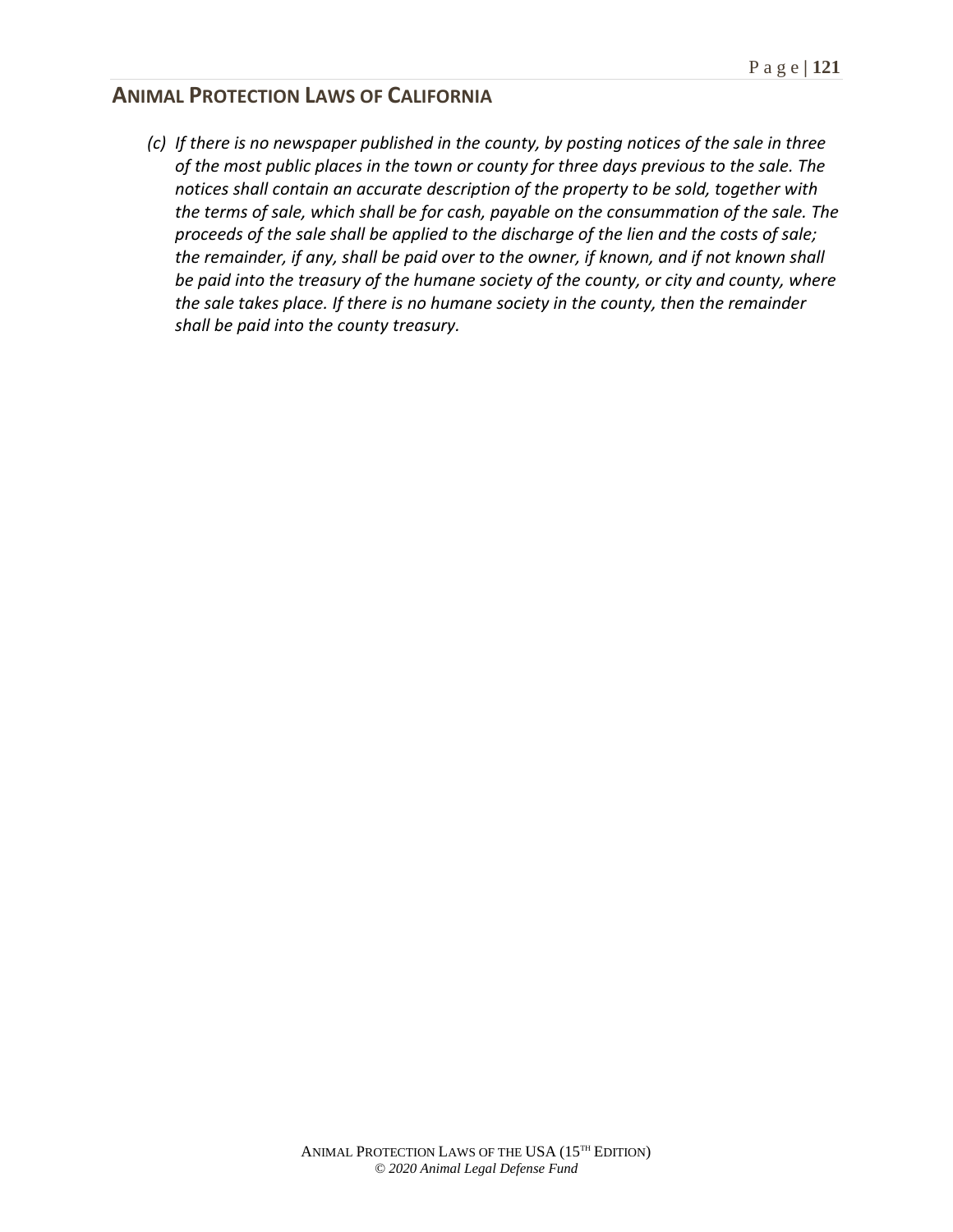# **15. FORFEITURE & POSSESSION BANS**

#### **CAL. PENAL CODE § 286.5. Sexually assaulting animal; misdemeanor.**

- (a) Every person who has sexual contact with an animal is guilty of a misdemeanor.
- (b) This section does not apply to any lawful and accepted practice related to veterinary medicine performed by a licensed veterinarian or a certified veterinary technician under the guidance of a licensed veterinarian, any artificial insemination of animals for reproductive purposes, any accepted animal husbandry practices such as raising, breeding, or assisting with the birthing process of animals or any other practice that provides care for an animal, or to any generally accepted practices related to the judging of breed conformation.
- (c) As used in this section, the following terms have the following meanings:
	- (1) "Animal" means any nonhuman creature, whether alive or dead.
	- (2) "Sexual contact" means any act, committed for the purpose of sexual arousal or gratification, abuse, or financial gain, between a person and an animal involving contact between the sex organs or anus of one and the mouth, sex organs, or anus of the other, or, without a bona fide veterinary or animal husbandry purpose, the insertion, however slight, of any part of the body of a person or any object into the vaginal or anal opening of an animal, or the insertion of any part of the body of an animal into the vaginal or anal opening of a person.
- (d)
- (1) Any authorized officer investigating a violation of this section may seize an animal that has been used in the commission of an offense to protect the health or safety of the animal or the health or safety of others, and to obtain evidence of the offense.
- (2) Any animal seized pursuant to this subdivision shall be promptly taken to a shelter facility or veterinary clinic to be examined by a veterinarian for evidence of sexual contact.
- (3) *Upon the conviction of a person charged with a violation of this section, all animals lawfully seized and impounded with respect to the violation shall be adjudged by the court to be forfeited and shall thereupon be transferred to the impounding officer or appropriate public entity for proper adoption or other disposition.* A person convicted of a violation of this section shall be personally liable to the seizing agency for all costs of impoundment from the time of seizure to the time of proper disposition. Upon conviction, the court shall order the convicted person to make payment to the appropriate public entity for the costs incurred in the housing, care, feeding, and treatment of the seized or impounded animals. Each person convicted in connection with a particular animal may be held jointly and severally liable for restitution for that particular animal. The payment shall be in addition to any other fine or sentence ordered by the court.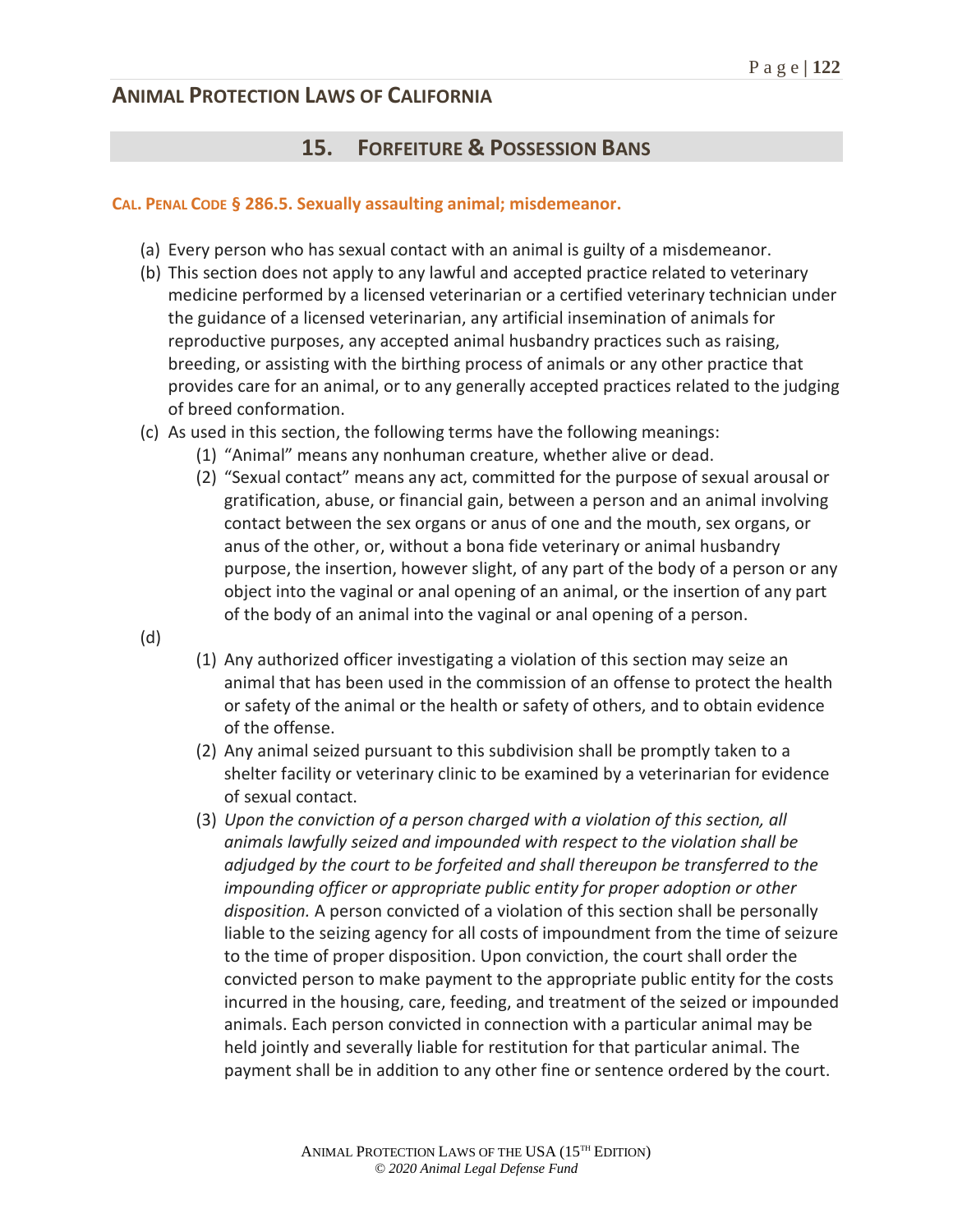(4) Except as otherwise specified in this section, if an animal is seized pursuant to paragraph (1), the disposition, care, or the responsibility for the financial cost of animals seized shall be in accordance with the provisions of Section 597.1.

#### **CAL. PENAL CODE § 597. Cruelty to animals.**

- (a) Except as provided in subdivision (c) of this section or Section 599c, every person who maliciously and intentionally maims, mutilates, tortures, or wounds a living animal, or maliciously and intentionally kills an animal, is guilty of a crime punishable pursuant to subdivision (d).
- (b) Except as otherwise provided in subdivision (a) or (c), every person who overdrives, overloads, drives when overloaded, overworks, tortures, torments, deprives of necessary sustenance, drink, or shelter, cruelly beats, mutilates, or cruelly kills any animal, or causes or procures any animal to be so overdriven, overloaded, driven when overloaded, overworked, tortured, tormented, deprived of necessary sustenance, drink, shelter, or to be cruelly beaten, mutilated, or cruelly killed; and whoever, having the charge or custody of any animal, either as owner or otherwise, subjects any animal to needless suffering, or inflicts unnecessary cruelty upon the animal, or in any manner abuses any animal, or fails to provide the animal with proper food, drink, or shelter or protection from the weather, or who drives, rides, or otherwise uses the animal when unfit for labor, is, for each offense, guilty of a crime punishable pursuant to subdivision (d).
- (c) Every person who maliciously and intentionally maims, mutilates, or tortures any mammal, bird, reptile, amphibian, or fish, as described in subdivision (e), is guilty of a crime punishable pursuant to subdivision (d).
- (d) A violation of subdivision (a), (b), or (c) is punishable as a felony by imprisonment pursuant to subdivision (h) of Section 1170, or by a fine of not more than twenty thousand dollars (\$20,000), or by both that fine and imprisonment, or alternatively, as a misdemeanor by imprisonment in a county jail for not more than one year, or by a fine of not more than twenty thousand dollars (\$20,000), or by both that fine and imprisonment.
- (e)
- (1) Subdivision (c) applies to any mammal, bird, reptile, amphibian, or fish which is a creature described as follows:
	- (A) Endangered species or threatened species as described in Chapter 1.5 (commencing with Section 2050) of Division 3 of the Fish and Game Code.
	- (B) Fully protected birds described in Section 3511 of the Fish and Game Code.
	- (C) Fully protected mammals described in Chapter 8 (commencing with Section 4700) of Part 3 of Division 4 of the Fish and Game Code.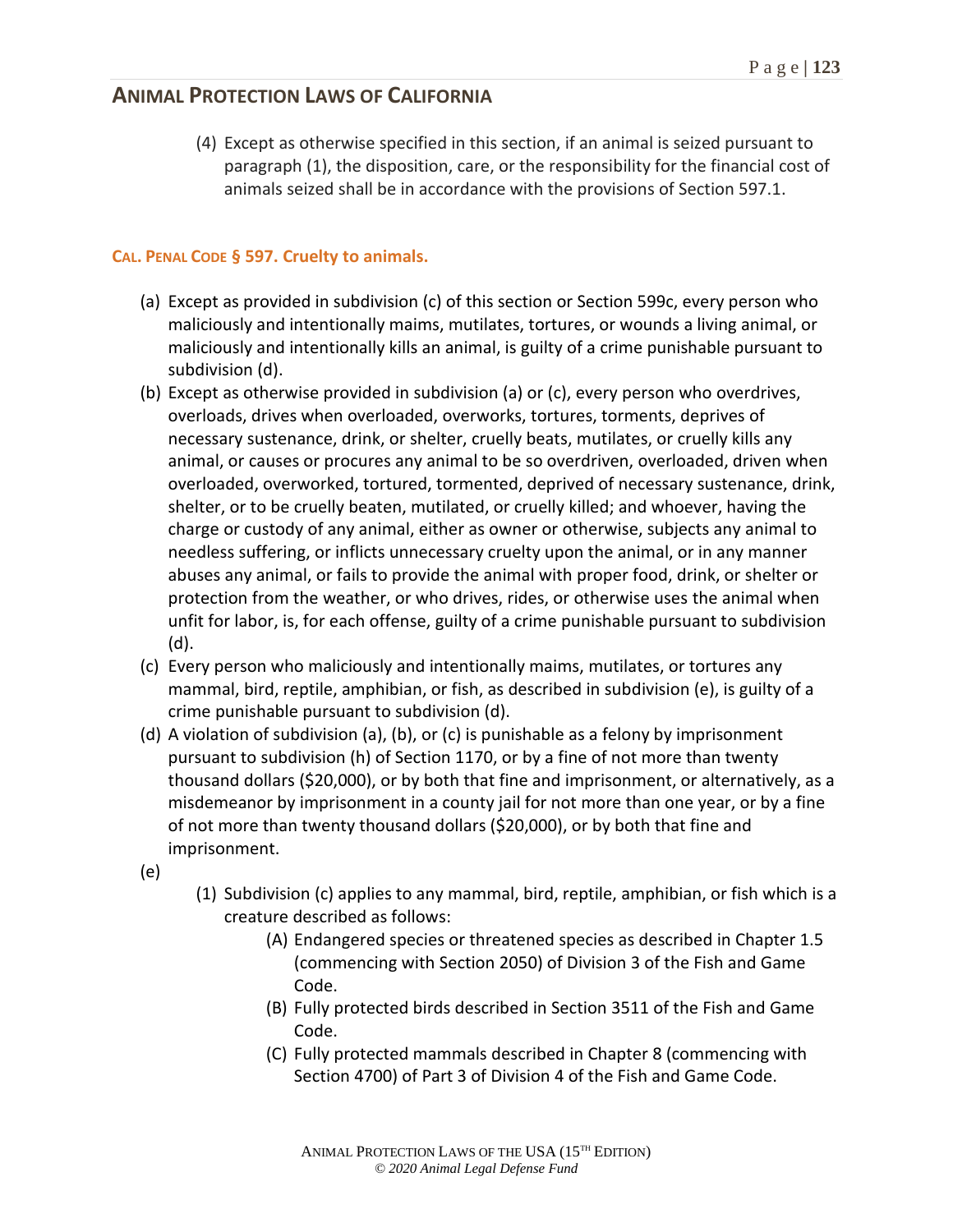- (D) Fully protected reptiles and amphibians described in Chapter 2 (commencing with Section 5050) of Division 5 of the Fish and Game Code.
- (E) Fully protected fish as described in Section 5515 of the Fish and Game Code.
- (2) *This subdivision does not supersede or affect any provisions of law relating to taking of the described species, including, but not limited to, Section 12008 of the Fish and Game Code.*
- (f) For the purposes of subdivision (c), each act of malicious and intentional maiming, mutilating, or torturing a separate specimen of a creature described in subdivision (e) is a separate offense. If any person is charged with a violation of subdivision (c), the proceedings shall be subject to Section 12157 of the Fish and Game Code.
- (g)
- (1) *Upon the conviction of a person charged with a violation of this section by causing or permitting an act of cruelty, as defined in Section 599b, all animals lawfully seized and impounded with respect to the violation by a peace officer, officer of a humane society, or officer of an animal shelter or animal regulation department of a public agency shall be adjudged by the court to be forfeited and shall thereupon be awarded to the impounding officer for proper disposition.* A person convicted of a violation of this section by causing or permitting an act of cruelty, as defined in Section 599b, shall be liable to the impounding officer for all costs of impoundment from the time of seizure to the time of proper disposition.
- (2) Mandatory seizure or impoundment shall not apply to animals in properly conducted scientific experiments or investigations performed under the authority of the faculty of a regularly incorporated medical college or university of this state.
- (h) Notwithstanding any other provision of law, if a defendant is granted probation for a conviction under this section, the court shall order the defendant to pay for, and successfully complete, counseling, as determined by the court, designed to evaluate and treat behavior or conduct disorders. If the court finds that the defendant is financially unable to pay for that counseling, the court may develop a sliding fee schedule based upon the defendant's ability to pay. An indigent defendant may negotiate a deferred payment schedule, but shall pay a nominal fee if the defendant has the ability to pay the nominal fee. County mental health departments or Medi-Cal shall be responsible for the costs of counseling required by this section only for those persons who meet the medical necessity criteria for mental health managed care pursuant to Section 1830.205 of Title 9 of the California Code of Regulations or the target population criteria specified in Section 5600.3 of the Welfare and Institutions Code. The counseling specified in this subdivision shall be in addition to any other terms and conditions of probation, including any term of imprisonment and any fine. This provision specifies a mandatory additional term of probation and is not to be used as an alternative to imprisonment pursuant to subdivision (h) of Section 1170 or county jail when that sentence is otherwise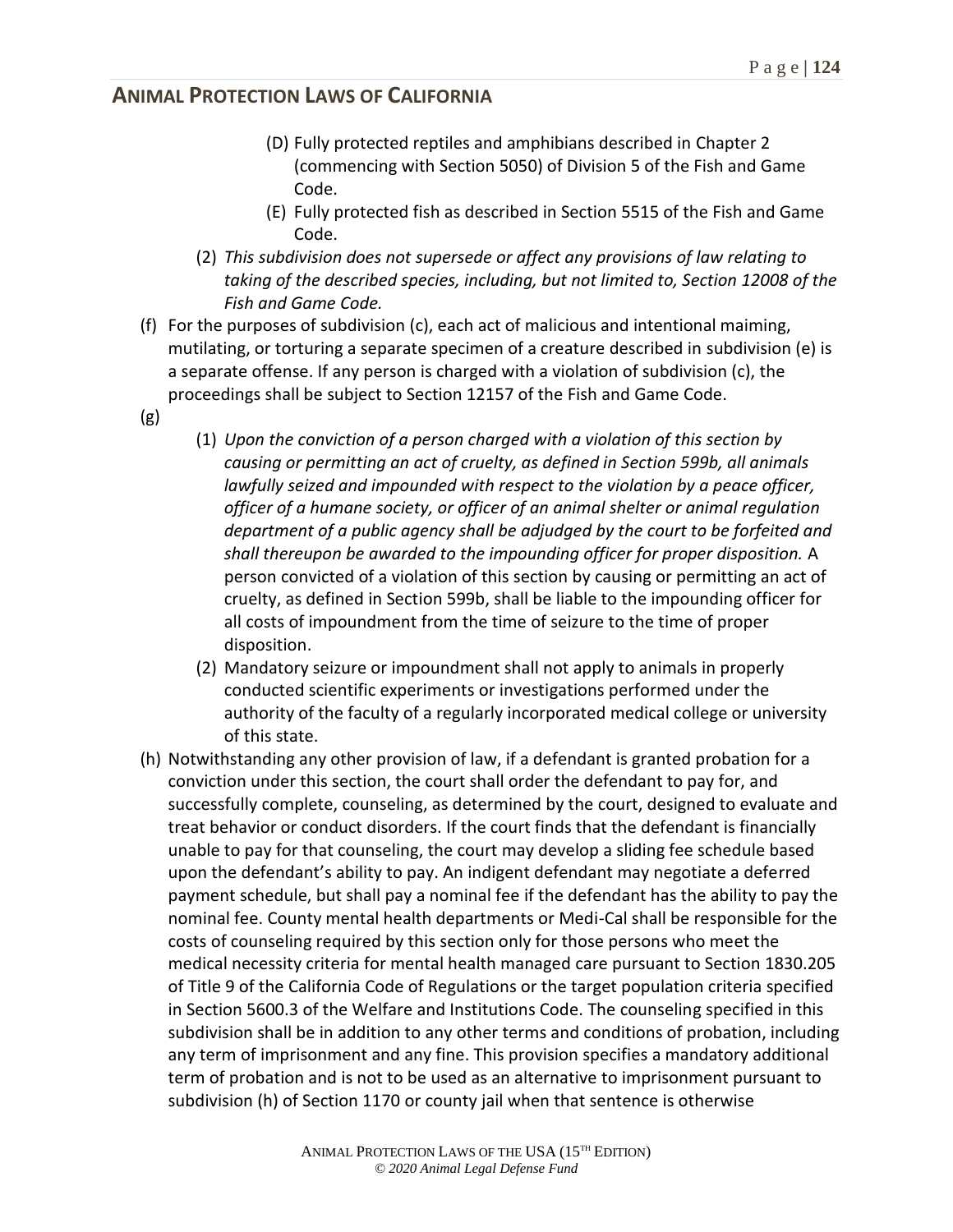appropriate. If the court does not order custody as a condition of probation for a conviction under this section, the court shall specify on the court record the reason or reasons for not ordering custody. This subdivision shall not apply to cases involving police dogs or horses as described in Section 600.

#### **CAL. PENAL CODE § 598.1. Forfeiture of certain property obtained by animal fighting.**

- (a) *The prosecuting agency in a criminal proceeding in which the defendant has been charged with the commission of any of the crimes listed in subdivision (a) of Section 597.5 or subdivision (b) of Section 597b may, in conjunction with the criminal proceeding, file a petition for forfeiture as provided in subdivision (c). If the prosecuting agency has filed a petition for forfeiture pursuant to subdivision (c) and the defendant is convicted of any of the crimes described in subdivision (a) of Section 597.5 or subdivision (b) of Section 597b, the assets listed in subdivision (b) shall be subject to forfeiture upon proof of the elements of subdivision (b) and in accordance with this section.*
- (b)
- (1) *Any property interest, whether tangible or intangible, that was acquired through the commission of any of the crimes listed in subdivision (a) of Section 597.5 or subdivision (b) of Section 597b shall be subject to forfeiture, including both personal and real property, profits, proceeds, and the instrumentalities acquired, accumulated, or used by cockfighting or dogfighting participants, organizers, transporters of animals and equipment, breeders and trainers of fighting birds or fighting dogs, and persons who steal or illegally obtain dogs or other animals for fighting, including bait and sparring animals.*
- (2) *Notwithstanding paragraph (1), the following property shall not be subject to forfeiture under this section:*
	- (A) *Property solely owned by a bona fide purchaser for value, who was without knowledge that the property was intended to be used for a purpose which would subject it to forfeiture under this section, or is subject to forfeiture under this section.*
	- (B) *Property used as a family residence and owned by two or more inhabitants, one of whom had no knowledge of its unlawful use.*
- (c)
- (1) *If the prosecuting agency proceeds under subdivision (a), that agency shall, in conjunction with the criminal proceeding, file a petition for forfeiture with the superior court of the county in which the defendant has been charged with the commission of any of the crimes listed in subdivision (a) of Section 597.5 or subdivision (b) of Section 597b, that shall allege that the defendant has committed those crimes and the property is forfeitable pursuant to subdivision (a).*
- (2) *The prosecuting agency shall make service of process of a notice regarding that petition upon every individual who may have a property interest in the alleged*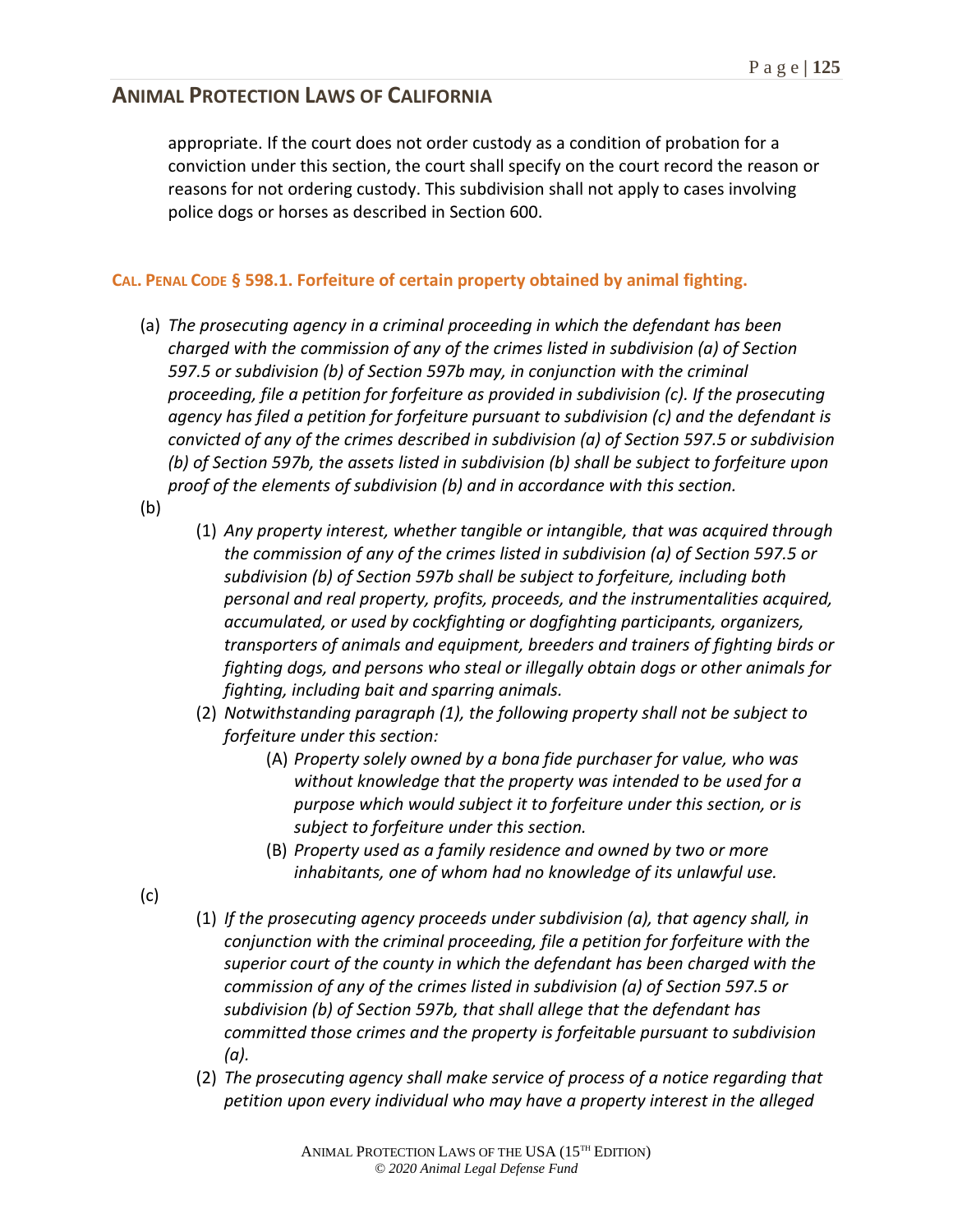*proceeds, and that notice shall state that any interested party may file a verified claim with the superior court stating the amount of the party's claimed interest and an affirmation or denial of the prosecuting agency's allegation.*

- (3) *If the notices cannot be served by registered mail or personal delivery, the notices shall be published for at least three consecutive weeks in a newspaper of general circulation in the county where the property is located.*
- (4) *If the property alleged to be subject to forfeiture is real property, the prosecuting agency shall, at the time of filing the petition for forfeiture, record a lis pendens in each county in which real property alleged to be subject to forfeiture is located.*
- (5) *The judgment of forfeiture shall not affect the interest of any third party in real property that was acquired prior to the recording of the lis pendens.*
- (6) *All notices shall set forth the time within which a claim of interest in the property seized is required to be filed pursuant to this section.*
- (d) *Any person claiming an interest in the property or proceeds seized may, at any time within 30 days from the date of the first publication of the notice of seizure, or within 30 days after receipt of the actual notice, file with the superior court of the county in which the action is pending a verified claim stating his or her interest in the property or proceeds. A verified copy of the claim shall be given by the claimant to the Attorney General, or the district or city attorney, whichever is the prosecuting agency of the underlying crime.*

(e)

- (1) *If, at the end of the time set forth in subdivision (d), an interested person, other than the defendant, has not filed a claim, the court, upon a motion, shall declare that the person has defaulted upon his or her alleged interest, and that interest shall be subject to forfeiture upon proof of the elements of subdivision (b).*
- (2) *The defendant may admit or deny that the property is subject to forfeiture pursuant to this section. If the defendant fails to admit or deny, or fails to file a claim of interest in the property or proceeds, the court shall enter a response of denial on behalf of the defendant.*

(f)

- (1) *The forfeiture proceeding shall be set for hearing in the superior court in which the underlying criminal offense will be tried.*
- (2) *If the defendant is found guilty of the underlying offense, the issue of forfeiture shall be promptly tried, either before the same jury or before a new jury in the discretion of the court, unless waived by the consent of all parties.*
- (g) *At the forfeiture hearing, the prosecuting agency shall have the burden of establishing beyond a reasonable doubt that the defendant was engaged in any of the crimes described in subdivision (a) of Section 597.5 or subdivision (b) of Section 597b and that the property comes within the provisions of subdivision (b).*
- (h) *Concurrent with, or subsequent to, the filing of the petition, the prosecuting agency may move the superior court for the following pendent lite orders to preserve the status quo of the property alleged in the petition of forfeiture:*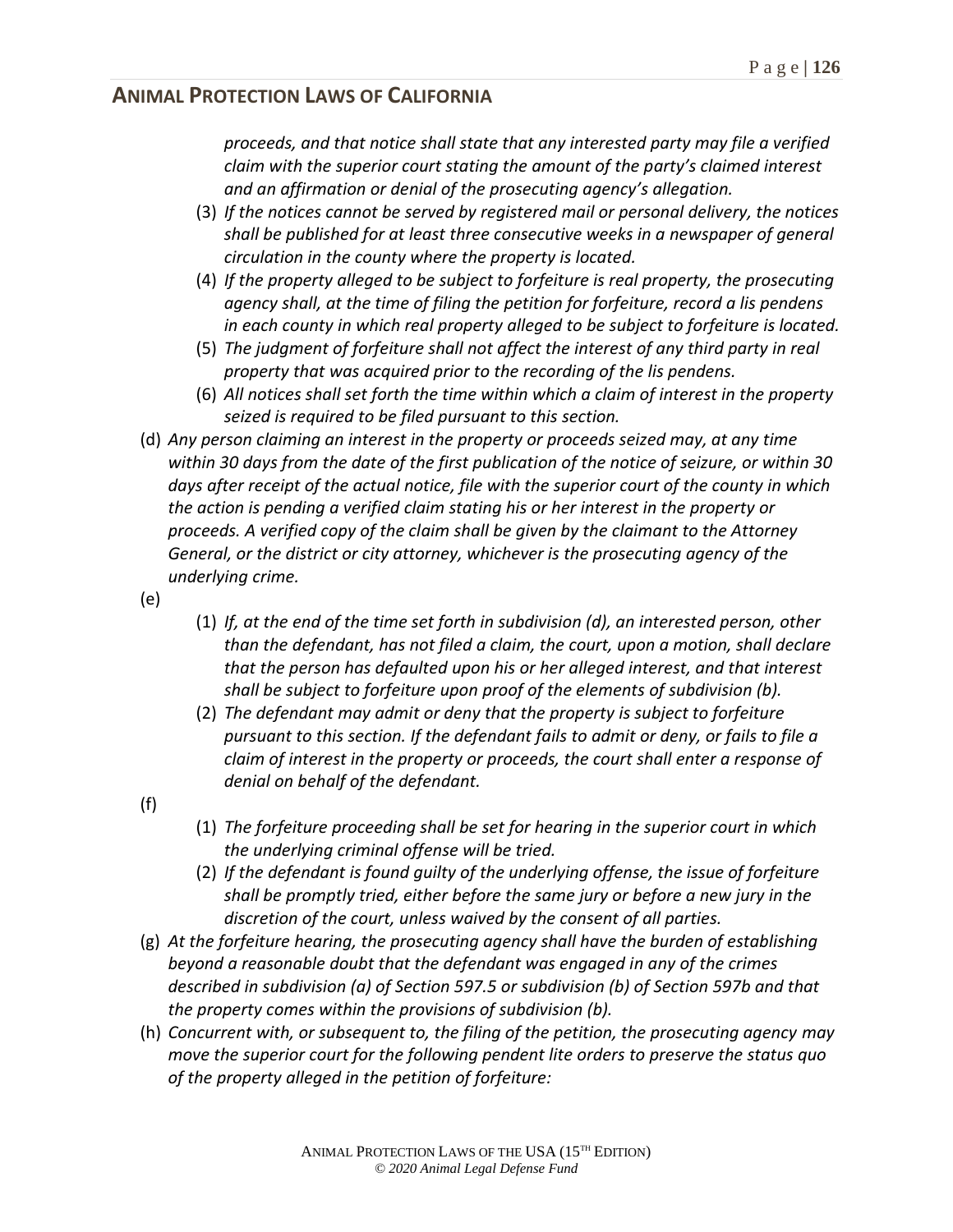- (1) *An injunction to restrain all interested parties and enjoin them from transferring, encumbering, hypothecating, or otherwise disposing of that property.*
- (2) *Appointment of a receiver to take possession of, care for, manage, and operate the assets and properties so that the property may be maintained and preserved.*
- (i)
- (1) *No preliminary injunction may be granted or receiver appointed without notice to the interested parties and a hearing to determine that the order is necessary to preserve the property, pending the outcome of the criminal proceedings, and that there is probable cause to believe that the property alleged in the forfeiture proceedings are proceeds or property interests forfeitable under subdivision (a). However, a temporary restraining order may issue pending that hearing pursuant to the provisions of Section 527 of the Code of Civil Procedure.*
- (2) *Notwithstanding any other provision of law, the court, when granting or issuing these orders may order a surety bond or undertaking to preserve the property interests of the interested parties. The court shall, in making its orders, seek to protect the interest of those who may be involved in the same enterprise as the defendant, but who are not involved in any of the crimes described in subdivision (a) of Section 597.5 or subdivision (b) of Section 597b.*
- (j) *If the trier of fact at the forfeiture hearing finds that the alleged property or proceeds are forfeitable pursuant to subdivision (a), and that the defendant was convicted of a crime listed in subdivision (a) of Section 597.5 or subdivision (b) of Section 597b, the court shall declare that property or proceeds forfeited to the state or local governmental entity, subject to distribution as provided in subdivision (l).*
- (k)
- (1) *If the trier of fact at the forfeiture hearing finds that the alleged property is forfeitable pursuant to subdivision (a) but does not find that a person holding a valid lien, mortgage, security interest, or interest under a conditional sales contract acquired that interest with actual knowledge that the property was to be used for a purpose for which forfeiture is permitted, and the amount due to that person is less than the appraised value of the property, that person may pay to the state or the local governmental entity that initiated the forfeiture proceeding the amount of the registered owner's equity, which shall be deemed to be the difference between the appraised value and the amount of the lien, mortgage, security interest, or interest under a conditional sales contract. Upon that payment, the state or local governmental entity shall relinquish all claims to the property.*
- (2) *If the holder of the interest elects not to make that payment to the state or local governmental entity, the property shall be deemed forfeited to the state or local governmental entity.*
- (3) *The appraised value shall be determined as of the date judgment is entered either by agreement between the legal owner and the governmental entity involved, or if they cannot agree, then by a court-appointed appraiser for the county in which the action is brought.*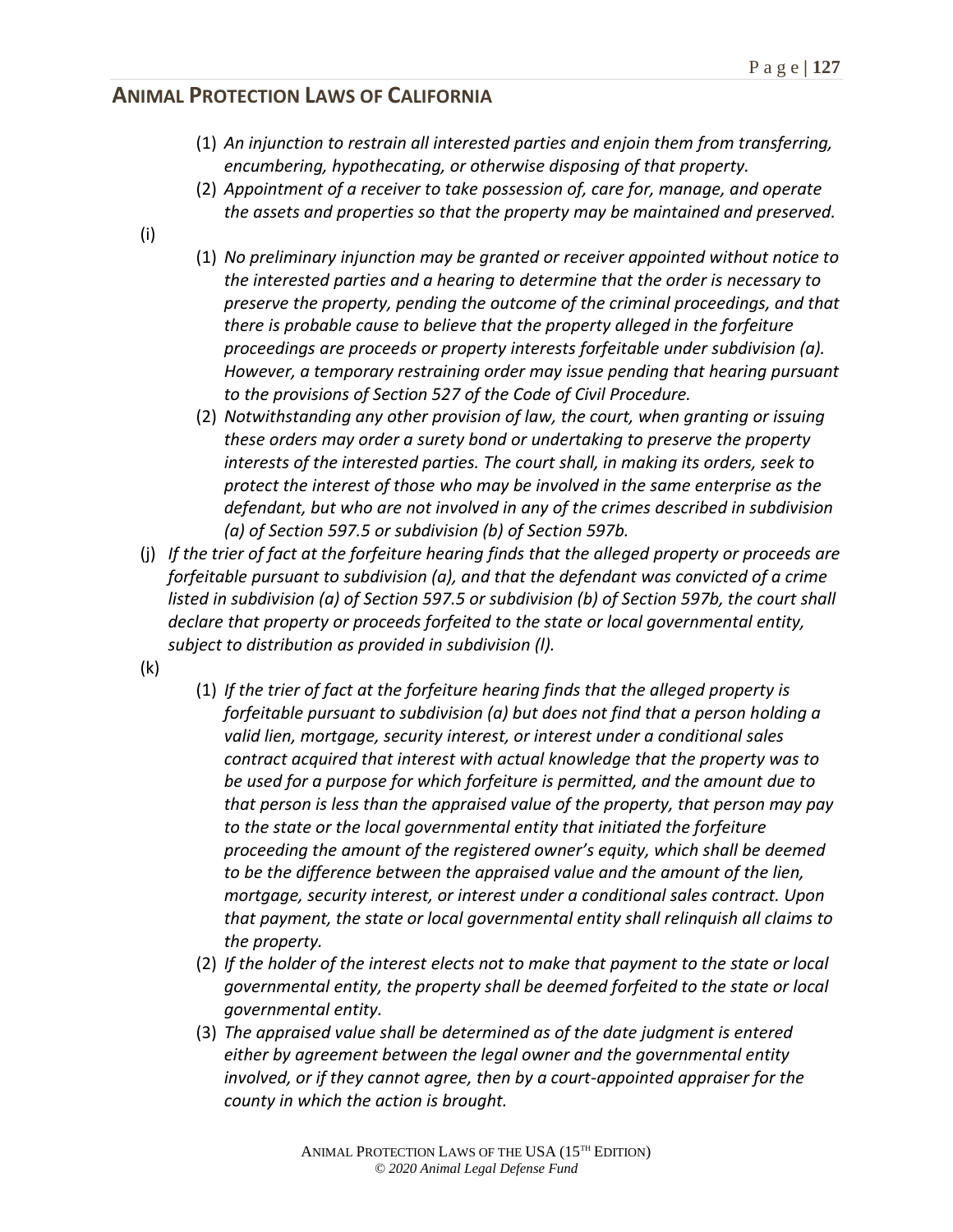- (4) *If the amount due to a person holding a valid lien, mortgage, security interest, or interest under a conditional sales contract is less than the value of the property and the person elects not to make payment to the governmental entity, the property shall be sold at public auction by the Department of General Services or by the local governmental entity which shall provide notice of that sale by one publication in a newspaper published and circulated in the city, community, or locality where the sale is to take place. Proceeds of the sale shall be distributed pursuant to subdivision (l).*
- (l) *Notwithstanding that no response or claim has been filed pursuant to subdivision (d), in all cases where property is forfeited pursuant to this section and is sold by the Department of General Services or a local governmental entity, the property forfeited or the proceeds of the sale shall be distributed by the state or local governmental entity, as follows:*
	- (1) *To the bona fide or innocent purchaser, conditional sales vendor, or holder of a valid lien, mortgage, or security interest, if any, up to the amount of his or her interest in the property or proceeds, when the court declaring the forfeiture orders a distribution to that person. The court shall endeavor to discover all those lienholders and protect their interests and may, at its discretion, order the proceeds placed in escrow for a period not to exceed 60 additional days to ensure that all valid claims are received and processed.*
	- (2) *To the Department of General Services or local governmental entity for all expenditures made or incurred by it in connection with the sale of the property, including expenditures for any necessary repairs, storage, or transportation of any property seized under this section.*
	- (3) *To local nonprofit organizations exempt under Section 501(c)(3) of the Internal Revenue Code, the primary activities of which include ongoing rescue, foster, or other care of animals that are the victims of cockfighting or dogfighting, and to law enforcement entities, including multiagency task forces, that actively investigate and prosecute animal fighting crimes.*
	- (4) *Any remaining funds not fully distributed to organizations or entities pursuant to paragraph (3) shall be deposited in an escrow account or restricted fund to be distributed as soon as possible in accordance with paragraph (3).*

**CAL. PENAL CODE § 597.1. Failure to care for animals; misdemeanor; powers and duties of local officers and veterinarians; hearings; liability for costs; forfeiture.**

- (a)
- (1) Every owner, driver, or keeper of any animal who permits the animal to be in any building, enclosure, lane, street, square, or lot of any city, county, city and county, or judicial district without proper care and attention is guilty of a misdemeanor. Any peace officer, humane society officer, or animal control officer shall take possession of the stray or abandoned animal and shall provide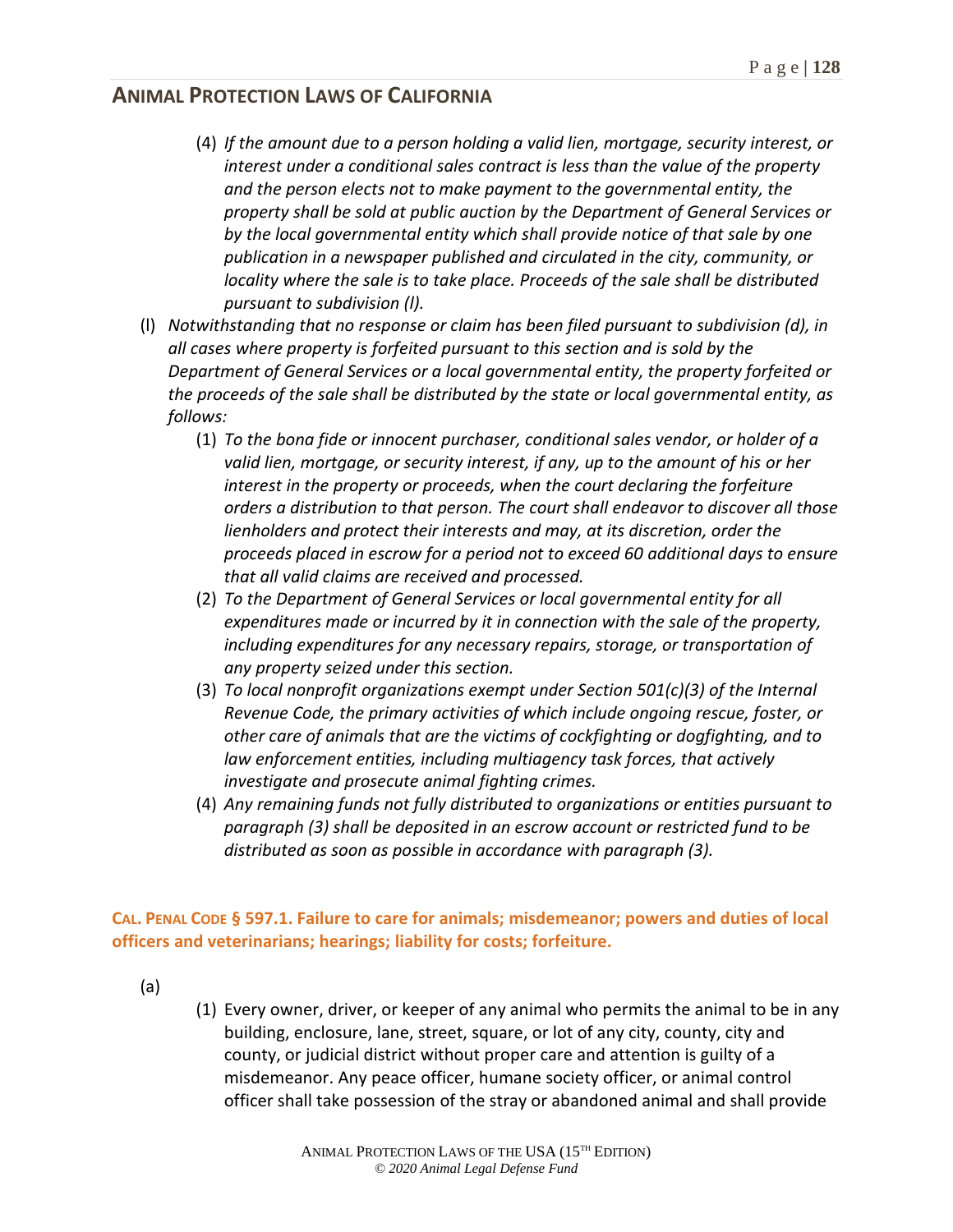care and treatment for the animal until the animal is deemed to be in suitable condition to be returned to the owner. When the officer has reasonable grounds to believe that very prompt action is required to protect the health or safety of the animal or the health or safety of others, the officer shall immediately seize the animal and comply with subdivision (f). In all other cases, the officer shall comply with the provisions of subdivision (g). The full cost of caring for and treating any animal properly seized under this subdivision or pursuant to a search warrant shall constitute a lien on the animal and the animal shall not be returned to its owner until the charges are paid, if the seizure is upheld pursuant to this section.

- (2) Notwithstanding any other law, if an animal control officer or humane officer, when necessary to protect the health and safety of a wild, stray, or abandoned animal or the health and safety of others, seeks to administer a tranquilizer that contains a controlled substance, as defined in Division 10 (commencing with Section 11000) of the Health and Safety Code, to gain control of that animal, the officer may possess and administer that tranquilizer with direct or indirect supervision as determined by a licensed veterinarian, provided that the officer has met each of the following requirements:
	- (A) Has received training in the administration of tranquilizers from a licensed veterinarian. The training shall be approved by the California Veterinary Medical Board.
	- (B) Has successfully completed the firearms component of a course relating to the exercise of police powers, as set forth in Section 832.
	- (C) Is authorized by the officer's agency or organization to possess and administer the tranquilizer in accordance with a policy established by the agency or organization and approved by the veterinarian who obtained the controlled substance.
	- (D) Has successfully completed the euthanasia training set forth in Section 2039 of Title 16 of the California Code of Regulations.
	- (E) Has completed a state and federal fingerprinting background check and does not have any drug- or alcohol-related convictions.
- (b) *Every sick, disabled, infirm, or crippled animal, except a dog or cat, that is abandoned in any city, county, city and county, or judicial district may be humanely euthanized by the officer if, after a reasonable search, no owner of the animal can be found. It shall be the duty of all peace officers, humane society officers, and animal control officers to cause the animal to be humanely euthanized or rehabilitated and placed in a suitable home on information that the animal is stray or abandoned.* The officer may likewise take charge of any animal, including a dog or cat, that by reason of lameness, sickness, feebleness, or neglect, is unfit for the labor it is performing, or that in any other manner is being cruelly treated, and provide care and treatment for the animal until it is deemed to be in a suitable condition to be returned to the owner. When the officer has reasonable grounds to believe that very prompt action is required to protect the health or safety of an animal or the health or safety of others, the officer shall immediately seize the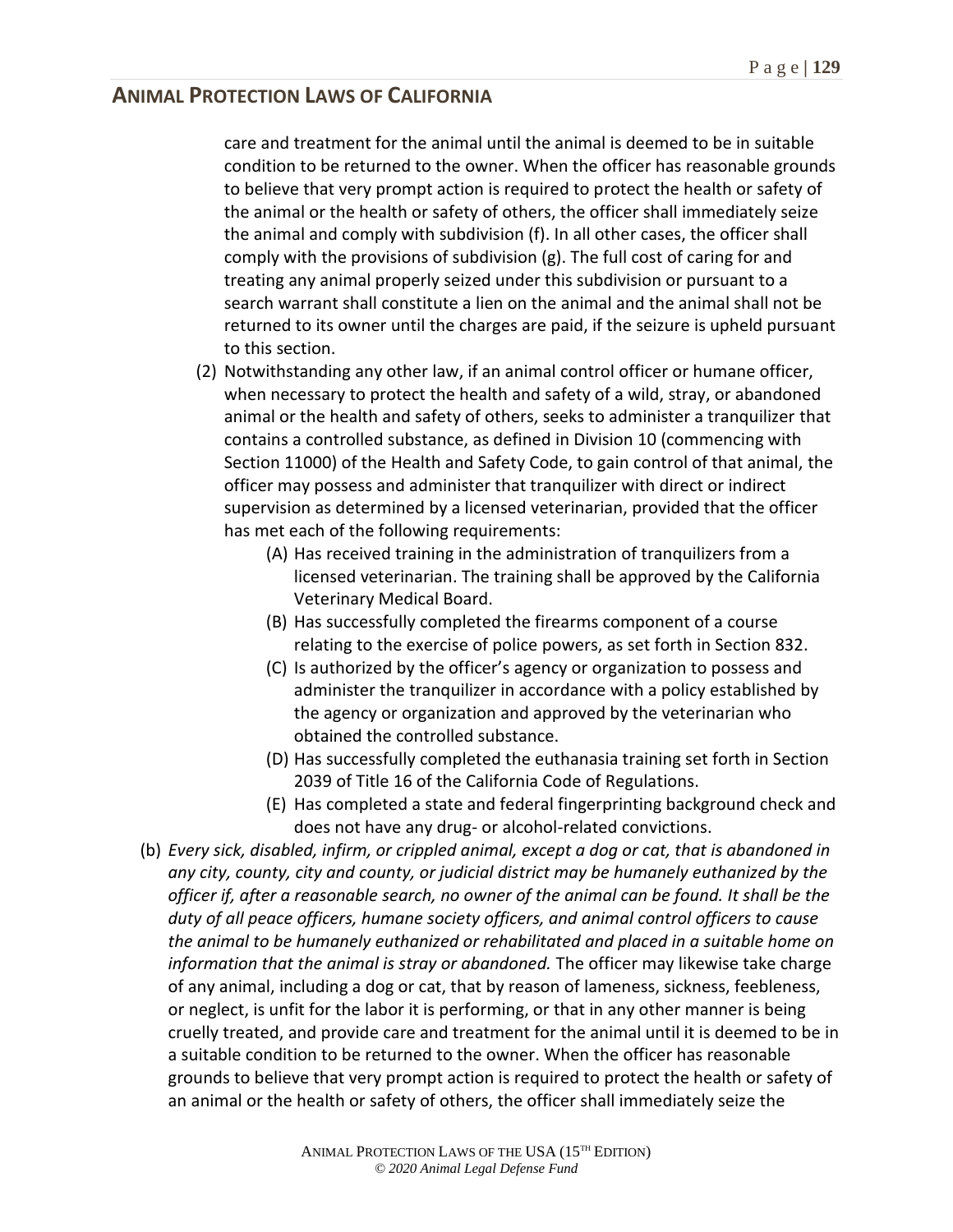animal and comply with subdivision (f). In all other cases, the officer shall comply with subdivision (g). The full cost of caring for and treating any animal properly seized under this subdivision or pursuant to a search warrant shall constitute a lien on the animal and the animal shall not be returned to its owner until the charges are paid.

 $(c)$ 

- (1) Any peace officer, humane society officer, or animal control officer shall convey all injured cats and dogs found without their owners in a public place directly to a veterinarian known by the officer to be a veterinarian who ordinarily treats dogs and cats for a determination of whether the animal shall be immediately and humanely euthanized or shall be hospitalized under proper care and given emergency treatment.
- *(2) If the owner does not redeem the animal within the locally prescribed waiting period, the veterinarian may personally perform euthanasia on the animal. If the animal is treated and recovers from its injuries, the veterinarian may keep the animal for purposes of adoption, provided the responsible animal control agency has first been contacted and has refused to take possession of the animal.*
- (3) Whenever any animal is transferred to a veterinarian in a clinic, such as an emergency clinic that is not in continuous operation, the veterinarian may, in turn, transfer the animal to an appropriate facility.
- (4) If the veterinarian determines that the animal shall be hospitalized under proper care and given emergency treatment, the costs of any services that are provided pending the owner's inquiry to the responsible agency, department, or society shall be paid from the dog license fees, fines, and fees for impounding dogs in the city, county, or city and county in which the animal was licensed or, if the animal is unlicensed, shall be paid by the jurisdiction in which the animal was found, subject to the provision that this cost be repaid by the animal's owner. The full cost of caring for and treating any animal seized under this subdivision shall constitute a lien on the animal and the animal shall not be returned to the owner until the charges are paid. No veterinarian shall be criminally or civilly liable for any decision that the veterinarian makes or for services that the veterinarian provides pursuant to this subdivision.
- (d) An animal control agency that takes possession of an animal pursuant to subdivision (c) shall keep records of the whereabouts of the animal from the time of possession to the end of the animal's impoundment, and those records shall be available for inspection by the public upon request for three years after the date the animal's impoundment ended.
- *(e) Notwithstanding any other provision of this section, any peace officer, humane society officer, or any animal control officer may, with the approval of the officer's immediate superior, humanely euthanize any stray or abandoned animal in the field in any case where the animal is too severely injured to move or where a veterinarian is not available and it would be more humane to euthanize the animal.*
- (f) Whenever an officer authorized under this section seizes or impounds an animal based on a reasonable belief that prompt action is required to protect the health or safety of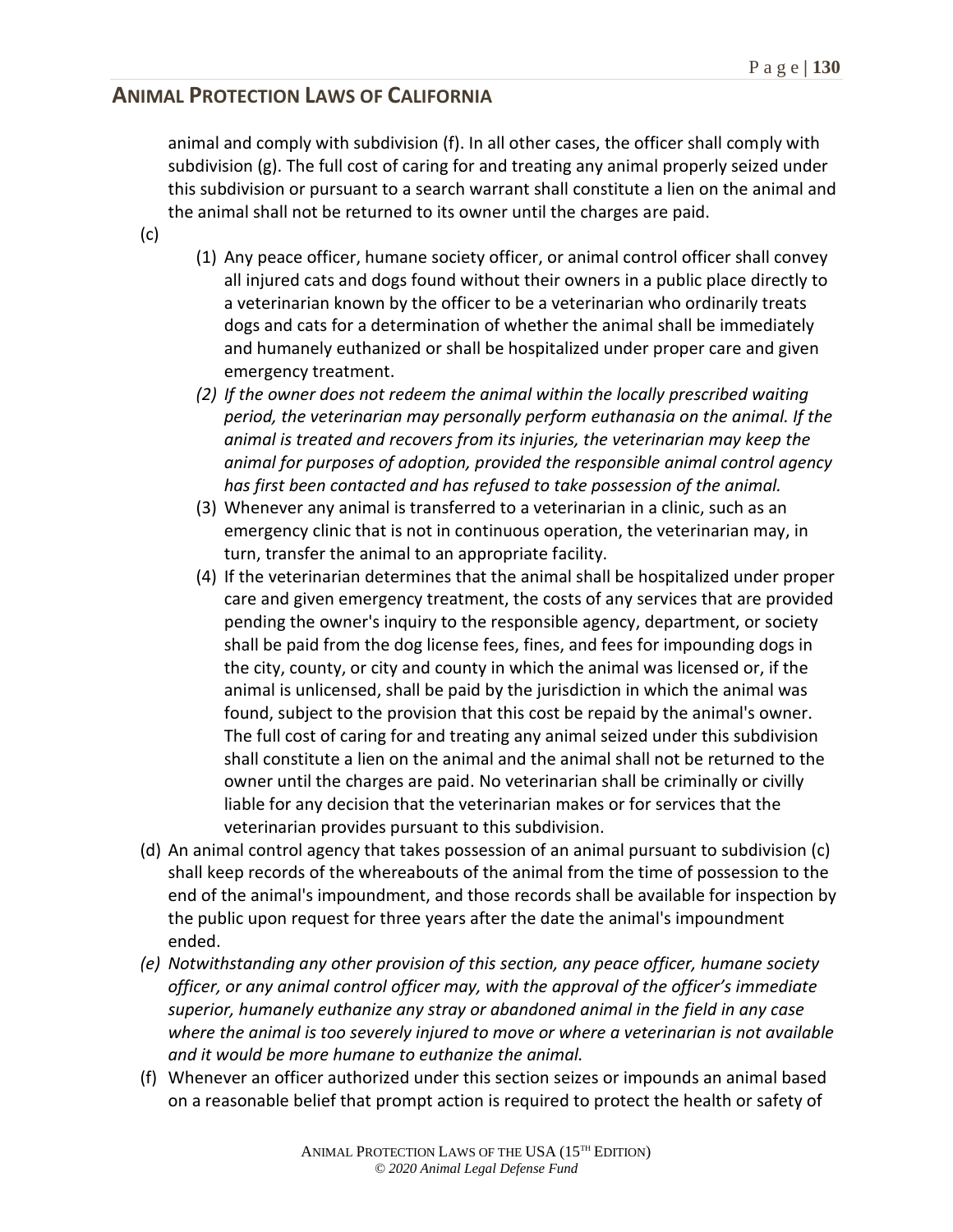the animal or the health or safety of others, the officer shall, before the commencement of any criminal proceedings authorized by this section, provide the owner or keeper of the animal, if known or ascertainable after reasonable investigation, with the opportunity for a postseizure hearing to determine the validity of the seizure or impoundment, or both.

- (1) The agency shall cause a notice to be affixed to a conspicuous place where the animal was situated or personally deliver a notice of the seizure or impoundment, or both, to the owner or keeper within 48 hours, excluding weekends and holidays. The notice shall include all of the following:
	- (A) The name, business address, and telephone number of the officer providing the notice.
	- (B) A description of the animal seized, including any identification upon the animal.
	- (C) The authority and purpose for the seizure or impoundment, including the time, place, and circumstances under which the animal was seized.
	- (D) A statement that, in order to receive a postseizure hearing, the owner or person authorized to keep the animal, or their agent, shall request the hearing by signing and returning an enclosed declaration of ownership or right to keep the animal to the agency providing the notice within 10 days, including weekends and holidays, of the date of the notice. The declaration may be returned by personal delivery or mail.
	- (E) A statement that the full cost of caring for and treating any animal properly seized under this section is a lien on the animal and that the animal shall not be returned to the owner until the charges are paid, and that failure to request or to attend a scheduled hearing shall result in liability for this cost.
- (2) The postseizure hearing shall be conducted within 48 hours of the request, excluding weekends and holidays. The seizing agency may authorize its own officer or employee to conduct the hearing if the hearing officer is not the same person who directed the seizure or impoundment of the animal and is not junior in rank to that person. The agency may utilize the services of a hearing officer from outside the agency for the purposes of complying with this section.
- *(3) Failure of the owner or keeper, or of their agent, to request or to attend a scheduled hearing shall result in a forfeiture of any right to a postseizure hearing or right to challenge their liability for costs incurred.*
- *(4)* The agency, department, or society employing the person who directed the seizure shall be responsible for the costs incurred for caring and treating the animal, if it is determined in the postseizure hearing that the seizing officer did not have reasonable grounds to believe very prompt action, including seizure of the animal, was required to protect the health or safety of the animal or the health or safety of others. If it is determined the seizure was justified, the owner or keeper shall be personally liable to the seizing agency for the full cost of the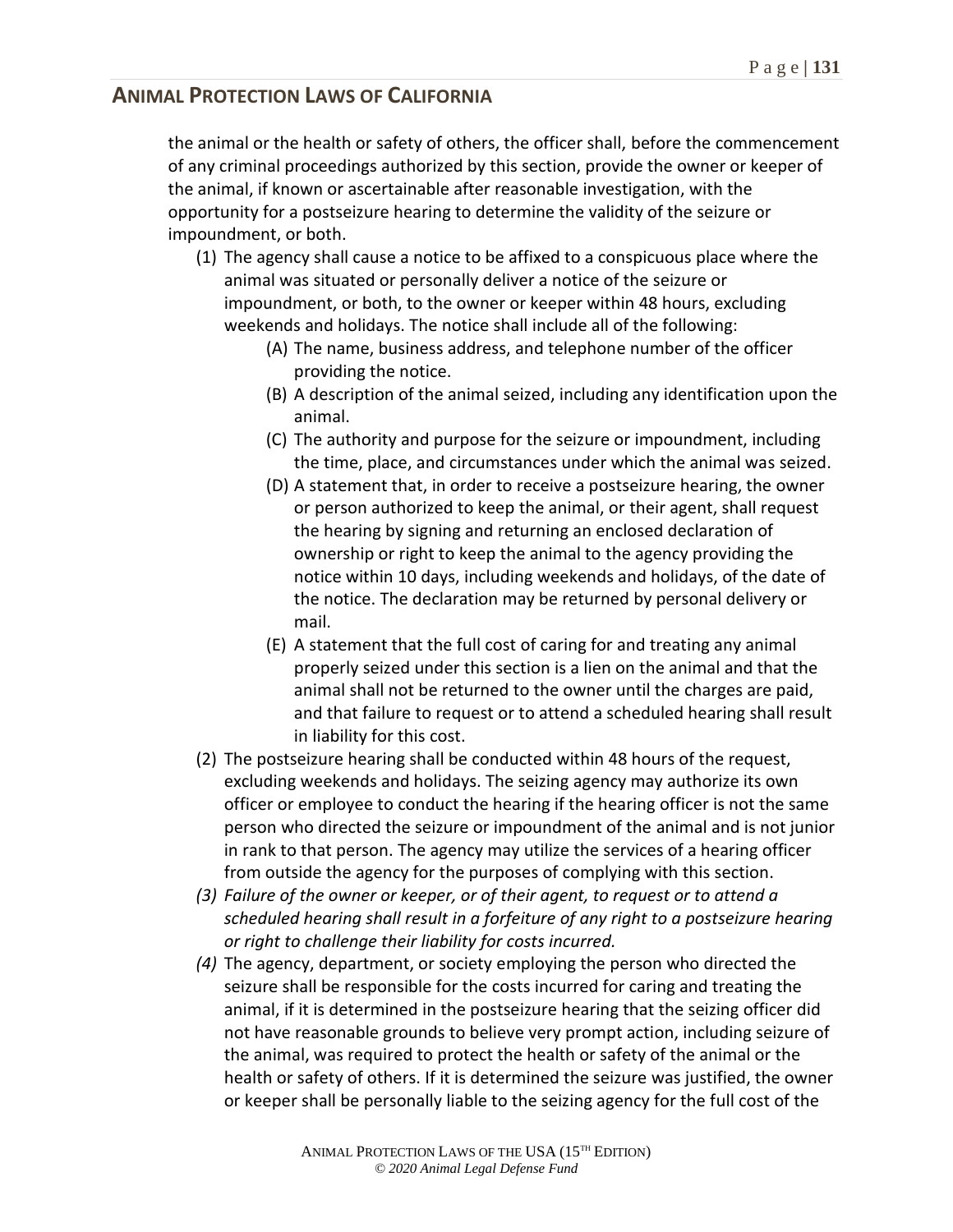seizure and care of the animal. The charges for the seizure and care of the animal shall be a lien on the animal. *The animal shall not be returned to its owner until the charges are paid and the owner demonstrates to the satisfaction of the seizing agency or the hearing officer that the owner can and will provide the necessary care for the animal.*

- (g) Where the need for immediate seizure is not present and before the commencement of any criminal proceedings authorized by this section, the agency shall provide the owner or keeper of the animal, if known or ascertainable after reasonable investigation, with the opportunity for a hearing before any seizure or impoundment of the animal. The owner shall produce the animal at the time of the hearing unless, before the hearing, the owner has made arrangements with the agency to view the animal upon request of the agency, or unless the owner can provide verification that the animal was humanely euthanized. Any person who willfully fails to produce the animal or provide the verification is guilty of an infraction, punishable by a fine of not less than two hundred fifty dollars (\$250) nor more than one thousand dollars (\$1,000).
	- (1) The agency shall cause a notice to be affixed to a conspicuous place where the animal was situated or personally deliver a notice stating the grounds for believing the animal should be seized under subdivision (a) or (b). The notice shall include all of the following:
		- (A) The name, business address, and telephone number of the officer providing the notice.
		- (B) A description of the animal to be seized, including any identification upon the animal.
		- (C) The authority and purpose for the possible seizure or impoundment.
		- (D) A statement that, in order to receive a hearing before any seizure, the owner or person authorized to keep the animal, or their agent, shall request the hearing by signing and returning the enclosed declaration of ownership or right to keep the animal to the officer providing the notice within two days, excluding weekends and holidays, of the date of the notice.
		- (E) A statement that the cost of caring for and treating any animal properly seized under this section is a lien on the animal, that any animal seized shall not be returned to the owner until the charges are paid, and that failure to request or to attend a scheduled hearing shall result in a conclusive determination that the animal may properly be seized and that the owner shall be liable for the charges.
	- (2) The preseizure hearing shall be conducted within 48 hours, excluding weekends and holidays, after receipt of the request. The seizing agency may authorize its own officer or employee to conduct the hearing if the hearing officer is not the same person who requests the seizure or impoundment of the animal and is not junior in rank to that person. The agency may use the services of a hearing officer from outside the agency for the purposes of complying with this section.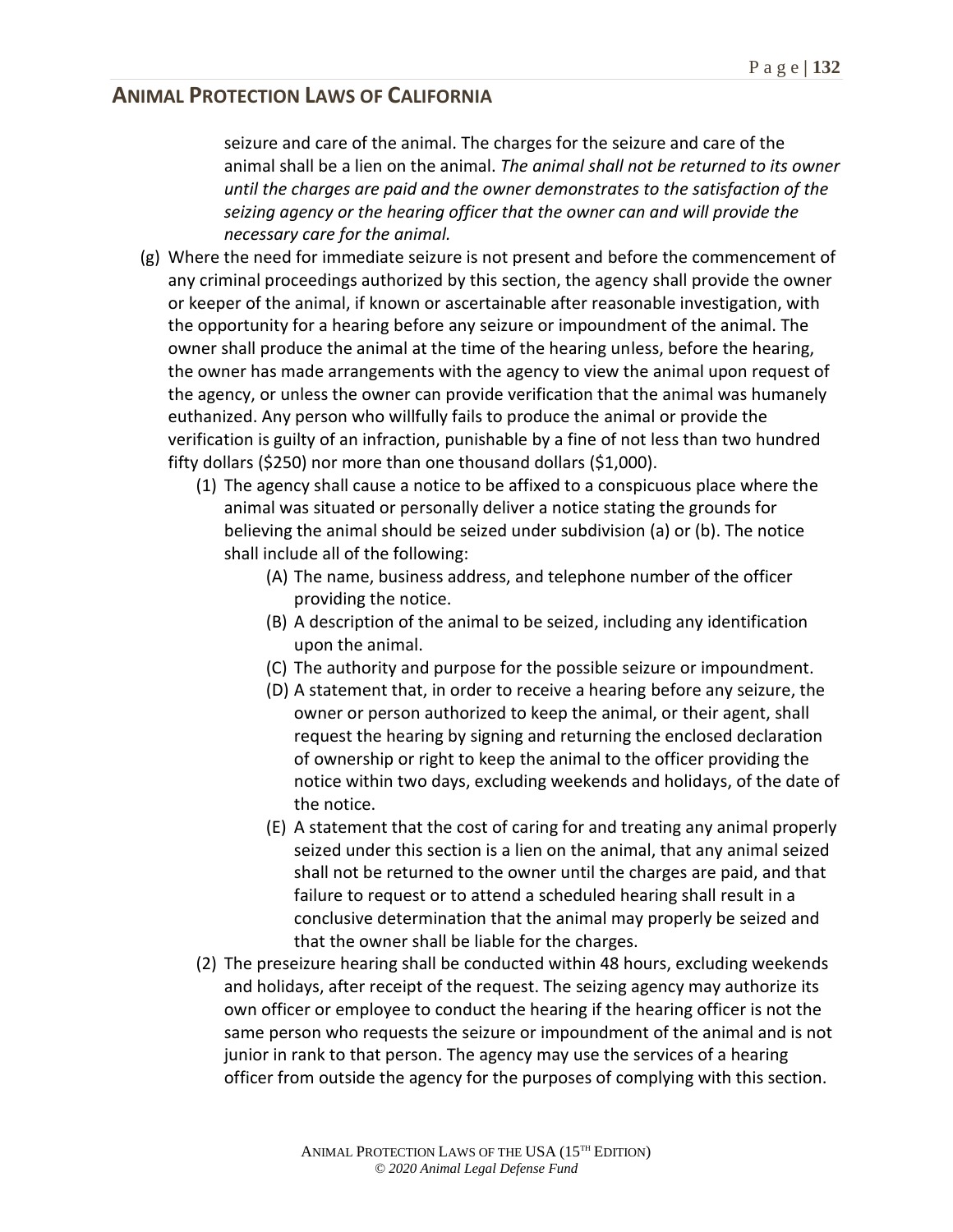- *(3) Failure of the owner or keeper, or their agent, to request or to attend a scheduled hearing shall result in a forfeiture of any right to a preseizure hearing or right to challenge their liability for costs incurred pursuant to this section.*
- (4) The hearing officer, after the hearing, may affirm or deny the owner's or keeper's right to custody of the animal and, if reasonable grounds are established, may order the seizure or impoundment of the animal for care and treatment.
- *(h)* If any animal is properly seized under this section or pursuant to a search warrant, the owner or keeper shall be personally liable to the seizing agency for the cost of the seizure and care of the animal. *Further, if the charges for the seizure or impoundment and any other charges permitted under this section are not paid within 14 days of the seizure, or if the owner, within 14 days of notice of availability of the animal to be returned, fails to pay charges permitted under this section and take possession of the animal, the animal shall be deemed to have been abandoned and may be humanely euthanized or otherwise properly disposed of by the seizing agency.*
- *(i) If the animal requires veterinary care and the humane society or public agency is not assured, within 14 days of the seizure of the animal, that the owner will provide the necessary care, the animal shall not be returned to its owner and shall be deemed to have been abandoned and may be humanely euthanized or otherwise properly disposed of by the seizing agency. A veterinarian may humanely euthanize an impounded animal without regard to the prescribed holding period when it has been determined that the animal has incurred severe injuries or is incurably crippled. A veterinarian also may immediately humanely euthanize an impounded animal afflicted with a serious contagious disease unless the owner or the owner's agent immediately authorizes treatment of the animal by a veterinarian at the expense of the owner or agent.*
- *(j) No animal properly seized under this section or pursuant to a search warrant shall be returned to its owner until the owner can demonstrate to the satisfaction of the seizing agency or hearing officer that the owner can and will provide the necessary care for the animal.*
- (k)
- *(1) In the case of cats and dogs, before the final disposition of any criminal charges, the seizing agency or prosecuting attorney may file a petition in a criminal action requesting that, before that final disposition, the court issue an order forfeiting the animal to the city, county, or seizing agency. The petitioner shall serve a true copy of the petition upon the defendant and the prosecuting attorney.*
- *(2) Upon receipt of the petition, the court shall set a hearing on the petition. The hearing shall be conducted within 14 days after the filing of the petition, or as soon as practicable.*
- *(3) The petitioner shall have the burden of establishing beyond a reasonable doubt that, even in the event of an acquittal of the criminal charges, the owner will not legally be permitted to retain the animal in question. If the court finds that the petitioner has met its burden, the court shall order the immediate forfeiture of the animal as sought by the petition.*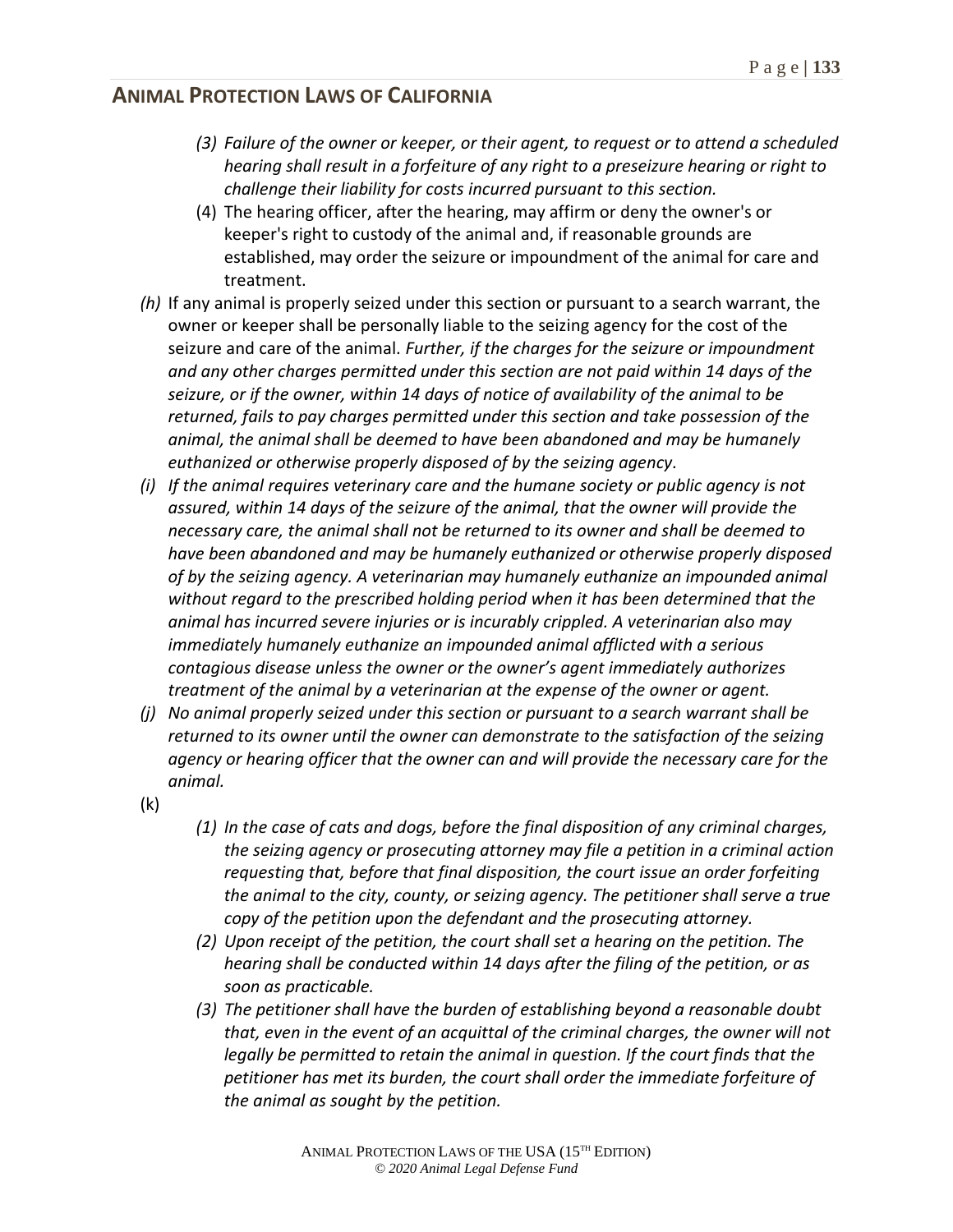- (4) Nothing in this subdivision is intended to authorize a seizing agency or prosecuting attorney to file a petition to determine an owner's ability to legally retain an animal pursuant to paragraph (3) of subdivision (*l*) if a petition has previously been filed pursuant to this subdivision.
- (l)
- (1) *Upon the conviction of a person charged with a violation of this section, or Section 597 or 597a, all animals lawfully seized and impounded with respect to the violation shall be adjudged by the court to be forfeited and shall thereupon be transferred to the impounding officer or appropriate public entity for proper adoption or other disposition.* A person convicted of a violation of this section shall be personally liable to the seizing agency for all costs of impoundment from the time of seizure to the time of proper disposition. Upon conviction, the court shall order the convicted person to make payment to the appropriate public entity for the costs incurred in the housing, care, feeding, and treatment of the seized or impounded animals. Each person convicted in connection with a particular animal may be held jointly and severally liable for restitution for that particular animal. The payment shall be in addition to any other fine or sentence ordered by the court.
- *(2) The court may also order, as a condition of probation, that the convicted person be prohibited from owning, possessing, caring for, or residing with, animals of any kind, and require the convicted person to immediately deliver all animals in the convicted person's possession to a designated public entity for adoption or other lawful disposition or provide proof to the court that the person no longer has possession, care, or control of any animals. In the event of the acquittal or final discharge without conviction of the person charged, if the animal is still impounded, the animal has not been previously deemed abandoned pursuant to subdivision (h), the court has not ordered that the animal be forfeited pursuant to subdivision (k), the court shall, on demand, direct the release of seized or impounded animals to the defendant upon a showing of proof of ownership.*
- (3) Any questions regarding ownership shall be determined in a separate hearing by the court where the criminal case was finally adjudicated and the court shall hear testimony from any persons who may assist the court in determining ownership of the animal. If the owner is determined to be unknown or the owner is prohibited or unable to retain possession of the animals for any reason, the court shall order the animals to be released to the appropriate public entity for adoption or other lawful disposition. This section is not intended to cause the release of any animal, bird, reptile, amphibian, or fish seized or impounded pursuant to any other statute, ordinance, or municipal regulation. This section shall not prohibit the seizure or impoundment of animals as evidence as provided for under any other provision of law.
- (m)It shall be the duty of all peace officers, humane society officers, and animal control officers to use all currently acceptable methods of identification, both electronic and otherwise, to determine the lawful owner or caretaker of any seized or impounded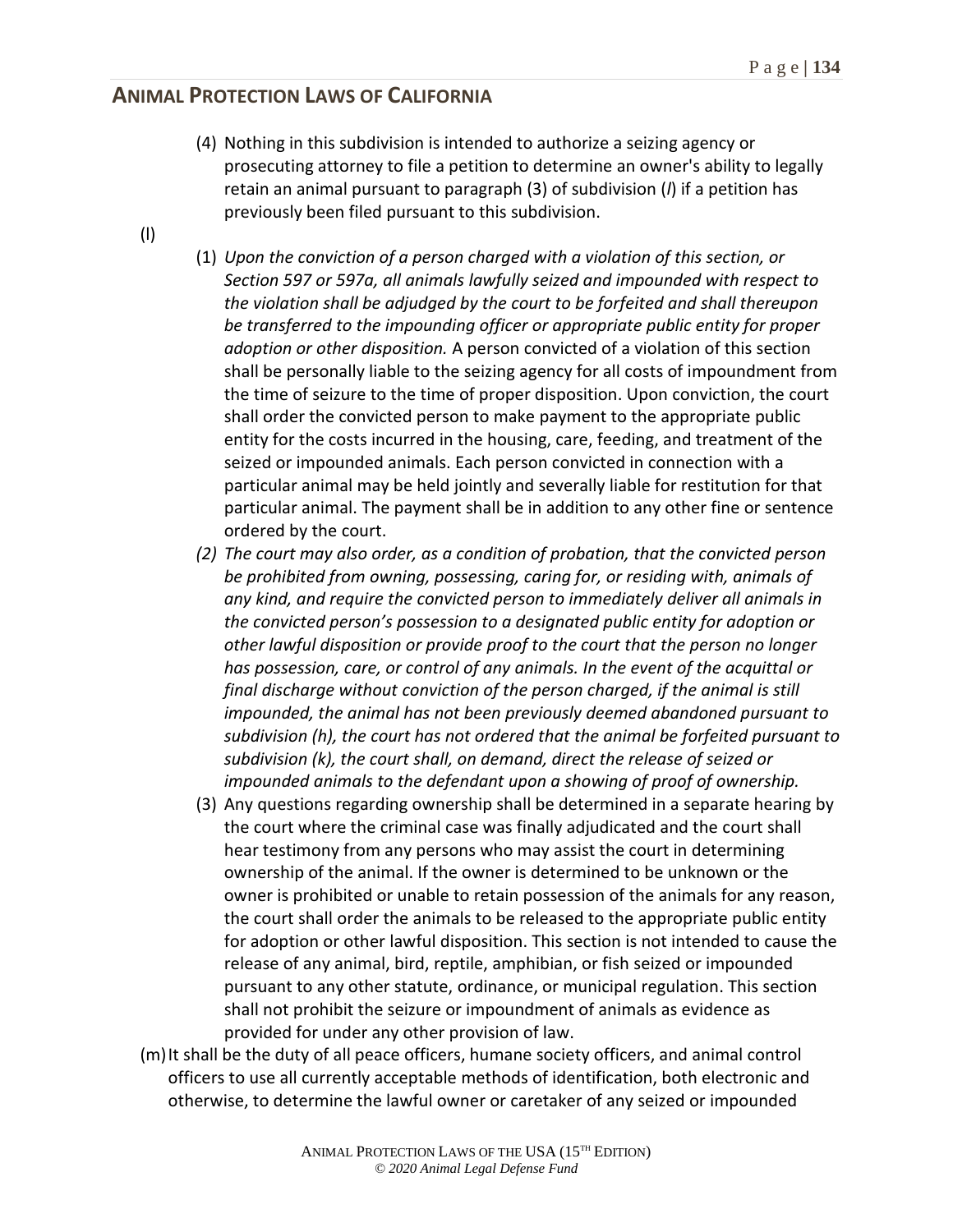animal. It shall also be their duty to make reasonable efforts to notify the owner or caretaker of the whereabouts of the animal and any procedures available for the lawful recovery of the animal and, upon the owner's and caretaker's initiation of recovery procedures, retain custody of the animal for a reasonable period of time to allow for completion of the recovery process. Efforts to locate or contact the owner or caretaker and communications with persons claiming to be the owner or caretaker shall be recorded and maintained and be made available for public inspection.

#### **CAL. PENAL CODE § 597.9. Mandatory ownership prohibition.**

- (a) *Except as provided in subdivision (c) or (d), any person who has been convicted of a misdemeanor violation of Section 286.5, subdivision (a) or (b) of Section 597, or Section 597a, 597b, 597h, 597j, 597s, or 597.1, and who, within five years after the conviction, owns, possesses, maintains, has custody of, resides with, or cares for any animal is guilty of a public offense, punishable by a fine of one thousand dollars (\$1,000).*
- (b) *Except as provided in subdivision (c) or (d), any person who has been convicted of a felony violation of subdivision (a) or (b) of Section 597, or Section 597b or 597.5, and who, within 10 years after the conviction, owns, possesses, maintains, has custody of,*  resides with, or cares for any animal is quilty of a public offense, punishable by a fine of *one thousand dollars (\$1,000).*
- (c)
- (1) *In cases of owners of livestock, as defined in Section 14205 of the Food and Agricultural Code, a court may, in the interest of justice, exempt a defendant from the injunction required under subdivision (a) or (b), as it would apply to livestock, if the defendant files a petition with the court to establish, and does establish by a preponderance of the evidence, that the imposition of the provisions of this section would result in substantial or undue economic hardship to the defendant's livelihood and that the defendant has the ability to properly care for all livestock in their possession.*
- (2) *Upon receipt of a petition from the defendant, the court shall set a hearing to be conducted within 30 days after the filing of the petition. The petitioner shall serve a copy of the petition upon the prosecuting attorney 10 calendar days prior to the requested hearing. The court shall grant the petition for exemption from subdivision (a) or (b) unless the prosecuting attorney shows by a preponderance of the evidence that either or both of the criteria for exemption under this subdivision are untrue.*
- (d)
- (1) *A defendant may petition the court to reduce the duration of the mandatory ownership prohibition. Upon receipt of a petition from the defendant, the court shall set a hearing to be conducted within 30 days after the filing of the petition. The petitioner shall serve a copy of the petition upon the prosecuting attorney 10 calendar days prior to the requested hearing. At the hearing, the petitioner shall*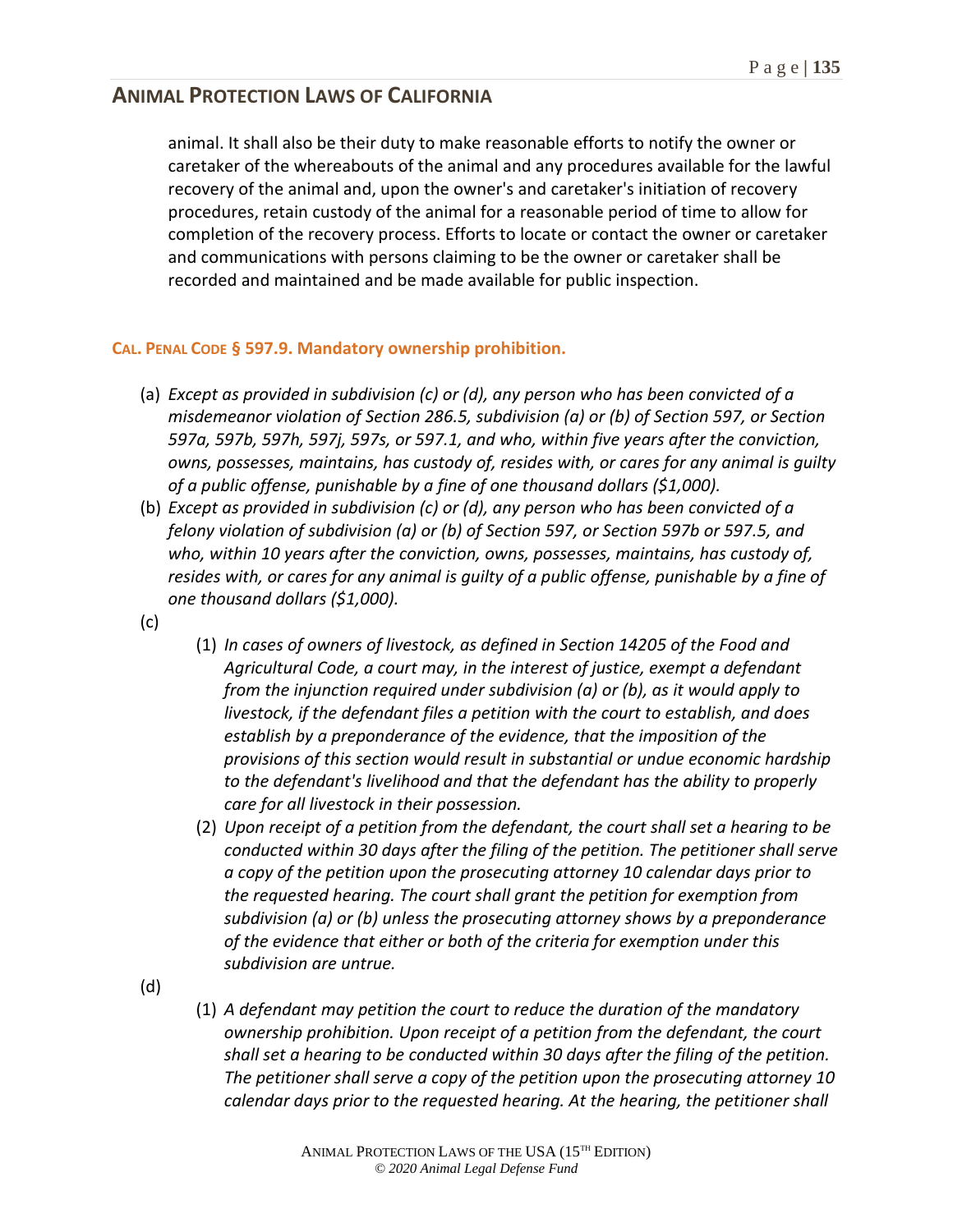*have the burden of establishing by a preponderance of the evidence all of the following:* 

- (A) *The petitioner does not present a danger to animals.*
- (B) *The petitioner has the ability to properly care for all animals in his or her possession.*
- (C) *The petitioner has successfully completed all classes or counseling ordered by the court.*
- (2) *If the petitioner has met their burden, the court may reduce the mandatory ownership prohibition and may order that the defendant comply with reasonable and unannounced inspections by animal control agencies or law enforcement.*
- (e) *An animal shelter administered by a public animal control agency, a humane society, or any society for the prevention of cruelty to animals, and an animal rescue or animal adoption organization may ask a person who is attempting to adopt an animal from that entity whether the person is prohibited from owning, possessing, maintaining, having custody of, or residing with an animal pursuant to this section.*

**CAL. PENAL CODE § 599aa. Seizure of fighting animals and birds, paraphernalia, etc.; affidavit of officer; custody of seized property; forfeiture and destruction or redelivery.** 

- (a) *Any authorized officer making an arrest under Section 597.5 shall, and any authorized officer making an arrest under Section 597b, 597c, 597j, or 599a may, lawfully take possession of all birds or animals and all paraphernalia, implements, or other property or things used or employed, or about to be employed, in the violation of any of the provisions of this code relating to the fighting of birds or animals that can be used in animal or bird fighting, in training animals or birds to fight, or to inflict pain or cruelty upon animals or birds with respect to animal or bird fighting.*
- (b)
- *(1) Upon taking possession, the officer shall inventory the items seized and question the persons present as to the identity of the owner or owners of the items. The inventory list shall identify the location where the items were seized, the names of the persons from whom the property was seized, and the names of any known owners of the property.*
- *(2) Any person claiming ownership or possession of any item shall be provided with a signed copy of the inventory list, which shall identify the seizing officer and the officer's employing agency. If no person claims ownership or possession of the items, a copy of the inventory list shall be left at the location from which the items were seized.*
- (c) *The officer shall file with the magistrate before whom the complaint against the arrested person is made, a copy of the inventory list and an affidavit stating the affiant's basis for the officer's belief that the property and items taken were in violation of this code. On receipt of the affidavit, the magistrate shall order the items seized to be held until the final disposition of any charges filed in the case subject to subdivision (e).*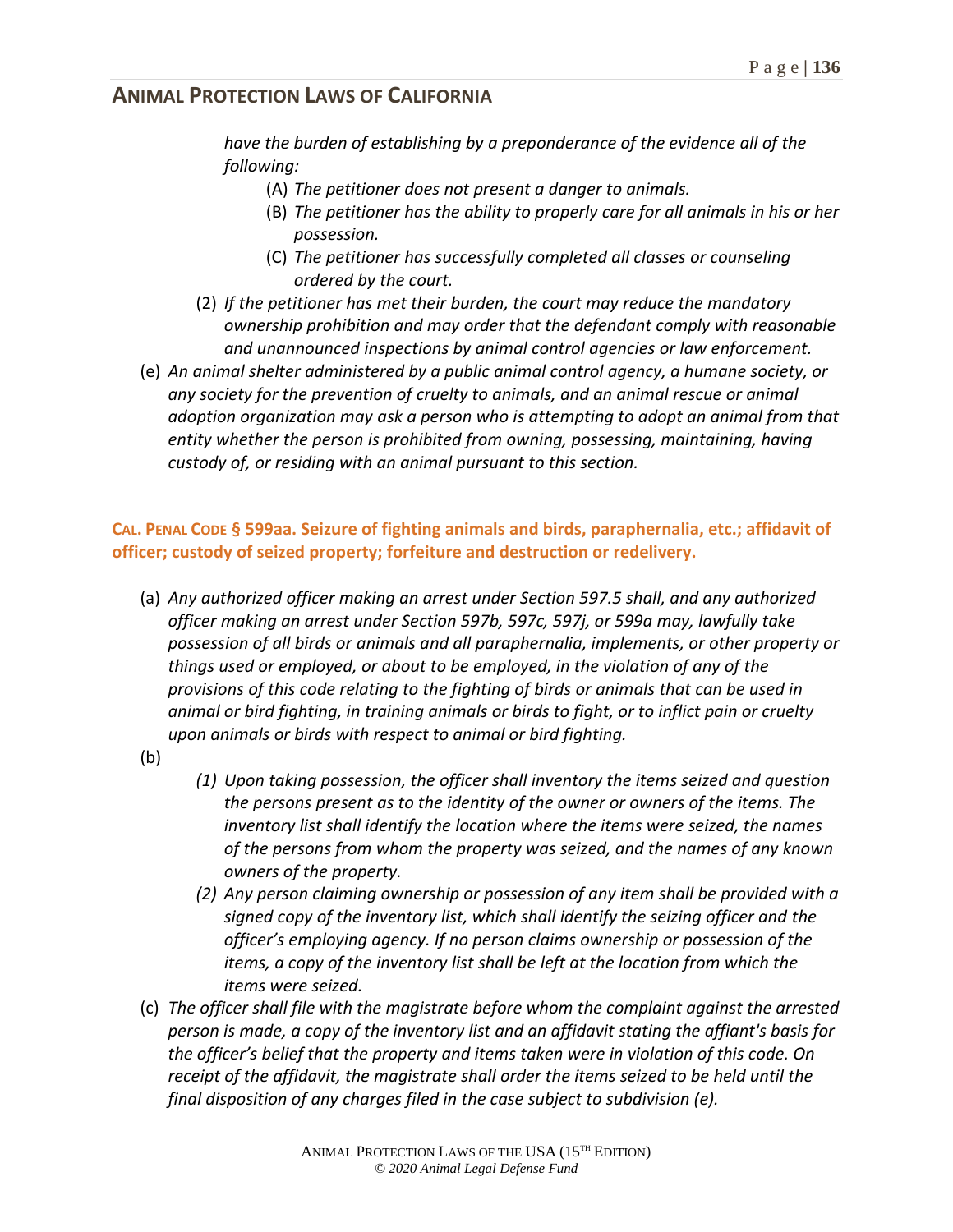- (d) *All animals and birds seized shall, at the discretion of the seizing officer, be taken promptly to an appropriate animal storage facility. For purposes of this subdivision, an appropriate animal storage facility is one in which the animals or birds may be stored humanely. However, if an appropriate animal storage facility is not available, the officer may cause the animals or birds used in committing or possessed for the purpose of the alleged offenses to remain at the location at which they were found. In determining whether it is more humane to leave the animals or birds at the location at which they were found than to take the animals or birds to an animal storage facility, the officer shall, at a minimum, consider the difficulty of transporting the animals or birds and the adequacy of the available animal storage facility. When the officer does not seize and transport all animals or birds to a storage facility, the officer shall do both of the following:*
	- (1) *Seize a representative sample of animals or birds for evidentiary purposes from the animals or birds found at the site of the alleged offenses. The animals or birds seized as a representative sample shall be transported to an appropriate animal storage facility.*
	- (2) *Cause all animals or birds used in committing or possessed for the purpose of the alleged offenses to be banded, tagged, or marked by microchip, and photographed or video recorded for evidentiary purposes.*
- (e)
- (1) *If ownership of the seized animals or birds cannot be determined after reasonable efforts, the officer or other person named and designated in the order as custodian of the animals or birds may, after holding the animals and birds for a period of not less than 10 days, petition the magistrate for permission to humanely euthanize or otherwise dispose of the animals or birds. The petition shall be published for three successive days in a newspaper of general circulation. The magistrate shall hold a hearing on the petition not less than 10 days after seizure of the animals or birds, after which the magistrate may order the animals or birds to be humanely euthanized or otherwise disposed of, or to be retained by the officer or person with custody until the conviction or final discharge of the arrested person. No animal or bird may be euthanized or otherwise disposed of until four days after the order.*
- (2) *Paragraph (1) shall apply only to those animals and birds seized under any of the following circumstances:*
	- (A) *After having been used in violation of any of the provisions of this code relating to the fighting of birds or animals.*
	- (B) *At the scene or site of a violation of any of the provisions of this code relating to the fighting of birds or animals.*
- (f) *Upon the conviction of the arrested person, all property seized shall be adjudged by the court to be forfeited and shall then be, in the case of animals or birds, humanely euthanized or otherwise disposed of, and, in the case of other property, destroyed or otherwise disposed of, as the court may order. Upon the conviction of the arrested person, the court may order the person to make payment to the appropriate public*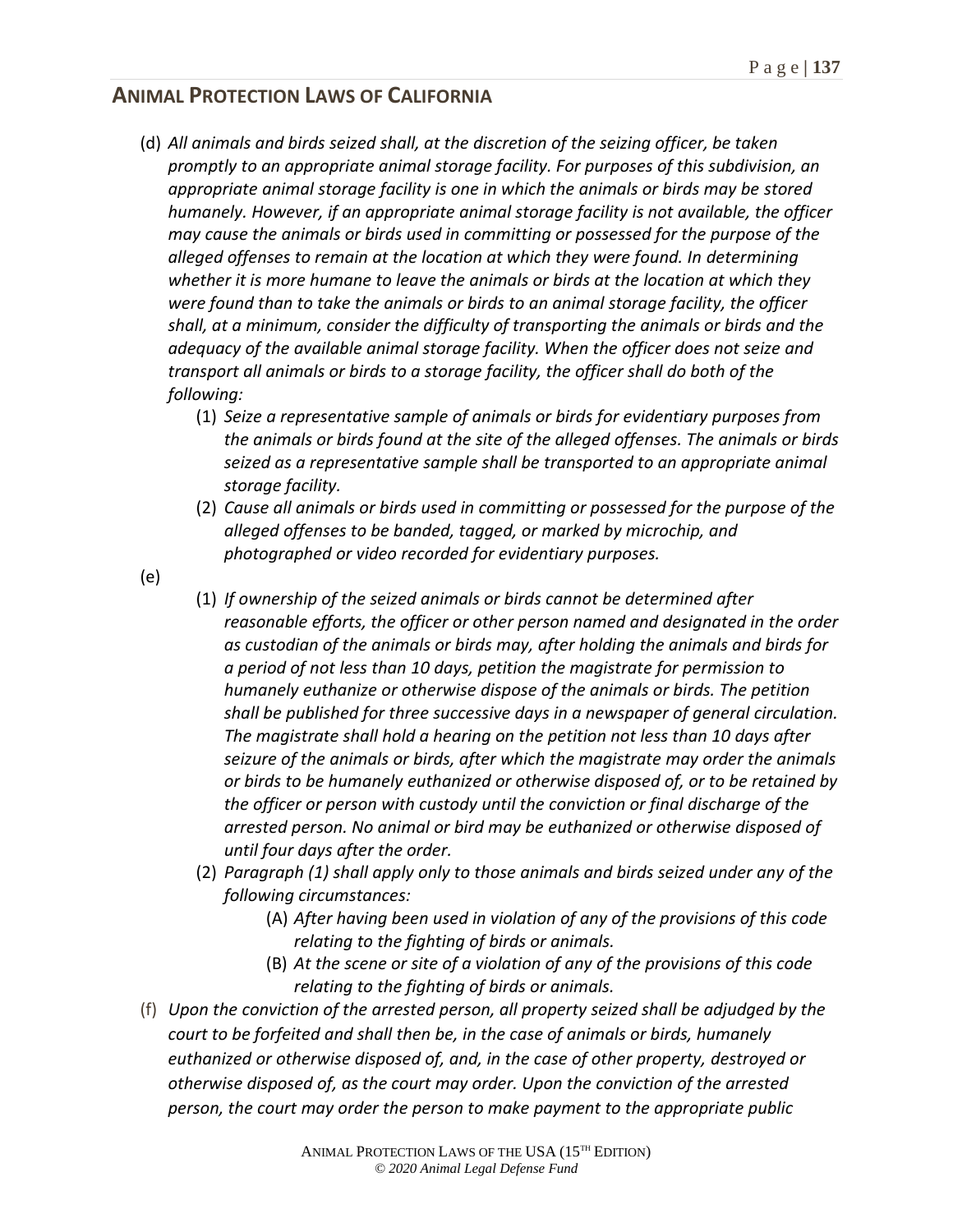*entity for the costs incurred in the housing, care, feeding, and treatment of the animals or birds. Each person convicted in connection with a particular animal or bird, excluding any person convicted as a spectator pursuant to Section 597b or 597c, or subdivision (b) of Section 597.5, may be held jointly and severally liable for restitution pursuant to this subdivision. This payment shall be in addition to any other fine or other sentence ordered by the court. The court shall specify in the order that the public entity shall not enforce the order until the defendant satisfies all other outstanding fines, penalties, assessments, restitution fines, and restitution orders. The court may relieve any convicted person of the obligation to make payment pursuant to this subdivision for good cause but shall state the reasons for that decision in the record. In the event of the acquittal or final discharge without conviction of the arrested person, the court shall, on demand, direct the delivery of the property held in custody to the owner. If the owner is unknown, the court shall order the animals or birds to be humanely euthanized or otherwise disposed of.*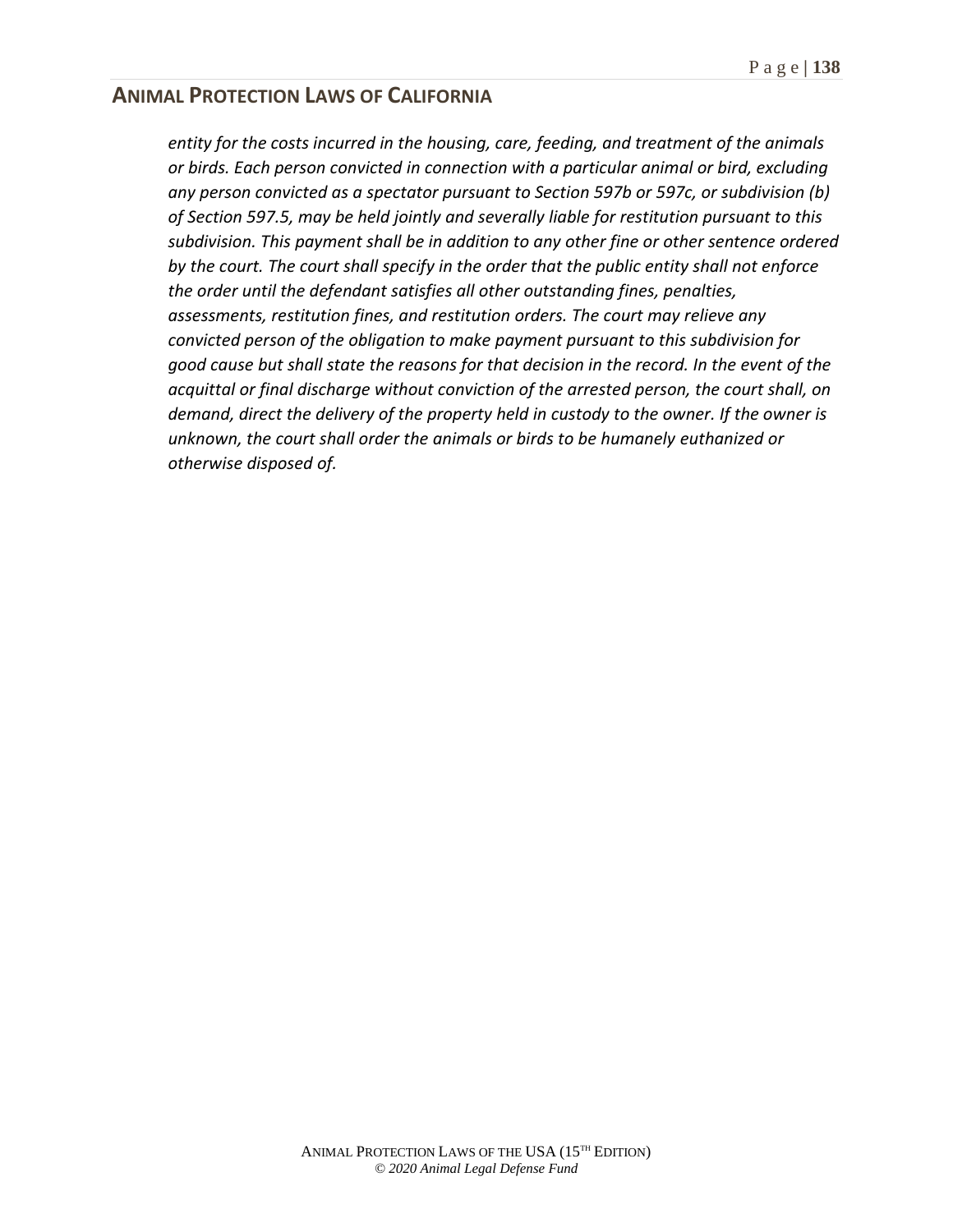#### **16. COURT-ORDERED TREATMENT**

#### **CAL. PENAL CODE § 597. Cruelty to animals.**

- (a) Except as provided in subdivision (c) of this section or Section 599c, every person who maliciously and intentionally maims, mutilates, tortures, or wounds a living animal, or maliciously and intentionally kills an animal, is guilty of a crime punishable pursuant to subdivision (d).
- (b) Except as otherwise provided in subdivision (a) or (c), every person who overdrives, overloads, drives when overloaded, overworks, tortures, torments, deprives of necessary sustenance, drink, or shelter, cruelly beats, mutilates, or cruelly kills any animal, or causes or procures any animal to be so overdriven, overloaded, driven when overloaded, overworked, tortured, tormented, deprived of necessary sustenance, drink, shelter, or to be cruelly beaten, mutilated, or cruelly killed; and whoever, having the charge or custody of any animal, either as owner or otherwise, subjects any animal to needless suffering, or inflicts unnecessary cruelty upon the animal, or in any manner abuses any animal, or fails to provide the animal with proper food, drink, or shelter or protection from the weather, or who drives, rides, or otherwise uses the animal when unfit for labor, is, for each offense, guilty of a crime punishable pursuant to subdivision (d).
- (c) Every person who maliciously and intentionally maims, mutilates, or tortures any mammal, bird, reptile, amphibian, or fish, as described in subdivision (e), is guilty of a crime punishable pursuant to subdivision (d).
- (d) A violation of subdivision (a), (b), or (c) is punishable as a felony by imprisonment pursuant to subdivision (h) of Section 1170, or by a fine of not more than twenty thousand dollars (\$20,000), or by both that fine and imprisonment, or alternatively, as a misdemeanor by imprisonment in a county jail for not more than one year, or by a fine of not more than twenty thousand dollars (\$20,000), or by both that fine and imprisonment.

(e)

(1) Subdivision (c) applies to any mammal, bird, reptile, amphibian, or fish which is a creature described as follows:

- (A) Endangered species or threatened species as described in Chapter 1.5 (commencing with Section 2050) of Division 3 of the Fish and Game Code.
- (B) Fully protected birds described in Section 3511 of the Fish and Game Code.
- (C) Fully protected mammals described in Chapter 8 (commencing with Section 4700) of Part 3 of Division 4 of the Fish and Game Code.
- (D) Fully protected reptiles and amphibians described in Chapter 2 (commencing with Section 5050) of Division 5 of the Fish and Game Code.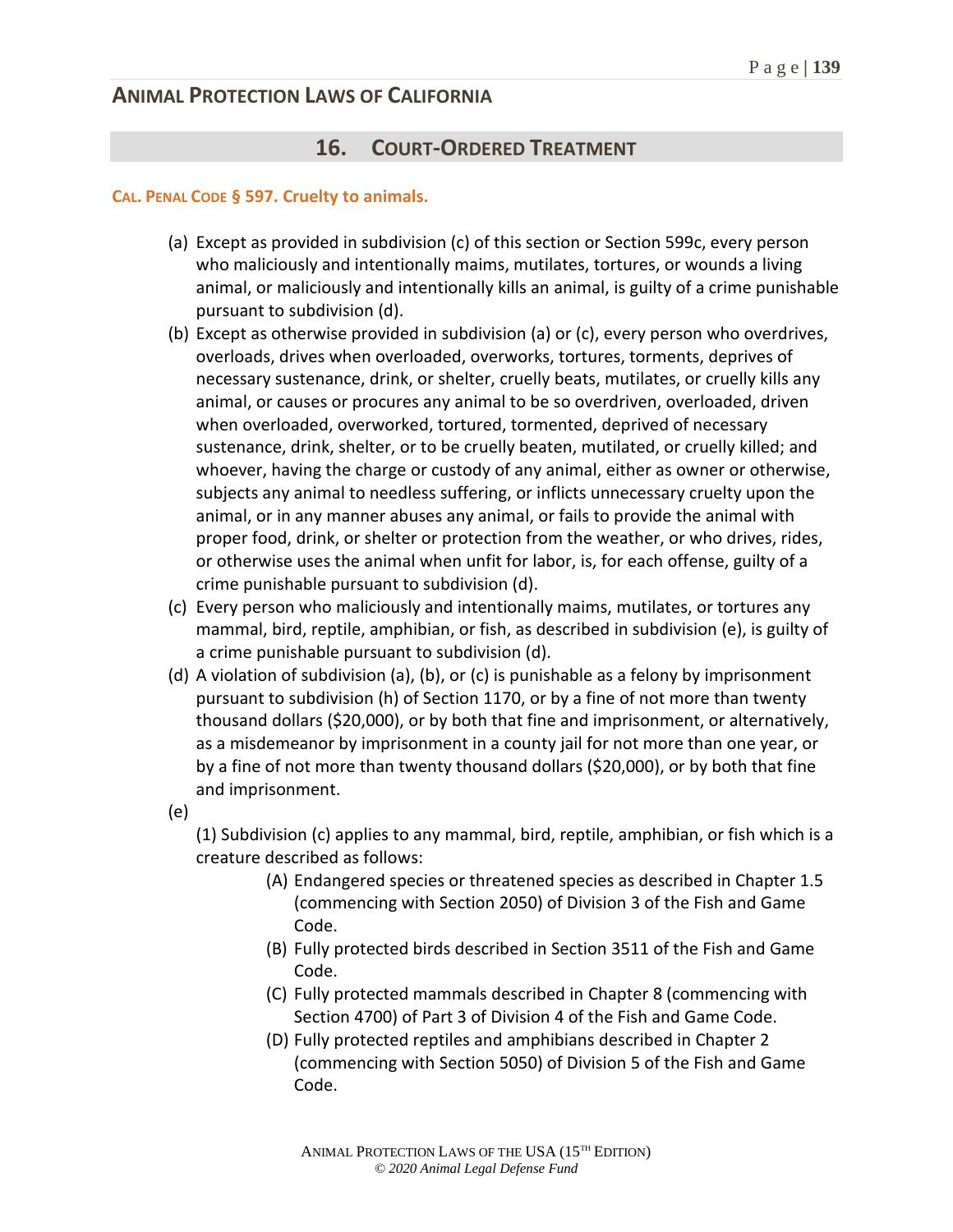- (E) Fully protected fish as described in Section 5515 of the Fish and Game Code.
- (2) This subdivision does not supersede or affect any provisions of law relating to taking of the described species, including, but not limited to, Section 12008 of the Fish and Game Code.
- (f) For the purposes of subdivision (c), each act of malicious and intentional maiming, mutilating, or torturing a separate specimen of a creature described in subdivision (e) is a separate offense. If any person is charged with a violation of subdivision (c), the proceedings shall be subject to Section 12157 of the Fish and Game Code.
- (g)
	- (1) Upon the conviction of a person charged with a violation of this section by causing or permitting an act of cruelty, as defined in Section 599b, all animals lawfully seized and impounded with respect to the violation by a peace officer, officer of a humane society, or officer of an animal shelter or animal regulation department of a public agency shall be adjudged by the court to be forfeited and shall thereupon be awarded to the impounding officer for proper disposition. A person convicted of a violation of this section by causing or permitting an act of cruelty, as defined in Section 599b, shall be liable to the impounding officer for all costs of impoundment from the time of seizure to the time of proper disposition.
	- (2) Mandatory seizure or impoundment shall not apply to animals in properly conducted scientific experiments or investigations performed under the authority of the faculty of a regularly incorporated medical college or university of this state.
- (h) *Notwithstanding any other provision of law, if a defendant is granted probation for a conviction under this section, the court shall order the defendant to pay for, and successfully complete, counseling, as determined by the court, designed to evaluate and treat behavior or conduct disorders. If the court finds that the defendant is financially unable to pay for that counseling, the court may develop a sliding fee schedule based upon the defendant's ability to pay. An indigent defendant may negotiate a deferred payment schedule, but shall pay a nominal fee if the defendant has the ability to pay the nominal fee. County mental health departments or Medi-Cal shall be responsible for the costs of counseling required by this section only for those persons who meet the medical necessity criteria for mental health managed care pursuant to Section 1830.205 of Title 9 of the California Code of Regulations or the target population criteria specified in Section 5600.3 of the Welfare and Institutions Code. The counseling specified in this subdivision shall be in addition to any other terms and conditions of probation, including any term of imprisonment and any fine. This provision specifies a mandatory additional term of probation and is not to be used as an alternative to imprisonment pursuant to subdivision (h) of Section 1170 or county jail when that sentence is otherwise appropriate. If the court does not order custody as a condition of probation for a conviction under this section, the court shall specify on the court record the reason or reasons for not*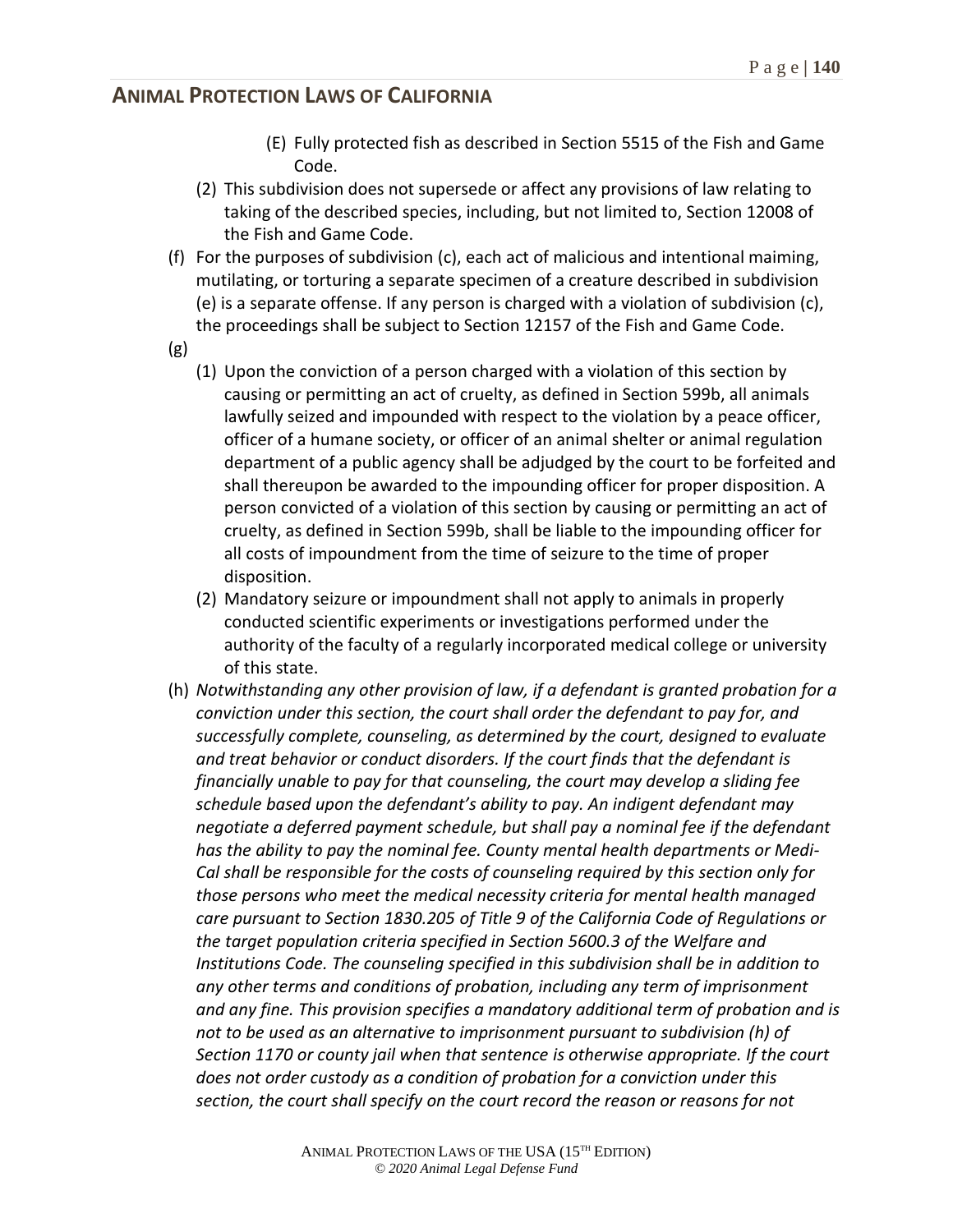*ordering custody. This subdivision shall not apply to cases involving police dogs or horses as described in Section 600.*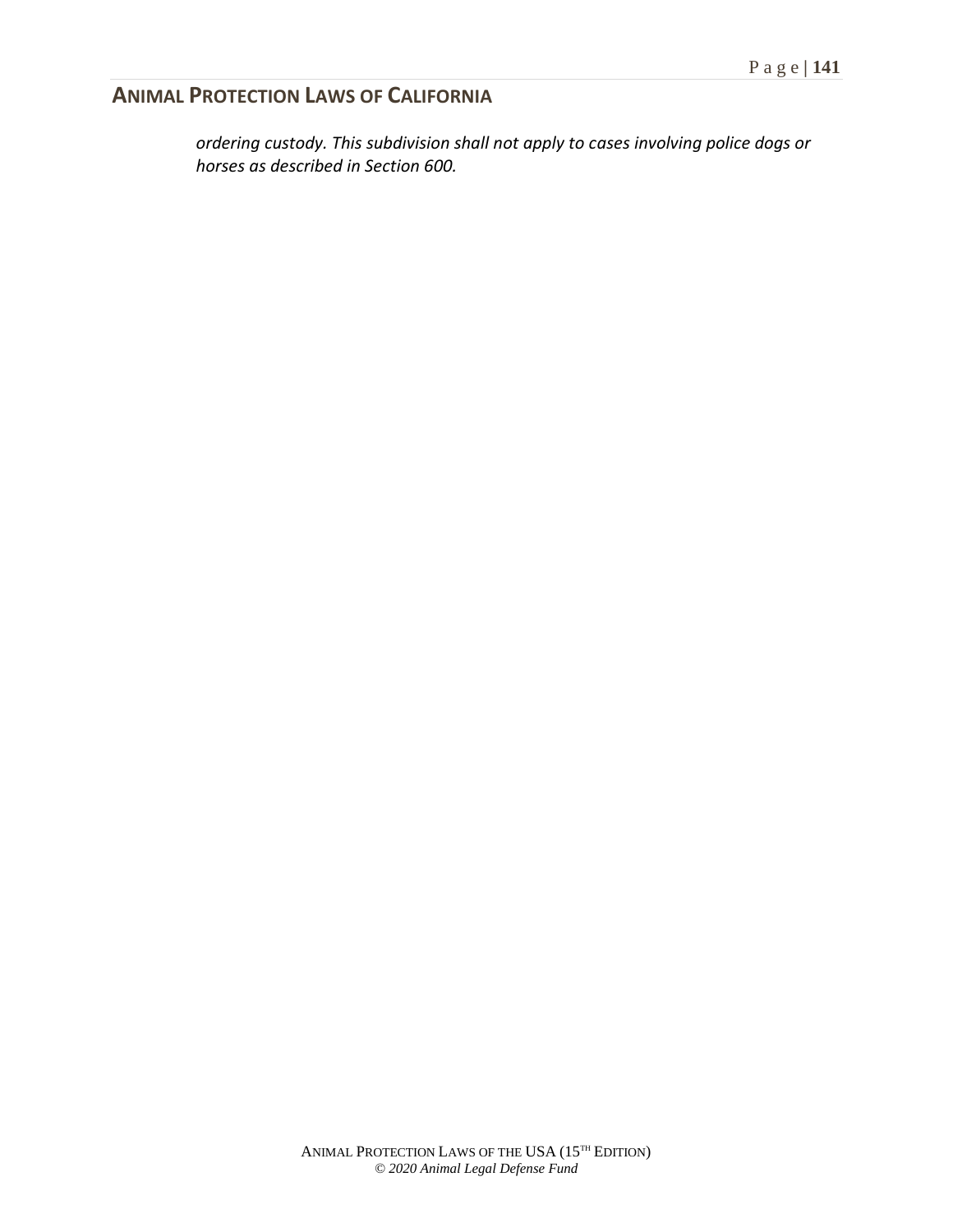# **17. HOT CARS**

#### **CAL. CIV. CODE §43.100. Personal rights.**

- *(a) There shall not be any civil liability on the part of, and no cause of action shall accrue against, a person for property damage or trespass to a motor vehicle, if the damage was caused while the person was rescuing an animal in accordance with subdivision (b) of Section 597.7 of the Penal Code.*
- *(b) The immunity from civil liability for property damage to a motor vehicle that is established by subdivision (a) does not affect a person's civil liability or immunity from civil liability for rendering aid to an animal.*

#### **CAL. PENAL CODE § 597.7. Animal endangerment; confinement in unattended motor vehicle; violations and penalties.**

- (a) A person shall not leave or confine an animal in any unattended motor vehicle under conditions that endanger the health or well-being of an animal due to heat, cold, lack of adequate ventilation, or lack of food or water, or other circumstances that could reasonably be expected to cause suffering, disability, or death to the animal.
- (b)
- (1) This section does not prevent a person from taking reasonable steps that are necessary to remove an animal from a motor vehicle if the person holds a reasonable belief that the animal's safety is in immediate danger from heat, cold, lack of adequate ventilation, lack of food or water, or other circumstances that could reasonably be expected to cause suffering, disability, or death to the animal.
- (2) A person who removes an animal from a vehicle in accordance with paragraph (1) is not criminally liable for actions taken reasonably and in good faith if the person does all of the following:
	- (A) Determines the vehicle is locked or there is otherwise no reasonable manner for the animal to be removed from the vehicle.
	- (B) Has a good faith belief that forcible entry into the vehicle is necessary because the animal is in imminent danger of suffering harm if it is not immediately removed from the vehicle, and, based upon the circumstances known to the person at the time, the belief is a reasonable one.
	- (C) Has contacted a local law enforcement agency, the fire department, animal control, or the "911" emergency service prior to forcibly entering the vehicle.
	- (D) Remains with the animal in a safe location, out of the elements but reasonably close to the vehicle, until a peace officer, humane officer, animal control officer, or another emergency responder arrives.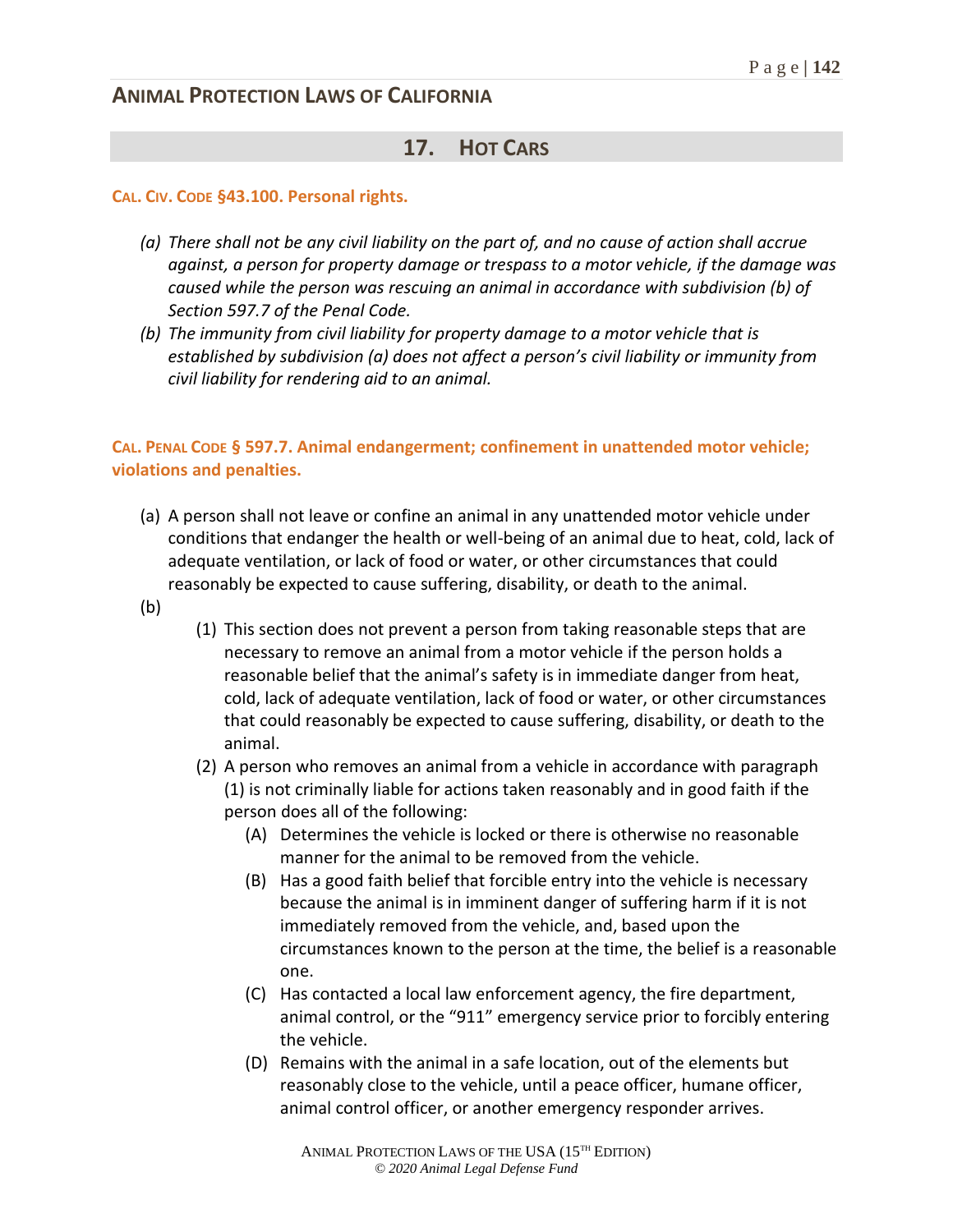- (E) Used no more force to enter the vehicle and remove the animal from the vehicle than was necessary under the circumstances.
- (F) Immediately turns the animal over to a representative from law enforcement, animal control, or another emergency responder who responds to the scene.
- (c) Unless the animal suffers great bodily injury, a first conviction for violation of this section is punishable by a fine not exceeding one hundred dollars (\$100) per animal. If the animal suffers great bodily injury, a violation of this section is punishable by a fine not exceeding five hundred dollars (\$500), imprisonment in a county jail not exceeding six months, or by both a fine and imprisonment. Any subsequent violation of this section, regardless of injury to the animal, is also punishable by a fine not exceeding five hundred dollars (\$500), imprisonment in a county jail not exceeding six months, or by both a fine and imprisonment.
- (d)
- (1) This section does not prevent a peace officer, firefighter, humane officer, animal control officer, or other emergency responder from removing an animal from a motor vehicle if the animal's safety appears to be in immediate danger from heat, cold, lack of adequate ventilation, lack of food or water, or other circumstances that could reasonably be expected to cause suffering, disability, or death to the animal.
- (2) A peace officer, firefighter, humane officer, animal control officer, or other emergency responder who removes an animal from a motor vehicle, or who takes possession of an animal that has been removed from a motor vehicle, shall take it to an animal shelter or other place of safekeeping or, if the officer deems necessary, to a veterinary hospital for treatment. The owner of the animal removed from the vehicle may be required to pay for charges that have accrued for the maintenance, care, medical treatment, or impoundment of the animal.
- (3) A peace officer, firefighter, humane officer, animal control officer, or other emergency responder is authorized to take all steps that are reasonably necessary for the removal of an animal from a motor vehicle, including, but not limited to, breaking into the motor vehicle, after a reasonable effort to locate the owner or other person responsible.
- (4) A peace officer, firefighter, humane officer, animal control officer, or other emergency responder who removes an animal from a motor vehicle or who receives an animal rescued from a vehicle from another person shall, in a secure and conspicuous location on or within the motor vehicle, leave written notice bearing his or her name and office, and the address of the location where the animal can be claimed. The animal may be claimed by the owner only after payment of all charges that have accrued for the maintenance, care, medical treatment, or impoundment of the animal.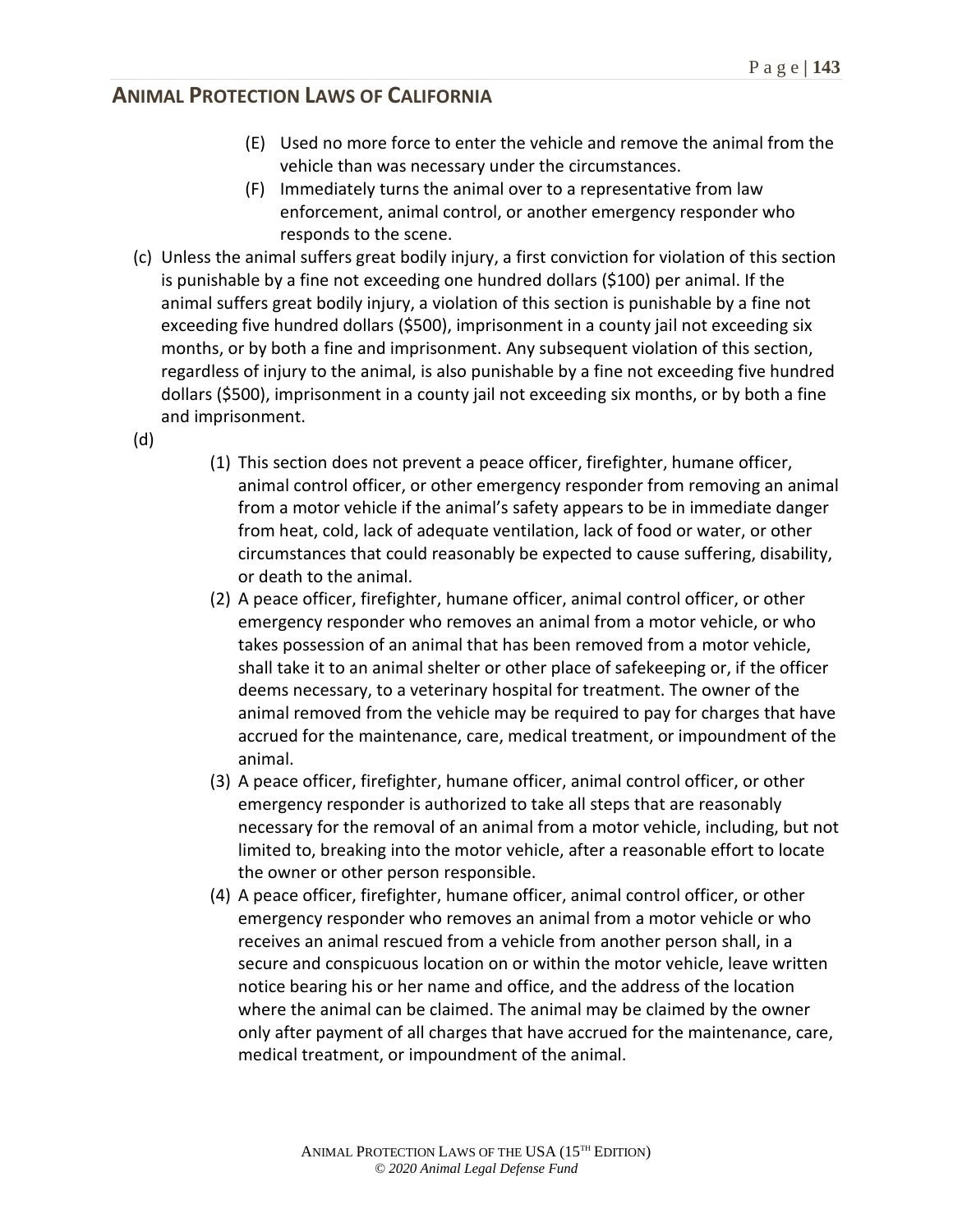- (5) Except as provided in subdivision (b), this section does not affect in any way existing liabilities or immunities in current law, or create any new immunities or liabilities.
- (e) Nothing in this section shall preclude prosecution under both this section and Section 597 or any other provision of law, including city or county ordinances.
- (f) Nothing in this section shall be deemed to prohibit the transportation of horses, cattle, pigs, sheep, poultry, or other agricultural animals in motor vehicles designed to transport such animals for agricultural purposes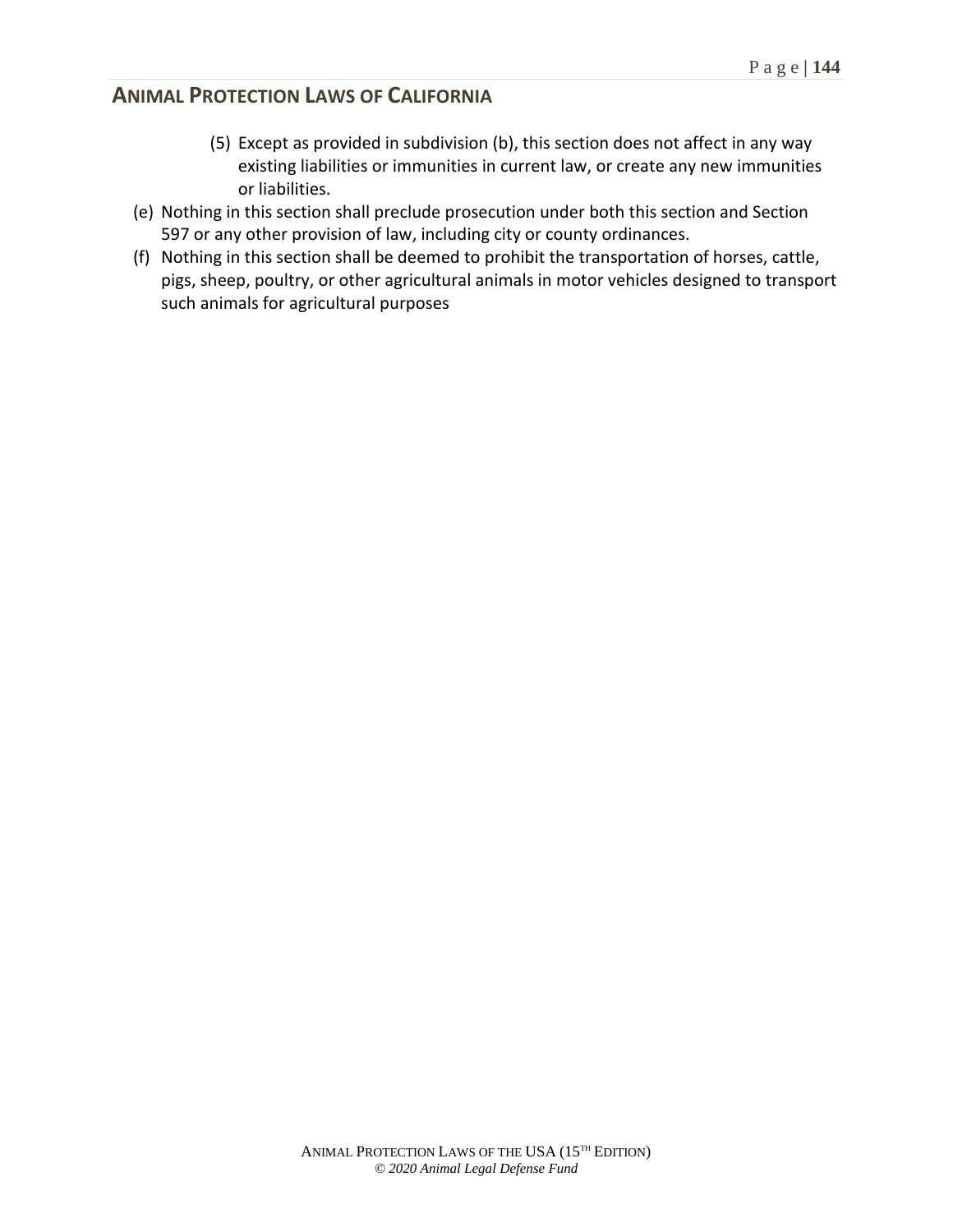## **ANIMAL PROTECTION LAWS OF CALIFORNIA**

## **18. CIVIL NUISANCE ABATEMENT**

#### **CAL. CIV. CODE § 3482.8**. **Property used for dogfighting or cockfighting is a public nuisance.**

*Any building or property used for the purpose of willfully conducting dogfighting in violation of Section 597.5 of the Penal Code or cockfighting in violation of subdivision (b) of Section 597b of the Penal Code is a public nuisance.*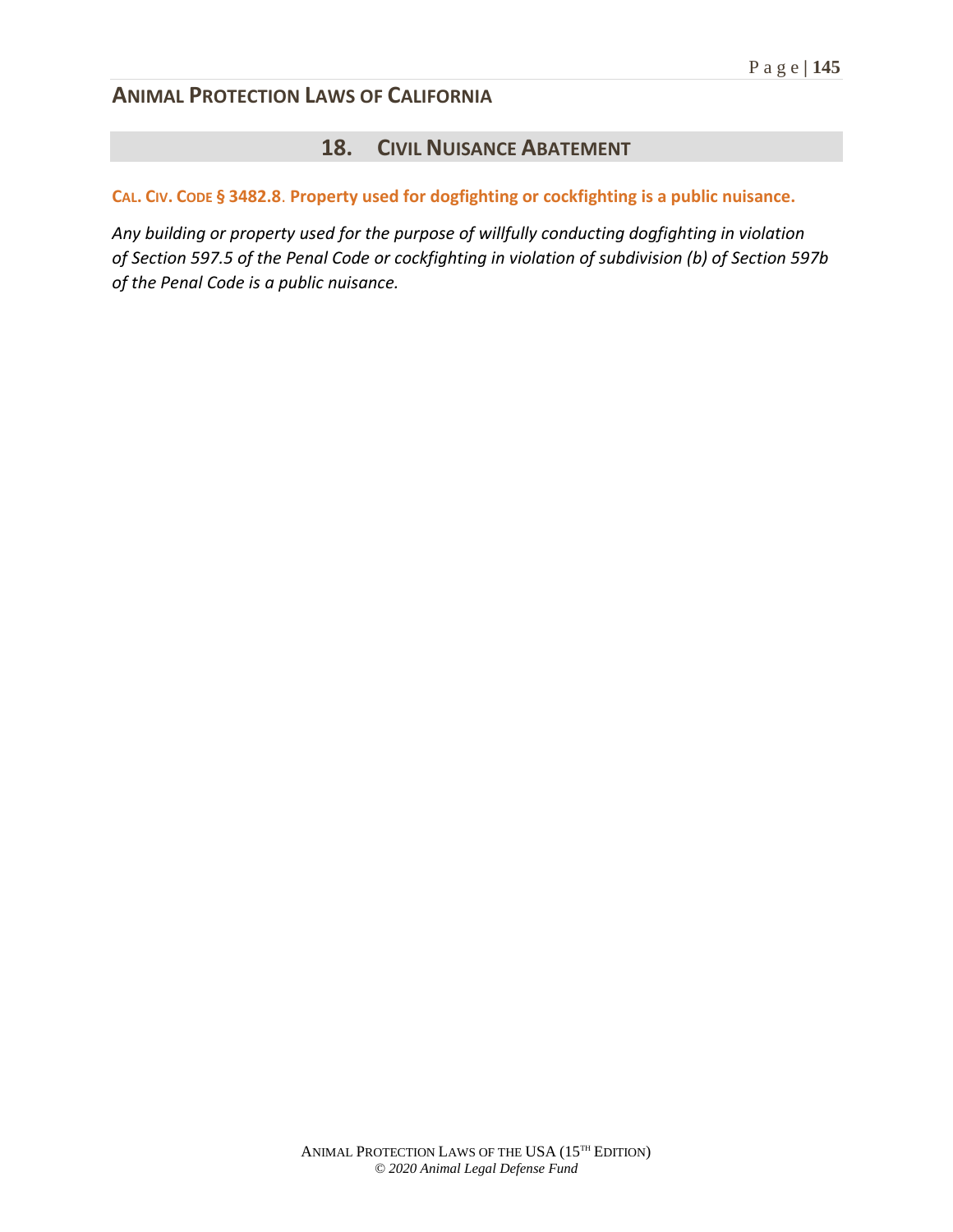## **ANIMAL PROTECTION LAWS OF CALIFORNIA**

# **19. AG-GAG LAWS**

-----